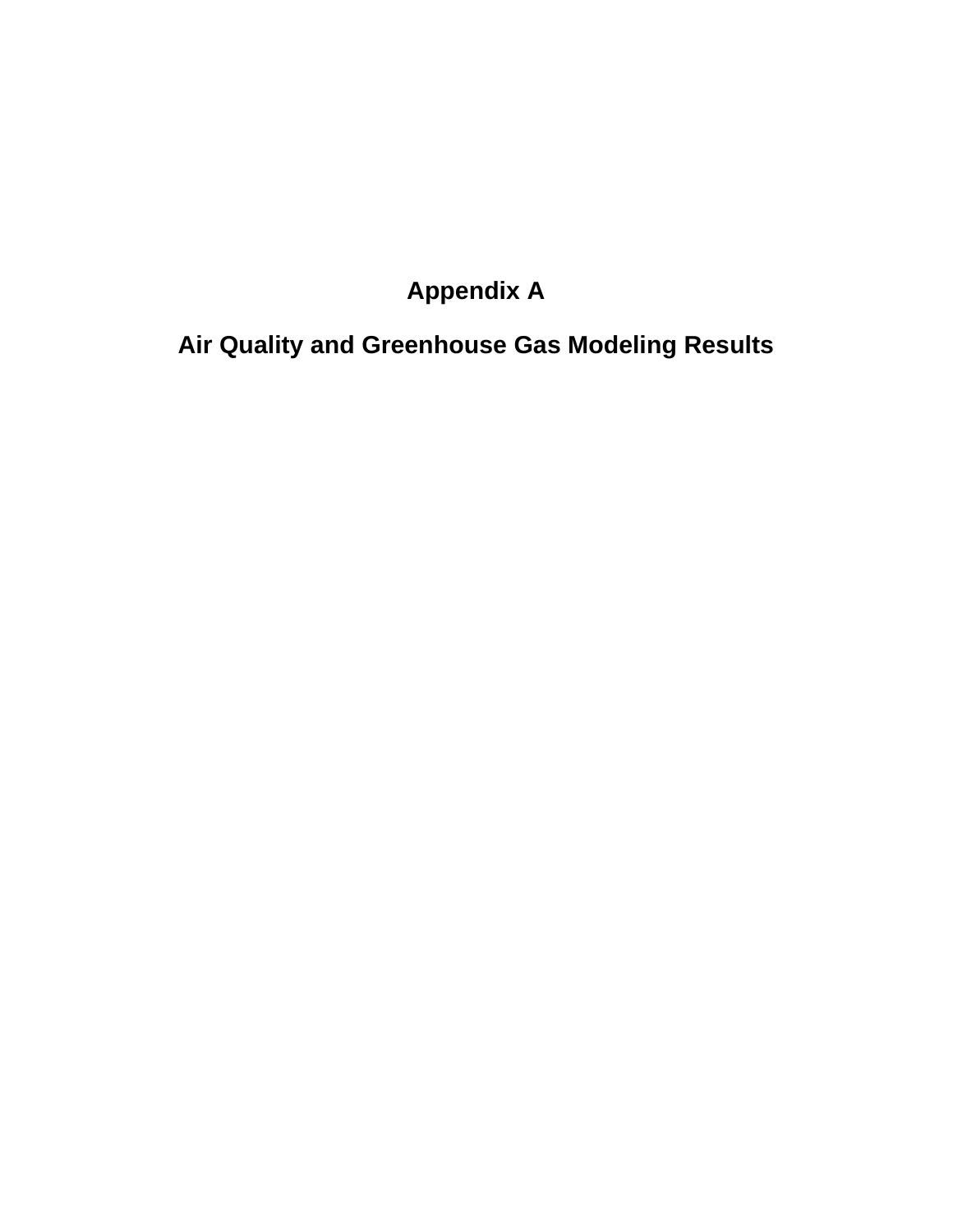**EMFAC Off-Model Adjustment Factors for Gasoline Light Duty Vehicle to Account for the SAFE Vehicle Rule Applied**

### **Magnolias Affordable Housing**

**Bay Area AQMD Air District, Annual**

# **1.0 Project Characteristics**

### **1.1 Land Usage**

| Land Uses                  | Size                  | <b>Metric</b> | Lot Acreage | <b>Floor Surface Area</b> | Population |
|----------------------------|-----------------------|---------------|-------------|---------------------------|------------|
| Parking Lot                | 67.00<br>------------ | Space         | 0.66        | 28,750.00                 | .          |
| <b>Apartments Mid Rise</b> | 66.00                 | Dwelling Unit | 0.87        | 89,800.00                 | 189        |

### **1.2 Other Project Characteristics**

| <b>Urbanization</b>               | Urban                            | Wind Speed (m/s)                  | 2.2   | <b>Precipitation Freg (Days)</b>        | 64    |
|-----------------------------------|----------------------------------|-----------------------------------|-------|-----------------------------------------|-------|
| <b>Climate Zone</b>               | 4                                |                                   |       | <b>Operational Year</b>                 | 2025  |
| <b>Utility Company</b>            | Pacific Gas and Electric Company |                                   |       |                                         |       |
| <b>CO2 Intensity</b><br>(lb/MWhr) | 203.98                           | <b>CH4 Intensity</b><br>(lb/MWhr) | 0.033 | N <sub>2</sub> O Intensity<br>(lb/MWhr) | 0.004 |

### **1.3 User Entered Comments & Non-Default Data**

Project Characteristics -

Land Use - Lot acreage and sqaure footage based on applicant provided information.

Construction Phase - Construction phasing based on applicant provided information.

Demolition -

Grading - Total site acreage based on applicant provided information.

Vehicle Trips - Trip generation based on rates in ITE Trip Generation Manual 10th Ed, consistent with the traffic report prepared for the proposed project by Hexagon.

Mobile Land Use Mitigation - Increase in transit accessability based on applicant-provided information.

Energy Mitigation - Energy mitigation based on applicant-provided information.

Water Mitigation - Water conservation strategy based on applicant-provided information.

Trips and VMT -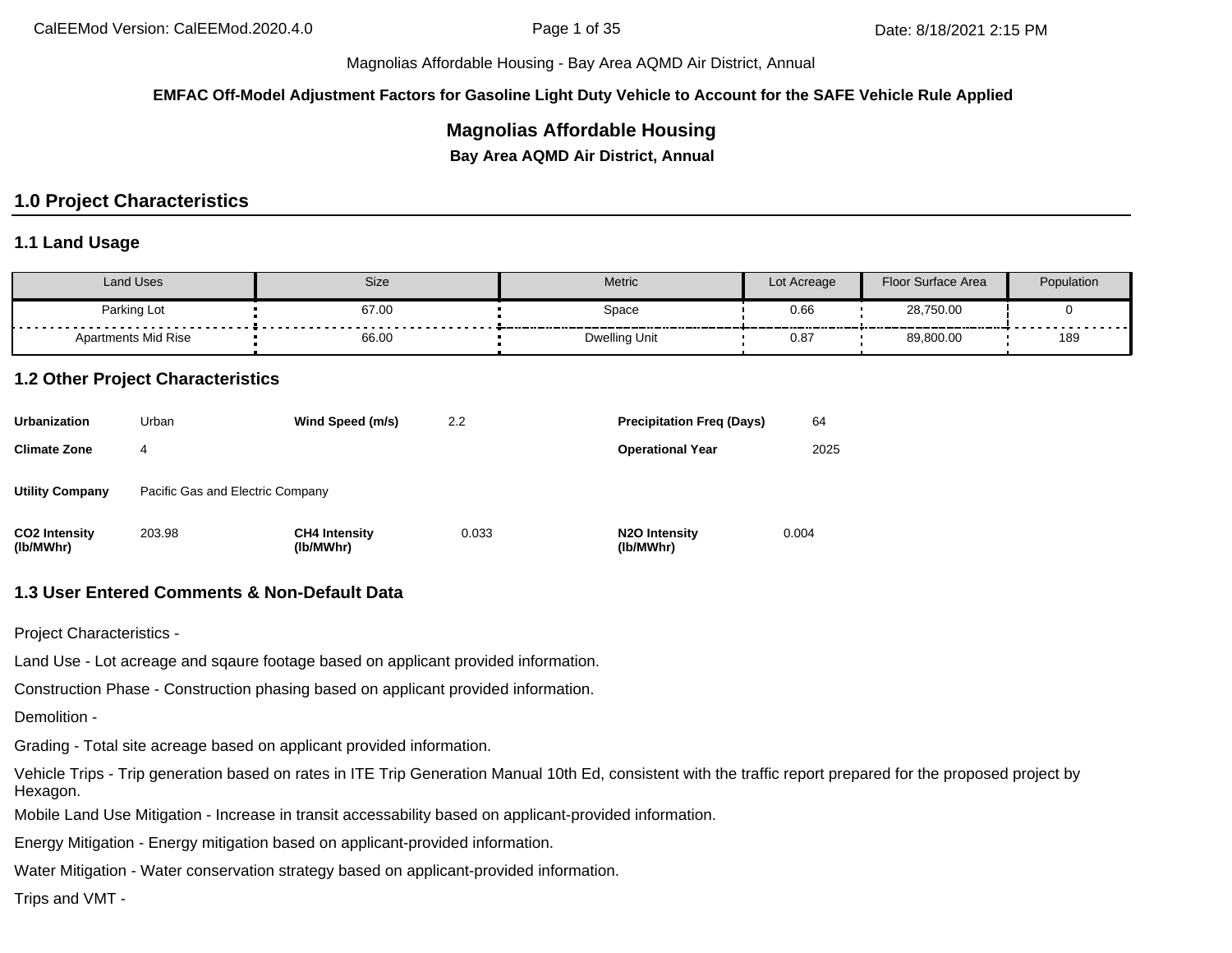### **EMFAC Off-Model Adjustment Factors for Gasoline Light Duty Vehicle to Account for the SAFE Vehicle Rule Applied**

| <b>Table Name</b>    | <b>Column Name</b> | Default Value | New Value |
|----------------------|--------------------|---------------|-----------|
| tblConstructionPhase | <b>NumDays</b>     | 20.00         | 5.00      |
| tblConstructionPhase | <b>NumDays</b>     | 2.00          | 5.00      |
| tblConstructionPhase | NumDays            | 4.00          | 5.00      |
| tblConstructionPhase | <b>NumDays</b>     | 200.00        | 420.00    |
| tblConstructionPhase | NumDays            | 10.00         | 420.00    |
| tblGrading           | MaterialExported   | 0.00          | 1,774.00  |
| tblGrading           | MaterialImported   | 0.00          | 1,140.00  |
| tblLandUse           | LandUseSquareFeet  | 26,800.00     | 28,750.00 |
| tblLandUse           | LandUseSquareFeet  | 66,000.00     | 89,800.00 |
| tblLandUse           | LotAcreage         | 0.60          | 0.66      |
| tblLandUse           | LotAcreage         | 1.74          | 0.87      |
| tblVehicleTrips      | ST_TR              | 4.91          | 4.02      |
| tblVehicleTrips      | SU_TR              | 4.09          | 4.02      |
| tblVehicleTrips      | WD_TR              | 5.44          | 4.02      |

**2.0 Emissions Summary**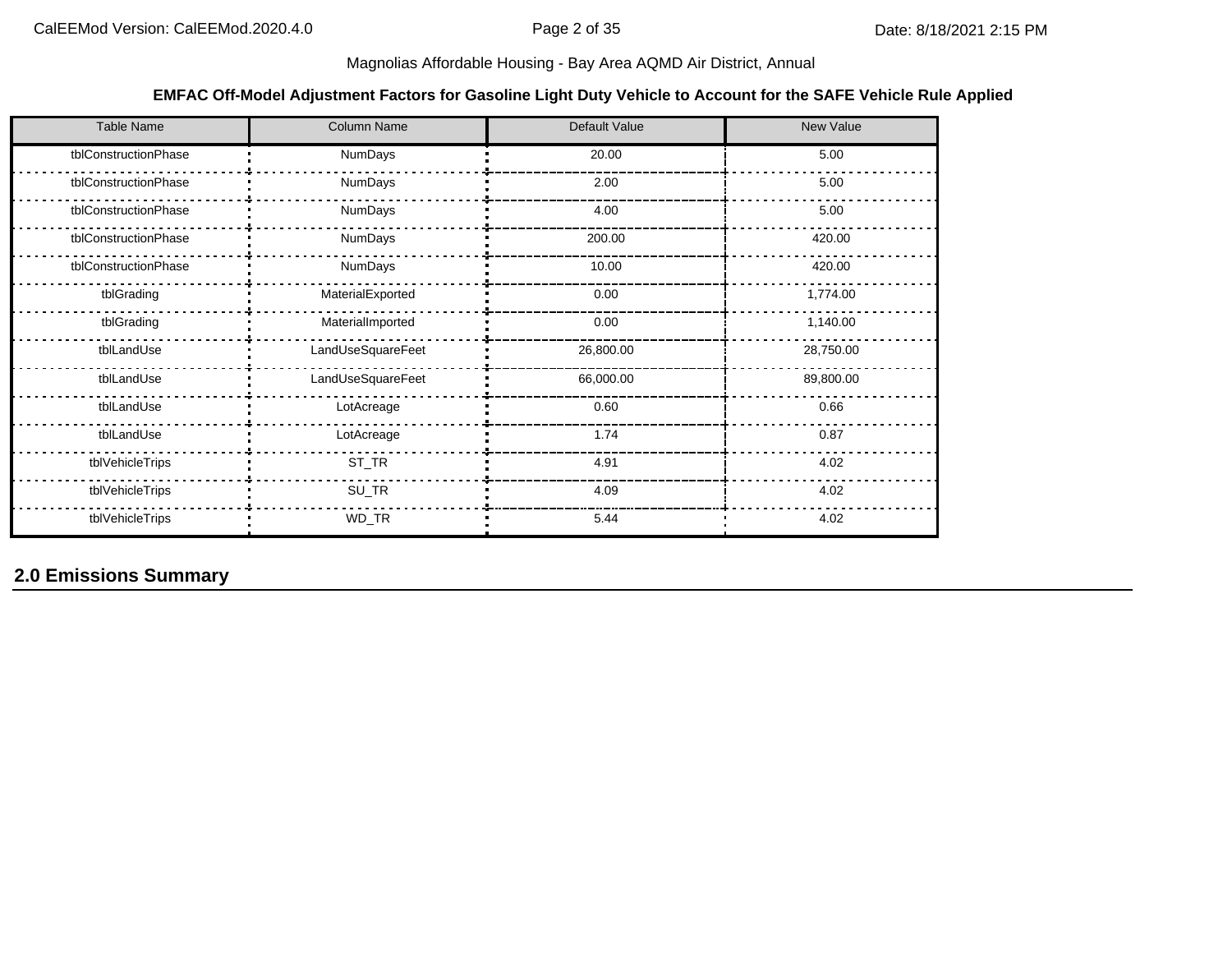### **EMFAC Off-Model Adjustment Factors for Gasoline Light Duty Vehicle to Account for the SAFE Vehicle Rule Applied**

### **2.1 Overall Construction**

### **Unmitigated Construction**

|                | <b>ROG</b> | <b>NO<sub>x</sub></b> | CO     | SO <sub>2</sub> | Fugitive<br><b>PM10</b> | Exhaust<br><b>PM10</b> | <b>PM10</b><br>Total | Fugitive<br>PM2.5 | Exhaust<br><b>PM2.5</b> | PM2.5<br>Total |        | Bio- CO2   NBio- CO2   Total CO2 |                   | CH <sub>4</sub> | <b>N2O</b>      | CO <sub>2e</sub>    |
|----------------|------------|-----------------------|--------|-----------------|-------------------------|------------------------|----------------------|-------------------|-------------------------|----------------|--------|----------------------------------|-------------------|-----------------|-----------------|---------------------|
| Year           |            |                       |        |                 |                         | tons/yr                |                      |                   |                         |                |        |                                  | MT/yr             |                 |                 |                     |
| 2023           | 0.4761     | .4730                 | 1.6768 | 3.4400e-<br>003 | 0.1015                  | 0.0629                 | 0.1644               | 0.0342            | 0.0607                  | 0.0949         | 0.0000 |                                  | 295.7753 295.7753 | 0.0391          | 6.3700e-<br>003 | .298.6513           |
| 2024           | 0.5638     | .4736                 | 1.8243 | 3.6600e-<br>003 | 0.0740                  | 0.0590                 | 0.1330               | 0.0199            | 0.0572                  | 0.0771         | 0.0000 | $-312.5744 - 312.5744$           |                   | 0.0379          | 003             | 5.2200e- 1 315.0771 |
| <b>Maximum</b> | 0.5638     | 1.4736                | 1.8243 | 3.6600e-<br>003 | 0.1015                  | 0.0629                 | 0.1644               | 0.0342            | 0.0607                  | 0.0949         | 0.0000 | 312.5744                         | 312.5744          | 0.0391          | 6.3700e-<br>003 | 315.0771            |

### **Mitigated Construction**

|                | <b>ROG</b> | <b>NO<sub>x</sub></b> | CO     | SO <sub>2</sub> | Fugitive<br><b>PM10</b> | Exhaust<br><b>PM10</b> | <b>PM10</b><br>Total | Fugitive<br>PM2.5 | Exhaust<br>PM2.5 | PM2.5<br>Total |        | Bio- CO2 NBio- CO2 Total CO2 |             | CH <sub>4</sub> | <b>N2O</b>      | CO <sub>2e</sub>  |
|----------------|------------|-----------------------|--------|-----------------|-------------------------|------------------------|----------------------|-------------------|------------------|----------------|--------|------------------------------|-------------|-----------------|-----------------|-------------------|
| Year           |            |                       |        |                 |                         | tons/yr                |                      |                   |                  |                |        |                              | MT/yr       |                 |                 |                   |
| 2023           | 0.4761     | 1.4730                | 1.6768 | 3.4400e-<br>003 | 0.1015                  | 0.0629                 | 0.1644               | 0.0342            | 0.0607           | 0.0949         | 0.0000 | 295.7750 295.7750            |             | 0.0391          | 6.3700e-<br>003 | 298.6511          |
| 2024           | 0.5638     | 1.4736                | 1.8243 | 3.6600e-<br>003 | 0.0740                  | 0.0590                 | 0.1330               | 0.0199            | 0.0572           | 0.0771         | 0.0000 | $-312.5741$                  | $-312.5741$ | 0.0379          | 003             | 5.2200e- 315.0768 |
| <b>Maximum</b> | 0.5638     | 1.4736                | 1.8243 | 3.6600e-<br>003 | 0.1015                  | 0.0629                 | 0.1644               | 0.0342            | 0.0607           | 0.0949         | 0.0000 | 312,5741                     | 312.5741    | 0.0391          | 6.3700e-<br>003 | 315.0768          |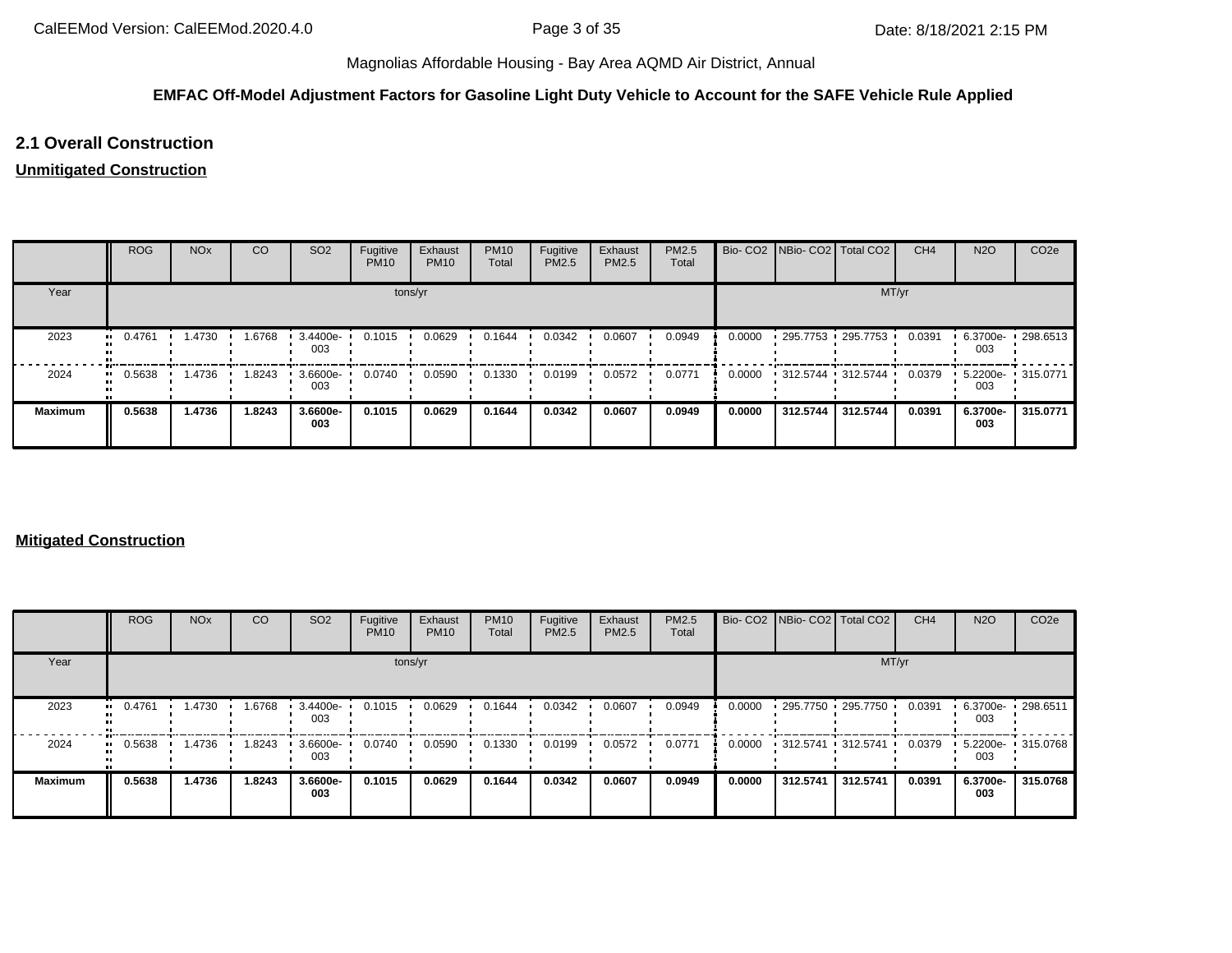### **EMFAC Off-Model Adjustment Factors for Gasoline Light Duty Vehicle to Account for the SAFE Vehicle Rule Applied**

|                             | <b>ROG</b> | <b>NO<sub>x</sub></b> | co   | <b>SO2</b> | <b>Fugitive</b><br><b>PM10</b> | <b>Exhaust</b><br><b>PM10</b> | <b>PM10</b><br><b>Total</b> | <b>Fugitive</b><br><b>PM2.5</b> | <b>Exhaust</b><br><b>PM2.5</b> | <b>PM2.5</b><br><b>Total</b> |      |      | Bio- CO2   NBio-CO2   Total CO2 | CH <sub>4</sub> | <b>N20</b> | CO <sub>2e</sub> |
|-----------------------------|------------|-----------------------|------|------------|--------------------------------|-------------------------------|-----------------------------|---------------------------------|--------------------------------|------------------------------|------|------|---------------------------------|-----------------|------------|------------------|
| Percent<br><b>Reduction</b> | 0.00       | 0.00                  | 0.00 | 0.00       | 0.00                           | 0.00                          | 0.00                        | 0.00                            | 0.00                           | 0.00                         | 0.00 | 0.00 | 0.00                            | 0.00            | 0.00       | 0.00             |

| Quarter        | <b>Start Date</b> | <b>End Date</b> | Maximum Unmitigated ROG + NOX (tons/quarter) | Maximum Mitigated ROG + NOX (tons/quarter) |
|----------------|-------------------|-----------------|----------------------------------------------|--------------------------------------------|
|                | 3-1-2023          | 5-31-2023       | 0.5311                                       | 0.5311                                     |
| $\overline{2}$ | 6-1-2023          | 8-31-2023       | 0.6112                                       | 0.6112                                     |
| 3              | $9 - 1 - 2023$    | 11-30-2023      | 0.6059                                       | 0.6059                                     |
| 4              | 12-1-2023         | 2-29-2024       | 0.5878                                       | 0.5878                                     |
| 5              | $3 - 1 - 2024$    | 5-31-2024       | 0.5833                                       | 0.5833                                     |
| 6              | 6-1-2024          | 8-31-2024       | 0.5826                                       | 0.5826                                     |
| 7              | $9 - 1 - 2024$    | 9-30-2024       | 0.1900                                       | 0.1900                                     |
|                |                   | Highest         | 0.6112                                       | 0.6112                                     |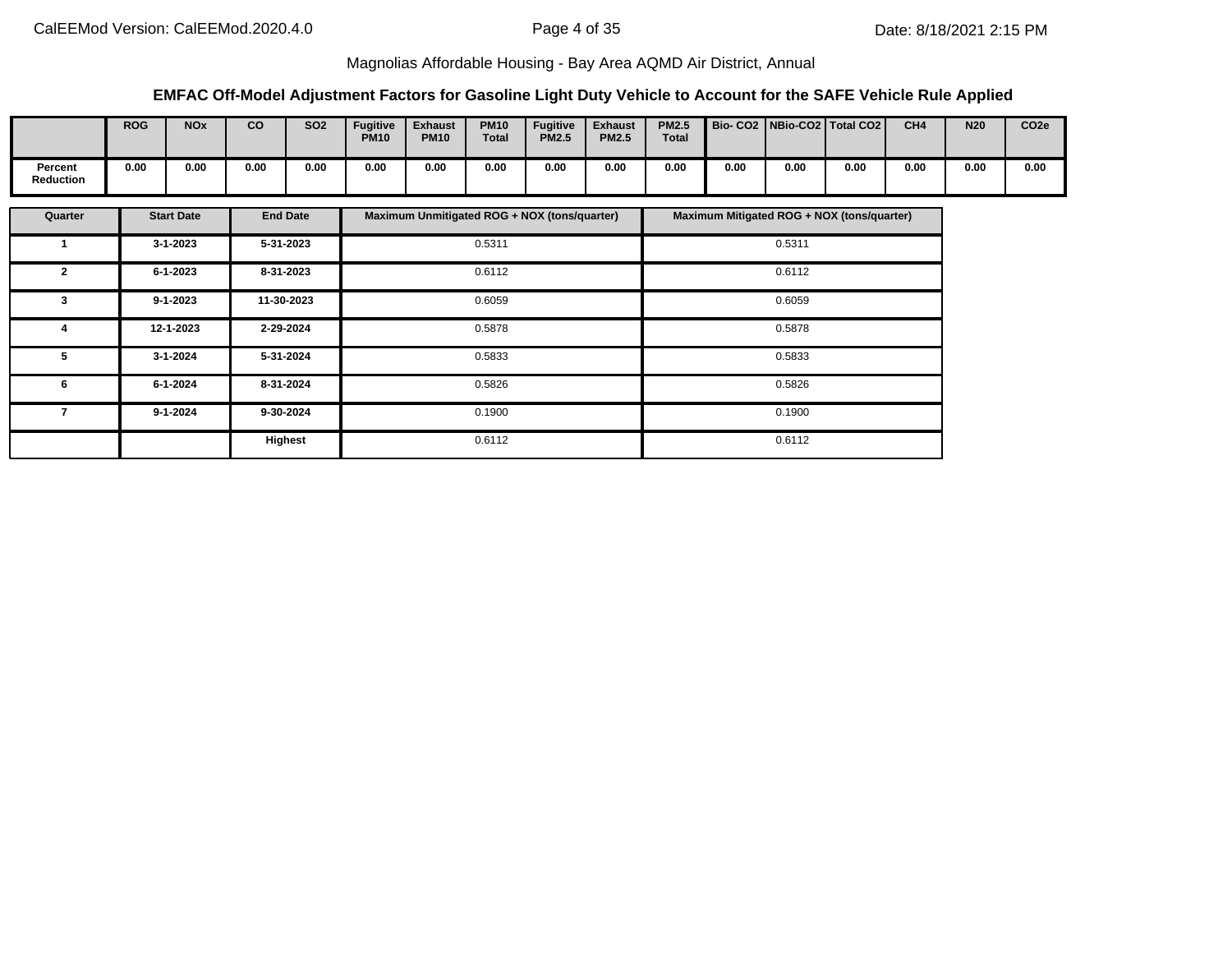### **EMFAC Off-Model Adjustment Factors for Gasoline Light Duty Vehicle to Account for the SAFE Vehicle Rule Applied**

### **2.2 Overall Operational**

### **Unmitigated Operational**

|              | <b>ROG</b>          | <b>NO<sub>x</sub></b> | CO     | SO <sub>2</sub> | Fugitive<br><b>PM10</b> | Exhaust<br><b>PM10</b> | <b>PM10</b><br>Total | Fugitive<br>PM2.5 | Exhaust<br>PM2.5 | PM2.5<br>Total  | Bio-CO <sub>2</sub> | NBio- CO2   Total CO2 |                   | CH <sub>4</sub> | <b>N2O</b>           | CO <sub>2e</sub> |
|--------------|---------------------|-----------------------|--------|-----------------|-------------------------|------------------------|----------------------|-------------------|------------------|-----------------|---------------------|-----------------------|-------------------|-----------------|----------------------|------------------|
| Category     |                     |                       |        |                 | tons/yr                 |                        |                      |                   |                  |                 |                     |                       | MT/yr             |                 |                      |                  |
| Area         | 0.5834<br>ш.        | 9.1500e-<br>003       | 0.6999 | 4.4000e-<br>004 |                         | 0.0327                 | 0.0327               |                   | 0.0327           | 0.0327          | 3.0089              | 2.0376                | 5.0465            | 5.6100e-<br>003 | 2.0000e-<br>004      | 5.2455           |
| Energy       | 2.9800e-<br><br>003 | 0.0255                | 0.0109 | 1.6000e-<br>004 |                         | $2.0600e-$<br>003      | 2.0600e-<br>003      |                   | 2.0600e-<br>003  | 2.0600e-<br>003 | 0.0000              | 54.0620               | 54.0620           | 4.5400e-<br>003 | $1.0200e - 1$<br>003 | 54.4801          |
| Mobile       | 0.1059<br>          | 0.1175                | 0.9837 | 2.0400e-<br>003 | 0.2259                  | .5100e-<br>003         | 0.2274               | 0.0603            | .4100e-<br>003   | 0.0618          | 0.0000              |                       | 193.0446 193.0446 | 0.0126          | 9.2300e-<br>003      | $\cdot$ 196.1099 |
| Waste        |                     |                       |        |                 |                         | 0.0000                 | 0.0000               |                   | 0.0000           | 0.0000          | 6.1628              | 0.0000                | 6.1628            | 0.3642          | 0.0000               | 15.2681          |
| Water        |                     |                       |        |                 |                         | 0.0000                 | 0.0000               |                   | 0.0000           | 0.0000          | 1.3642              | 3.0308                | 4.3950            | 0.1406          | $3.3700e -$<br>003   | 8.9140           |
| <b>Total</b> | 0.6923              | 0.1522                | 1.6944 | 2.6400e-<br>003 | 0.2259                  | 0.0363                 | 0.2621               | 0.0603            | 0.0362           | 0.0965          | 10.5360             | 252.1750              | 262.7110          | 0.5275          | 0.0138               | 280.0175         |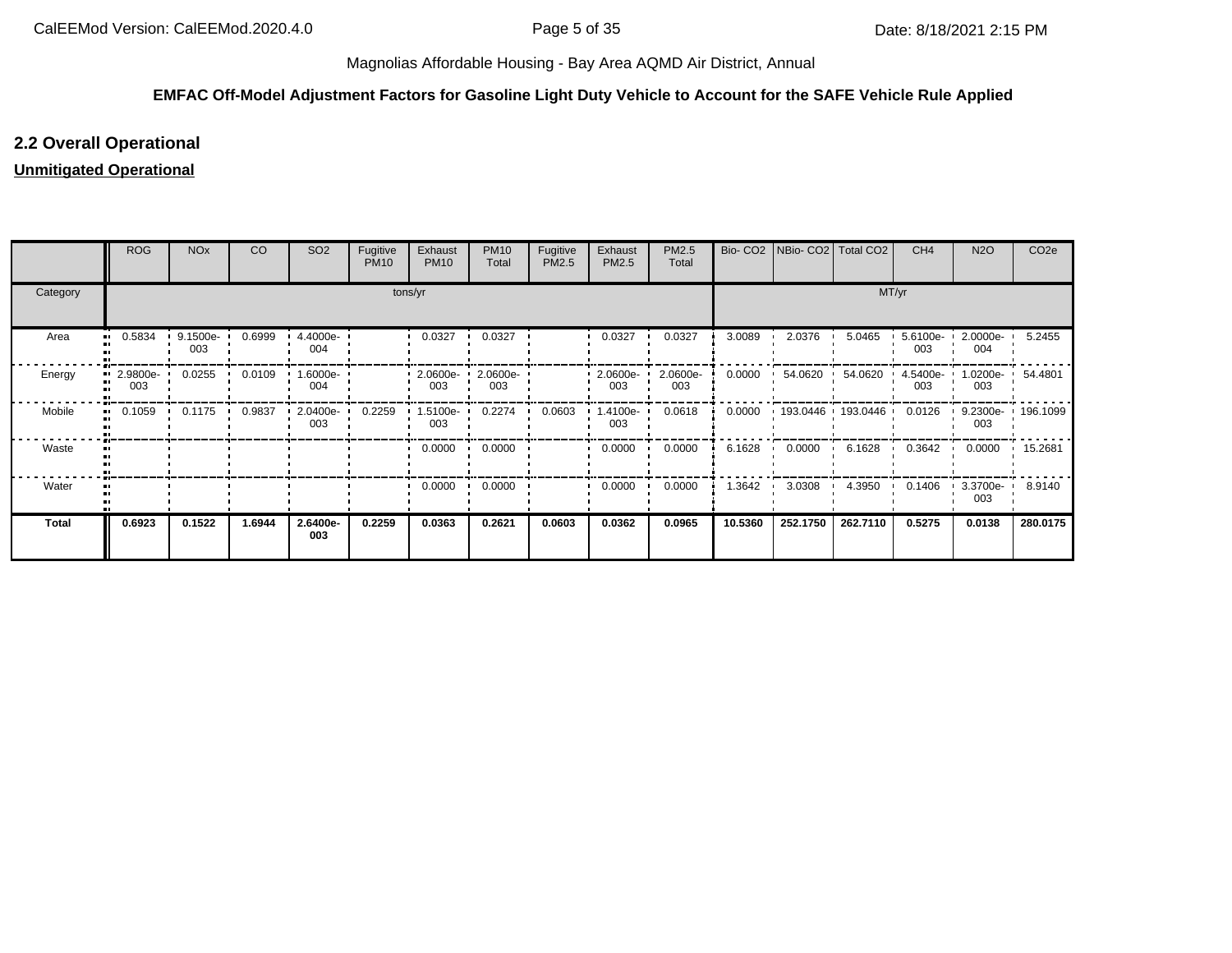#### **EMFAC Off-Model Adjustment Factors for Gasoline Light Duty Vehicle to Account for the SAFE Vehicle Rule Applied**

### **2.2 Overall Operational**

### **Mitigated Operational**

|          | <b>ROG</b>      | <b>NO<sub>x</sub></b> | CO     | SO <sub>2</sub>    | Fugitive<br><b>PM10</b> | Exhaust<br><b>PM10</b> | <b>PM10</b><br>Total | Fugitive<br>PM2.5 | Exhaust<br>PM2.5 | PM2.5<br>Total  | Bio-CO <sub>2</sub> | NBio- CO2   Total CO2 |          | CH <sub>4</sub> | <b>N2O</b>      | CO <sub>2e</sub> |
|----------|-----------------|-----------------------|--------|--------------------|-------------------------|------------------------|----------------------|-------------------|------------------|-----------------|---------------------|-----------------------|----------|-----------------|-----------------|------------------|
| Category |                 |                       |        |                    | tons/yr                 |                        |                      |                   |                  |                 |                     |                       | MT/yr    |                 |                 |                  |
| Area     | 0.5834          | 9.1500e-<br>003       | 0.6999 | 4.4000e-<br>004    |                         | 0.0327                 | 0.0327               |                   | 0.0327           | 0.0327          | 3.0089              | 2.0376                | 5.0465   | 5.6100e-<br>003 | 2.0000e-<br>004 | 5.2455           |
| Energy   | 2.7900e-<br>003 | 0.0239                | 0.0102 | $1.5000e -$<br>004 |                         | -9300e-<br>003         | 1.9300e-<br>003      |                   | 1.9300e-<br>003  | 1.9300e-<br>003 | 0.0000              | 52.1185               | 52.1185  | 4.4900e-<br>003 | 9.9000e-<br>004 | 52.5248          |
| Mobile   | 0.1023          | 0.1109                | 0.9292 | 1.8900e-<br>003    | 0.2088                  | .4100e-<br>003         | 0.2102               | 0.0558            | .3200e-<br>003   | 0.0571          | 0.0000              | 178.9482              | 178.9482 | 0.0120          | 8.7200e-<br>003 | $\cdot$ 181.8473 |
| Waste    |                 |                       |        |                    |                         | 0.0000                 | 0.0000               |                   | 0.0000           | 0.0000          | 6.1628              | 0.0000                | 6.1628   | 0.3642          | 0.0000          | 15.2681          |
| Water    |                 |                       |        |                    |                         | 0.0000                 | 0.0000               |                   | 0.0000           | 0.0000          | 0.8868              | 1.9700                | 2.8568   | 0.0914          | 2.1900e-<br>003 | 5.7941           |
| Total    | 0.6885          | 0.1439                | 1.6393 | 2.4800e-<br>003    | 0.2088                  | 0.0360                 | 0.2449               | 0.0558            | 0.0360           | 0.0917          | 10.0585             | 235.0743              | 245.1328 | 0.4777          | 0.0121          | 260.6796         |

|                             | <b>ROG</b> | <b>NOx</b> | co   | <b>SO2</b> | <b>Fugitive</b><br><b>PM10</b> | <b>Exhaust</b><br><b>PM10</b> | <b>PM10</b><br><b>Total</b> | <b>Fugitive</b><br><b>PM2.5</b> | <b>Exhaust</b><br><b>PM2.5</b> | <b>PM2.5</b><br><b>Total</b> |      |      | Bio-CO2 NBio-CO2 Total CO2 | CH <sub>4</sub> | <b>N20</b> | CO <sub>2e</sub> |
|-----------------------------|------------|------------|------|------------|--------------------------------|-------------------------------|-----------------------------|---------------------------------|--------------------------------|------------------------------|------|------|----------------------------|-----------------|------------|------------------|
| Percent<br><b>Reduction</b> | 0.55       | 5.41       | 3.25 | 6.06       | 7.54                           | 0.63                          | 6.59                        | 7.54                            | 0.61                           | 4.94                         | 4.53 | 6.78 | 6.69                       | 9.45            | 12.45      | 6.91             |

# **3.0 Construction Detail**

### **Construction Phase**

| Phase<br>Number | <b>Phase Name</b> | Phase Type        | <b>Start Date</b> | End Date  | Week | Num Days Num Days | <b>Phase Description</b> |
|-----------------|-------------------|-------------------|-------------------|-----------|------|-------------------|--------------------------|
|                 | •Demolition       | •Demolition       | 3/1/2023          | 3/7/2023  |      |                   |                          |
|                 | •Site Preparation | •Site Preparation | 3/8/2023          | 3/14/2023 |      |                   |                          |
|                 | •Grading          | •Grading          | 3/15/2023         | 3/21/2023 |      |                   |                          |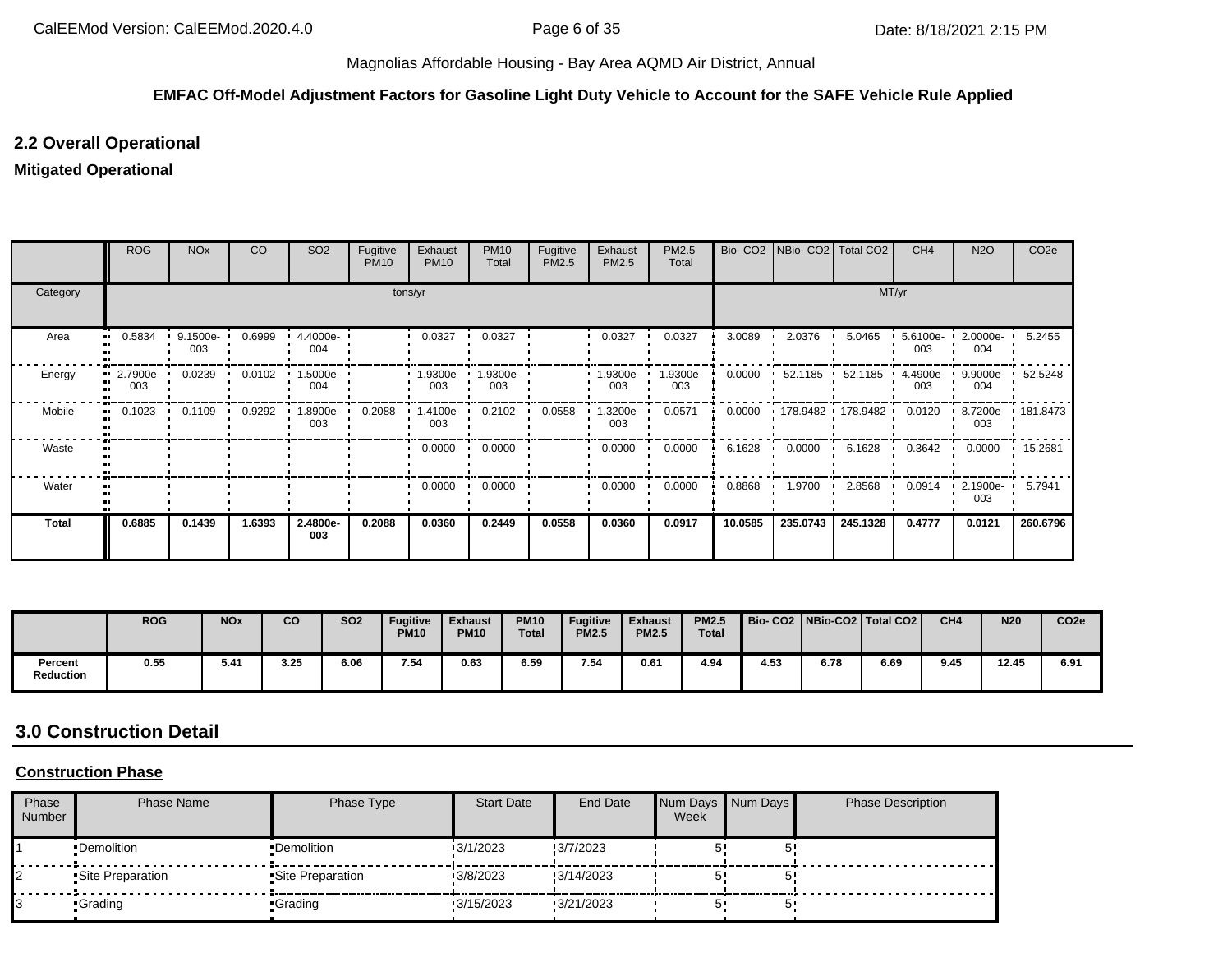#### **EMFAC Off-Model Adjustment Factors for Gasoline Light Duty Vehicle to Account for the SAFE Vehicle Rule Applied**

|    | •Paving                | ∙Pavinq                 | 3/22/2023 | 4/4/2023   | 10  |  |
|----|------------------------|-------------------------|-----------|------------|-----|--|
|    | ■Building Construction | ■Building Construction  | 4/5/2023  | 11/12/2024 | 420 |  |
| 16 | Architectural Coating  | • Architectural Coating | 4/19/2023 | 11/26/2024 | 420 |  |

**Acres of Grading (Site Preparation Phase): 4.69**

**Acres of Grading (Grading Phase): 5**

#### **Acres of Paving: 0.66**

**Residential Indoor: 181,845; Residential Outdoor: 60,615; Non-Residential Indoor: 0; Non-Residential Outdoor: 0; Striped Parking Area: 1,725 (Architectural Coating – sqft)**

#### **OffRoad Equipment**

| <b>Phase Name</b>            | Offroad Equipment Type     | Amount | <b>Usage Hours</b> | <b>Horse Power</b> | Load Factor |
|------------------------------|----------------------------|--------|--------------------|--------------------|-------------|
| Demolition                   | Concrete/Industrial Saws   |        | $8.00$ !           | 81 <sub>1</sub>    | 0.73        |
| Demolition                   | Rubber Tired Dozers        |        | 8.00               | 247                | 0.40        |
| Demolition                   | -Tractors/Loaders/Backhoes |        | 8.00               | 97                 | 0.37        |
| Site Preparation             | -Graders                   |        | 8.00               | 187                | 0.41        |
| Site Preparation             | Rubber Tired Dozers        |        | 7.00               | 247                | 0.40        |
| Site Preparation             | -Tractors/Loaders/Backhoes |        | 8.00               | 97 <sub>1</sub>    | 0.37        |
| Grading                      | <b>Craders</b>             |        | $8.00$ !           | 187 <sub>1</sub>   | 0.41        |
| Grading                      | Rubber Tired Dozers        |        | 8.00               | 247                | 0.40        |
| Grading                      | -Tractors/Loaders/Backhoes |        | 7.00               | 97'                | 0.37        |
| Paving                       | Cement and Mortar Mixers   |        | 6.00               | 9'                 | 0.56        |
| Paving                       | -Pavers                    |        | 6.00:              | 130                | 0.42        |
| Paving                       | Paving Equipment           |        | $8.00$ !           | 132                | 0.36        |
| Paving                       | -Rollers                   |        | 7.00:              | 80 <sub>1</sub>    | 0.38        |
| Paving                       | -Tractors/Loaders/Backhoes |        | 8.00               | 97'                | 0.37        |
| <b>Building Construction</b> | -Cranes                    |        | 6.00               | 231                | 0.29        |
| <b>Building Construction</b> | -Forklifts                 |        | 6.00:              | 89                 | 0.20        |
| <b>Building Construction</b> | -Generator Sets            |        | 8.00:              | 84                 | 0.74        |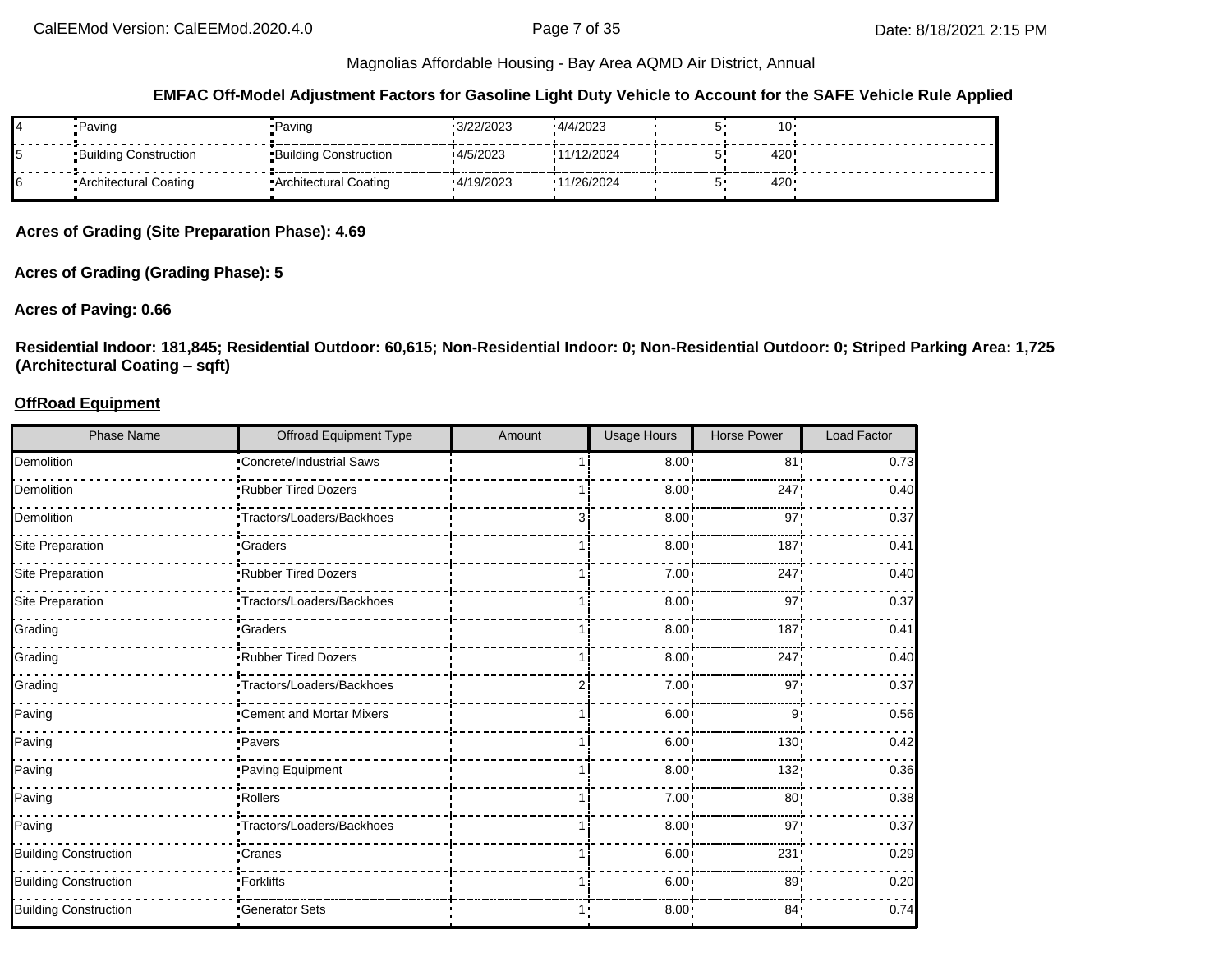#### **EMFAC Off-Model Adjustment Factors for Gasoline Light Duty Vehicle to Account for the SAFE Vehicle Rule Applied**

| <b>Building Construction</b> | Tractors/Loaders/Backhoes | $6.00 \cdot$      |          | ∪.∪  |
|------------------------------|---------------------------|-------------------|----------|------|
| Building Construction        | ∙Welders                  | 8.00 <sub>1</sub> | 46       | 0.45 |
| Architectural Coating        | Air Compressors           | 6.00              | 78.<br>ັ | 0.48 |

### **Trips and VMT**

| <b>Phase Name</b>            | <b>Offroad Equipment</b><br>Count | <b>Worker Trip</b><br>Number | Vendor Trip<br>Number | <b>Hauling Trip</b><br><b>Number</b> | <b>Worker Trip</b><br>Length | Vendor Trip<br>Length | <b>Hauling Trip</b><br>Length | <b>Worker Vehicle</b><br><b>Class</b> | Vendor         | Hauling<br>Vehicle Class Vehicle Class |
|------------------------------|-----------------------------------|------------------------------|-----------------------|--------------------------------------|------------------------------|-----------------------|-------------------------------|---------------------------------------|----------------|----------------------------------------|
| Demolition                   | 51                                | $13.00 \cdot$                | 0.00!                 | $14.00 \cdot$                        | 10.80i                       | 7.30!                 |                               | $20.00 \cdot LD$ Mix                  | <b>HDT Mix</b> | !HHDT                                  |
| Site Preparation             |                                   | 8.00                         | 0.00!                 | 222.00                               | 10.80i                       | 7.30:                 |                               | $20.00 \cdot LD$ Mix                  | <b>HDT Mix</b> | !HHDT                                  |
| Grading                      | 41                                | 10.00                        | 0.00!                 | $143.00 -$                           | 10.80i                       | 7.30:                 |                               | $20.00 \cdot LD$ Mix                  | <b>HDT Mix</b> | !HHDT                                  |
| Paving                       | 51                                | $13.00 \cdot$                | 0.00!                 | $0.00 \cdot$                         | 10.80i                       | 7.30!                 |                               | $20.00 \cdot LD$ Mix                  | <b>HDT Mix</b> | !HHDT                                  |
| <b>Building Construction</b> |                                   | 60.00                        | 12.00                 | $0.00 -$                             | 10.80i                       | 7.30!                 |                               | 20.00 LD Mix                          | <b>HDT Mix</b> | !HHDT                                  |
| <b>Architectural Coating</b> |                                   | 12.00                        | $0.00 \cdot$          | $0.00 \cdot$                         | 10.80                        | $7.30 -$              |                               | 20.00 LD Mix                          | <b>HDT Mix</b> | <b>HHDT</b>                            |

### **3.1 Mitigation Measures Construction**

### **3.2 Demolition - 2023**

|                      | <b>ROG</b>      | <b>NO<sub>x</sub></b> | CO     | SO <sub>2</sub> | Fugitive<br><b>PM10</b> | Exhaust<br><b>PM10</b> | <b>PM10</b><br>Total | Fugitive<br><b>PM2.5</b> | Exhaust<br>PM2.5 | PM2.5<br>Total  |        | Bio- CO2   NBio- CO2   Total CO2 |        | CH <sub>4</sub> | <b>N2O</b> | CO <sub>2e</sub> |
|----------------------|-----------------|-----------------------|--------|-----------------|-------------------------|------------------------|----------------------|--------------------------|------------------|-----------------|--------|----------------------------------|--------|-----------------|------------|------------------|
| Category             |                 |                       |        |                 |                         | tons/yr                |                      |                          |                  |                 |        |                                  | MT/yr  |                 |            |                  |
| <b>Fugitive Dust</b> |                 |                       |        |                 | .5600e-<br>003          | 0.0000                 | 1.5600e-<br>003      | 2.4000e-<br>004          | 0.0000           | 2.4000e-<br>004 | 0.0000 | 0.0000                           | 0.0000 | 0.0000          | 0.0000     | 0.0000           |
| Off-Road             | 3.6800e-<br>003 | 0.0358                | 0.0336 | 6.0000e-<br>005 |                         | 1.6900e-<br>003        | 1.6900e-<br>003      |                          | 1.5800e-<br>003  | 1.5800e-<br>003 | 0.0000 | 5.2716                           | 5.2716 | 1.3400e-<br>003 | 0.0000     | 5.3051           |
| Total                | 3.6800e-<br>003 | 0.0358                | 0.0336 | 6.0000e-<br>005 | 1.5600e-<br>003         | 1.6900e-<br>003        | 3.2500e-<br>003      | 2.4000e-<br>004          | -.5800e<br>003   | 1.8200e-<br>003 | 0.0000 | 5.2716                           | 5.2716 | 1.3400e-<br>003 | 0.0000     | 5.3051           |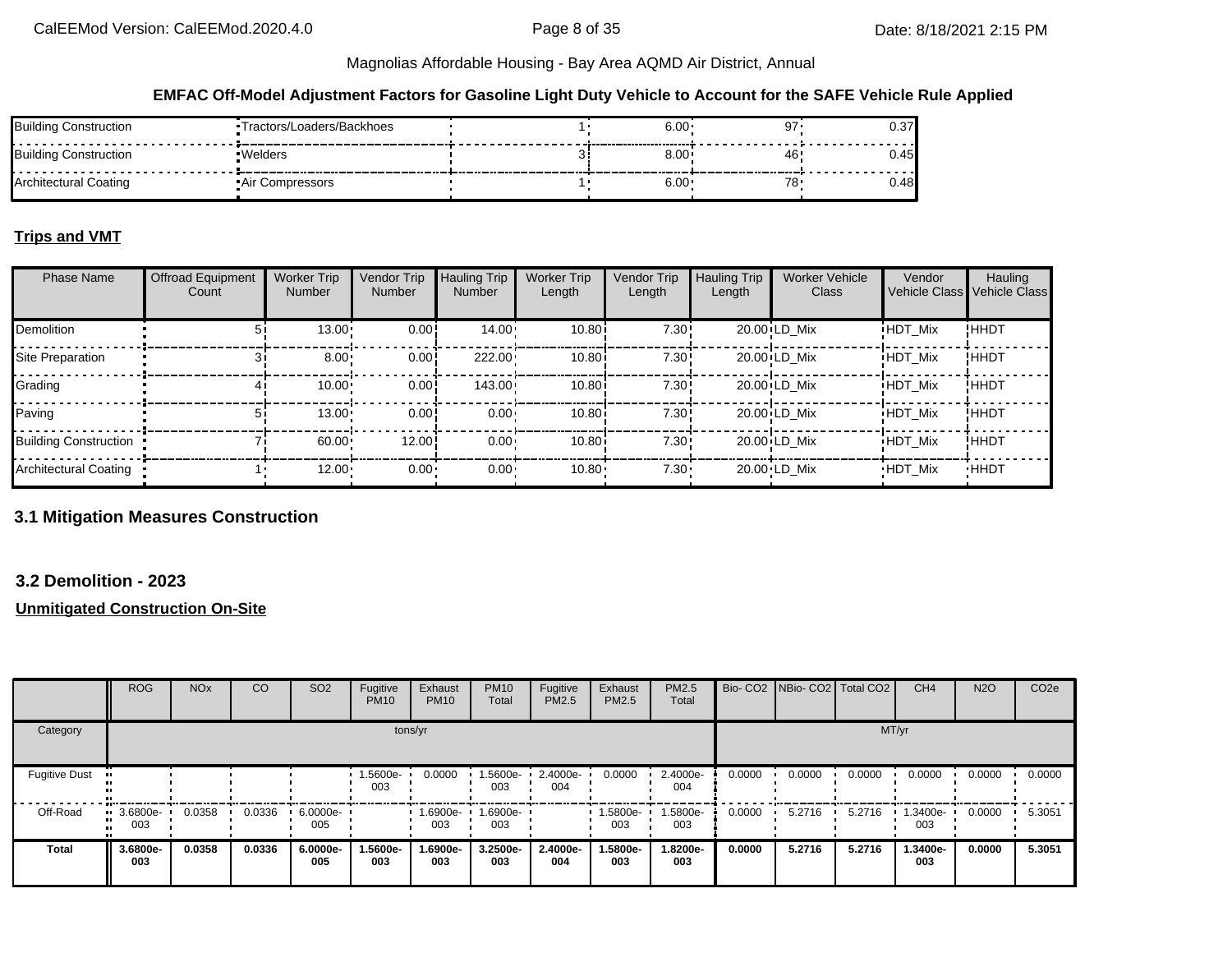#### **EMFAC Off-Model Adjustment Factors for Gasoline Light Duty Vehicle to Account for the SAFE Vehicle Rule Applied**

### **3.2 Demolition - 2023**

### **Unmitigated Construction Off-Site**

|          | <b>ROG</b>                     | <b>NO<sub>x</sub></b> | CO              | SO <sub>2</sub> | Fugitive<br><b>PM10</b> | Exhaust<br><b>PM10</b> | <b>PM10</b><br>Total | Fugitive<br>PM2.5 | Exhaust<br><b>PM2.5</b> | PM2.5<br>Total  | Bio-CO <sub>2</sub> | NBio-CO2   Total CO2 |        | CH <sub>4</sub> | <b>N2O</b>        | CO <sub>2e</sub> |
|----------|--------------------------------|-----------------------|-----------------|-----------------|-------------------------|------------------------|----------------------|-------------------|-------------------------|-----------------|---------------------|----------------------|--------|-----------------|-------------------|------------------|
| Category |                                |                       |                 |                 |                         | tons/yr                |                      |                   |                         |                 |                     |                      |        | MT/yr           |                   |                  |
| Hauling  | $\blacksquare$ 1.0000e-<br>005 | 9.5000e-<br>004       | 2.2000e-<br>004 | 0.0000          | 1.2000e-<br>004         | 1.0000e-<br>005        | .3000e-<br>004       | 3.0000e-<br>005   | 1.0000e-<br>005         | 4.0000e-<br>005 | 0.0000              | 0.4178               | 0.4178 | 1.0000e-<br>005 | 7.0000e-<br>005   | 0.4378           |
| Vendor   | 0.0000<br>                     | 0.0000                | 0.0000          | 0.0000          | 0.0000                  | 0.0000                 | 0.0000               | 0.0000            | 0.0000                  | 0.0000          | 0.0000              | 0.0000               | 0.0000 | 0.0000          | 0.0000            | 0.0000           |
| Worker   | $\blacksquare$ 8.0000e-<br>005 | 6.0000e-<br>005       | 7.2000e-<br>004 | 0.0000          | 2.6000e-<br>004         | 0.0000                 | 2.6000e-<br>004      | 7.0000e-<br>005   | 0.0000                  | 7.0000e-<br>005 | 0.0000              | 0.2013               | 0.2013 | 1.0000e-<br>005 | $1.0000e-$<br>005 | 0.2031           |
| Total    | $9.0000e -$<br>005             | 1.0100e-<br>003       | 9.4000e-<br>004 | 0.0000          | 3.8000e-<br>004         | 1.0000e-<br>005        | 3.9000e-<br>004      | 1.0000e-<br>004   | 1.0000e-<br>005         | 1.1000e-<br>004 | 0.0000              | 0.6190               | 0.6190 | 2.0000e-<br>005 | 8.0000e-<br>005   | 0.6409           |

|                      | <b>ROG</b>                         | <b>NO<sub>x</sub></b> | <b>CO</b> | SO <sub>2</sub> | Fugitive<br><b>PM10</b> | Exhaust<br><b>PM10</b> | <b>PM10</b><br>Total | Fugitive<br>PM2.5 | Exhaust<br>PM2.5 | PM2.5<br>Total  |        | Bio- CO2   NBio- CO2   Total CO2 |        | CH <sub>4</sub> | <b>N2O</b> | CO <sub>2e</sub> |
|----------------------|------------------------------------|-----------------------|-----------|-----------------|-------------------------|------------------------|----------------------|-------------------|------------------|-----------------|--------|----------------------------------|--------|-----------------|------------|------------------|
| Category             |                                    |                       |           |                 | tons/yr                 |                        |                      |                   |                  |                 |        |                                  |        | MT/yr           |            |                  |
| <b>Fugitive Dust</b> |                                    |                       |           |                 | .5600e-<br>003          | 0.0000                 | 1.5600e-<br>003      | 2.4000e-<br>004   | 0.0000           | 2.4000e-<br>004 | 0.0000 | 0.0000                           | 0.0000 | 0.0000          | 0.0000     | 0.0000           |
| Off-Road             | $\blacksquare$ 3.6800e-<br><br>003 | 0.0358                | 0.0336    | 6.0000e-<br>005 |                         | 1.6900e-<br>003        | 1.6900e-<br>003      |                   | 1.5800e-<br>003  | 1.5800e-<br>003 | 0.0000 | 5.2716                           | 5.2716 | 1.3400e-<br>003 | 0.0000     | 5.3051           |
| <b>Total</b>         | 3.6800e-<br>003                    | 0.0358                | 0.0336    | 6.0000e-<br>005 | 1.5600e-<br>003         | 1.6900e-<br>003        | 3.2500e-<br>003      | 2.4000e-<br>004   | 1.5800e-<br>003  | 1.8200e-<br>003 | 0.0000 | 5.2716                           | 5.2716 | 1.3400e-<br>003 | 0.0000     | 5.3051           |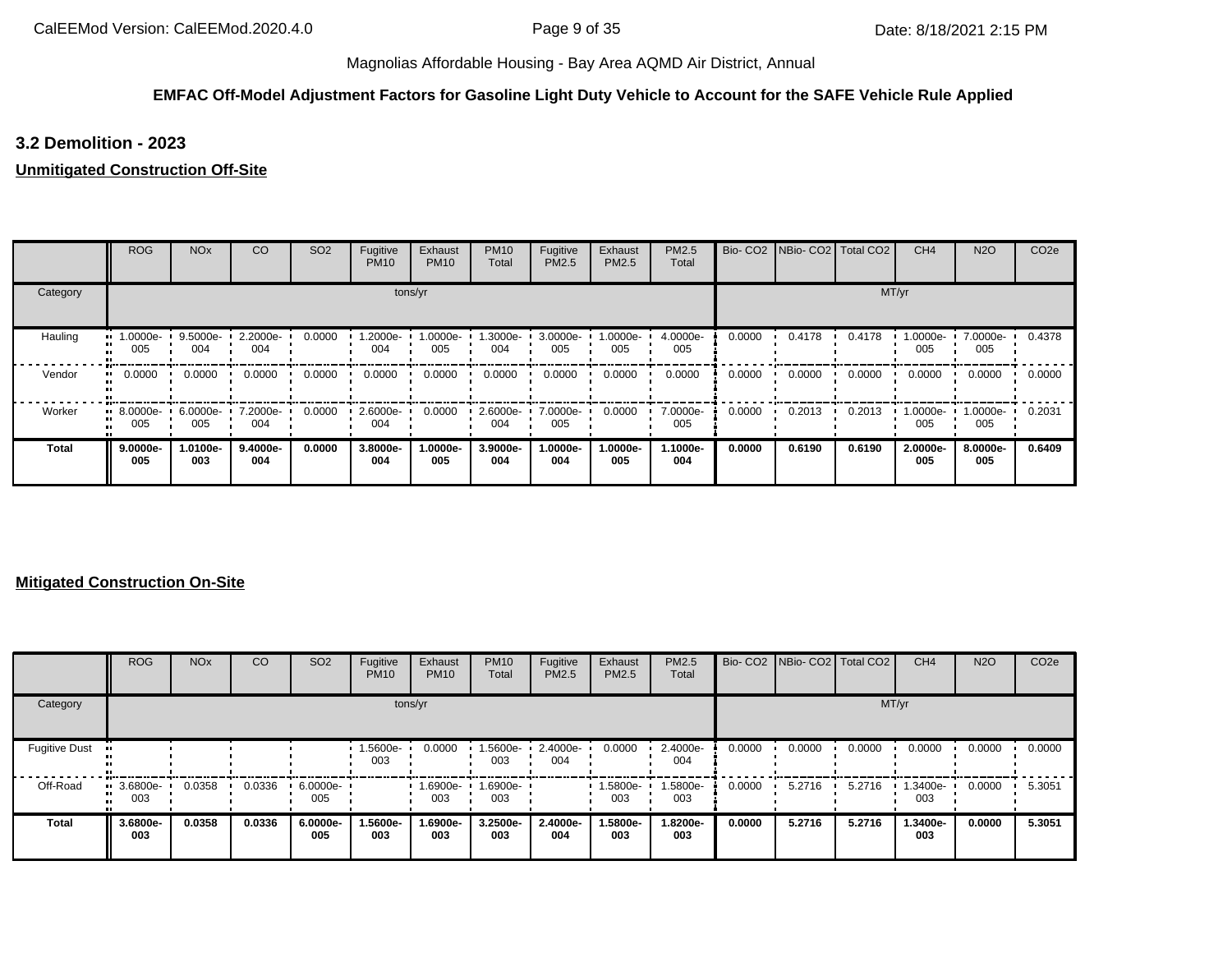#### **EMFAC Off-Model Adjustment Factors for Gasoline Light Duty Vehicle to Account for the SAFE Vehicle Rule Applied**

**3.2 Demolition - 2023**

### **Mitigated Construction Off-Site**

|              | <b>ROG</b>                     | <b>NO<sub>x</sub></b> | CO              | SO <sub>2</sub> | Fugitive<br><b>PM10</b> | Exhaust<br><b>PM10</b> | <b>PM10</b><br>Total | Fugitive<br>PM2.5 | Exhaust<br>PM2.5 | PM2.5<br>Total  |        | Bio- CO2   NBio- CO2   Total CO2 |        | CH <sub>4</sub> | <b>N2O</b>        | CO <sub>2e</sub> |
|--------------|--------------------------------|-----------------------|-----------------|-----------------|-------------------------|------------------------|----------------------|-------------------|------------------|-----------------|--------|----------------------------------|--------|-----------------|-------------------|------------------|
| Category     |                                |                       |                 |                 |                         | tons/yr                |                      |                   |                  |                 |        |                                  |        | MT/yr           |                   |                  |
| Hauling      | 1.0000e-<br>005                | 9.5000e-<br>004       | 2.2000e-<br>004 | 0.0000          | .2000e-<br>004          | 1.0000e-<br>005        | 1.3000e-<br>004      | 3.0000e-<br>005   | -.0000e<br>005   | 4.0000e-<br>005 | 0.0000 | 0.4178                           | 0.4178 | 1.0000e-<br>005 | 7.0000e-<br>005   | 0.4378           |
| Vendor       | 0.0000                         | 0.0000                | 0.0000          | 0.0000          | 0.0000                  | 0.0000                 | 0.0000               | 0.0000            | 0.0000           | 0.0000          | 0.0000 | 0.0000                           | 0.0000 | 0.0000          | 0.0000            | 0.0000           |
| Worker       | $\blacksquare$ 8.0000e-<br>005 | 6.0000e-<br>005       | 7.2000e-<br>004 | 0.0000          | 2.6000e-<br>004         | 0.0000                 | 2.6000e-<br>004      | 7.0000e-<br>005   | 0.0000           | 7.0000e-<br>005 | 0.0000 | 0.2013                           | 0.2013 | 1.0000e-<br>005 | 1.0000e- •<br>005 | 0.2031           |
| <b>Total</b> | $9.0000e -$<br>005             | 1.0100e-<br>003       | 9.4000e-<br>004 | 0.0000          | 3.8000e-<br>004         | 1.0000e-<br>005        | 3.9000e-<br>004      | 1.0000e-<br>004   | 1.0000e-<br>005  | 1.1000e-<br>004 | 0.0000 | 0.6190                           | 0.6190 | 2.0000e-<br>005 | 8.0000e-<br>005   | 0.6409           |

### **3.3 Site Preparation - 2023**

|                      | ROG               | <b>NO<sub>x</sub></b> | CO     | SO <sub>2</sub> | Fugitive<br><b>PM10</b> | Exhaust<br><b>PM10</b> | <b>PM10</b><br>Total | Fugitive<br>PM2.5 | Exhaust<br>PM2.5 | PM2.5<br>Total  |        | Bio- CO2 NBio- CO2 Total CO2 |        | CH <sub>4</sub> | <b>N2O</b> | CO <sub>2e</sub> |
|----------------------|-------------------|-----------------------|--------|-----------------|-------------------------|------------------------|----------------------|-------------------|------------------|-----------------|--------|------------------------------|--------|-----------------|------------|------------------|
| Category             |                   |                       |        |                 |                         | tons/yr                |                      |                   |                  |                 |        |                              | MT/yr  |                 |            |                  |
| <b>Fugitive Dust</b> |                   |                       |        |                 | 0.0158                  | 0.0000                 | 0.0158               | 7.5200e-<br>003   | 0.0000           | 7.5200e-<br>003 | 0.0000 | 0.0000                       | 0.0000 | 0.0000          | 0.0000     | 0.0000           |
| Off-Road             | " 2.8300e-<br>003 | 0.0311                | 0.0166 | 4.0000e-<br>005 |                         | 1.2700e-<br>003        | 1.2700e-<br>003      |                   | 1.1700e-<br>003  | 1.1700e-<br>003 | 0.0000 | 3.7786                       | 3.7786 | 1.2200e-<br>003 | 0.0000     | 3.8091           |
| <b>Total</b>         | 2.8300e-<br>003   | 0.0311                | 0.0166 | 4.0000e-<br>005 | 0.0158                  | 1.2700e-<br>003        | 0.0170               | 7.5200e-<br>003   | 1.1700e-<br>003  | 8.6900e-<br>003 | 0.0000 | 3.7786                       | 3.7786 | 1.2200e-<br>003 | 0.0000     | 3.8091           |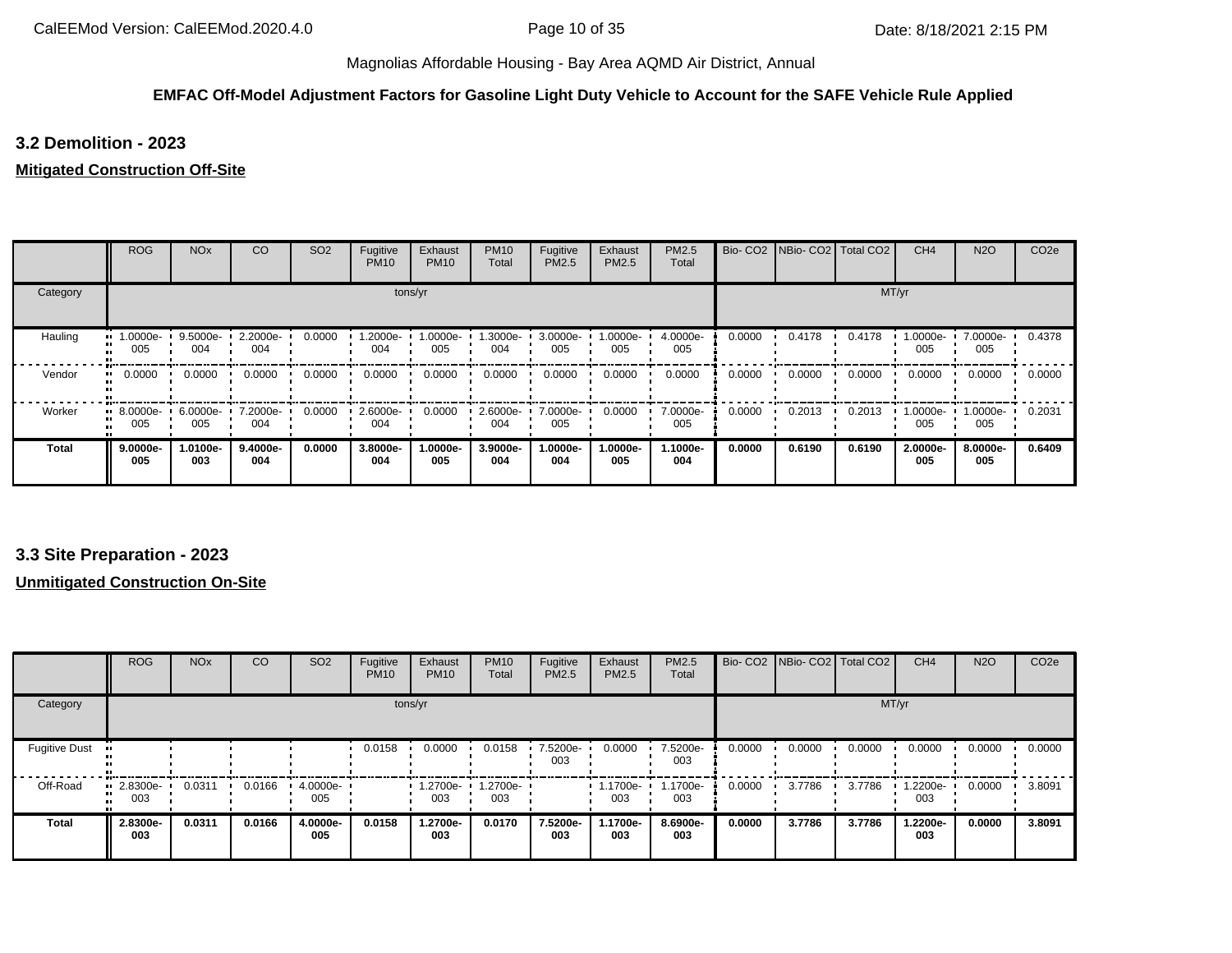### **EMFAC Off-Model Adjustment Factors for Gasoline Light Duty Vehicle to Account for the SAFE Vehicle Rule Applied**

# **3.3 Site Preparation - 2023**

### **Unmitigated Construction Off-Site**

|          | <b>ROG</b>                     | <b>NO<sub>x</sub></b> | CO              | SO <sub>2</sub> | Fugitive<br><b>PM10</b> | Exhaust<br><b>PM10</b> | <b>PM10</b><br>Total | Fugitive<br>PM2.5 | Exhaust<br>PM2.5 | <b>PM2.5</b><br>Total | Bio-CO <sub>2</sub> | NBio-CO2 Total CO2 |        | CH <sub>4</sub> | <b>N2O</b>      | CO <sub>2e</sub> |
|----------|--------------------------------|-----------------------|-----------------|-----------------|-------------------------|------------------------|----------------------|-------------------|------------------|-----------------------|---------------------|--------------------|--------|-----------------|-----------------|------------------|
| Category |                                |                       |                 |                 |                         | tons/yr                |                      |                   |                  |                       |                     |                    | MT/yr  |                 |                 |                  |
| Hauling  | $\cdot$ 2.3000e-<br>004        | 0.0151                | 3.5400e-<br>003 | 7.0000e-<br>005 | .8800e-<br>003          | 1.2000e-<br>004        | 2.0000e-<br>003      | 5.2000e-<br>004   | .2000e-<br>004   | 6.3000e-<br>004       | 0.0000              | 6.6244             | 6.6244 | 2.2000e-<br>004 | 1.0500e-<br>003 | 6.9427           |
| Vendor   | 0.0000<br>                     | 0.0000                | 0.0000          | 0.0000          | 0.0000                  | 0.0000                 | 0.0000               | 0.0000            | 0.0000           | 0.0000                | 0.0000              | 0.0000             | 0.0000 | 0.0000          | 0.0000          | 0.0000           |
| Worker   | $\blacksquare$ 5.0000e-<br>005 | 4.0000e-<br>005       | 4.4000e-<br>004 | 0.0000          | .6000e-<br>004          | 0.0000                 | 1.6000e-<br>004      | 4.0000e-<br>005   | 0.0000           | 4.0000e-<br>005       | 0.0000              | 0.1239             | 0.1239 | 0.0000          | 0.0000          | 0.1250           |
| Total    | 2.8000e-<br>004                | 0.0151                | 3.9800e-<br>003 | 7.0000e-<br>005 | 2.0400e-<br>003         | 1.2000e-<br>004        | 2.1600e-<br>003      | 5.6000e-<br>004   | -2000e.<br>004   | 6.7000e-<br>004       | 0.0000              | 6.7483             | 6.7483 | 2.2000e-<br>004 | 1.0500e-<br>003 | 7.0676           |

|                      | <b>ROG</b>         | <b>NO<sub>x</sub></b> | CO     | SO <sub>2</sub> | Fugitive<br><b>PM10</b> | Exhaust<br><b>PM10</b> | <b>PM10</b><br>Total | Fugitive<br>PM2.5 | Exhaust<br>PM2.5 | PM2.5<br>Total  |        | Bio- CO2 NBio- CO2 Total CO2 |        | CH <sub>4</sub> | <b>N2O</b> | CO <sub>2e</sub> |
|----------------------|--------------------|-----------------------|--------|-----------------|-------------------------|------------------------|----------------------|-------------------|------------------|-----------------|--------|------------------------------|--------|-----------------|------------|------------------|
| Category             |                    |                       |        |                 |                         | tons/yr                |                      |                   |                  |                 |        |                              | MT/yr  |                 |            |                  |
| <b>Fugitive Dust</b> |                    |                       |        |                 | 0.0158                  | 0.0000                 | 0.0158               | 7.5200e-<br>003   | 0.0000           | 7.5200e-<br>003 | 0.0000 | 0.0000                       | 0.0000 | 0.0000          | 0.0000     | 0.0000           |
| Off-Road             | $-2.8300e-$<br>003 | 0.0311                | 0.0166 | 4.0000e-<br>005 |                         | 1.2700e-<br>003        | 1.2700e-<br>003      |                   | 1.1700e-<br>003  | 1.1700e-<br>003 | 0.0000 | 3.7786                       | 3.7786 | -2200e.<br>003  | 0.0000     | 3.8091           |
| Total                | 2.8300e-<br>003    | 0.0311                | 0.0166 | 4.0000e-<br>005 | 0.0158                  | 1.2700e-<br>003        | 0.0170               | 7.5200e-<br>003   | 1.1700e-<br>003  | 8.6900e-<br>003 | 0.0000 | 3.7786                       | 3.7786 | 1.2200e-<br>003 | 0.0000     | 3.8091           |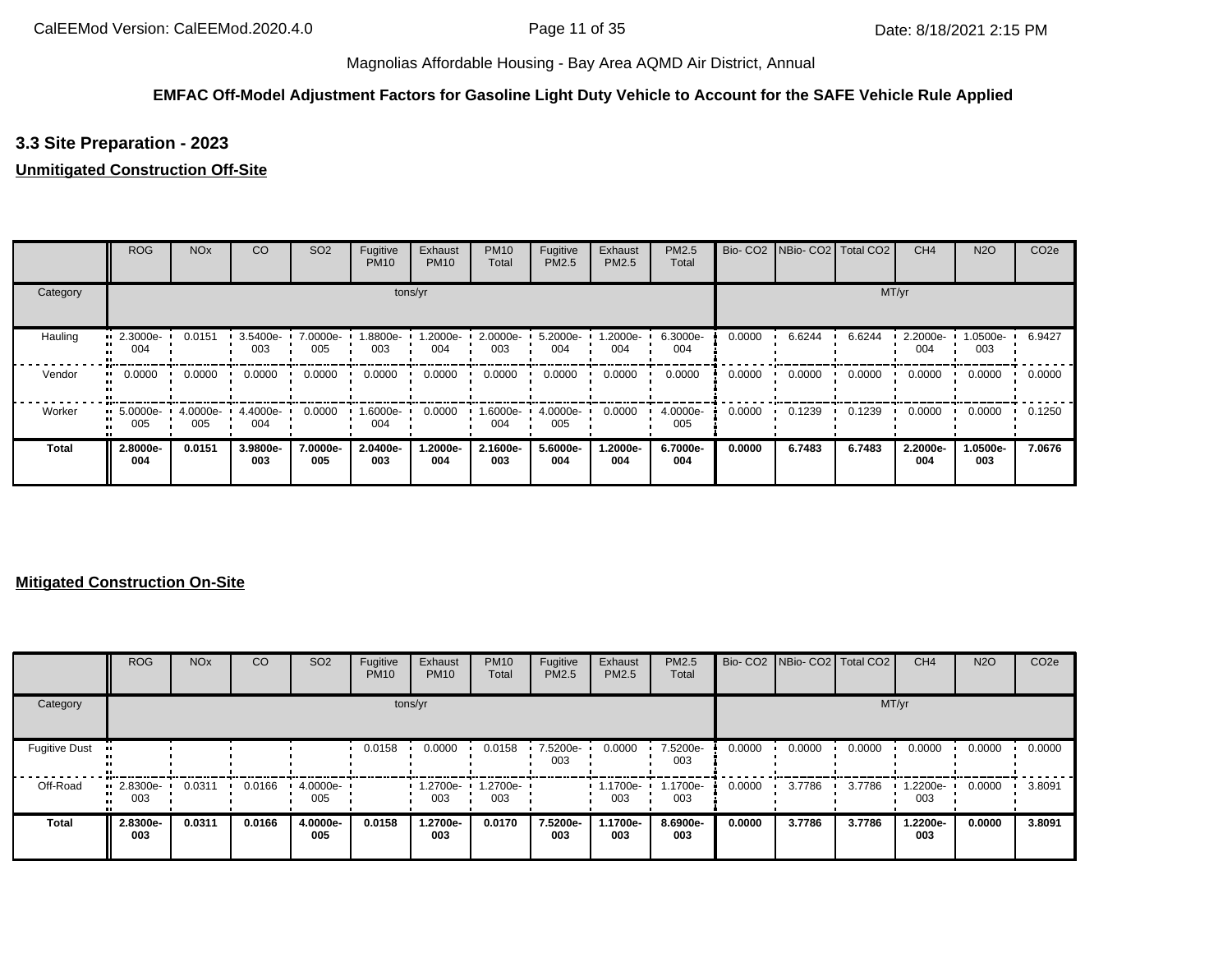### **EMFAC Off-Model Adjustment Factors for Gasoline Light Duty Vehicle to Account for the SAFE Vehicle Rule Applied**

# **3.3 Site Preparation - 2023**

### **Mitigated Construction Off-Site**

|              | <b>ROG</b>                     | <b>NO<sub>x</sub></b> | CO              | SO <sub>2</sub> | Fugitive<br><b>PM10</b> | Exhaust<br><b>PM10</b> | <b>PM10</b><br>Total | Fugitive<br>PM2.5 | Exhaust<br>PM2.5 | PM2.5<br>Total  |        | Bio- CO2 NBio- CO2 Total CO2 |        | CH <sub>4</sub> | <b>N2O</b>       | CO <sub>2e</sub> |
|--------------|--------------------------------|-----------------------|-----------------|-----------------|-------------------------|------------------------|----------------------|-------------------|------------------|-----------------|--------|------------------------------|--------|-----------------|------------------|------------------|
| Category     |                                |                       |                 |                 |                         | tons/yr                |                      |                   |                  |                 |        |                              |        | MT/yr           |                  |                  |
| Hauling      | 2.3000e-<br>004                | 0.0151                | 3.5400e-<br>003 | 7.0000e-<br>005 | .8800e-<br>003          | 1.2000e-<br>004        | 2.0000e-<br>003      | 5.2000e-<br>004   | -2000e.<br>004   | 6.3000e-<br>004 | 0.0000 | 6.6244                       | 6.6244 | 2.2000e-<br>004 | $.0500e-$<br>003 | 6.9427           |
| Vendor       | 0.0000<br>                     | 0.0000                | 0.0000          | 0.0000          | 0.0000                  | 0.0000                 | 0.0000               | 0.0000            | 0.0000           | 0.0000          | 0.0000 | 0.0000                       | 0.0000 | 0.0000          | 0.0000           | 0.0000           |
| Worker       | $\blacksquare$ 5.0000e-<br>005 | 4.0000e-<br>005       | 4.4000e-<br>004 | 0.0000          | -:0000 M<br>004         | 0.0000                 | 1.6000e-<br>004      | 4.0000e-<br>005   | 0.0000           | 4.0000e-<br>005 | 0.0000 | 0.1239                       | 0.1239 | 0.0000          | 0.0000           | 0.1250           |
| <b>Total</b> | 2.8000e-<br>004                | 0.0151                | 3.9800e-<br>003 | 7.0000e-<br>005 | 2.0400e-<br>003         | 1.2000e-<br>004        | 2.1600e-<br>003      | 5.6000e-<br>004   | 1.2000e-<br>004  | 6.7000e-<br>004 | 0.0000 | 6.7483                       | 6.7483 | 2.2000e-<br>004 | 1.0500e-<br>003  | 7.0676           |

### **3.4 Grading - 2023**

|                      | <b>ROG</b>                     | <b>NO<sub>x</sub></b> | CO     | SO <sub>2</sub>    | Fugitive<br><b>PM10</b> | Exhaust<br><b>PM10</b> | <b>PM10</b><br>Total | Fugitive<br>PM2.5 | Exhaust<br><b>PM2.5</b> | PM2.5<br>Total  |        | Bio- CO2 NBio- CO2 Total CO2 |        | CH <sub>4</sub> | <b>N2O</b> | CO <sub>2e</sub> |
|----------------------|--------------------------------|-----------------------|--------|--------------------|-------------------------|------------------------|----------------------|-------------------|-------------------------|-----------------|--------|------------------------------|--------|-----------------|------------|------------------|
| Category             |                                |                       |        |                    |                         | tons/yr                |                      |                   |                         |                 |        |                              | MT/yr  |                 |            |                  |
| <b>Fugitive Dust</b> |                                |                       |        |                    | 0.0178                  | 0.0000                 | 0.0178               | 8.5700e-<br>003   | 0.0000                  | 8.5700e-<br>003 | 0.0000 | 0.0000                       | 0.0000 | 0.0000          | 0.0000     | 0.0000           |
| Off-Road             | $\blacksquare$ 3.3300e-<br>003 | 0.0362                | 0.0218 | $5.0000e -$<br>005 |                         | 1.5100e-<br>003        | 1.5100e-<br>003      |                   | 1.3900e-<br>003         | 1.3900e-<br>003 | 0.0000 | 4.5260                       | 4.5260 | .4600e-<br>003  | 0.0000     | 4.5626           |
| <b>Total</b>         | 3.3300e-<br>003                | 0.0362                | 0.0218 | 5.0000e-<br>005    | 0.0178                  | 1.5100e-<br>003        | 0.0193               | 8.5700e-<br>003   | 1.3900e-<br>003         | 9.9600e-<br>003 | 0.0000 | 4.5260                       | 4.5260 | 1.4600e-<br>003 | 0.0000     | 4.5626           |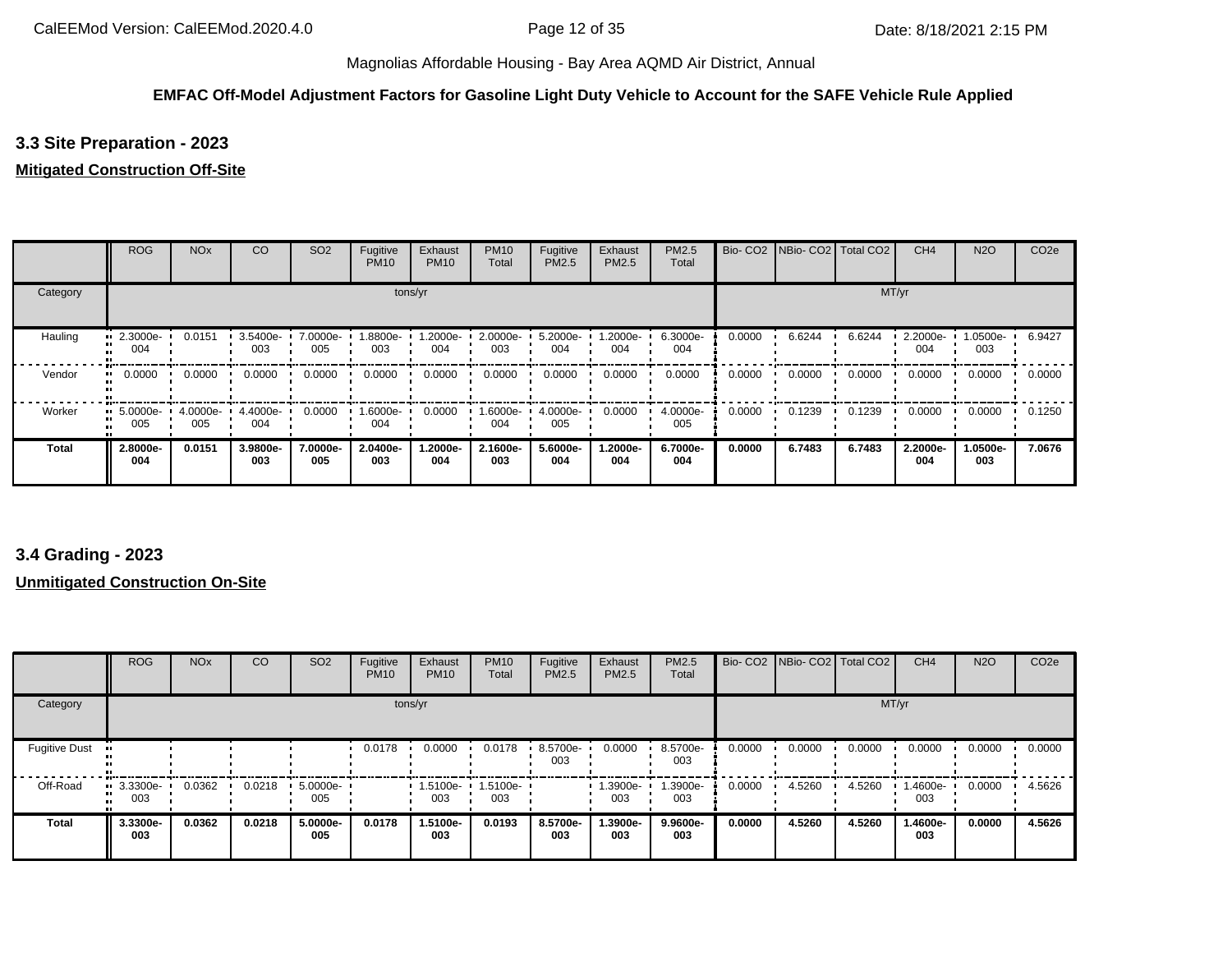### **EMFAC Off-Model Adjustment Factors for Gasoline Light Duty Vehicle to Account for the SAFE Vehicle Rule Applied**

## **3.4 Grading - 2023**

**Unmitigated Construction Off-Site**

|          | <b>ROG</b>         | <b>NO<sub>x</sub></b> | CO              | SO <sub>2</sub> | Fugitive<br><b>PM10</b> | Exhaust<br><b>PM10</b> | <b>PM10</b><br>Total | Fugitive<br>PM2.5 | Exhaust<br><b>PM2.5</b> | PM2.5<br>Total  |        | Bio- CO2 NBio- CO2 Total CO2 |        | CH <sub>4</sub> | <b>N2O</b>      | CO <sub>2e</sub> |
|----------|--------------------|-----------------------|-----------------|-----------------|-------------------------|------------------------|----------------------|-------------------|-------------------------|-----------------|--------|------------------------------|--------|-----------------|-----------------|------------------|
| Category |                    |                       |                 |                 |                         | tons/yr                |                      |                   |                         |                 |        |                              | MT/yr  |                 |                 |                  |
| Hauling  | 1.5000e-<br>004    | 9.7000e-<br>003       | 2.2800e-<br>003 | 4.0000e-<br>005 | -2100e-<br>003          | 8.0000e-<br>005        | 1.2900e-<br>003      | 3.3000e-<br>004   | 8.0000e-<br>005         | 4.1000e-<br>004 | 0.0000 | 4.2671                       | 4.2671 | 1.4000e-<br>004 | 6.8000e-<br>004 | 4.4721           |
| Vendor   | 0.0000<br>         | 0.0000                | 0.0000          | 0.0000          | 0.0000                  | 0.0000                 | 0.0000               | 0.0000            | 0.0000                  | 0.0000          | 0.0000 | 0.0000                       | 0.0000 | 0.0000          | 0.0000          | 0.0000           |
| Worker   | $-6.0000e-$<br>005 | $4.0000e -$<br>005    | 5.5000e-<br>004 | 0.0000          | 2.0000e-<br>004         | 0.0000                 | 2.0000e-<br>004      | 5.0000e-<br>005   | 0.0000                  | 5.0000e-<br>005 | 0.0000 | 0.1548                       | 0.1548 | 0.0000          | 0.0000          | 0.1562           |
| Total    | 2.1000e-<br>004    | 9.7400e-<br>003       | 2.8300e-<br>003 | 4.0000e-<br>005 | 1.4100e-<br>003         | 8.0000e-<br>005        | 1.4900e-<br>003      | 3.8000e-<br>004   | 8.0000e-<br>005         | 4.6000e-<br>004 | 0.0000 | 4.4219                       | 4.4219 | 1.4000e-<br>004 | 6.8000e-<br>004 | 4.6283           |

|                      | <b>ROG</b>                     | <b>NO<sub>x</sub></b> | CO     | SO <sub>2</sub> | Fugitive<br><b>PM10</b> | Exhaust<br><b>PM10</b> | <b>PM10</b><br>Total | Fugitive<br>PM2.5 | Exhaust<br><b>PM2.5</b> | <b>PM2.5</b><br>Total |        | Bio- CO2   NBio- CO2   Total CO2 |        | CH <sub>4</sub> | <b>N2O</b> | CO <sub>2e</sub> |
|----------------------|--------------------------------|-----------------------|--------|-----------------|-------------------------|------------------------|----------------------|-------------------|-------------------------|-----------------------|--------|----------------------------------|--------|-----------------|------------|------------------|
| Category             |                                |                       |        |                 |                         | tons/yr                |                      |                   |                         |                       |        |                                  | MT/yr  |                 |            |                  |
| <b>Fugitive Dust</b> |                                |                       |        |                 | 0.0178                  | 0.0000                 | 0.0178               | 8.5700e-<br>003   | 0.0000                  | 8.5700e-<br>003       | 0.0000 | 0.0000                           | 0.0000 | 0.0000          | 0.0000     | 0.0000           |
| Off-Road             | $\blacksquare$ 3.3300e-<br>003 | 0.0362                | 0.0218 | 5.0000e-<br>005 |                         | 1.5100e-<br>003        | 1.5100e-<br>003      |                   | .3900e-<br>003          | 1.3900e-<br>003       | 0.0000 | 4.5260                           | 4.5260 | 1.4600e-<br>003 | 0.0000     | 4.5626           |
| <b>Total</b>         | 3.3300e-<br>003                | 0.0362                | 0.0218 | 5.0000e-<br>005 | 0.0178                  | 1.5100e-<br>003        | 0.0193               | 8.5700e-<br>003   | 1.3900e-<br>003         | 9.9600e-<br>003       | 0.0000 | 4.5260                           | 4.5260 | 1.4600e-<br>003 | 0.0000     | 4.5626           |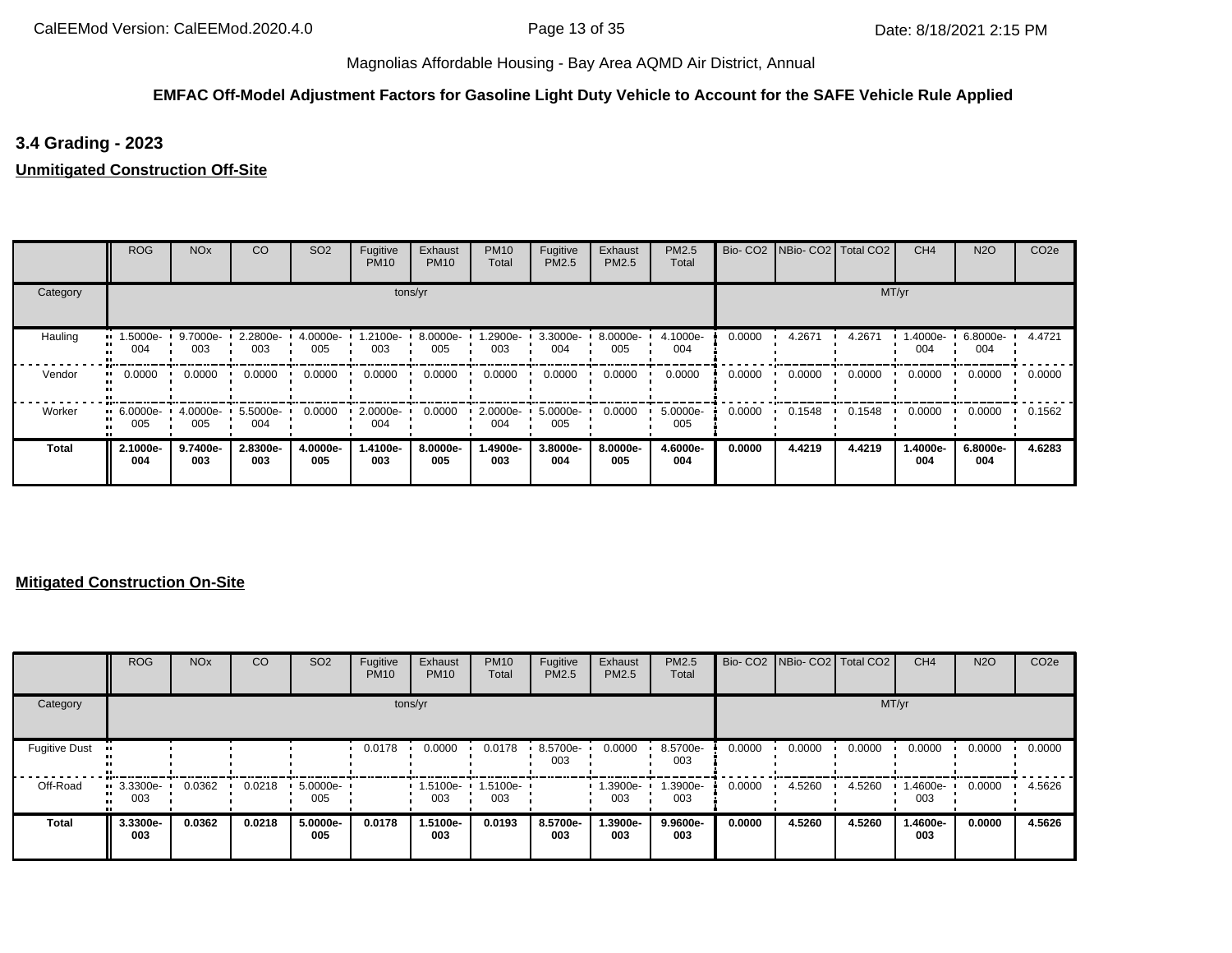### **EMFAC Off-Model Adjustment Factors for Gasoline Light Duty Vehicle to Account for the SAFE Vehicle Rule Applied**

## **3.4 Grading - 2023**

### **Mitigated Construction Off-Site**

|              | <b>ROG</b>         | <b>NO<sub>x</sub></b> | CO              | SO <sub>2</sub> | Fugitive<br><b>PM10</b> | Exhaust<br><b>PM10</b> | <b>PM10</b><br>Total | Fugitive<br>PM2.5 | Exhaust<br>PM2.5 | PM2.5<br>Total  |        | Bio- CO2 NBio- CO2 Total CO2 |        | CH <sub>4</sub> | <b>N2O</b>      | CO <sub>2e</sub> |
|--------------|--------------------|-----------------------|-----------------|-----------------|-------------------------|------------------------|----------------------|-------------------|------------------|-----------------|--------|------------------------------|--------|-----------------|-----------------|------------------|
| Category     |                    |                       |                 |                 |                         | tons/yr                |                      |                   |                  |                 |        |                              |        | MT/yr           |                 |                  |
| Hauling      | 1.5000e-<br>004    | 9.7000e-<br>003       | 2.2800e-<br>003 | 4.0000e-<br>005 | -2100e-<br>003          | 8.0000e-<br>005        | .2900e-<br>003       | 3.3000e-<br>004   | 8.0000e-<br>005  | 4.1000e-<br>004 | 0.0000 | 4.2671                       | 4.2671 | 1.4000e-<br>004 | 6.8000e-<br>004 | 4.4721           |
| Vendor       | 0.0000<br>         | 0.0000                | 0.0000          | 0.0000          | 0.0000                  | 0.0000                 | 0.0000               | 0.0000            | 0.0000           | 0.0000          | 0.0000 | 0.0000                       | 0.0000 | 0.0000          | 0.0000          | 0.0000           |
| Worker       | $-6.0000e-$<br>005 | 4.0000e-<br>005       | 5.5000e-<br>004 | 0.0000          | 2.0000e-<br>004         | 0.0000                 | 2.0000e-<br>004      | 5.0000e-<br>005   | 0.0000           | 5.0000e-<br>005 | 0.0000 | 0.1548                       | 0.1548 | 0.0000          | 0.0000          | 0.1562           |
| <b>Total</b> | 2.1000e-<br>004    | 9.7400e-<br>003       | 2.8300e-<br>003 | 4.0000e-<br>005 | 1.4100e-<br>003         | 8.0000e-<br>005        | 1.4900e-<br>003      | 3.8000e-<br>004   | 8.0000e-<br>005  | 4.6000e-<br>004 | 0.0000 | 4.4219                       | 4.4219 | 1.4000e-<br>004 | 6.8000e-<br>004 | 4.6283           |

### **3.5 Paving - 2023**

|              | <b>ROG</b>                     | <b>NO<sub>x</sub></b> | CO     | SO <sub>2</sub> | Fugitive<br><b>PM10</b> | Exhaust<br><b>PM10</b> | <b>PM10</b><br>Total | Fugitive<br>PM2.5 | Exhaust<br>PM2.5 | PM2.5<br>Total  |        | Bio- CO2 NBio- CO2 Total CO2 |        | CH <sub>4</sub> | <b>N2O</b> | CO <sub>2e</sub> |
|--------------|--------------------------------|-----------------------|--------|-----------------|-------------------------|------------------------|----------------------|-------------------|------------------|-----------------|--------|------------------------------|--------|-----------------|------------|------------------|
| Category     |                                |                       |        |                 | tons/yr                 |                        |                      |                   |                  |                 |        |                              | MT/yr  |                 |            |                  |
| Off-Road     | $\blacksquare$ 3.2200e-<br>003 | 0.0312                | 0.0440 | 7.0000e-<br>005 |                         | 1.5400e-<br>003        | 1.5400e-<br>003      |                   | 1.4200e-<br>003  | 1.4200e-<br>003 | 0.0000 | 5.8862                       | 5.8862 | 1.8700e-<br>003 | 0.0000     | 5.9329           |
| Paving       | $\blacksquare$ 8.6000e-<br>004 |                       |        |                 |                         | 0.0000                 | 0.0000               |                   | 0.0000           | 0.0000          | 0.0000 | 0.0000                       | 0.0000 | 0.0000          | 0.0000     | 0.0000           |
| <b>Total</b> | 4.0800e-<br>003                | 0.0312                | 0.0440 | 7.0000e-<br>005 |                         | 1.5400e-<br>003        | 1.5400e-<br>003      |                   | 1.4200e-<br>003  | 1.4200e-<br>003 | 0.0000 | 5.8862                       | 5.8862 | 1.8700e-<br>003 | 0.0000     | 5.9329           |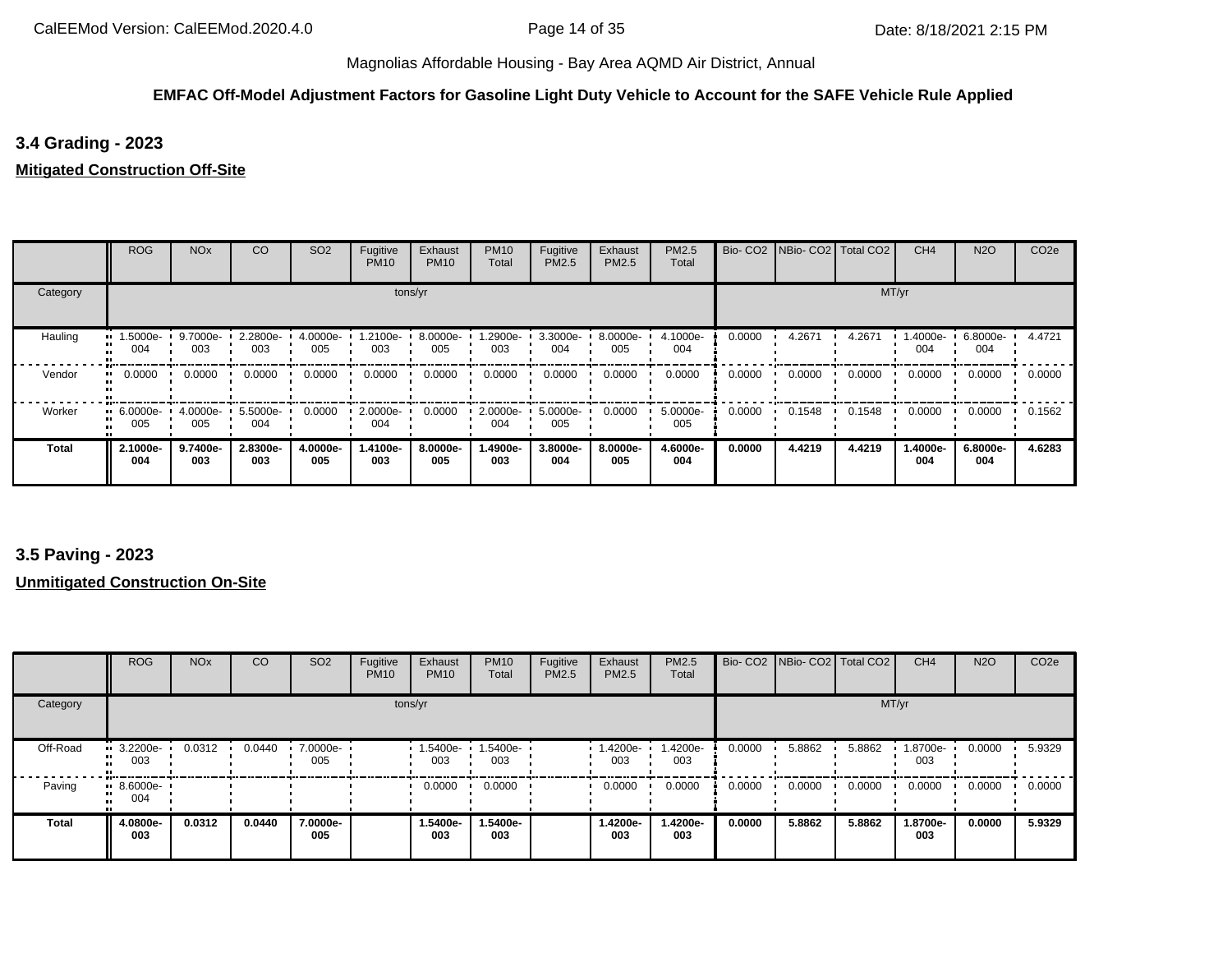### **EMFAC Off-Model Adjustment Factors for Gasoline Light Duty Vehicle to Account for the SAFE Vehicle Rule Applied**

**3.5 Paving - 2023**

**Unmitigated Construction Off-Site**

|              | <b>ROG</b>                     | <b>NO<sub>x</sub></b> | CO              | SO <sub>2</sub> | Fugitive<br><b>PM10</b> | Exhaust<br><b>PM10</b> | <b>PM10</b><br>Total | Fugitive<br>PM2.5 | Exhaust<br><b>PM2.5</b> | PM2.5<br>Total  |        | Bio- CO2 NBio- CO2 Total CO2 |        | CH <sub>4</sub> | <b>N2O</b>      | CO <sub>2e</sub> |
|--------------|--------------------------------|-----------------------|-----------------|-----------------|-------------------------|------------------------|----------------------|-------------------|-------------------------|-----------------|--------|------------------------------|--------|-----------------|-----------------|------------------|
| Category     |                                |                       |                 |                 |                         | tons/yr                |                      |                   |                         |                 |        |                              |        | MT/yr           |                 |                  |
| Hauling      | 0.0000<br>                     | 0.0000                | 0.0000          | 0.0000          | 0.0000                  | 0.0000                 | 0.0000               | 0.0000            | 0.0000                  | 0.0000          | 0.0000 | 0.0000                       | 0.0000 | 0.0000          | 0.0000          | 0.0000           |
| Vendor       | 0.0000<br>                     | 0.0000                | 0.0000          | 0.0000          | 0.0000                  | 0.0000                 | 0.0000               | 0.0000            | 0.0000                  | 0.0000          | 0.0000 | 0.0000                       | 0.0000 | 0.0000          | 0.0000          | 0.0000           |
| Worker       | $\blacksquare$ 1.7000e-<br>004 | 1.1000e-<br>004       | 1.4400e-<br>003 | 0.0000          | 5.1000e-<br>004         | 0.0000                 | 5.2000e-<br>004      | .4000e-<br>004    | 0.0000                  | 1.4000e-<br>004 | 0.0000 | 0.4025                       | 0.4025 | 1.0000e-<br>005 | -:0000e<br>005  | 0.4061           |
| <b>Total</b> | 1.7000e-<br>004                | 1.1000e-<br>004       | 1.4400e-<br>003 | 0.0000          | 5.1000e-<br>004         | 0.0000                 | 5.2000e-<br>004      | .4000e-<br>004    | 0.0000                  | 1.4000e-<br>004 | 0.0000 | 0.4025                       | 0.4025 | 1.0000e-<br>005 | 1.0000e-<br>005 | 0.4061           |

|              | <b>ROG</b>                     | <b>NO<sub>x</sub></b> | CO     | SO <sub>2</sub> | Fugitive<br><b>PM10</b> | Exhaust<br><b>PM10</b> | <b>PM10</b><br>Total | Fugitive<br>PM2.5 | Exhaust<br><b>PM2.5</b> | <b>PM2.5</b><br>Total |        | Bio- CO2   NBio- CO2   Total CO2 |        | CH <sub>4</sub> | <b>N2O</b> | CO <sub>2e</sub> |
|--------------|--------------------------------|-----------------------|--------|-----------------|-------------------------|------------------------|----------------------|-------------------|-------------------------|-----------------------|--------|----------------------------------|--------|-----------------|------------|------------------|
| Category     |                                |                       |        |                 | tons/yr                 |                        |                      |                   |                         |                       |        |                                  | MT/yr  |                 |            |                  |
| Off-Road     | $\blacksquare$ 3.2200e-<br>003 | 0.0312                | 0.0440 | 7.0000e-<br>005 |                         | 1.5400e-<br>003        | 1.5400e-<br>003      |                   | -4200e-<br>003          | 1.4200e-<br>003       | 0.0000 | 5.8862                           | 5.8862 | 1.8700e-<br>003 | 0.0000     | 5.9329           |
| Paving       | $\blacksquare$ 8.6000e-<br>004 |                       |        |                 |                         | 0.0000                 | 0.0000               |                   | 0.0000                  | 0.0000                | 0.0000 | 0.0000                           | 0.0000 | 0.0000          | 0.0000     | 0.0000           |
| <b>Total</b> | 4.0800e-<br>003                | 0.0312                | 0.0440 | 7.0000e-<br>005 |                         | 1.5400e-<br>003        | 1.5400e-<br>003      |                   | 1.4200e-<br>003         | 1.4200e-<br>003       | 0.0000 | 5.8862                           | 5.8862 | 1.8700e-<br>003 | 0.0000     | 5.9329           |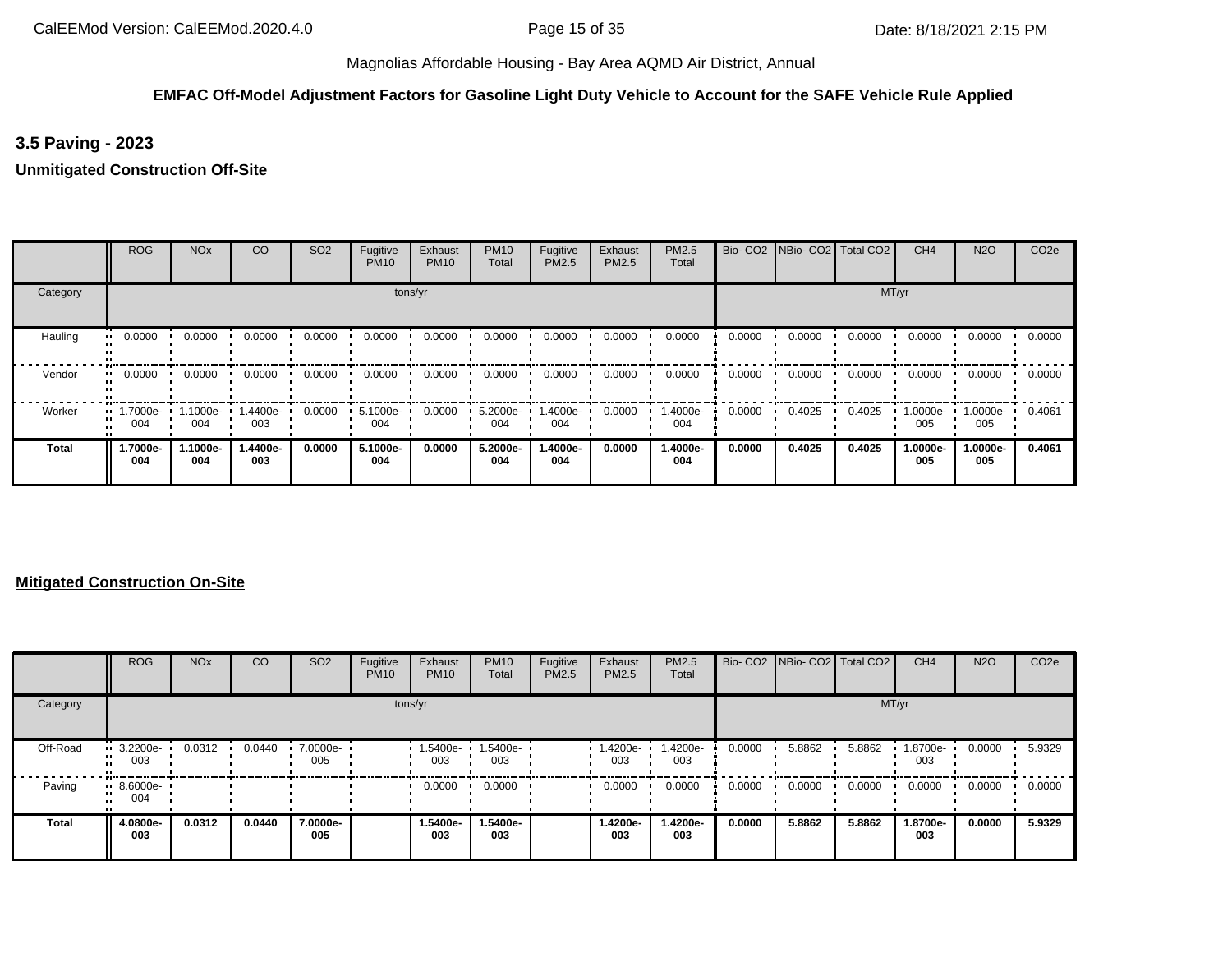#### **EMFAC Off-Model Adjustment Factors for Gasoline Light Duty Vehicle to Account for the SAFE Vehicle Rule Applied**

**3.5 Paving - 2023**

**Mitigated Construction Off-Site**

|              | <b>ROG</b>             | <b>NO<sub>x</sub></b> | CO              | SO <sub>2</sub> | Fugitive<br><b>PM10</b> | Exhaust<br><b>PM10</b> | <b>PM10</b><br>Total | Fugitive<br>PM2.5 | Exhaust<br>PM2.5 | PM2.5<br>Total  |        | Bio- CO <sub>2</sub> NBio- CO <sub>2</sub> | Total CO <sub>2</sub> | CH <sub>4</sub> | <b>N2O</b>      | CO <sub>2e</sub> |
|--------------|------------------------|-----------------------|-----------------|-----------------|-------------------------|------------------------|----------------------|-------------------|------------------|-----------------|--------|--------------------------------------------|-----------------------|-----------------|-----------------|------------------|
| Category     |                        |                       |                 |                 |                         | tons/yr                |                      |                   |                  |                 |        |                                            |                       | MT/yr           |                 |                  |
| Hauling      | 0.0000<br>             | 0.0000                | 0.0000          | 0.0000          | 0.0000                  | 0.0000                 | 0.0000               | 0.0000            | 0.0000           | 0.0000          | 0.0000 | 0.0000                                     | 0.0000                | 0.0000          | 0.0000          | 0.0000           |
| Vendor       | 0.0000<br>ш.           | 0.0000                | 0.0000          | 0.0000          | 0.0000                  | 0.0000                 | 0.0000               | 0.0000            | 0.0000           | 0.0000          | 0.0000 | 0.0000                                     | 0.0000                | 0.0000          | 0.0000          | 0.0000           |
| Worker       | 1.7000e-<br>. .<br>004 | 1.1000e-<br>004       | .4400e-<br>003  | 0.0000          | 5.1000e-<br>004         | 0.0000                 | 5.2000e-<br>004      | -.4000e<br>004    | 0.0000           | 1.4000e-<br>004 | 0.0000 | 0.4025                                     | 0.4025                | 1.0000e-<br>005 | 0000e- •<br>005 | 0.4061           |
| <b>Total</b> | 1.7000e-<br>004        | 1.1000e-<br>004       | 1.4400e-<br>003 | 0.0000          | 5.1000e-<br>004         | 0.0000                 | 5.2000e-<br>004      | -.4000e<br>004    | 0.0000           | 1.4000e-<br>004 | 0.0000 | 0.4025                                     | 0.4025                | 1.0000e-<br>005 | 1.0000e-<br>005 | 0.4061           |

### **3.6 Building Construction - 2023**

|          | <b>ROG</b>            | <b>NO<sub>x</sub></b> | CO     | SO <sub>2</sub> | Fugitive<br><b>PM10</b> | Exhaust<br><b>PM10</b> | <b>PM10</b><br><b>Total</b> | Fugitive<br>PM2.5 | Exhaust<br><b>PM2.5</b> | <b>PM2.5</b><br>Total |        | Bio- CO2   NBio- CO2   Total CO2 |                   | CH <sub>4</sub> | <b>N2O</b> | CO <sub>2e</sub> |
|----------|-----------------------|-----------------------|--------|-----------------|-------------------------|------------------------|-----------------------------|-------------------|-------------------------|-----------------------|--------|----------------------------------|-------------------|-----------------|------------|------------------|
| Category |                       |                       |        |                 | tons/yr                 |                        |                             |                   |                         |                       |        |                                  | MT/yr             |                 |            |                  |
| Off-Road | $\blacksquare$ 0.1470 | 1.1301                | 1.2170 | 2.1300e-<br>003 |                         | 0.0497                 | 0.0497                      |                   | 0.0479                  | 0.0479                | 0.0000 |                                  | 175.2432 175.2432 | 0.0298          | 0.0000     | .175.9871        |
| Total    | 0.1470                | 1.1301                | 1.2170 | 2.1300e-<br>003 |                         | 0.0497                 | 0.0497                      |                   | 0.0479                  | 0.0479                | 0.0000 | 175.2432                         | 175.2432          | 0.0298          | 0.0000     | 175.9871         |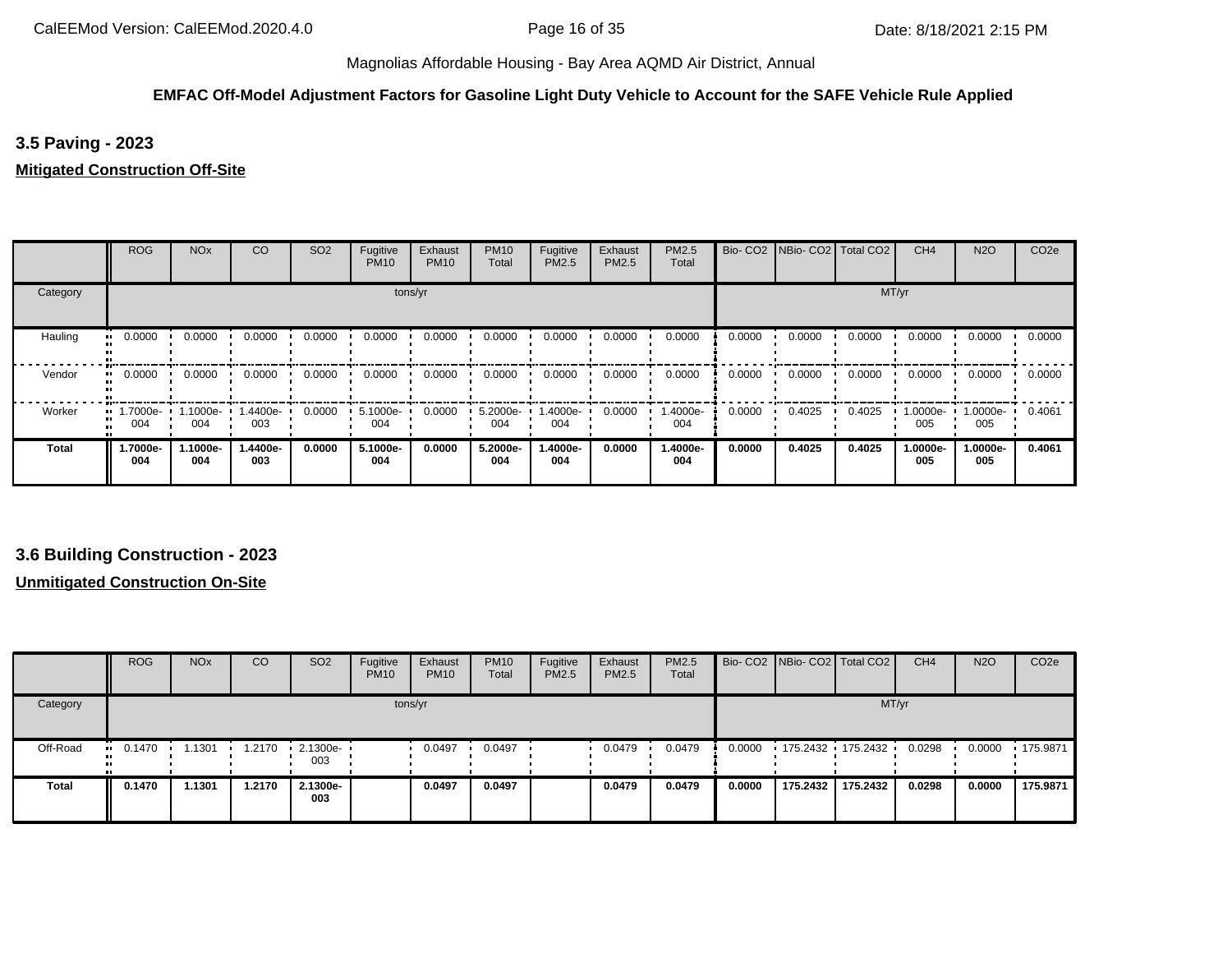#### **EMFAC Off-Model Adjustment Factors for Gasoline Light Duty Vehicle to Account for the SAFE Vehicle Rule Applied**

# **3.6 Building Construction - 2023**

### **Unmitigated Construction Off-Site**

|          | <b>ROG</b>                     | <b>NO<sub>x</sub></b> | CO     | SO <sub>2</sub> | Fugitive<br><b>PM10</b> | Exhaust<br><b>PM10</b> | <b>PM10</b><br>Total | Fugitive<br>PM2.5 | Exhaust<br>PM2.5 | <b>PM2.5</b><br>Total |        | Bio- CO2 NBio- CO2 Total CO2 |         | CH <sub>4</sub> | <b>N2O</b>      | CO <sub>2e</sub> |
|----------|--------------------------------|-----------------------|--------|-----------------|-------------------------|------------------------|----------------------|-------------------|------------------|-----------------------|--------|------------------------------|---------|-----------------|-----------------|------------------|
| Category |                                |                       |        |                 |                         | tons/yr                |                      |                   |                  |                       |        |                              |         | MT/yr           |                 |                  |
| Hauling  | 0.0000<br>                     | 0.0000                | 0.0000 | 0.0000          | 0.0000                  | 0.0000                 | 0.0000               | 0.0000            | 0.0000           | 0.0000                | 0.0000 | 0.0000                       | 0.0000  | 0.0000          | 0.0000          | 0.0000           |
| Vendor   | $\blacksquare$ 1.2300e-<br>003 | 0.0515                | 0.0161 | 2.3000e-<br>004 | 7.6000e-<br>003         | 3.0000e-<br>004        | 7.9000e-<br>003      | 2.2000e-<br>003   | 2.9000e-<br>004  | 2.4900e-<br>003       | 0.0000 | 22.8584                      | 22.8584 | 4.7000e-<br>004 | 3.3800e-<br>003 | 23.8777          |
| Worker   | 0.0148<br>. .                  | 0.0101                | 0.1284 | 3.9000e-<br>004 | 0.0458                  | 2.4000e-<br>004        | 0.0460               | 0.0122            | 2.2000e-<br>004  | 0.0124                | 0.0000 | 35.8574                      | 35.8574 | -.0300e<br>003  | 9.8000e-<br>004 | 36.1764          |
| Total    | 0.0161                         | 0.0616                | 0.1445 | 6.2000e-<br>004 | 0.0534                  | 5.4000e-<br>004        | 0.0539               | 0.0144            | 5.1000e-<br>004  | 0.0149                | 0.0000 | 58.7158                      | 58.7158 | 1.5000e-<br>003 | 4.3600e-<br>003 | 60.0541          |

|          | <b>ROG</b>            | <b>NO<sub>x</sub></b> | <sub>CO</sub> | SO <sub>2</sub>                 | Fugitive<br><b>PM10</b> | Exhaust<br><b>PM10</b> | <b>PM10</b><br>Total | Fugitive<br>PM2.5 | Exhaust<br><b>PM2.5</b> | PM2.5<br>Total |        | Bio- CO2   NBio- CO2   Total CO2 |          | CH <sub>4</sub> | <b>N2O</b> | CO <sub>2e</sub> |
|----------|-----------------------|-----------------------|---------------|---------------------------------|-------------------------|------------------------|----------------------|-------------------|-------------------------|----------------|--------|----------------------------------|----------|-----------------|------------|------------------|
| Category |                       |                       |               |                                 |                         | tons/yr                |                      |                   |                         |                |        |                                  |          | MT/yr           |            |                  |
| Off-Road | $\blacksquare$ 0.1470 | 1.1301                | 1.2170        | $\cdot$ 2.1300e- $\cdot$<br>003 |                         | 0.0497                 | 0.0497               |                   | 0.0479                  | 0.0479         | 0.0000 | 175.2430 175.2430                |          | 0.0298          | 0.0000     | $+175.9869$      |
| Total    | 0.1470                | 1301، ا               | 1.2170        | 2.1300e-<br>003                 |                         | 0.0497                 | 0.0497               |                   | 0.0479                  | 0.0479         | 0.0000 | 175.2430                         | 175.2430 | 0.0298          | 0.0000     | 175.9869         |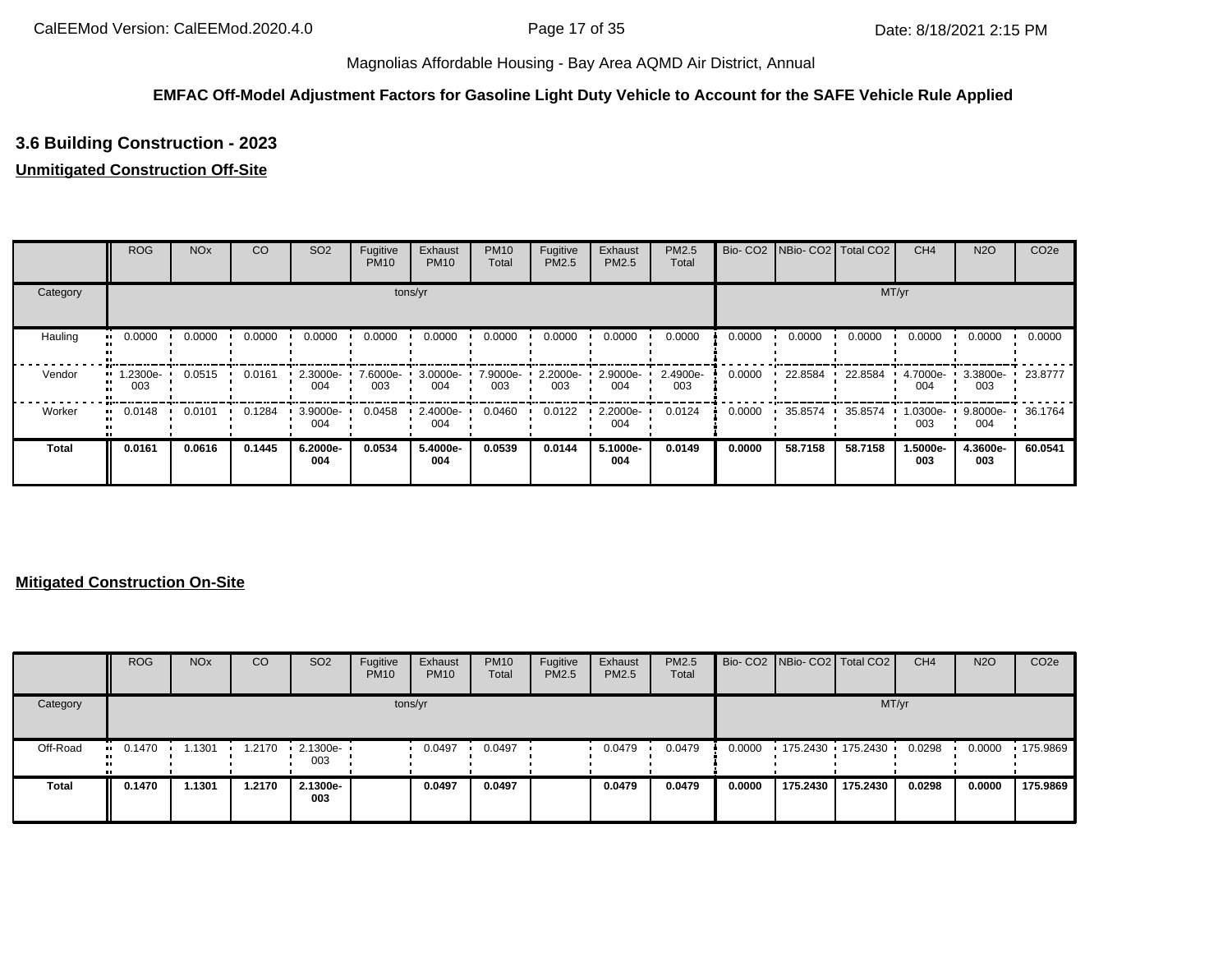#### **EMFAC Off-Model Adjustment Factors for Gasoline Light Duty Vehicle to Account for the SAFE Vehicle Rule Applied**

# **3.6 Building Construction - 2023**

### **Mitigated Construction Off-Site**

|              | <b>ROG</b>          | <b>NO<sub>x</sub></b> | CO     | SO <sub>2</sub> | Fugitive<br><b>PM10</b> | Exhaust<br><b>PM10</b> | <b>PM10</b><br>Total | Fugitive<br>PM2.5 | Exhaust<br>PM2.5 | PM2.5<br>Total  |        | Bio- CO2   NBio- CO2   Total CO2 |         | CH <sub>4</sub> | <b>N2O</b>         | CO <sub>2e</sub> |
|--------------|---------------------|-----------------------|--------|-----------------|-------------------------|------------------------|----------------------|-------------------|------------------|-----------------|--------|----------------------------------|---------|-----------------|--------------------|------------------|
| Category     |                     |                       |        |                 |                         | tons/yr                |                      |                   |                  |                 |        |                                  |         | MT/yr           |                    |                  |
| Hauling      | 0.0000              | 0.0000                | 0.0000 | 0.0000          | 0.0000                  | 0.0000                 | 0.0000               | 0.0000            | 0.0000           | 0.0000          | 0.0000 | 0.0000                           | 0.0000  | 0.0000          | 0.0000             | 0.0000           |
| Vendor       | 1.2300e-<br><br>003 | 0.0515                | 0.0161 | 2.3000e-<br>004 | 7.6000e-<br>003         | 3.0000e-<br>004        | 7.9000e-<br>003      | 2.2000e-<br>003   | 2.9000e-<br>004  | 2.4900e-<br>003 | 0.0000 | 22.8584                          | 22.8584 | 4.7000e-<br>004 | $3.3800e -$<br>003 | 23.8777          |
| Worker       | 0.0148<br>          | 0.0101                | 0.1284 | 3.9000e-<br>004 | 0.0458                  | 2.4000e-<br>004        | 0.0460               | 0.0122            | 2.2000e-<br>004  | 0.0124          | 0.0000 | 35.8574                          | 35.8574 | 1.0300e-<br>003 | 9.8000e-<br>004    | 36.1764          |
| <b>Total</b> | 0.0161              | 0.0616                | 0.1445 | 6.2000e-<br>004 | 0.0534                  | 5.4000e-<br>004        | 0.0539               | 0.0144            | 5.1000e-<br>004  | 0.0149          | 0.0000 | 58.7158                          | 58.7158 | 1.5000e-<br>003 | 4.3600e-<br>003    | 60.0541          |

### **3.6 Building Construction - 2024**

|              | <b>ROG</b> | <b>NO<sub>x</sub></b> | CO     | <b>SO2</b>         | Fugitive<br><b>PM10</b> | Exhaust<br><b>PM10</b> | <b>PM10</b><br>Total | Fugitive<br>PM2.5 | Exhaust<br><b>PM2.5</b> | <b>PM2.5</b><br>Total |        | Bio- CO2 NBio- CO2 Total CO2 |          | CH <sub>4</sub> | <b>N2O</b> | CO <sub>2e</sub> |
|--------------|------------|-----------------------|--------|--------------------|-------------------------|------------------------|----------------------|-------------------|-------------------------|-----------------------|--------|------------------------------|----------|-----------------|------------|------------------|
| Category     |            |                       |        |                    |                         | tons/yr                |                      |                   |                         |                       |        |                              | MT/yr    |                 |            |                  |
| Off-Road     | 0.1612<br> | .2558                 | 1.4207 | $2.5000e -$<br>003 |                         | 0.0511                 | 0.0511               |                   | 0.0494                  | 0.0494                | 0.0000 | $-206.1288 - 206.1288$       |          | 0.0343          | 0.0000     | $\cdot$ 206.9870 |
| <b>Total</b> | 0.1612     | 2558.،                | 1.4207 | 2.5000e-<br>003    |                         | 0.0511                 | 0.0511               |                   | 0.0494                  | 0.0494                | 0.0000 | 206.1288                     | 206.1288 | 0.0343          | 0.0000     | 206.9870         |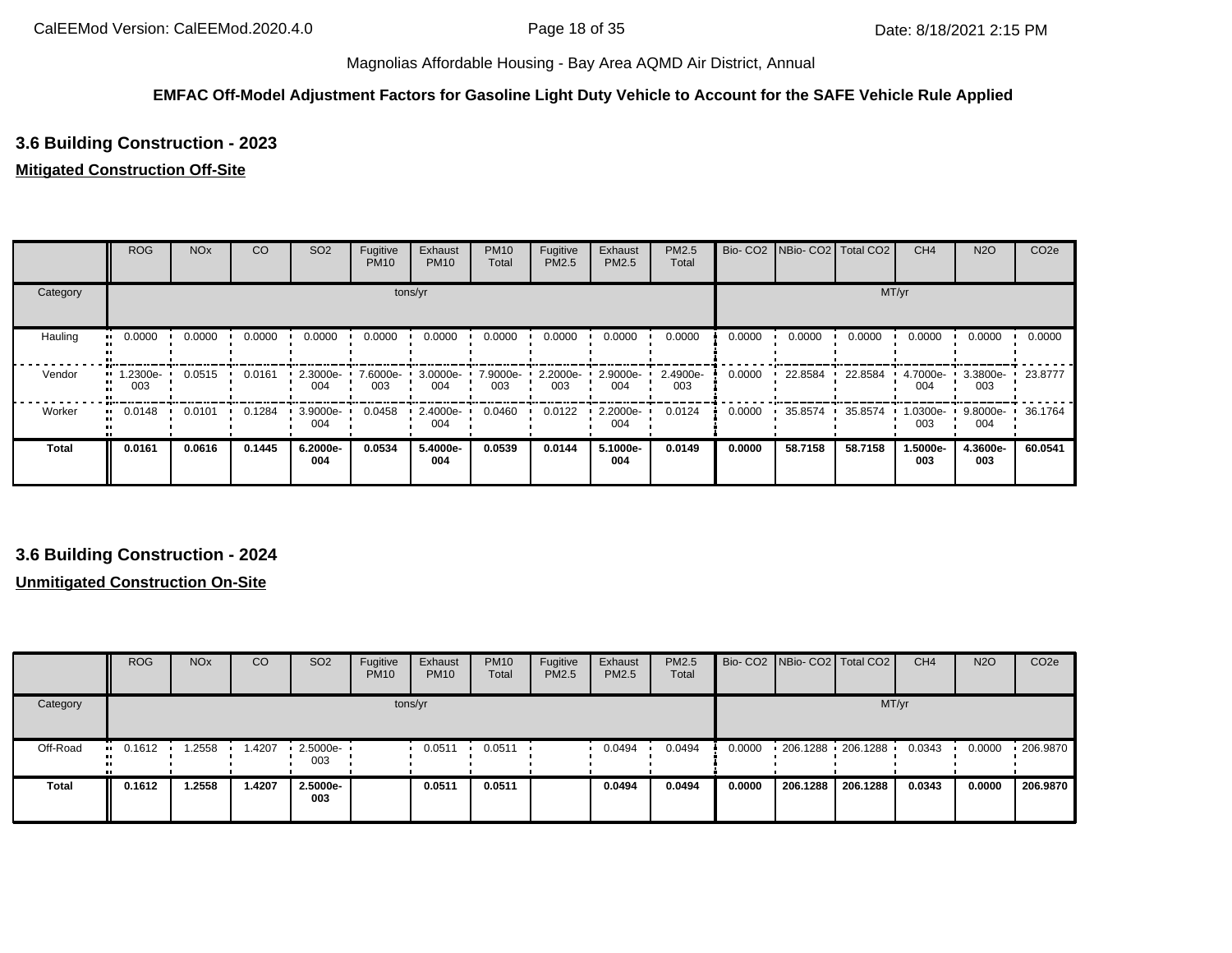#### **EMFAC Off-Model Adjustment Factors for Gasoline Light Duty Vehicle to Account for the SAFE Vehicle Rule Applied**

# **3.6 Building Construction - 2024**

### **Unmitigated Construction Off-Site**

|              | <b>ROG</b>          | <b>NO<sub>x</sub></b> | CO     | SO <sub>2</sub> | Fugitive<br><b>PM10</b> | Exhaust<br><b>PM10</b> | <b>PM10</b><br>Total | Fugitive<br><b>PM2.5</b> | Exhaust<br>PM2.5 | <b>PM2.5</b><br>Total |        | Bio- CO2 NBio- CO2 Total CO2 |         | CH <sub>4</sub> | <b>N2O</b>      | CO <sub>2e</sub> |
|--------------|---------------------|-----------------------|--------|-----------------|-------------------------|------------------------|----------------------|--------------------------|------------------|-----------------------|--------|------------------------------|---------|-----------------|-----------------|------------------|
| Category     |                     |                       |        |                 |                         | tons/yr                |                      |                          |                  |                       |        |                              |         | MT/yr           |                 |                  |
| Hauling      | 0.0000<br>          | 0.0000                | 0.0000 | 0.0000          | 0.0000                  | 0.0000                 | 0.0000               | 0.0000                   | 0.0000           | 0.0000                | 0.0000 | 0.0000                       | 0.0000  | 0.0000          | 0.0000          | 0.0000           |
| Vendor       | 1.4100e-<br><br>003 | 0.0606                | 0.0186 | 2.7000e-<br>004 | 8.9400e-<br>003         | 3.6000e-<br>004        | 9.2900e-<br>003      | 2.5800e-<br>003          | 3.4000e-<br>004  | 2.9300e-<br>003       | 0.0000 | 26.4663                      | 26.4663 | 5.5000e-<br>004 | 3.9100e-<br>003 | 27.6465          |
| Worker       | 0.0163<br>          | 0.0107                | 0.1411 | 4.4000e-<br>004 | 0.0538                  | 2.6000e-<br>004        | 0.0541               | 0.0143                   | 2.4000e-<br>004  | 0.0146                | 0.0000 | 41.1340                      | 41.1340 | 1.1000e-<br>003 | 1.0800e-<br>003 | 41.4829          |
| <b>Total</b> | 0.0177              | 0.0712                | 0.1596 | 7.1000e-<br>004 | 0.0628                  | 6.2000e-<br>004        | 0.0634               | 0.0169                   | 5.8000e-<br>004  | 0.0175                | 0.0000 | 67.6004                      | 67.6004 | 1.6500e-<br>003 | 4.9900e-<br>003 | 69.1294          |

|          | <b>ROG</b>            | <b>NO<sub>x</sub></b> | CO     | SO <sub>2</sub>    | Fugitive<br><b>PM10</b> | Exhaust<br><b>PM10</b> | <b>PM10</b><br>Total | Fugitive<br>PM2.5 | Exhaust<br><b>PM2.5</b> | PM2.5<br>Total |        | Bio- CO2   NBio- CO2   Total CO2 |          | CH <sub>4</sub> | <b>N2O</b> | CO <sub>2e</sub> |
|----------|-----------------------|-----------------------|--------|--------------------|-------------------------|------------------------|----------------------|-------------------|-------------------------|----------------|--------|----------------------------------|----------|-----------------|------------|------------------|
| Category |                       |                       |        |                    |                         | tons/yr                |                      |                   |                         |                |        |                                  |          | MT/yr           |            |                  |
| Off-Road | $\blacksquare$ 0.1612 | .2558                 | .4207  | $2.5000e -$<br>003 |                         | 0.0511                 | 0.0511               |                   | 0.0494                  | 0.0494         | 0.0000 | $206.1285$ 206.1285              |          | 0.0343          | 0.0000     | $\cdot$ 206.9867 |
| Total    | 0.1612                | .2558                 | 1.4207 | 2.5000e-<br>003    |                         | 0.0511                 | 0.0511               |                   | 0.0494                  | 0.0494         | 0.0000 | 206.1285                         | 206.1285 | 0.0343          | 0.0000     | 206.9867         |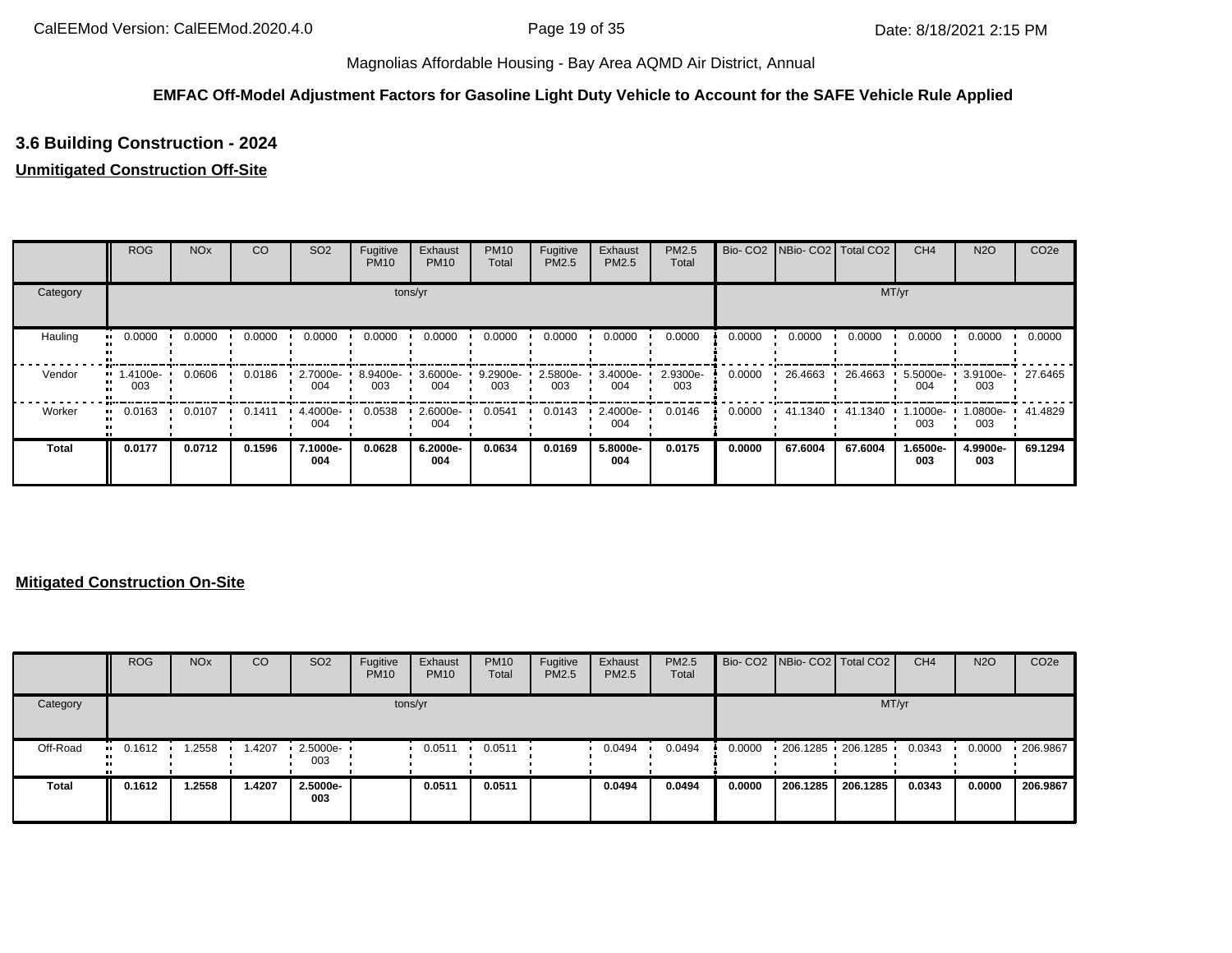#### **EMFAC Off-Model Adjustment Factors for Gasoline Light Duty Vehicle to Account for the SAFE Vehicle Rule Applied**

# **3.6 Building Construction - 2024**

### **Mitigated Construction Off-Site**

|              | <b>ROG</b>      | <b>NO<sub>x</sub></b> | CO     | SO <sub>2</sub>    | Fugitive<br><b>PM10</b> | Exhaust<br><b>PM10</b> | <b>PM10</b><br>Total | Fugitive<br><b>PM2.5</b> | Exhaust<br>PM2.5 | <b>PM2.5</b><br>Total |        | Bio- CO2   NBio- CO2   Total CO2 |         | CH <sub>4</sub>    | <b>N2O</b>         | CO <sub>2e</sub> |
|--------------|-----------------|-----------------------|--------|--------------------|-------------------------|------------------------|----------------------|--------------------------|------------------|-----------------------|--------|----------------------------------|---------|--------------------|--------------------|------------------|
| Category     |                 |                       |        |                    |                         | tons/yr                |                      |                          |                  |                       |        |                                  |         | MT/yr              |                    |                  |
| Hauling      | 0.0000          | 0.0000                | 0.0000 | 0.0000             | 0.0000                  | 0.0000                 | 0.0000               | 0.0000                   | 0.0000           | 0.0000                | 0.0000 | 0.0000                           | 0.0000  | 0.0000             | 0.0000             | 0.0000           |
| Vendor       | 1.4100e-<br>003 | 0.0606                | 0.0186 | $2.7000e -$<br>004 | 8.9400e-<br>003         | 3.6000e-<br>004        | 9.2900e-<br>003      | 2.5800e-<br>003          | 3.4000e-<br>004  | 2.9300e-<br>003       | 0.0000 | 26.4663                          | 26.4663 | $5.5000e -$<br>004 | $3.9100e -$<br>003 | 27.6465          |
| Worker       | 0.0163          | 0.0107                | 0.1411 | 4.4000e-<br>004    | 0.0538                  | 2.6000e-<br>004        | 0.0541               | 0.0143                   | 2.4000e-<br>004  | 0.0146                | 0.0000 | 41.1340                          | 41.1340 | 1.1000e-<br>003    | 1.0800e-<br>003    | 41.4829          |
| <b>Total</b> | 0.0177          | 0.0712                | 0.1596 | 7.1000e-<br>004    | 0.0628                  | 6.2000e-<br>004        | 0.0634               | 0.0169                   | 5.8000e-<br>004  | 0.0175                | 0.0000 | 67.6004                          | 67.6004 | 1.6500e-<br>003    | 4.9900e-<br>003    | 69.1294          |

### **3.7 Architectural Coating - 2023**

|                 | <b>ROG</b> | <b>NO<sub>x</sub></b> | CO     | SO <sub>2</sub> | Fugitive<br><b>PM10</b> | Exhaust<br><b>PM10</b> | <b>PM10</b><br>Total | Fugitive<br>PM2.5 | Exhaust<br>PM2.5  | <b>PM2.5</b><br>Total | Bio-CO <sub>2</sub> | NBio- CO2   Total CO2 |         | CH <sub>4</sub> | <b>N2O</b> | CO <sub>2e</sub> |
|-----------------|------------|-----------------------|--------|-----------------|-------------------------|------------------------|----------------------|-------------------|-------------------|-----------------------|---------------------|-----------------------|---------|-----------------|------------|------------------|
| Category        |            |                       |        |                 |                         | tons/yr                |                      |                   |                   |                       |                     |                       | MT/yr   |                 |            |                  |
| Archit. Coating | 0.2780     |                       |        |                 |                         | 0.0000                 | 0.0000               |                   | 0.0000            | 0.0000                | 0.0000              | 0.0000                | 0.0000  | 0.0000          | 0.0000     | 0.0000           |
| Off-Road        | 0.0175     | 0.1192                | 0.1657 | 2.7000e-<br>004 |                         | 6.4800e<br>003         | 6.4800e-<br>003      |                   | $6.4800e-$<br>003 | 6.4800e-<br>003       | 0.0000              | 23.3623               | 23.3623 | 1.4000e-<br>003 | 0.0000     | 23.3972          |
| <b>Total</b>    | 0.2956     | 0.1192                | 0.1657 | 2.7000e-<br>004 |                         | 6.4800e-<br>003        | 6.4800e-<br>003      |                   | 6.4800e-<br>003   | 6.4800e-<br>003       | 0.0000              | 23.3623               | 23.3623 | 1.4000e-<br>003 | 0.0000     | 23.3972          |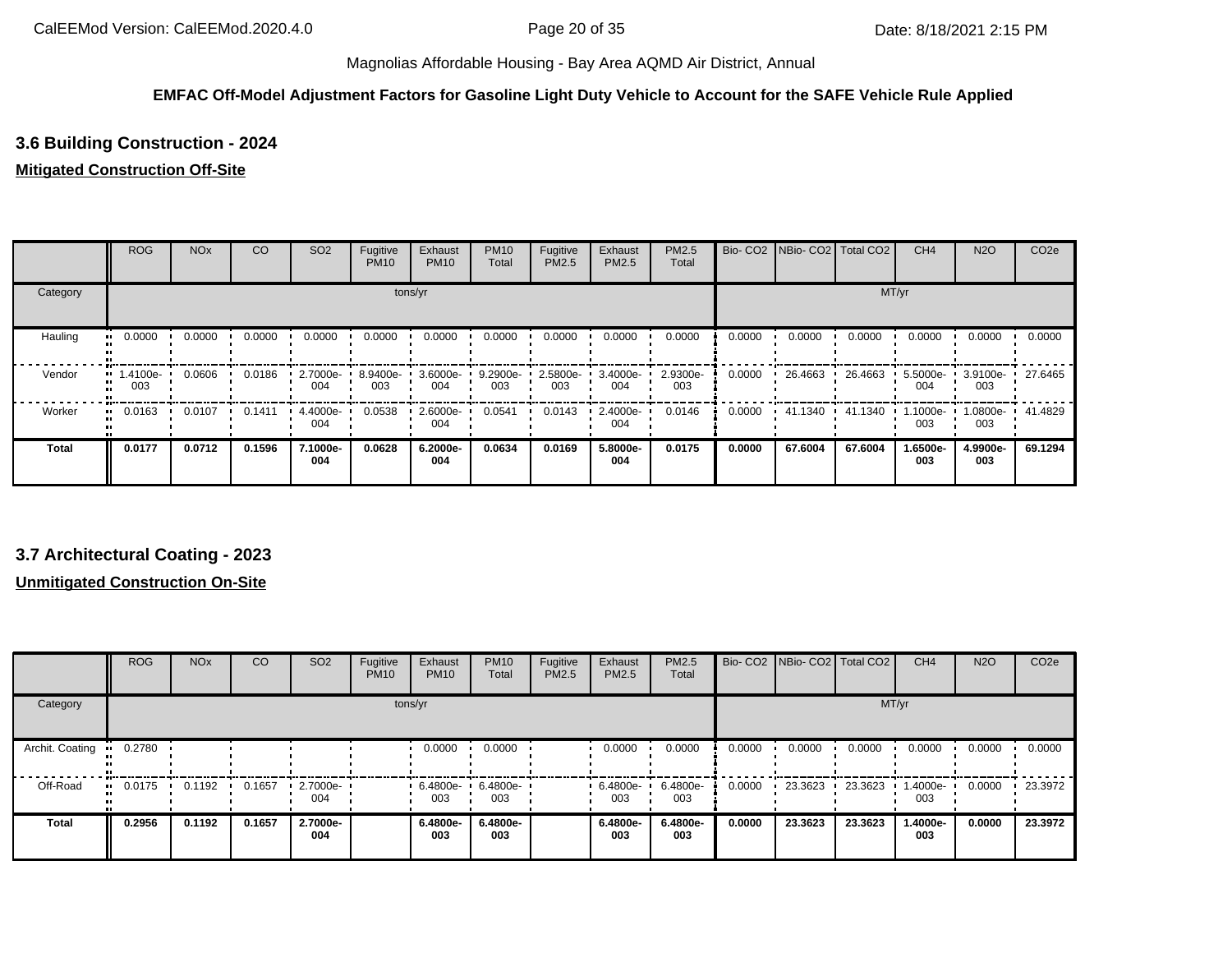### **EMFAC Off-Model Adjustment Factors for Gasoline Light Duty Vehicle to Account for the SAFE Vehicle Rule Applied**

# **3.7 Architectural Coating - 2023**

### **Unmitigated Construction Off-Site**

|          | <b>ROG</b>                     | <b>NO<sub>x</sub></b> | CO     | SO <sub>2</sub> | Fugitive<br><b>PM10</b> | Exhaust<br><b>PM10</b> | <b>PM10</b><br>Total | Fugitive<br>PM2.5 | Exhaust<br>PM2.5 | <b>PM2.5</b><br>Total | Bio-CO <sub>2</sub> | NBio-CO2 Total CO2 |        | CH <sub>4</sub> | <b>N2O</b>      | CO <sub>2e</sub> |
|----------|--------------------------------|-----------------------|--------|-----------------|-------------------------|------------------------|----------------------|-------------------|------------------|-----------------------|---------------------|--------------------|--------|-----------------|-----------------|------------------|
| Category |                                |                       |        |                 |                         | tons/yr                |                      |                   |                  |                       |                     |                    | MT/yr  |                 |                 |                  |
| Hauling  | 0.0000<br>                     | 0.0000                | 0.0000 | 0.0000          | 0.0000                  | 0.0000                 | 0.0000               | 0.0000            | 0.0000           | 0.0000                | 0.0000              | 0.0000             | 0.0000 | 0.0000          | 0.0000          | 0.0000           |
| Vendor   | 0.0000<br>                     | 0.0000                | 0.0000 | 0.0000          | 0.0000                  | 0.0000                 | 0.0000               | 0.0000            | 0.0000           | 0.0000                | 0.0000              | 0.0000             | 0.0000 | 0.0000          | 0.0000          | 0.0000           |
| Worker   | $\blacksquare$ 2.8100e-<br>003 | 1.9200e-<br>003       | 0.0244 | 7.0000e-<br>005 | 8.6800e-<br>003         | 4.0000e-<br>005        | 8.7200e-<br>003      | 2.3100e-<br>003   | 4.0000e-<br>005  | 2.3500e-<br>003       | 0.0000              | 6.7999             | 6.7999 | 2.0000e-<br>004 | 1.9000e-<br>004 | 6.8604           |
| Total    | 2.8100e-<br>003                | 1.9200e-<br>003       | 0.0244 | 7.0000e-<br>005 | 8.6800e-<br>003         | 4.0000e-<br>005        | 8.7200e-<br>003      | 2.3100e-<br>003   | 4.0000e-<br>005  | 2.3500e-<br>003       | 0.0000              | 6.7999             | 6.7999 | 2.0000e-<br>004 | 1.9000e-<br>004 | 6.8604           |

|                 | <b>ROG</b>            | <b>NO<sub>x</sub></b> | CO     | SO <sub>2</sub> | Fugitive<br><b>PM10</b> | Exhaust<br><b>PM10</b> | <b>PM10</b><br>Total | Fugitive<br>PM2.5 | Exhaust<br><b>PM2.5</b> | <b>PM2.5</b><br>Total |        | Bio- CO2   NBio- CO2   Total CO2 |         | CH <sub>4</sub> | <b>N2O</b> | CO <sub>2e</sub> |
|-----------------|-----------------------|-----------------------|--------|-----------------|-------------------------|------------------------|----------------------|-------------------|-------------------------|-----------------------|--------|----------------------------------|---------|-----------------|------------|------------------|
| Category        |                       |                       |        |                 | tons/yr                 |                        |                      |                   |                         |                       |        |                                  | MT/yr   |                 |            |                  |
| Archit. Coating | 0.2780<br>            |                       |        |                 |                         | 0.0000                 | 0.0000               |                   | 0.0000                  | 0.0000                | 0.0000 | 0.0000                           | 0.0000  | 0.0000          | 0.0000     | 0.0000           |
| Off-Road        | $\blacksquare$ 0.0175 | 0.1192                | 0.1657 | 2.7000e-<br>004 |                         | 6.4800e- •<br>003      | 6.4800e-<br>003      |                   | 6.4800e-<br>003         | 6.4800e-<br>003       | 0.0000 | 23.3622                          | 23.3622 | 1.4000e-<br>003 | 0.0000     | 23.3972          |
| Total           | 0.2956                | 0.1192                | 0.1657 | 2.7000e-<br>004 |                         | 6.4800e-<br>003        | 6.4800e-<br>003      |                   | 6.4800e-<br>003         | 6.4800e-<br>003       | 0.0000 | 23.3622                          | 23.3622 | 1.4000e-<br>003 | 0.0000     | 23.3972          |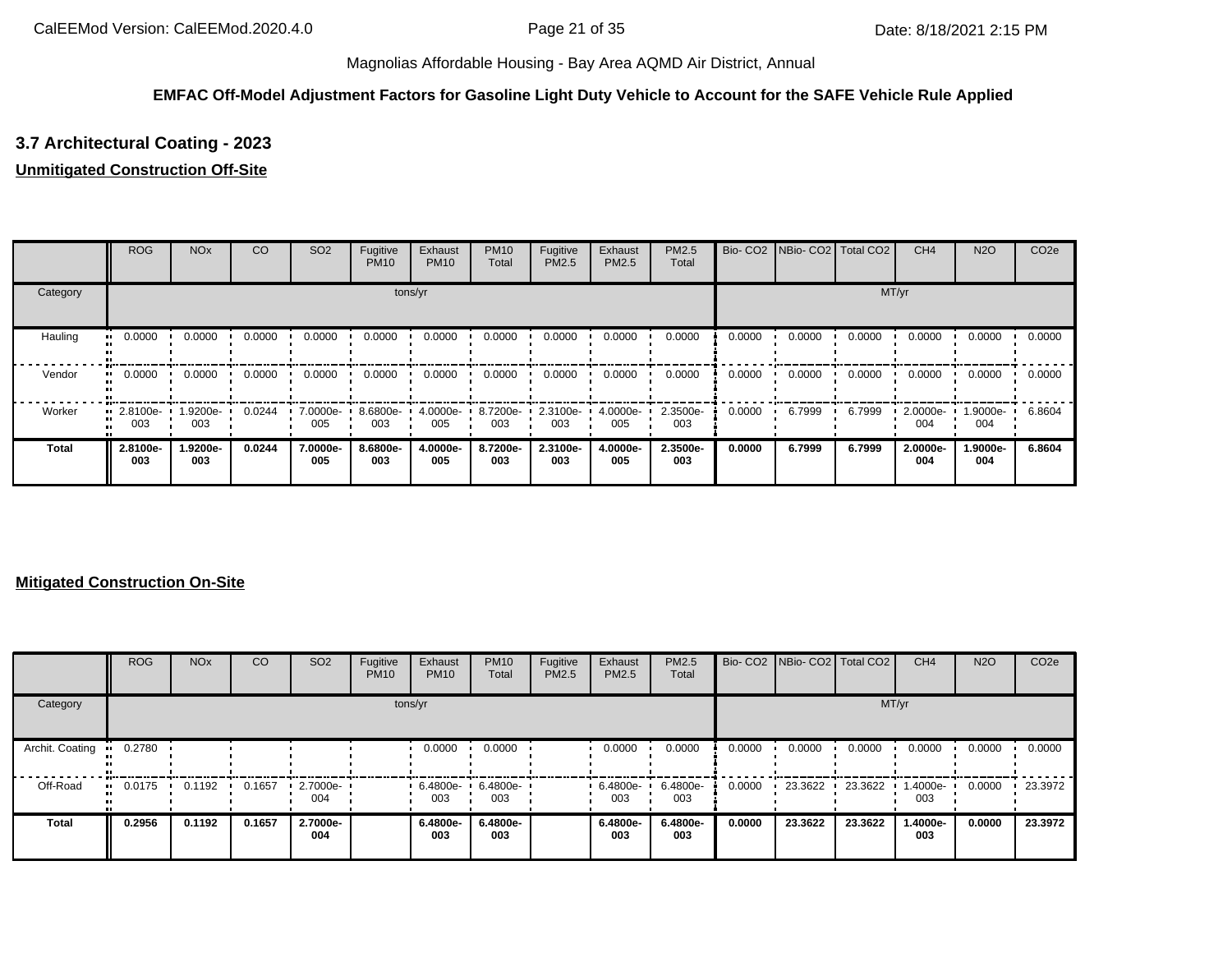### **EMFAC Off-Model Adjustment Factors for Gasoline Light Duty Vehicle to Account for the SAFE Vehicle Rule Applied**

# **3.7 Architectural Coating - 2023**

### **Mitigated Construction Off-Site**

|              | <b>ROG</b>                     | <b>NO<sub>x</sub></b> | CO     | SO <sub>2</sub> | Fugitive<br><b>PM10</b> | Exhaust<br><b>PM10</b> | <b>PM10</b><br>Total | Fugitive<br>PM2.5 | Exhaust<br>PM2.5 | PM2.5<br>Total  |        | Bio- CO2 NBio- CO2 Total CO2 |        | CH <sub>4</sub> | <b>N2O</b>      | CO <sub>2e</sub> |
|--------------|--------------------------------|-----------------------|--------|-----------------|-------------------------|------------------------|----------------------|-------------------|------------------|-----------------|--------|------------------------------|--------|-----------------|-----------------|------------------|
| Category     |                                |                       |        |                 |                         | tons/yr                |                      |                   |                  |                 |        |                              |        | MT/yr           |                 |                  |
| Hauling      | 0.0000                         | 0.0000                | 0.0000 | 0.0000          | 0.0000                  | 0.0000                 | 0.0000               | 0.0000            | 0.0000           | 0.0000          | 0.0000 | 0.0000                       | 0.0000 | 0.0000          | 0.0000          | 0.0000           |
| Vendor       | 0.0000                         | 0.0000                | 0.0000 | 0.0000          | 0.0000                  | 0.0000                 | 0.0000               | 0.0000            | 0.0000           | 0.0000          | 0.0000 | 0.0000                       | 0.0000 | 0.0000          | 0.0000          | 0.0000           |
| Worker       | $\blacksquare$ 2.8100e-<br>003 | 1.9200e-<br>003       | 0.0244 | 7.0000e-<br>005 | 8.6800e-<br>003         | 4.0000e-<br>005        | 8.7200e<br>003       | 2.3100e-<br>003   | 4.0000e-<br>005  | 2.3500e-<br>003 | 0.0000 | 6.7999                       | 6.7999 | 2.0000e-<br>004 | -9000e.<br>004  | 6.8604           |
| <b>Total</b> | 2.8100e-<br>003                | 1.9200e-<br>003       | 0.0244 | 7.0000e-<br>005 | 8.6800e-<br>003         | 4.0000e-<br>005        | 8.7200e-<br>003      | 2.3100e-<br>003   | 4.0000e-<br>005  | 2.3500e-<br>003 | 0.0000 | 6.7999                       | 6.7999 | 2.0000e-<br>004 | 1.9000e-<br>004 | 6.8604           |

### **3.7 Architectural Coating - 2024**

|                 | <b>ROG</b> | <b>NO<sub>x</sub></b> | CO     | SO <sub>2</sub>    | Fugitive<br><b>PM10</b> | Exhaust<br><b>PM10</b> | <b>PM10</b><br>Total | Fugitive<br>PM2.5 | Exhaust<br>PM2.5 | <b>PM2.5</b><br>Total | Bio-CO <sub>2</sub> | NBio- CO2   Total CO2 |         | CH <sub>4</sub> | <b>N2O</b> | CO <sub>2e</sub> |
|-----------------|------------|-----------------------|--------|--------------------|-------------------------|------------------------|----------------------|-------------------|------------------|-----------------------|---------------------|-----------------------|---------|-----------------|------------|------------------|
| Category        |            |                       |        |                    | tons/yr                 |                        |                      |                   |                  |                       |                     |                       | MT/yr   |                 |            |                  |
| Archit. Coating | 0.3601     |                       |        |                    |                         | 0.0000                 | 0.0000               |                   | 0.0000           | 0.0000                | 0.0000              | 0.0000                | 0.0000  | 0.0000          | 0.0000     | 0.0000           |
| Off-Road        | 0.0214     | 0.1444                | 0.2145 | $3.5000e -$<br>004 |                         | 7.2200e-<br>003        | 7.2200e-<br>003      |                   | 7.2200e-<br>003  | 7.2200e-<br>003       | 0.0000              | 30.2561               | 30.2561 | 1.7000e-<br>003 | 0.0000     | 30.2987          |
| <b>Total</b>    | 0.3815     | 0.1444                | 0.2145 | 3.5000e-<br>004    |                         | 7.2200e-<br>003        | 7.2200e-<br>003      |                   | 7.2200e-<br>003  | 7.2200e-<br>003       | 0.0000              | 30.2561               | 30.2561 | 1.7000e-<br>003 | 0.0000     | 30.2987          |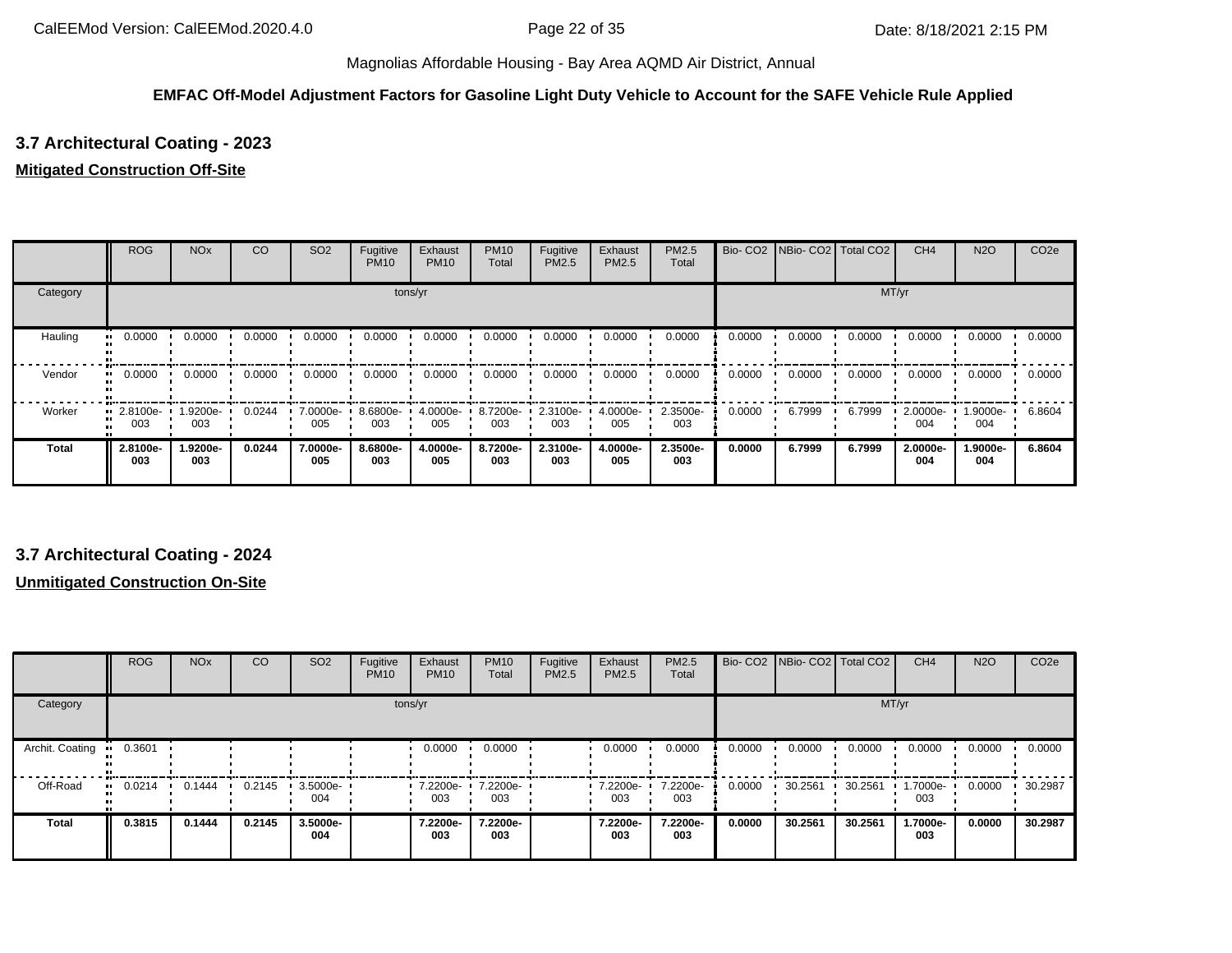### **EMFAC Off-Model Adjustment Factors for Gasoline Light Duty Vehicle to Account for the SAFE Vehicle Rule Applied**

# **3.7 Architectural Coating - 2024**

### **Unmitigated Construction Off-Site**

|              | <b>ROG</b>                     | <b>NO<sub>x</sub></b> | CO     | SO <sub>2</sub> | Fugitive<br><b>PM10</b> | Exhaust<br><b>PM10</b> | <b>PM10</b><br>Total | Fugitive<br>PM2.5 | Exhaust<br>PM2.5 | PM2.5<br>Total  | Bio-CO <sub>2</sub> | NBio-CO2 Total CO2 |        | CH <sub>4</sub> | <b>N2O</b>      | CO <sub>2e</sub> |
|--------------|--------------------------------|-----------------------|--------|-----------------|-------------------------|------------------------|----------------------|-------------------|------------------|-----------------|---------------------|--------------------|--------|-----------------|-----------------|------------------|
| Category     |                                |                       |        |                 |                         | tons/yr                |                      |                   |                  |                 |                     |                    | MT/yr  |                 |                 |                  |
| Hauling      | 0.0000                         | 0.0000                | 0.0000 | 0.0000          | 0.0000                  | 0.0000                 | 0.0000               | 0.0000            | 0.0000           | 0.0000          | 0.0000              | 0.0000             | 0.0000 | 0.0000          | 0.0000          | 0.0000           |
| Vendor       | 0.0000                         | 0.0000                | 0.0000 | 0.0000          | 0.0000                  | 0.0000                 | 0.0000               | 0.0000            | 0.0000           | 0.0000          | 0.0000              | 0.0000             | 0.0000 | 0.0000          | 0.0000          | 0.0000           |
| Worker       | $\blacksquare$ 3.4100e-<br>003 | 2.2200e-<br>003       | 0.0295 | 9.0000e-<br>005 | 0.0112                  | 6.0000e-<br>005        | 0.0113               | 2.9900e-<br>003   | 5.0000e-<br>005  | 3.0400e-<br>003 | 0.0000              | 8.5892             | 8.5892 | 2.3000e-<br>004 | 2.3000e-<br>004 | 8.6621           |
| <b>Total</b> | 3.4100e-<br>003                | 2.2200e-<br>003       | 0.0295 | 9.0000e-<br>005 | 0.0112                  | 6.0000e-<br>005        | 0.0113               | 2.9900e-<br>003   | 5.0000e-<br>005  | 3.0400e-<br>003 | 0.0000              | 8.5892             | 8.5892 | 2.3000e-<br>004 | 2.3000e-<br>004 | 8.6621           |

|                 | <b>ROG</b>            | <b>NO<sub>x</sub></b> | CO     | SO <sub>2</sub> | Fugitive<br><b>PM10</b> | Exhaust<br><b>PM10</b> | <b>PM10</b><br>Total | Fugitive<br>PM2.5 | Exhaust<br><b>PM2.5</b> | <b>PM2.5</b><br>Total |        | Bio- CO2   NBio- CO2   Total CO2 |         | CH <sub>4</sub> | <b>N2O</b> | CO <sub>2e</sub> |
|-----------------|-----------------------|-----------------------|--------|-----------------|-------------------------|------------------------|----------------------|-------------------|-------------------------|-----------------------|--------|----------------------------------|---------|-----------------|------------|------------------|
| Category        |                       |                       |        |                 |                         | tons/yr                |                      |                   |                         |                       |        |                                  | MT/yr   |                 |            |                  |
| Archit. Coating | 0.3601<br>            |                       |        |                 |                         | 0.0000                 | 0.0000               |                   | 0.0000                  | 0.0000                | 0.0000 | 0.0000                           | 0.0000  | 0.0000          | 0.0000     | 0.0000           |
| Off-Road        | $\blacksquare$ 0.0214 | 0.1444                | 0.2145 | 3.5000e-<br>004 |                         | 7.2200e-<br>003        | 7.2200e-<br>003      |                   | 7.2200e-<br>003         | 7.2200e-<br>003       | 0.0000 | 30.2560                          | 30.2560 | 1.7000e-<br>003 | 0.0000     | 30.2986          |
| Total           | 0.3815                | 0.1444                | 0.2145 | 3.5000e-<br>004 |                         | 7.2200e-<br>003        | 7.2200e-<br>003      |                   | 7.2200e-<br>003         | 7.2200e-<br>003       | 0.0000 | 30.2560                          | 30.2560 | 1.7000e-<br>003 | 0.0000     | 30.2986          |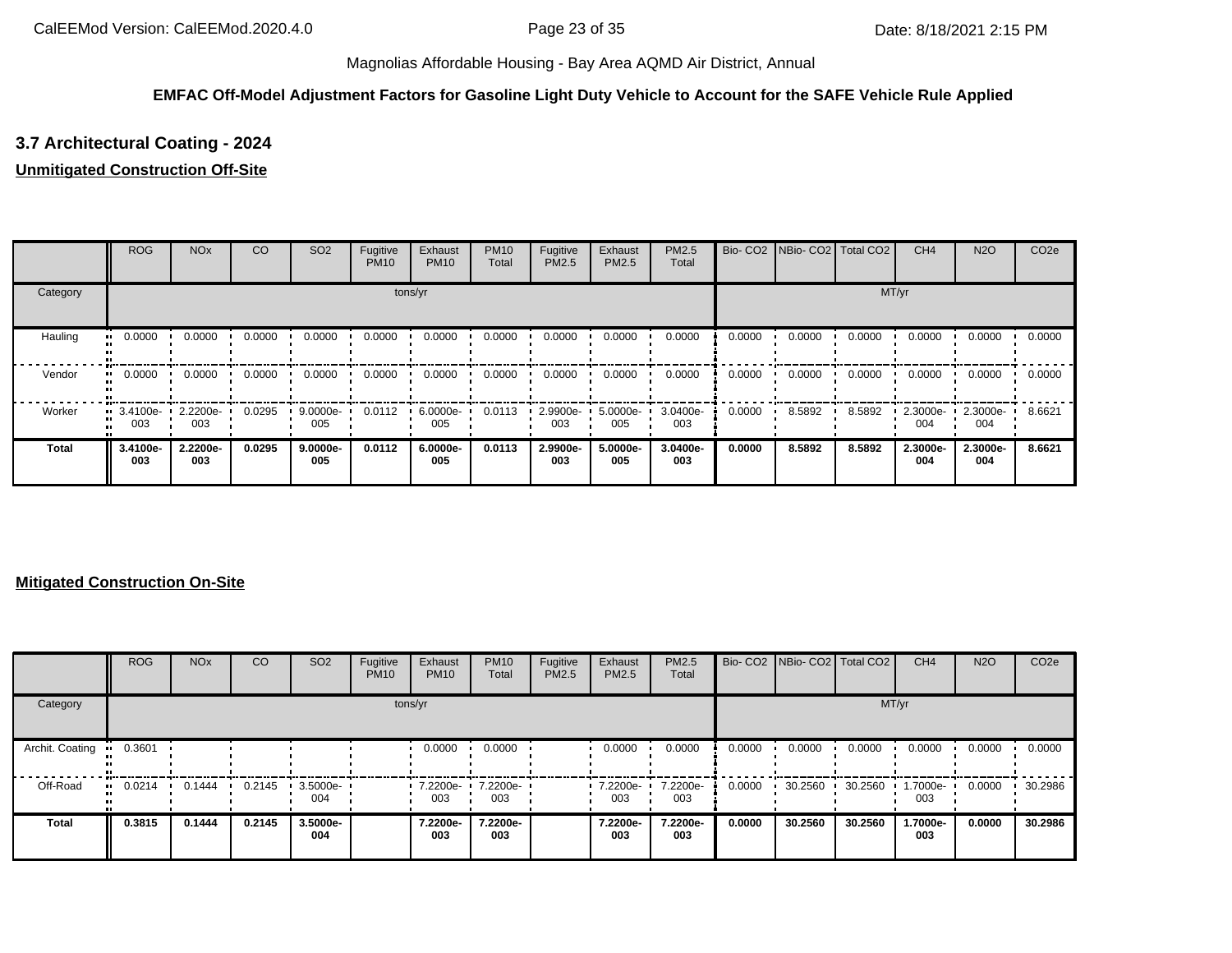#### **EMFAC Off-Model Adjustment Factors for Gasoline Light Duty Vehicle to Account for the SAFE Vehicle Rule Applied**

# **3.7 Architectural Coating - 2024**

### **Mitigated Construction Off-Site**

|              | <b>ROG</b>                     | <b>NO<sub>x</sub></b> | CO     | SO <sub>2</sub>   | Fugitive<br><b>PM10</b> | Exhaust<br><b>PM10</b> | <b>PM10</b><br>Total | Fugitive<br>PM2.5 | Exhaust<br><b>PM2.5</b> | PM2.5<br>Total  |        | Bio- CO2 NBio- CO2 Total CO2 |        | CH <sub>4</sub> | <b>N2O</b>      | CO <sub>2e</sub> |
|--------------|--------------------------------|-----------------------|--------|-------------------|-------------------------|------------------------|----------------------|-------------------|-------------------------|-----------------|--------|------------------------------|--------|-----------------|-----------------|------------------|
| Category     |                                |                       |        |                   |                         | tons/yr                |                      |                   |                         |                 |        |                              |        | MT/yr           |                 |                  |
| Hauling      | 0.0000                         | 0.0000                | 0.0000 | 0.0000            | 0.0000                  | 0.0000                 | 0.0000               | 0.0000            | 0.0000                  | 0.0000          | 0.0000 | 0.0000                       | 0.0000 | 0.0000          | 0.0000          | 0.0000           |
| Vendor       | 0.0000                         | 0.0000                | 0.0000 | 0.0000            | 0.0000                  | 0.0000                 | 0.0000               | 0.0000            | 0.0000                  | 0.0000          | 0.0000 | 0.0000                       | 0.0000 | 0.0000          | 0.0000          | 0.0000           |
| Worker       | $\blacksquare$ 3.4100e-<br>003 | 2.2200e-<br>003       | 0.0295 | 9.0000e-<br>005   | 0.0112                  | 6.0000e-<br>005        | 0.0113               | 2.9900e-<br>003   | 5.0000e-<br>005         | 3.0400e-<br>003 | 0.0000 | 8.5892                       | 8.5892 | 2.3000e-<br>004 | 2.3000e-<br>004 | 8.6621           |
| <b>Total</b> | 3.4100e-<br>003                | 2.2200e-<br>003       | 0.0295 | $9.0000e-$<br>005 | 0.0112                  | 6.0000e-<br>005        | 0.0113               | 2.9900e-<br>003   | 5.0000e-<br>005         | 3.0400e-<br>003 | 0.0000 | 8.5892                       | 8.5892 | 2.3000e-<br>004 | 2.3000e-<br>004 | 8.6621           |

# **4.0 Operational Detail - Mobile**

### **4.1 Mitigation Measures Mobile**

Increase Transit Accessibility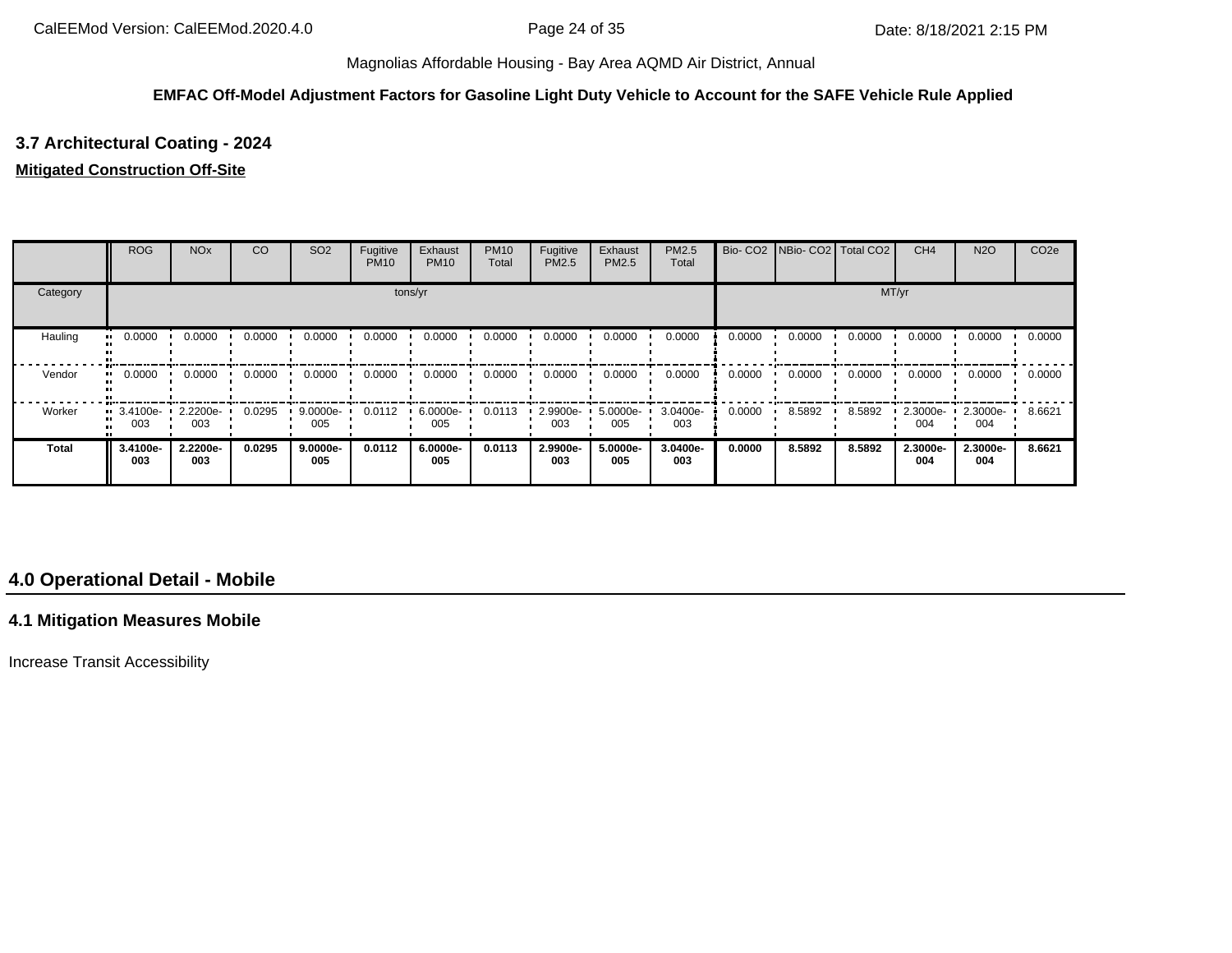#### **EMFAC Off-Model Adjustment Factors for Gasoline Light Duty Vehicle to Account for the SAFE Vehicle Rule Applied**

|             | <b>ROG</b> | <b>NO<sub>x</sub></b> | CO     | SO <sub>2</sub>                 | Fugitive<br><b>PM10</b> | Exhaust<br><b>PM10</b> | <b>PM10</b><br>Total | Fugitive<br><b>PM2.5</b> | Exhaust<br>PM2.5 | PM2.5<br>Total |        |                   | Bio- CO2 NBio- CO2 Total CO2 | CH <sub>4</sub> | <b>N2O</b>                  | CO <sub>2e</sub> |
|-------------|------------|-----------------------|--------|---------------------------------|-------------------------|------------------------|----------------------|--------------------------|------------------|----------------|--------|-------------------|------------------------------|-----------------|-----------------------------|------------------|
| Category    |            |                       |        |                                 |                         | tons/yr                |                      |                          |                  |                |        |                   | MT/yr                        |                 |                             |                  |
| Mitigated   | 0.1023     | 0.1109                | 0.9292 | 1.8900e-<br>003                 | 0.2088                  | 1.4100e-<br>003        | 0.2102               | 0.0558                   | 1.3200e-<br>003  | 0.0571         | 0.0000 | 178.9482 178.9482 |                              | 0.0120          | 8.7200e-<br>003             | 181.8473         |
| Unmitigated | 0.1059     | 0.1175                | 0.9837 | $\cdot$ 2.0400e- $\cdot$<br>003 | 0.2259                  | $1.5100e -$<br>003     | 0.2274               | 0.0603                   | --1.4100e<br>003 | 0.0618         | 0.0000 |                   | 193.0446 193.0446            | 0.0126          | $9.2300e - 196.1099$<br>003 |                  |

# **4.2 Trip Summary Information**

|                            |         | Average Daily Trip Rate |        | Unmitigated       | Mitigated         |
|----------------------------|---------|-------------------------|--------|-------------------|-------------------|
| Land Use                   | Weekday | Saturdav                | Sunday | <b>Annual VMT</b> | <b>Annual VMT</b> |
| <b>Apartments Mid Rise</b> | 265.32  | 265.32                  | 265.32 | 612.785           | 566.555           |
| Parking Lot                | 0.00    | 0.00                    | 0.00   |                   |                   |
| Total                      | 265.32  | 265.32                  | 265.32 | 612,785           | 566,555           |

# **4.3 Trip Type Information**

| 4.3 Trip Type Information |            |                |                                                    |       |        |             |         |                 |         |
|---------------------------|------------|----------------|----------------------------------------------------|-------|--------|-------------|---------|-----------------|---------|
|                           |            | <b>Miles</b>   |                                                    |       | Trip % |             |         | Trip Purpose %  |         |
| Land Use                  | H-W or C-W |                | H-S or C-C   H-O or C-NW   H-W or C-W   H-S or C-C |       |        | H-O or C-NW | Primary | <b>Diverted</b> | Pass-by |
| Apartments Mid Rise       | 10.80      | 4.80           | 5.70                                               | 31.00 | 15.00  | 54.00       | 86      |                 |         |
| Parking Lot               | 9.50       | $^{\prime}.30$ | 7.30                                               | 0.00  | 0.00   | 0.00        |         |                 |         |

# **4.4 Fleet Mix**

| Land Use                   | LDA       | LDT <sup>,</sup> | LDT2    | <b>MDV</b> | _HD1     | LHD <sub>2</sub> | <b>MHD</b> | HHD      | OBUS     | <b>UBUS</b> | <b>MCY</b> | <b>SBUS</b> | MH       |
|----------------------------|-----------|------------------|---------|------------|----------|------------------|------------|----------|----------|-------------|------------|-------------|----------|
| <b>Apartments Mid Rise</b> | ს.553839∙ | 0.058700         | 188468  | .120786    | 0.022796 | 0.005663         | 0.010629   | 0.007566 | 0.000983 | 0.000556    | 0.026354   | 0.000841    | 0.002820 |
| Parking Lot                | ∪.553839∙ | 058700. ل        | .188468 | .120786    | 0.022796 | 0.005663         | 0.010629   | 0.007566 | 0.000983 | 0.000556    | 0.026354   | 0.000841    | 0.002820 |

# **5.0 Energy Detail**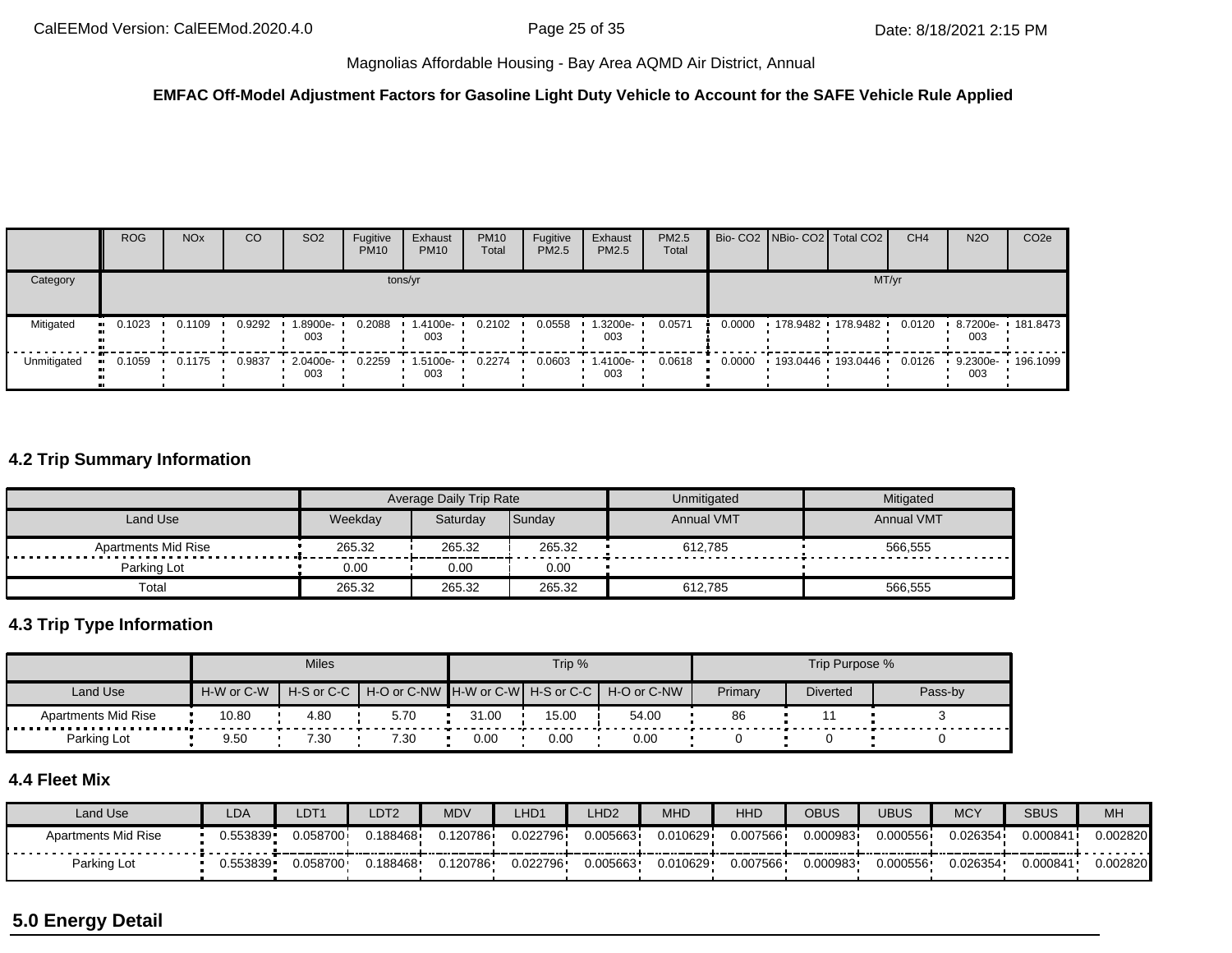#### **EMFAC Off-Model Adjustment Factors for Gasoline Light Duty Vehicle to Account for the SAFE Vehicle Rule Applied**

Historical Energy Use: N

### **5.1 Mitigation Measures Energy**

Exceed Title 24

Kilowatt Hours of Renewable Electricity Generated

|                            | ROG                            | <b>NO<sub>x</sub></b> | <b>CO</b> | SO <sub>2</sub> | Fugitive<br><b>PM10</b> | Exhaust<br><b>PM10</b> | <b>PM10</b><br>Total | Fugitive<br>PM2.5 | Exhaust<br>PM2.5 | PM2.5<br>Total  |        | Bio- CO2 NBio- CO2 Total CO2 |         | CH <sub>4</sub> | <b>N2O</b>                       | CO <sub>2e</sub> |
|----------------------------|--------------------------------|-----------------------|-----------|-----------------|-------------------------|------------------------|----------------------|-------------------|------------------|-----------------|--------|------------------------------|---------|-----------------|----------------------------------|------------------|
| Category                   | tons/yr                        |                       |           |                 |                         |                        |                      |                   |                  |                 |        |                              |         | MT/yr           |                                  |                  |
| Electricity<br>Mitigated   |                                |                       |           |                 |                         | 0.0000                 | 0.0000               |                   | 0.0000           | 0.0000          | 0.0000 | 24.4758                      | 24.4758 | 3.9600e-<br>003 | 4.8000e-<br>004                  | 24.7178          |
| Electricity<br>Unmitigated |                                |                       |           |                 |                         | 0.0000                 | 0.0000               |                   | 0.0000           | 0.0000          | 0.0000 | 24.5416                      | 24.5416 | 3.9700e-<br>003 | 4.8000e-<br>004                  | 24.7843          |
| NaturalGas<br>Mitigated    | $-2.7900e-$<br>003             | 0.0239                | 0.0102    | 1.5000e-<br>004 |                         | 1.9300e-<br>003        | 1.9300e- •<br>003    |                   | 1.9300e-<br>003  | 1.9300e-<br>003 | 0.0000 | 27.6427                      | 27.6427 | 5.3000e-<br>004 | 5.1000e- 27.8070<br>004          |                  |
| NaturalGas<br>Unmitigated  | $\blacksquare$ 2.9800e-<br>003 | 0.0255                | 0.0109    | 1.6000e-<br>004 |                         | $2.0600e -$<br>003     | $2.0600e -$<br>003   |                   | 2.0600e-<br>003  | 2.0600e-<br>003 | 0.0000 | $\cdot$ 29.5204 $\cdot$      | 29.5204 | 004             | 5.7000e- 5.4000e- 29.6958<br>004 |                  |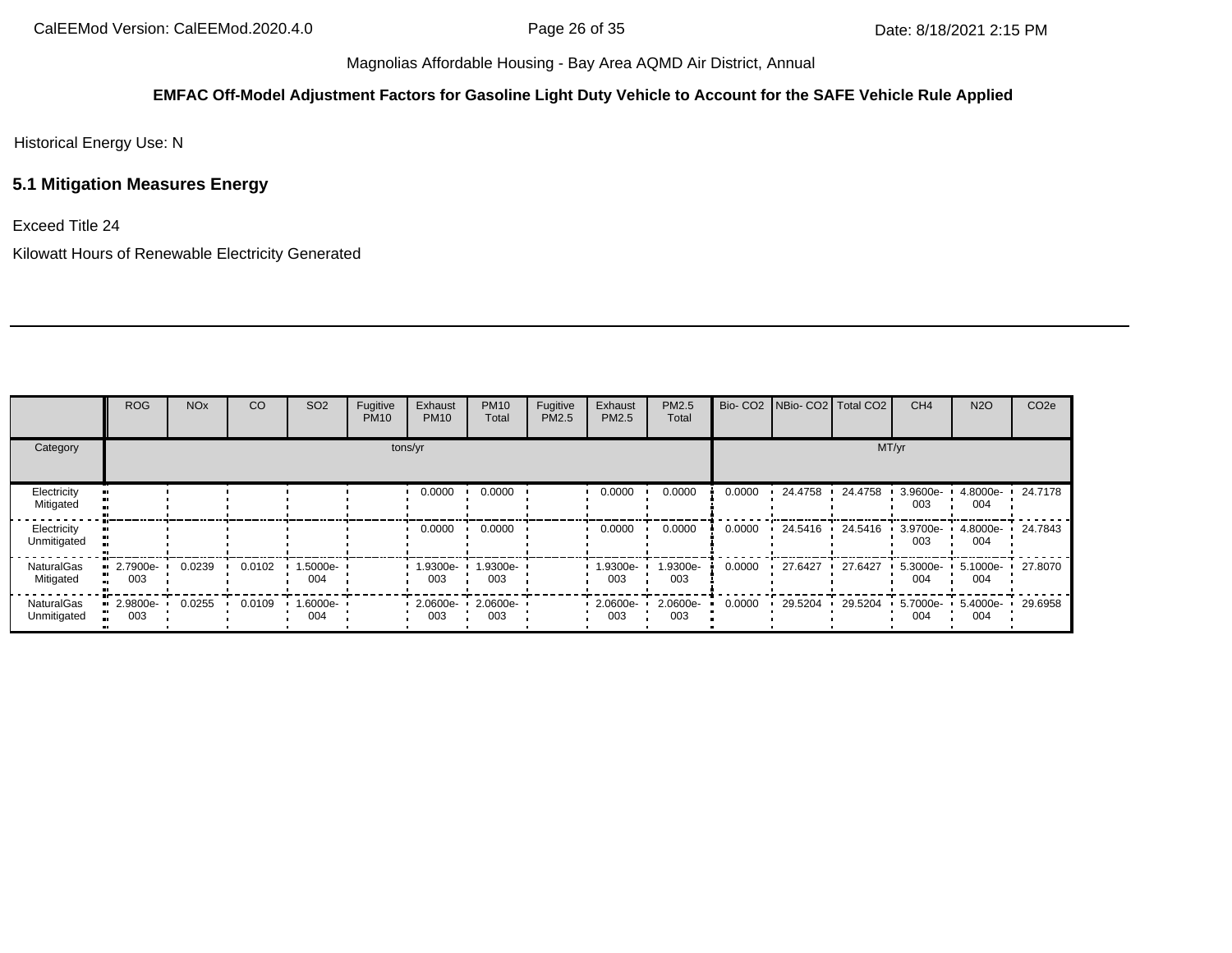### **EMFAC Off-Model Adjustment Factors for Gasoline Light Duty Vehicle to Account for the SAFE Vehicle Rule Applied**

# **5.2 Energy by Land Use - NaturalGas**

**Unmitigated**

|                               | NaturalGa<br>s Use | <b>ROG</b>      | <b>NO<sub>x</sub></b> | CO     | SO <sub>2</sub> | Fugitive<br><b>PM10</b> | Exhaust<br><b>PM10</b> | <b>PM10</b><br>Total | Fugitive<br>PM2.5 | Exhaust<br>PM2.5 | PM2.5<br>Total  |        | Bio- CO2   NBio- CO2   Total CO2 |         | CH <sub>4</sub> | <b>N2O</b>      | CO <sub>2e</sub> |
|-------------------------------|--------------------|-----------------|-----------------------|--------|-----------------|-------------------------|------------------------|----------------------|-------------------|------------------|-----------------|--------|----------------------------------|---------|-----------------|-----------------|------------------|
| Land Use                      | kBTU/yr            |                 |                       |        |                 |                         | tons/yr                |                      |                   |                  |                 |        |                                  | MT/yr   |                 |                 |                  |
| <b>Apartments Mid</b><br>Rise | 553191             | 2.9800e-<br>003 | 0.0255                | 0.0109 | 1.6000e-<br>004 |                         | $-2.0600e-$<br>003     | 2.0600e-<br>003      |                   | 2.0600e-<br>003  | 2.0600e-<br>003 | 0.0000 | 29.5204                          | 29.5204 | 5.7000e-<br>004 | 5.4000e-<br>004 | 29.6958          |
| Parking Lot                   | 0                  | 0.0000          | 0.0000                | 0.0000 | 0.0000          |                         | 0.0000                 | 0.0000               |                   | 0.0000           | 0.0000          | 0.0000 | 0.0000                           | 0.0000  | 0.0000          | 0.0000          | 0.0000           |
| <b>Total</b>                  |                    | 2.9800e-<br>003 | 0.0255                | 0.0109 | 1.6000e-<br>004 |                         | 2.0600e-<br>003        | 2.0600e-<br>003      |                   | 2.0600e-<br>003  | 2.0600e-<br>003 | 0.0000 | 29.5204                          | 29.5204 | 5.7000e-<br>004 | 5.4000e-<br>004 | 29.6958          |

#### **Mitigated**

|                               | NaturalGa<br>s Use | <b>ROG</b>      | <b>NO<sub>x</sub></b> | CO     | SO <sub>2</sub> | Fugitive<br><b>PM10</b> | Exhaust<br><b>PM10</b> | <b>PM10</b><br>Total | Fugitive<br>PM2.5 | Exhaust<br>PM2.5 | PM2.5<br>Total  |        | Bio- CO2 NBio- CO2   Total CO2 |         | CH <sub>4</sub> | <b>N2O</b>      | CO <sub>2e</sub> |
|-------------------------------|--------------------|-----------------|-----------------------|--------|-----------------|-------------------------|------------------------|----------------------|-------------------|------------------|-----------------|--------|--------------------------------|---------|-----------------|-----------------|------------------|
| Land Use                      | kBTU/yr            |                 |                       |        |                 | tons/yr                 |                        |                      |                   |                  |                 |        |                                | MT/yr   |                 |                 |                  |
| <b>Apartments Mid</b><br>Rise | 518005             | 2.7900e-<br>003 | 0.0239                | 0.0102 | 1.5000e-<br>004 |                         | 1.9300e-<br>003        | 1.9300e-<br>003      |                   | 1.9300e-<br>003  | 1.9300e-<br>003 | 0.0000 | 27.6427                        | 27.6427 | 5.3000e-<br>004 | 5.1000e-<br>004 | 27.8070          |
| Parking Lot                   |                    | 0.0000          | 0.0000                | 0.0000 | 0.0000          |                         | 0.0000                 | 0.0000               |                   | 0.0000           | 0.0000          | 0.0000 | 0.0000                         | 0.0000  | 0.0000          | 0.0000          | 0.0000           |
| <b>Total</b>                  |                    | 2.7900e-<br>003 | 0.0239                | 0.0102 | 1.5000e-<br>004 |                         | 1.9300e-<br>003        | 1.9300e-<br>003      |                   | 1.9300e-<br>003  | 1.9300e-<br>003 | 0.0000 | 27.6427                        | 27.6427 | 5.3000e-<br>004 | 5.1000e-<br>004 | 27,8070          |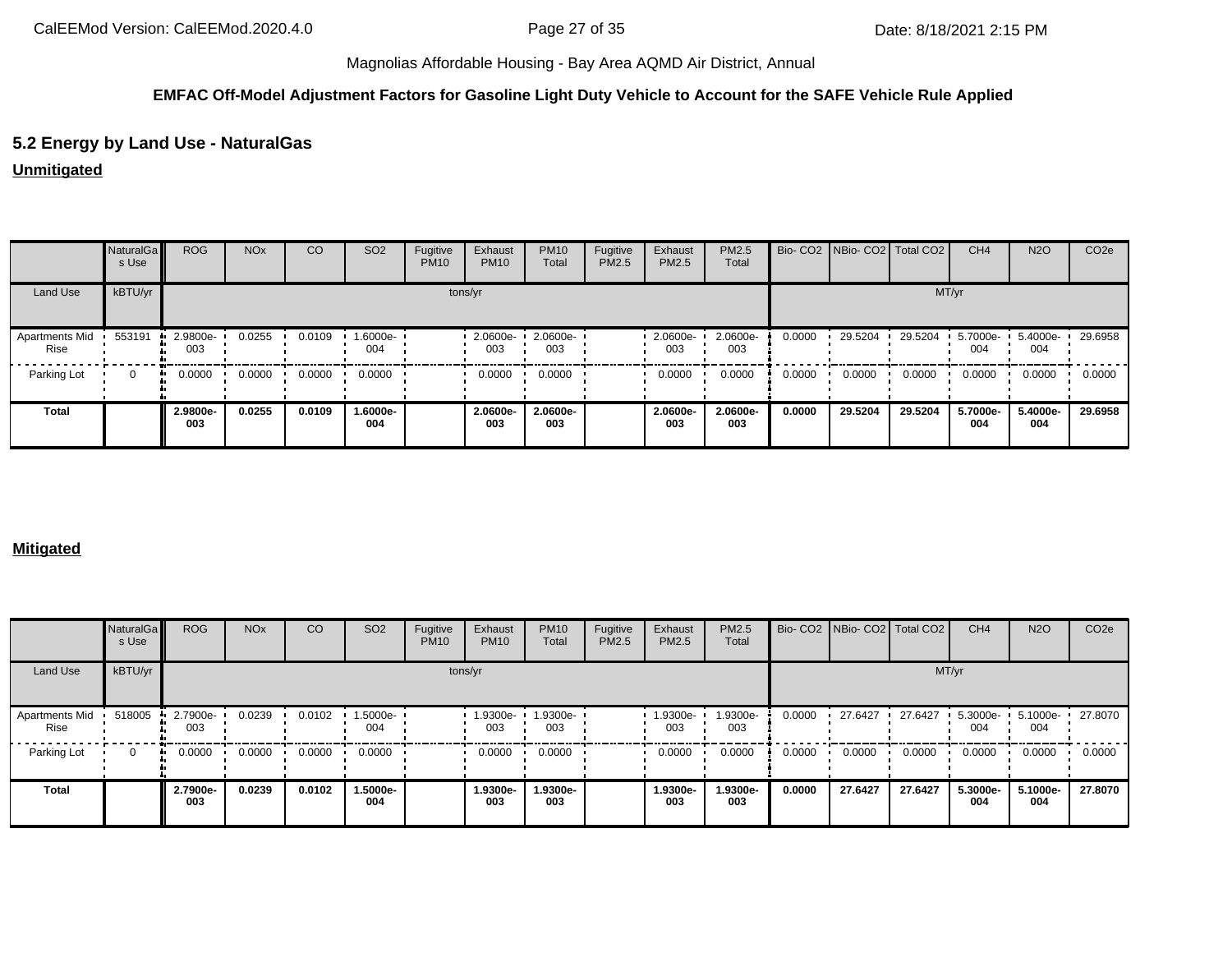#### **EMFAC Off-Model Adjustment Factors for Gasoline Light Duty Vehicle to Account for the SAFE Vehicle Rule Applied**

# **5.3 Energy by Land Use - Electricity**

**Unmitigated**

|                                      | Electricity<br>Use | Total CO <sub>2</sub> | CH <sub>4</sub> | <b>N2O</b>      | CO <sub>2e</sub> |
|--------------------------------------|--------------------|-----------------------|-----------------|-----------------|------------------|
| <b>Land Use</b>                      | kWh/yr             |                       |                 | MT/yr           |                  |
| <b>Apartments Mid</b><br><b>Rise</b> | 255184             | 23.6106<br>٠.         | 3.8200e-<br>003 | 4.6000e-<br>004 | 23.8441          |
| Parking Lot                          | 10062.5<br>ш.      | 0.9310                | 1.5000e-<br>004 | 2.0000e-<br>005 | 0.9402           |
| Total                                |                    | 24.5416               | 3.9700e-<br>003 | 4.8000e-<br>004 | 24.7843          |

#### **Mitigated**

|                               | Electricity<br>Use | Total CO <sub>2</sub> | CH <sub>4</sub> | <b>N2O</b>           | CO <sub>2e</sub> |
|-------------------------------|--------------------|-----------------------|-----------------|----------------------|------------------|
| <b>Land Use</b>               | kWh/yr             |                       | MT/yr           |                      |                  |
| <b>Apartments Mid</b><br>Rise | 254590             | 23.5556               | 3.8100e-<br>003 | 4.6000e-<br>٠<br>004 | 23.7885          |
| Parking Lot                   | 9945.05            | 0.9202                | 1.5000e-<br>004 | 2.0000e-<br>005      | 0.9293           |
| <b>Total</b>                  |                    | 24.4758               | 3.9600e-<br>003 | 4.8000e-<br>004      | 24.7178          |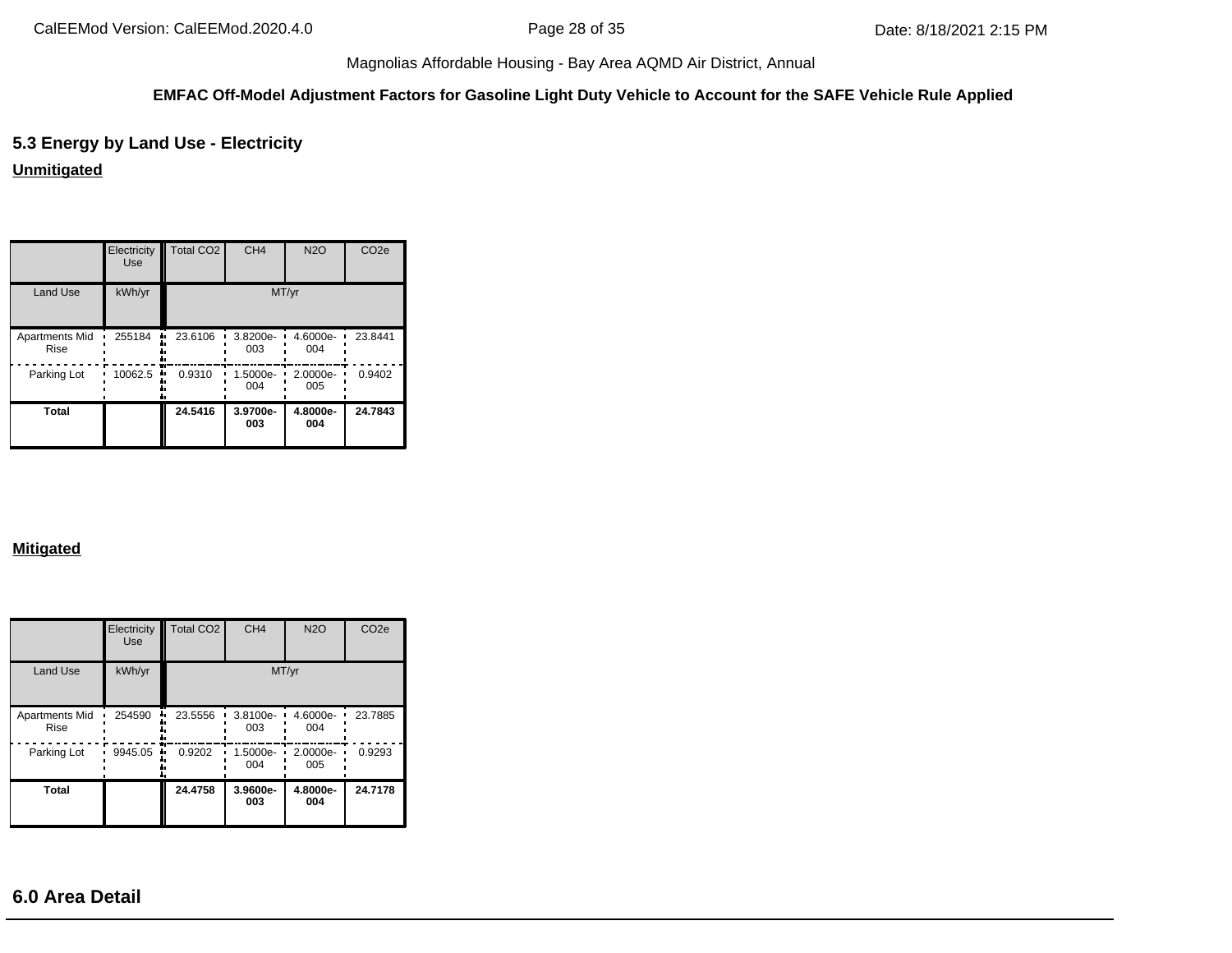### **EMFAC Off-Model Adjustment Factors for Gasoline Light Duty Vehicle to Account for the SAFE Vehicle Rule Applied**

### **6.1 Mitigation Measures Area**

|             | <b>ROG</b> | <b>NO<sub>x</sub></b> | CO     | SO <sub>2</sub>  | Fugitive<br><b>PM10</b> | Exhaust<br><b>PM10</b> | <b>PM10</b><br>Total | Fugitive<br>PM2.5 | Exhaust<br><b>PM2.5</b> | PM2.5<br>Total |        | Bio- CO2 NBio- CO2 Total CO2 |        | CH <sub>4</sub> | <b>N2O</b>      | CO <sub>2e</sub> |
|-------------|------------|-----------------------|--------|------------------|-------------------------|------------------------|----------------------|-------------------|-------------------------|----------------|--------|------------------------------|--------|-----------------|-----------------|------------------|
| Category    |            |                       |        |                  |                         | tons/yr                |                      |                   |                         |                |        |                              |        | MT/yr           |                 |                  |
| Mitigated   | 0.5834     | 9.1500e-<br>003       | 0.6999 | 4.4000e-<br>004  |                         | 0.0327                 | 0.0327               |                   | 0.0327                  | 0.0327         | 3.0089 | 2.0376                       | 5.0465 | 5.6100e-<br>003 | 2.0000e-<br>004 | 5.2455           |
| Unmitigated | 0.5834     | 9.1500e-<br>003       | 0.6999 | 4.4000e ·<br>004 |                         | 0.0327                 | 0.0327               |                   | 0.0327                  | 0.0327         | 3.0089 | 2.0376                       | 5.0465 | 5.6100e-<br>003 | 2.0000e-<br>004 | 5.2455           |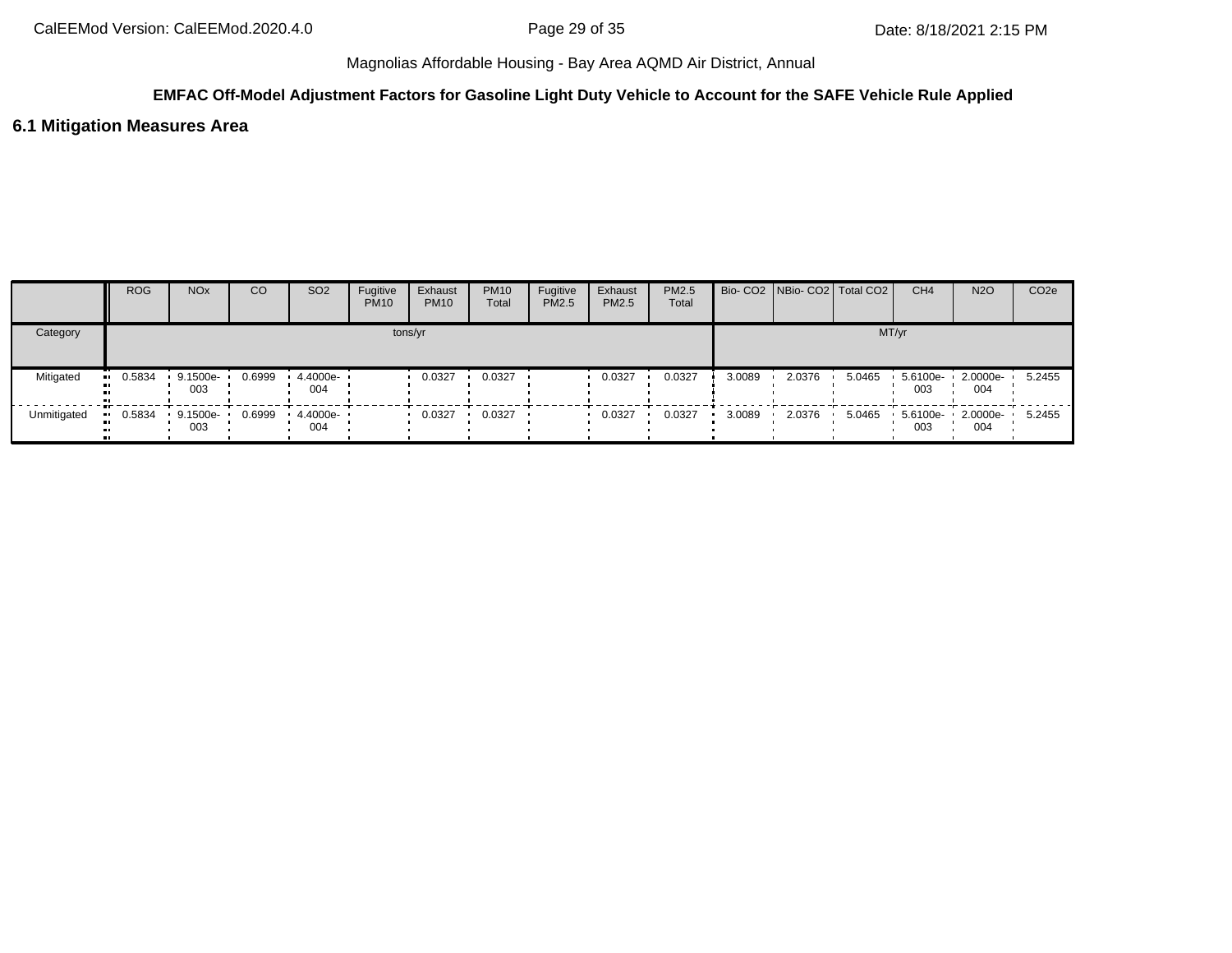### **EMFAC Off-Model Adjustment Factors for Gasoline Light Duty Vehicle to Account for the SAFE Vehicle Rule Applied**

# **6.2 Area by SubCategory**

### **Unmitigated**

|                          | <b>ROG</b> | <b>NO<sub>x</sub></b> | CO     | SO <sub>2</sub>    | Fugitive<br><b>PM10</b> | Exhaust<br><b>PM10</b> | <b>PM10</b><br>Total | Fugitive<br>PM2.5 | Exhaust<br>PM2.5 | PM2.5<br>Total  |        | Bio- CO2   NBio- CO2   Total CO2 |        | CH <sub>4</sub>    | <b>N2O</b>         | CO <sub>2e</sub> |
|--------------------------|------------|-----------------------|--------|--------------------|-------------------------|------------------------|----------------------|-------------------|------------------|-----------------|--------|----------------------------------|--------|--------------------|--------------------|------------------|
| SubCategory              |            | tons/yr               |        |                    |                         |                        |                      |                   |                  |                 |        |                                  | MT/yr  |                    |                    |                  |
| Architectural<br>Coating | 0.0638     |                       |        |                    |                         | 0.0000                 | 0.0000               |                   | 0.0000           | 0.0000          | 0.0000 | 0.0000                           | 0.0000 | 0.0000             | 0.0000             | 0.0000           |
| Consumer<br>Products     | 0.3526     |                       |        |                    |                         | 0.0000                 | 0.0000               |                   | 0.0000           | 0.0000          | 0.0000 | 0.0000                           | 0.0000 | 0.0000             | 0.0000             | 0.0000           |
| Hearth                   | 0.1523     | 3.5000e-<br>003       | 0.2097 | $4.2000e -$<br>004 |                         | 0.0300                 | 0.0300               |                   | 0.0300           | 0.0300          | 3.0089 | 1.2359                           | 4.2448 | $4.8400e -$<br>003 | $2.0000e -$<br>004 | 4.4245           |
| Landscaping              | 0.0148     | 5.6500e-<br>003       | 0.4902 | $3.0000e -$<br>005 |                         | 2.7200e-<br>003        | 2.7200e-<br>003      |                   | 2.7200e-<br>003  | 2.7200e-<br>003 | 0.0000 | 0.8017                           | 0.8017 | 7.7000e-<br>004    | 0.0000             | 0.8209           |
| <b>Total</b>             | 0.5834     | 9.1500e-<br>003       | 0.6999 | 4.5000e-<br>004    |                         | 0.0327                 | 0.0327               |                   | 0.0327           | 0.0327          | 3.0089 | 2.0376                           | 5.0465 | 5.6100e-<br>003    | 2.0000e-<br>004    | 5.2455           |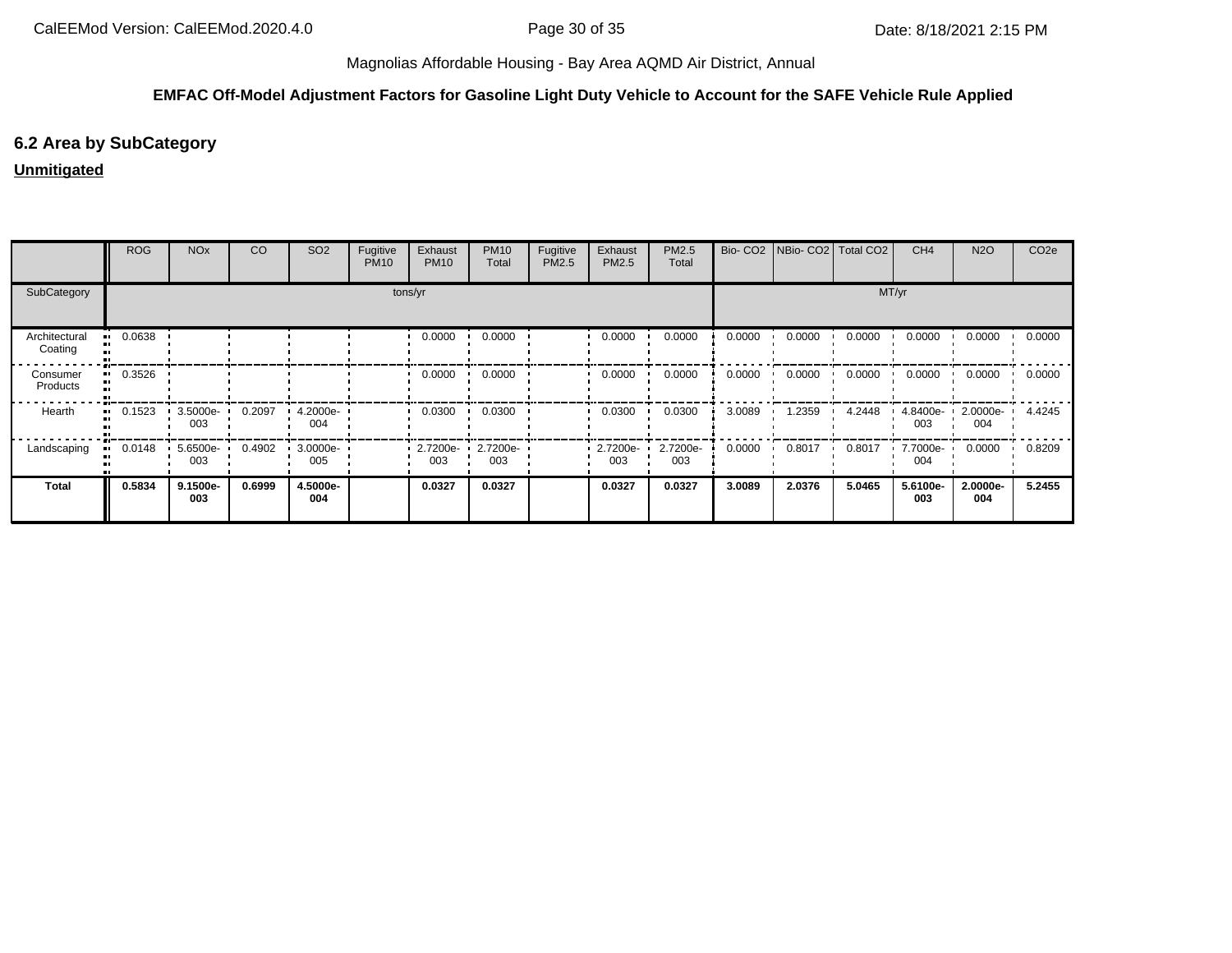#### **EMFAC Off-Model Adjustment Factors for Gasoline Light Duty Vehicle to Account for the SAFE Vehicle Rule Applied**

# **6.2 Area by SubCategory**

#### **Mitigated**

|                          | <b>ROG</b> | <b>NO<sub>x</sub></b> | CO     | SO <sub>2</sub>    | Fugitive<br><b>PM10</b> | Exhaust<br><b>PM10</b> | <b>PM10</b><br>Total | Fugitive<br>PM2.5 | Exhaust<br>PM2.5 | PM2.5<br>Total  |        | Bio- CO2   NBio- CO2   Total CO2 |        | CH <sub>4</sub>    | <b>N2O</b>         | CO <sub>2e</sub> |
|--------------------------|------------|-----------------------|--------|--------------------|-------------------------|------------------------|----------------------|-------------------|------------------|-----------------|--------|----------------------------------|--------|--------------------|--------------------|------------------|
| SubCategory              |            | tons/yr               |        |                    |                         |                        |                      |                   |                  |                 |        |                                  | MT/yr  |                    |                    |                  |
| Architectural<br>Coating | 0.0638     |                       |        |                    |                         | 0.0000                 | 0.0000               |                   | 0.0000           | 0.0000          | 0.0000 | 0.0000                           | 0.0000 | 0.0000             | 0.0000             | 0.0000           |
| Consumer<br>Products     | 0.3526     |                       |        |                    |                         | 0.0000                 | 0.0000               |                   | 0.0000           | 0.0000          | 0.0000 | 0.0000                           | 0.0000 | 0.0000             | 0.0000             | 0.0000           |
| Hearth                   | 0.1523     | $3.5000e -$<br>003    | 0.2097 | $4.2000e -$<br>004 |                         | 0.0300                 | 0.0300               |                   | 0.0300           | 0.0300          | 3.0089 | 1.2359                           | 4.2448 | $4.8400e -$<br>003 | $2.0000e -$<br>004 | 4.4245           |
| Landscaping              | 0.0148     | 5.6500e-<br>003       | 0.4902 | $3.0000e -$<br>005 |                         | 2.7200e-<br>003        | 2.7200e-<br>003      |                   | 2.7200e-<br>003  | 2.7200e-<br>003 | 0.0000 | 0.8017                           | 0.8017 | 7.7000e-<br>004    | 0.0000             | 0.8209           |
| <b>Total</b>             | 0.5834     | 9.1500e-<br>003       | 0.6999 | 4.5000e-<br>004    |                         | 0.0327                 | 0.0327               |                   | 0.0327           | 0.0327          | 3.0089 | 2.0376                           | 5.0465 | 5.6100e-<br>003    | 2.0000e-<br>004    | 5.2455           |

# **7.0 Water Detail**

### **7.1 Mitigation Measures Water**

Apply Water Conservation Strategy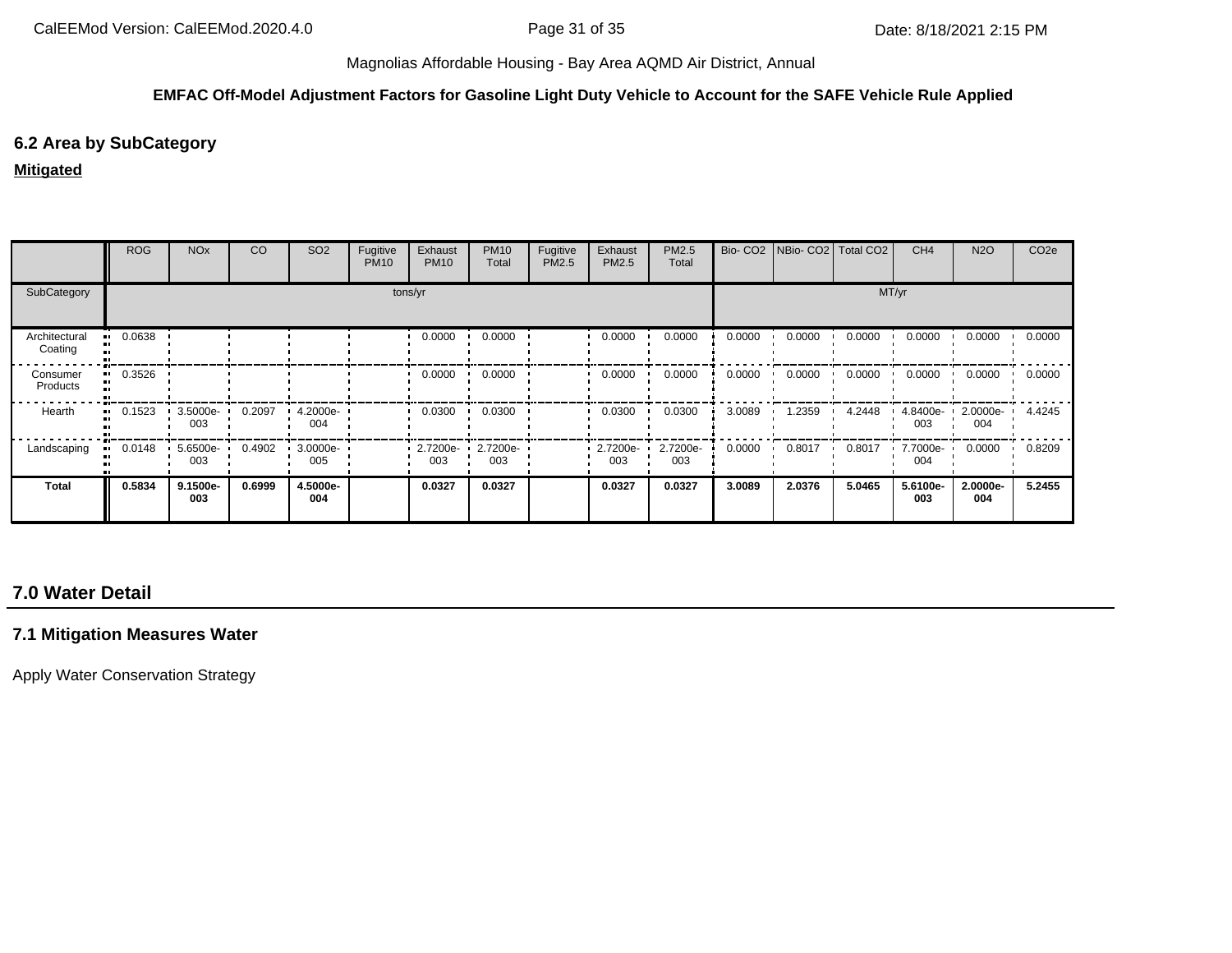**EMFAC Off-Model Adjustment Factors for Gasoline Light Duty Vehicle to Account for the SAFE Vehicle Rule Applied**

|             | <b>Total CO2</b>                 | CH <sub>4</sub> | <b>N2O</b>         | CO <sub>2e</sub> |
|-------------|----------------------------------|-----------------|--------------------|------------------|
| Category    |                                  |                 | MT/yr              |                  |
| Mitigated   | 2.8568<br>ш.<br><br>81<br>.,     | 0.0914          | $-2.1900e-$<br>003 | 5.7941           |
| Unmitigated | m<br>4.3950<br>ш.<br><br>81<br>ш | 0.1406          | 3.3700e-<br>003    | 8.9140           |

# **7.2 Water by Land Use Unmitigated**

|                               | Indoor/Out<br>door Use             | <b>Total CO2</b> | CH <sub>4</sub> | <b>N2O</b>      | CO <sub>2e</sub> |
|-------------------------------|------------------------------------|------------------|-----------------|-----------------|------------------|
| <b>Land Use</b>               | Mgal                               |                  | MT/yr           |                 |                  |
| Apartments Mid<br><b>Rise</b> | $\cdot$ 4.30017 /<br>۰.<br>2.71097 | 4.3950           | 0.1406          | 3.3700e-<br>003 | 8.9140           |
| Parking Lot                   | 0/0                                | 0.0000           | 0.0000          | 0.0000          | 0.0000           |
| Total                         |                                    | 4.3950           | 0.1406          | 3.3700e-<br>003 | 8.9140           |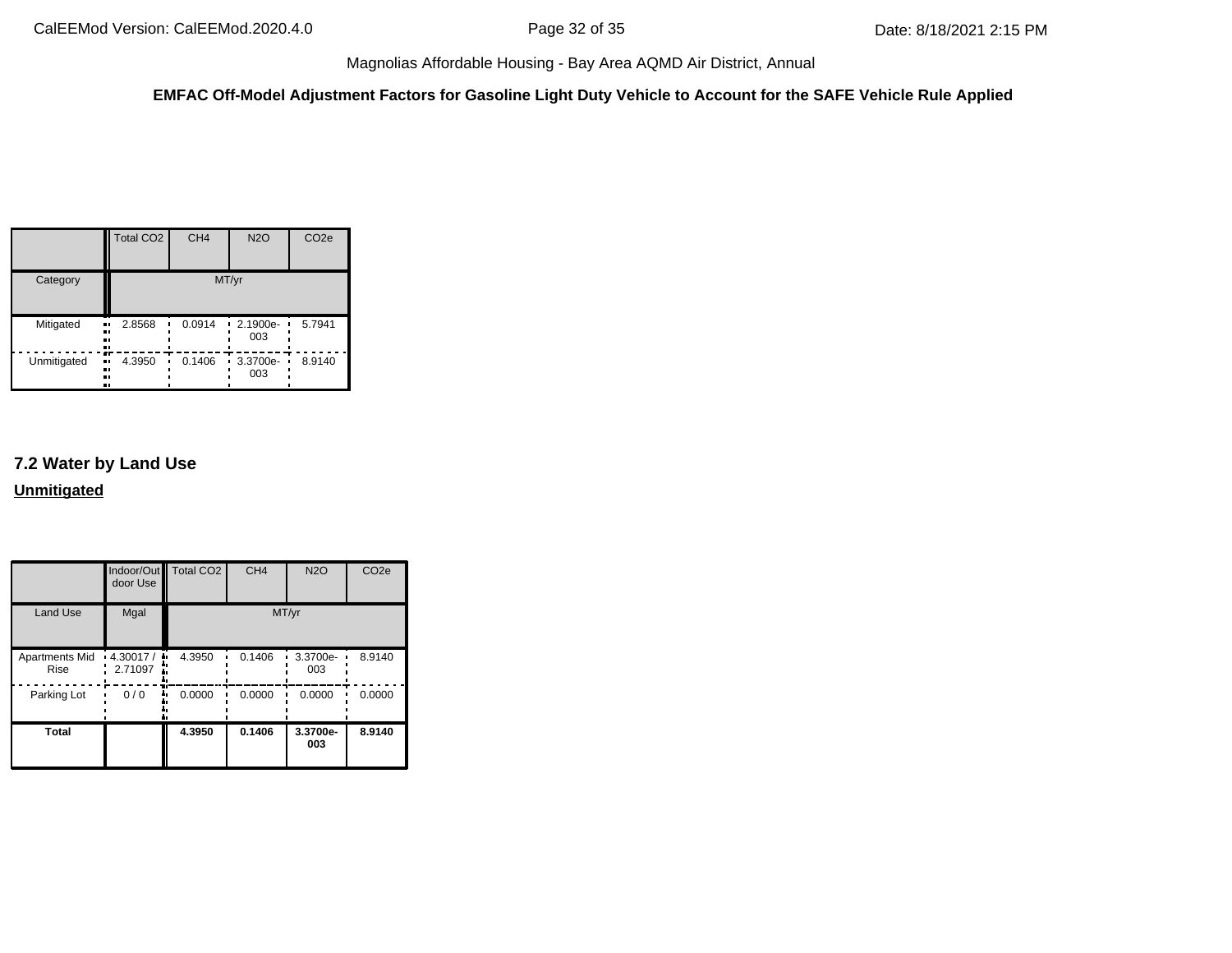#### **EMFAC Off-Model Adjustment Factors for Gasoline Light Duty Vehicle to Account for the SAFE Vehicle Rule Applied**

**7.2 Water by Land Use**

**Mitigated**

|                        | door Use                     | Indoor/Out   Total CO2 | CH <sub>4</sub> | <b>N2O</b>      | CO <sub>2e</sub> |
|------------------------|------------------------------|------------------------|-----------------|-----------------|------------------|
| <b>Land Use</b>        | Mgal                         |                        | MT/yr           |                 |                  |
| Apartments Mid<br>Rise | $-2.79511/$<br>٠.<br>1.76213 | 2.8568                 | 0.0914          | 2.1900e-<br>003 | 5.7941           |
| Parking Lot            | 0/0                          | 0.0000                 | 0.0000          | 0.0000          | 0.0000           |
| Total                  |                              | 2.8568                 | 0.0914          | 2.1900e-<br>003 | 5.7941           |

# **8.0 Waste Detail**

# **8.1 Mitigation Measures Waste**

### **Category/Year**

|             | <b>Total CO2</b>         | CH <sub>4</sub> | <b>N2O</b> | CO <sub>2e</sub> |  |  |
|-------------|--------------------------|-----------------|------------|------------------|--|--|
|             | MT/yr                    |                 |            |                  |  |  |
| Mitigated   | 6.1628<br><br><br><br>   | 0.3642          | 0.0000     | 15.2681          |  |  |
| Unmitigated | 6.1628<br>.,<br><br><br> | 0.3642          | 0.0000     | 15.2681          |  |  |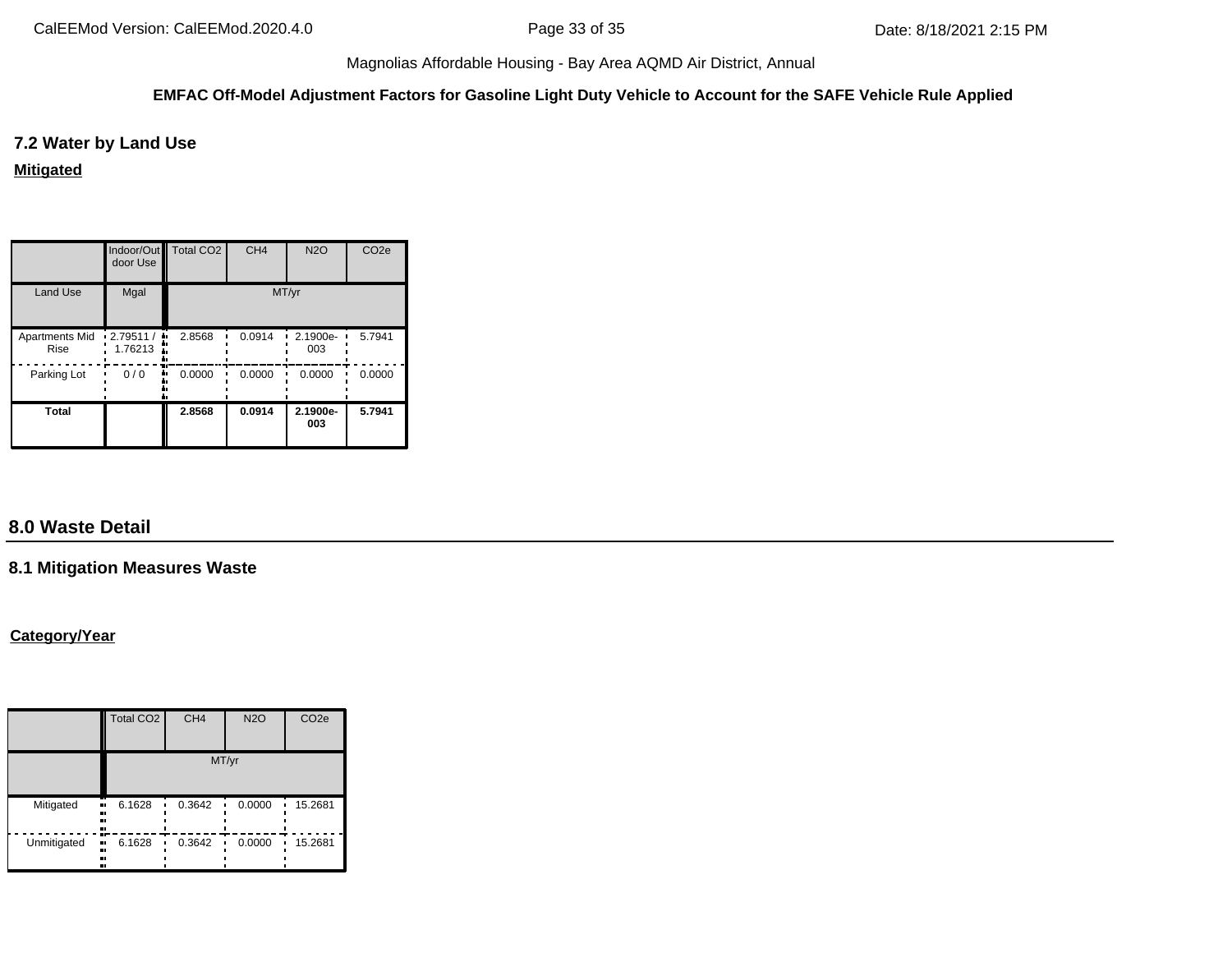#### **EMFAC Off-Model Adjustment Factors for Gasoline Light Duty Vehicle to Account for the SAFE Vehicle Rule Applied**

### **8.2 Waste by Land Use**

**Unmitigated**

|                               | Waste<br><b>Disposed</b> | Total CO <sub>2</sub> | CH <sub>4</sub> | <b>N2O</b> | CO <sub>2e</sub> |
|-------------------------------|--------------------------|-----------------------|-----------------|------------|------------------|
| <b>Land Use</b>               | tons                     |                       | MT/yr           |            |                  |
| <b>Apartments Mid</b><br>Rise | 30.36                    | 6.1628                | 0.3642          | 0.0000     | 15.2681          |
| Parking Lot                   | $\Omega$                 | 0.0000                | 0.0000          | 0.0000     | 0.0000           |
| <b>Total</b>                  |                          | 6.1628                | 0.3642          | 0.0000     | 15.2681          |

#### **Mitigated**

|                               | Waste<br><b>Disposed</b> | <b>Total CO2</b> | CH <sub>4</sub> | <b>N2O</b> | CO <sub>2e</sub> |
|-------------------------------|--------------------------|------------------|-----------------|------------|------------------|
| <b>Land Use</b>               | tons                     |                  | MT/yr           |            |                  |
| <b>Apartments Mid</b><br>Rise | 30.36<br>٠.              | 6.1628           | 0.3642          | 0.0000     | 15.2681          |
| Parking Lot                   | $\Omega$                 | 0.0000           | 0.0000          | 0.0000     | 0.0000           |
| <b>Total</b>                  |                          | 6.1628           | 0.3642          | 0.0000     | 15.2681          |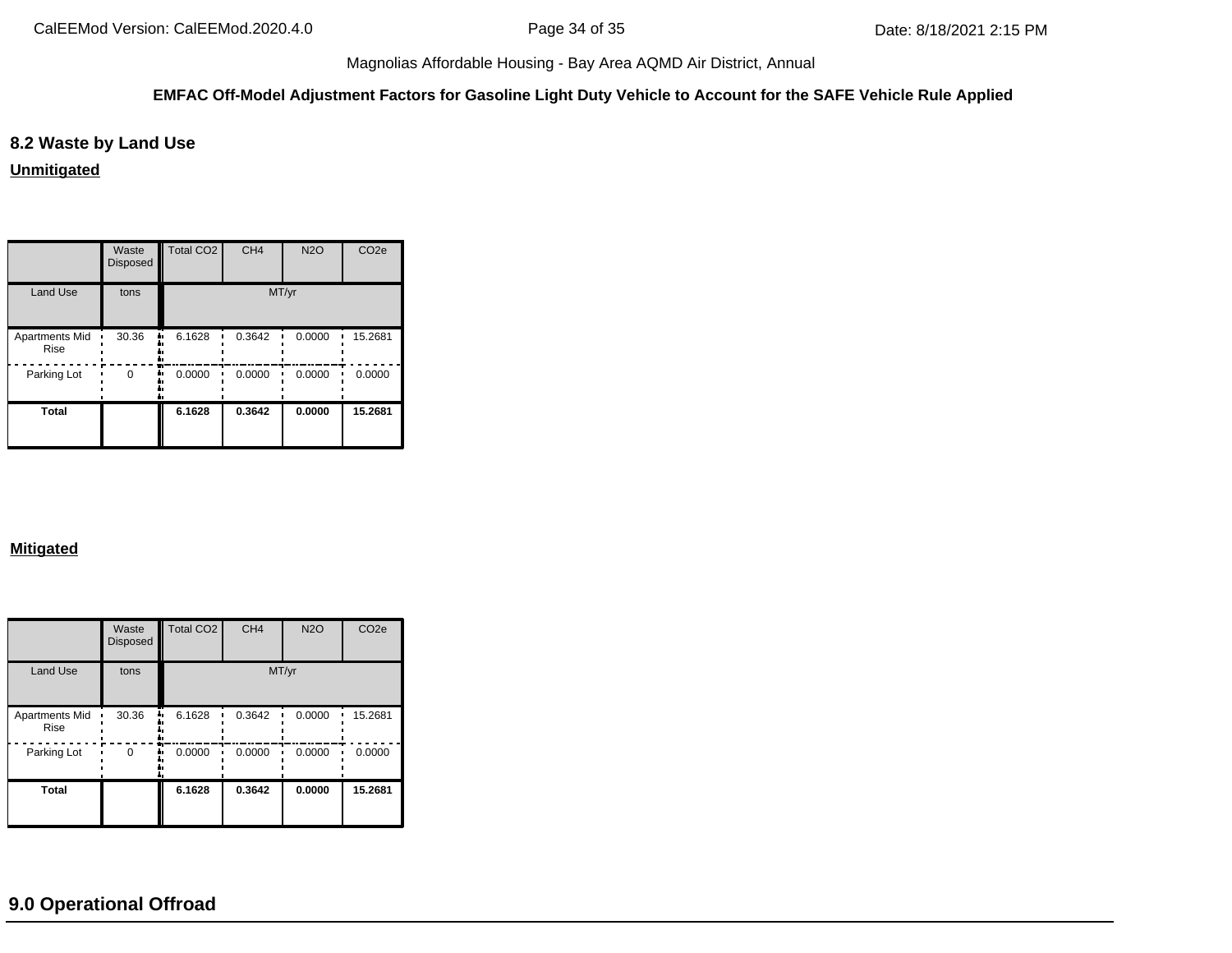#### **EMFAC Off-Model Adjustment Factors for Gasoline Light Duty Vehicle to Account for the SAFE Vehicle Rule Applied**

| Equipment Type | Number | Hours/Day | Days/Year | <b>Horse Power</b> | Load Factor | $-$<br>Fuel<br>Type |
|----------------|--------|-----------|-----------|--------------------|-------------|---------------------|

# **10.0 Stationary Equipment**

### **Fire Pumps and Emergency Generators**

| Hours/Day<br>Number<br>Equipment Type | Hours/Year | Horse Power | Load Factor | Fuel Type |
|---------------------------------------|------------|-------------|-------------|-----------|
|---------------------------------------|------------|-------------|-------------|-----------|

#### **Boilers**

| <b>Equipment Type</b>         | <b>Number</b> | Heat Input/Day | Heat Input/Year | <b>Boiler Rating</b> | Fuel Type |
|-------------------------------|---------------|----------------|-----------------|----------------------|-----------|
| <b>User Defined Equipment</b> |               |                |                 |                      |           |
| Equipment Type                | <b>Number</b> |                |                 |                      |           |

# **11.0 Vegetation**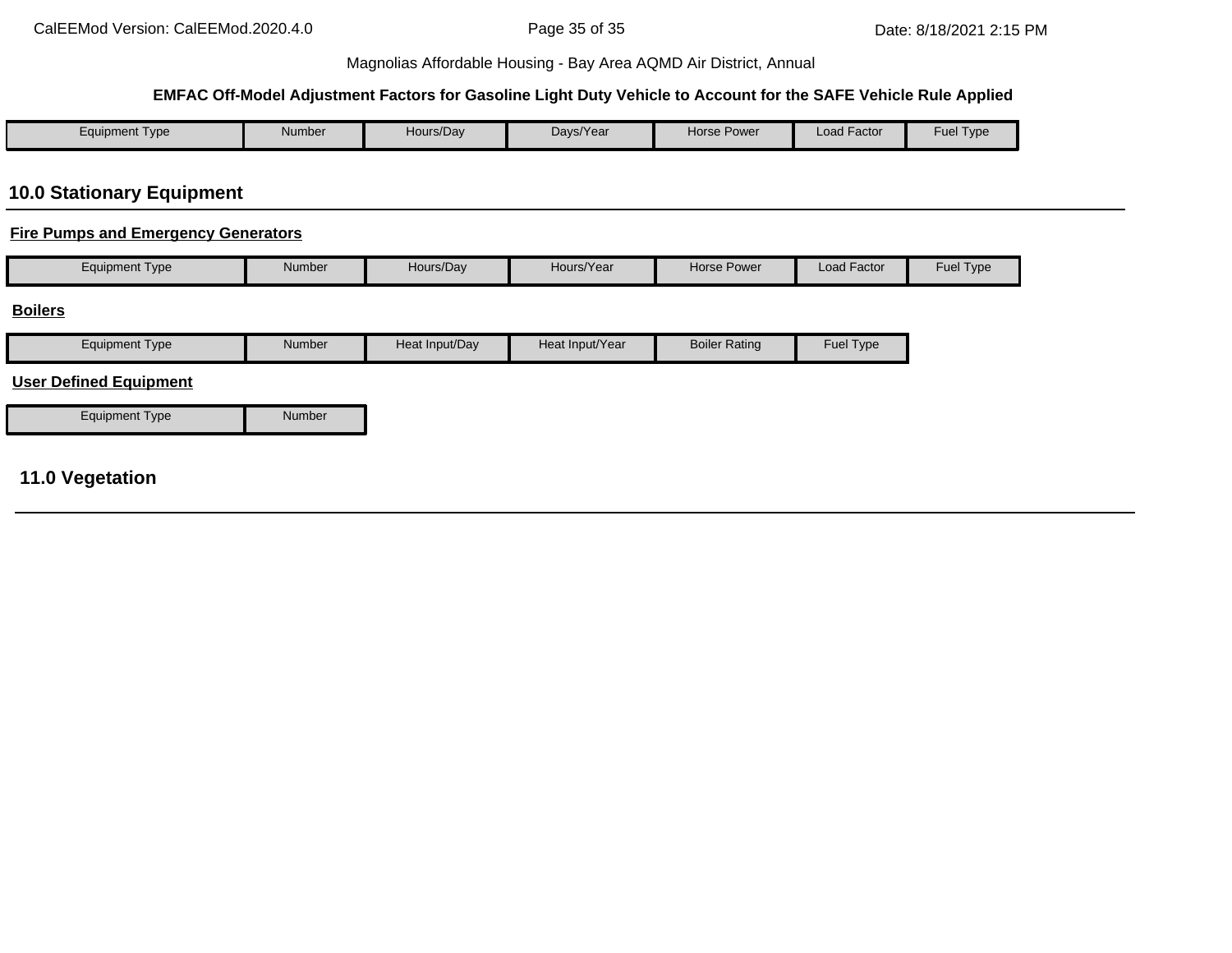**EMFAC Off-Model Adjustment Factors for Gasoline Light Duty Vehicle to Account for the SAFE Vehicle Rule Applied**

# **Magnolias Affordable Housing**

**Bay Area AQMD Air District, Summer**

# **1.0 Project Characteristics**

#### **1.1 Land Usage**

| Land Uses                  | Size  | Metric        | Lot Acreage | Floor Surface Area | Population |
|----------------------------|-------|---------------|-------------|--------------------|------------|
| Parking Lot                | 67.00 | Space         | 0.66        | 28,750.00          | .          |
| <b>Apartments Mid Rise</b> | 66.00 | Dwelling Unit | 0.87        | 89,800.00          | 189        |

#### **1.2 Other Project Characteristics**

| <b>Urbanization</b>               | Urban                            | Wind Speed (m/s)                  | 2.2   | <b>Precipitation Freg (Days)</b>        | 64    |
|-----------------------------------|----------------------------------|-----------------------------------|-------|-----------------------------------------|-------|
| <b>Climate Zone</b>               | 4                                |                                   |       | <b>Operational Year</b>                 | 2025  |
| <b>Utility Company</b>            | Pacific Gas and Electric Company |                                   |       |                                         |       |
| <b>CO2 Intensity</b><br>(lb/MWhr) | 203.98                           | <b>CH4 Intensity</b><br>(lb/MWhr) | 0.033 | N <sub>2</sub> O Intensity<br>(lb/MWhr) | 0.004 |

# **1.3 User Entered Comments & Non-Default Data**

Project Characteristics -

Land Use - Lot acreage and sqaure footage based on applicant provided information.

Construction Phase - Construction phasing based on applicant provided information.

Demolition -

Grading - Total site acreage based on applicant provided information.

Vehicle Trips - Trip generation based on rates in ITE Trip Generation Manual 10th Ed, consistent with the traffic report prepared for the proposed project by Hexagon.

Mobile Land Use Mitigation - Increase in transit accessability based on applicant-provided information.

Energy Mitigation - Energy mitigation based on applicant-provided information.

Water Mitigation - Water conservation strategy based on applicant-provided information.

Trips and VMT -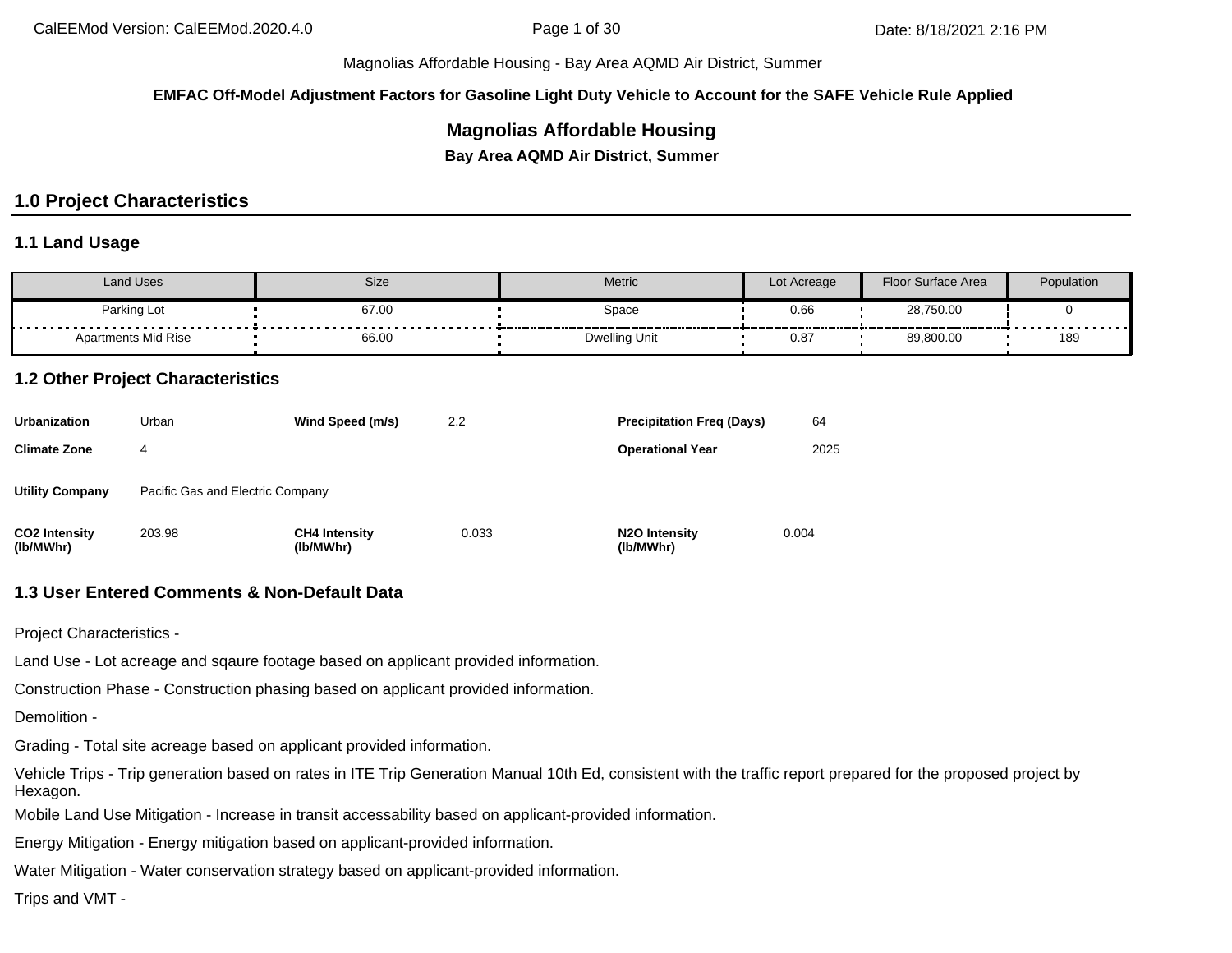#### **EMFAC Off-Model Adjustment Factors for Gasoline Light Duty Vehicle to Account for the SAFE Vehicle Rule Applied**

| <b>Table Name</b>    | <b>Column Name</b> | Default Value | <b>New Value</b> |
|----------------------|--------------------|---------------|------------------|
| tblConstructionPhase | NumDays            | 20.00         | 5.00             |
| tblConstructionPhase | <b>NumDays</b>     | 2.00          | 5.00             |
| tblConstructionPhase | NumDays            | 4.00          | 5.00             |
| tblConstructionPhase | <b>NumDays</b>     | 200.00        | 420.00           |
| tblConstructionPhase | NumDays            | 10.00         | 420.00           |
| tblGrading           | MaterialExported   | 0.00          | 1,774.00         |
| tblGrading           | MaterialImported   | 0.00          | 1,140.00         |
| tblLandUse           | LandUseSquareFeet  | 26,800.00     | 28,750.00        |
| tblLandUse           | LandUseSquareFeet  | 66,000.00     | 89,800.00        |
| tblLandUse           | LotAcreage         | 0.60          | 0.66             |
| tblLandUse           | LotAcreage         | 1.74          | 0.87             |
| tblVehicleTrips      | ST_TR              | 4.91          | 4.02             |
| tblVehicleTrips      | SU_TR              | 4.09          | 4.02             |
| tblVehicleTrips      | WD_TR              | 5.44          | 4.02             |

**2.0 Emissions Summary**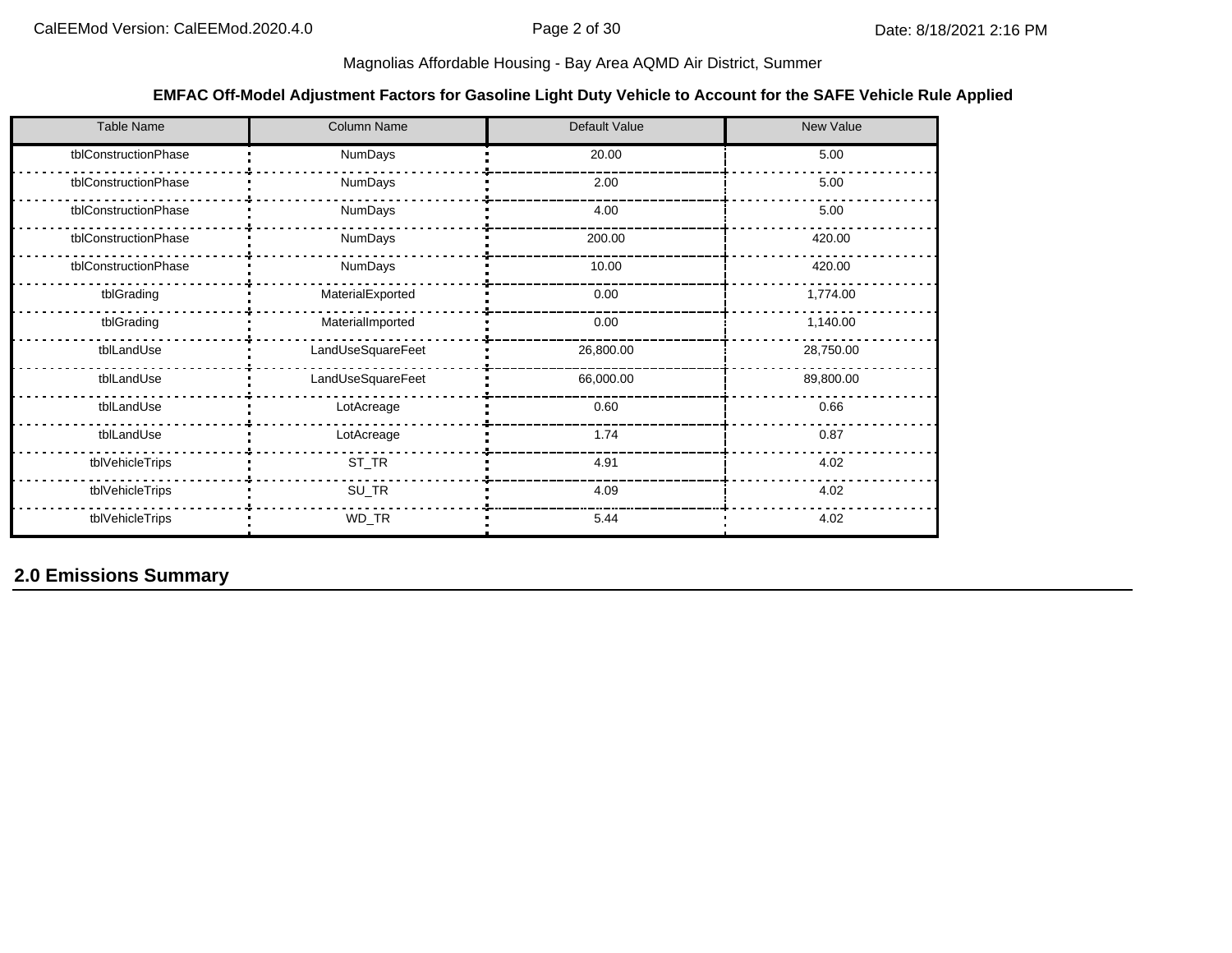#### **EMFAC Off-Model Adjustment Factors for Gasoline Light Duty Vehicle to Account for the SAFE Vehicle Rule Applied**

# **2.1 Overall Construction (Maximum Daily Emission)**

**Unmitigated Construction**

|                | <b>ROG</b> | <b>NO<sub>x</sub></b> | CO      | SO <sub>2</sub> | Fugitive<br><b>PM10</b> | Exhaust<br><b>PM10</b> | <b>PM10</b><br>Total | Fugitive<br>PM2.5 | Exhaust<br>PM2.5 | <b>PM2.5 Total</b> Bio- CO2 NBio- CO2   Total CO2 |        |                             | CH <sub>4</sub> | <b>N2O</b> | CO <sub>2e</sub>  |
|----------------|------------|-----------------------|---------|-----------------|-------------------------|------------------------|----------------------|-------------------|------------------|---------------------------------------------------|--------|-----------------------------|-----------------|------------|-------------------|
| Year           |            |                       |         |                 |                         | lb/day                 |                      |                   |                  |                                                   |        |                             | lb/day          |            |                   |
| 2023           | 4.9615     | 18.2395               | 16.3077 | 0.0445          | 7.6907                  | 0.6802                 | 8.3269               | 3.5875            | 0.6362           | 4.1739                                            | 0.0000 | $4.644.073 \cdot 4.644.073$ | 0.7093          | 0.4640     | 4,798.269         |
| 2024           | 4.8341     | 12.8975               | 16.0924 | 0.0324          | 0.6727                  | 0.5174                 | .1902                | 0.1803            | 0.5013           | 0.6816                                            | 0.0000 | $3,052.000$ $3,052.000$     | 0.3665          | 0.0496     | $\cdot$ 3,075.937 |
| <b>Maximum</b> | 4.9615     | 18.2395               | 16.3077 | 0.0445          | 7.6907                  | 0.6802                 | 8.3269               | 3.5875            | 0.6362           | 4.1739                                            | 0.0000 | 4,644.073 4,644.073         | 0.7093          | 0.4640     | 4,798.269<br>8    |

#### **Mitigated Construction**

|                          | <b>ROG</b> | <b>NO<sub>x</sub></b> | <b>CO</b> | SO <sub>2</sub> | Fugitive<br><b>PM10</b> | Exhaust<br><b>PM10</b> | <b>PM10</b><br>Total | Fugitive<br>PM2.5 | Exhaust<br>PM2.5 | PM2.5 Total Bio- CO2 NBio- CO2 Total CO2 |        |                             | CH <sub>4</sub> | <b>N2O</b> | CO <sub>2e</sub>  |
|--------------------------|------------|-----------------------|-----------|-----------------|-------------------------|------------------------|----------------------|-------------------|------------------|------------------------------------------|--------|-----------------------------|-----------------|------------|-------------------|
| Year                     |            |                       |           |                 |                         | lb/day                 |                      |                   |                  |                                          |        | lb/day                      |                 |            |                   |
| 2023<br>$\bullet\bullet$ | 4.9615     | 18.2395               | 16.3077   | 0.0445          | 7.6907                  | 0.6802                 | 8.3269               | 3.5875            | 0.6362           | 4.1739                                   | 0.0000 | 4,644.073 4,644.073         | 0.7093          | 0.4640     | $\cdot$ 4,798.269 |
| 2024<br>$\bullet$        | 4.8341     | 12.8975               | 16.0924   | 0.0324          | 0.6727                  | 0.5174                 | 1.1902               | 0.1803            | 0.5013           | 0.6816                                   | 0.0000 | $3,052.000 \cdot 3,052.000$ | 0.3665          | 0.0496     | $\cdot$ 3,075.937 |
| <b>Maximum</b>           | 4.9615     | 18.2395               | 16.3077   | 0.0445          | 7.6907                  | 0.6802                 | 8.3269               | 3.5875            | 0.6362           | 4.1739                                   | 0.0000 | 4,644.073 4,644.073         | 0.7093          | 0.4640     | 4,798.269         |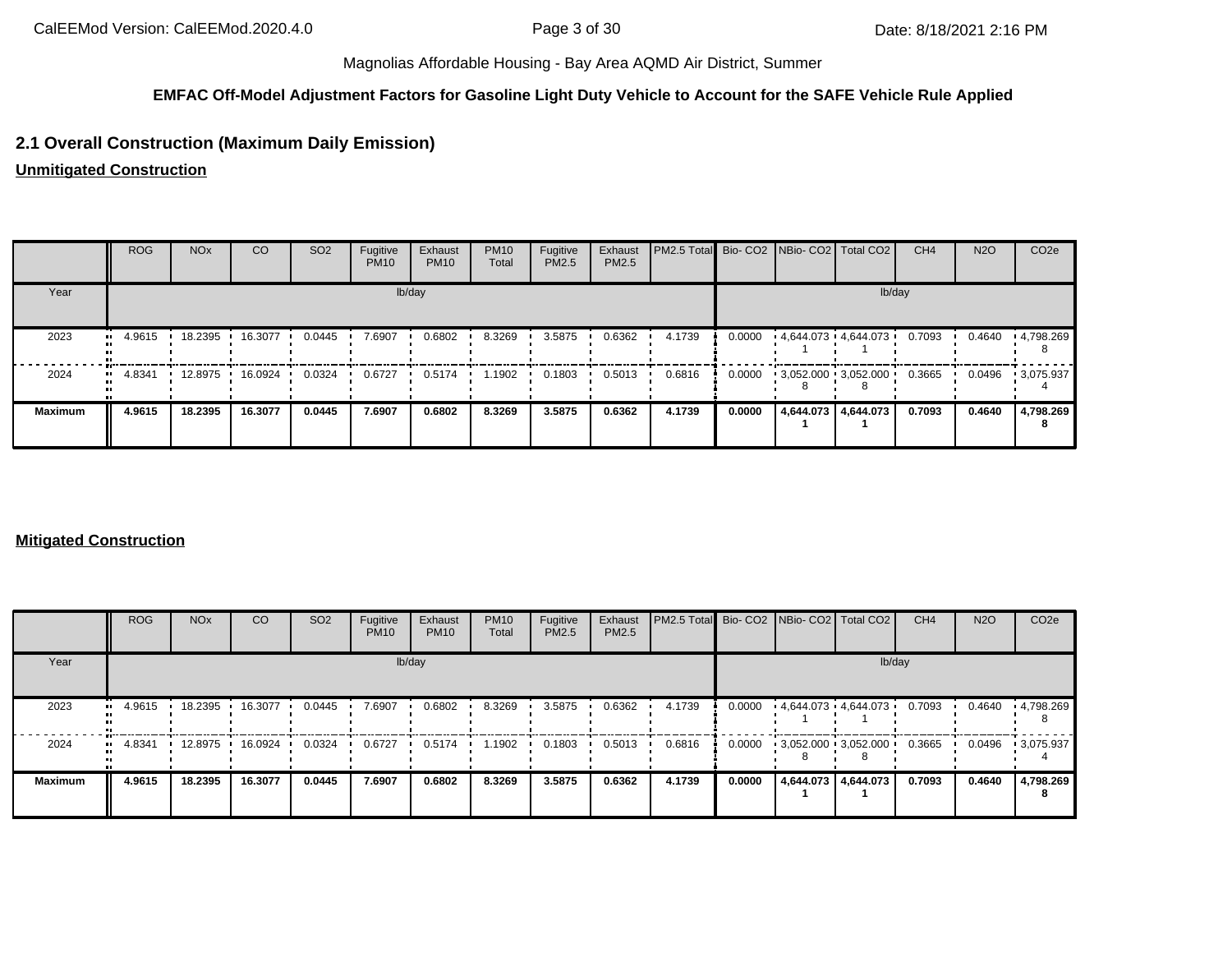#### **EMFAC Off-Model Adjustment Factors for Gasoline Light Duty Vehicle to Account for the SAFE Vehicle Rule Applied**

|                             | <b>ROG</b> | <b>NO<sub>x</sub></b> | co   | <b>SO2</b> | <b>Fugitive</b><br><b>PM10</b> | <b>Exhaust</b><br><b>PM10</b> | <b>PM10</b><br>Total | <b>Fugitive</b><br><b>PM2.5</b> | <b>Exhaust</b><br><b>PM2.5</b> | <b>PM2.5</b><br><b>Total</b> |      |      | Bio-CO2   NBio-CO2   Total CO2 | CH <sub>4</sub> | <b>N20</b> | CO <sub>2e</sub> |
|-----------------------------|------------|-----------------------|------|------------|--------------------------------|-------------------------------|----------------------|---------------------------------|--------------------------------|------------------------------|------|------|--------------------------------|-----------------|------------|------------------|
| Percent<br><b>Reduction</b> | 0.00       | 0.00                  | 0.00 | 0.00       | 0.00                           | 0.00                          | 0.00                 | 0.00                            | 0.00                           | 0.00                         | 0.00 | 0.00 | 0.00                           | 0.00            | 0.00       | 0.00             |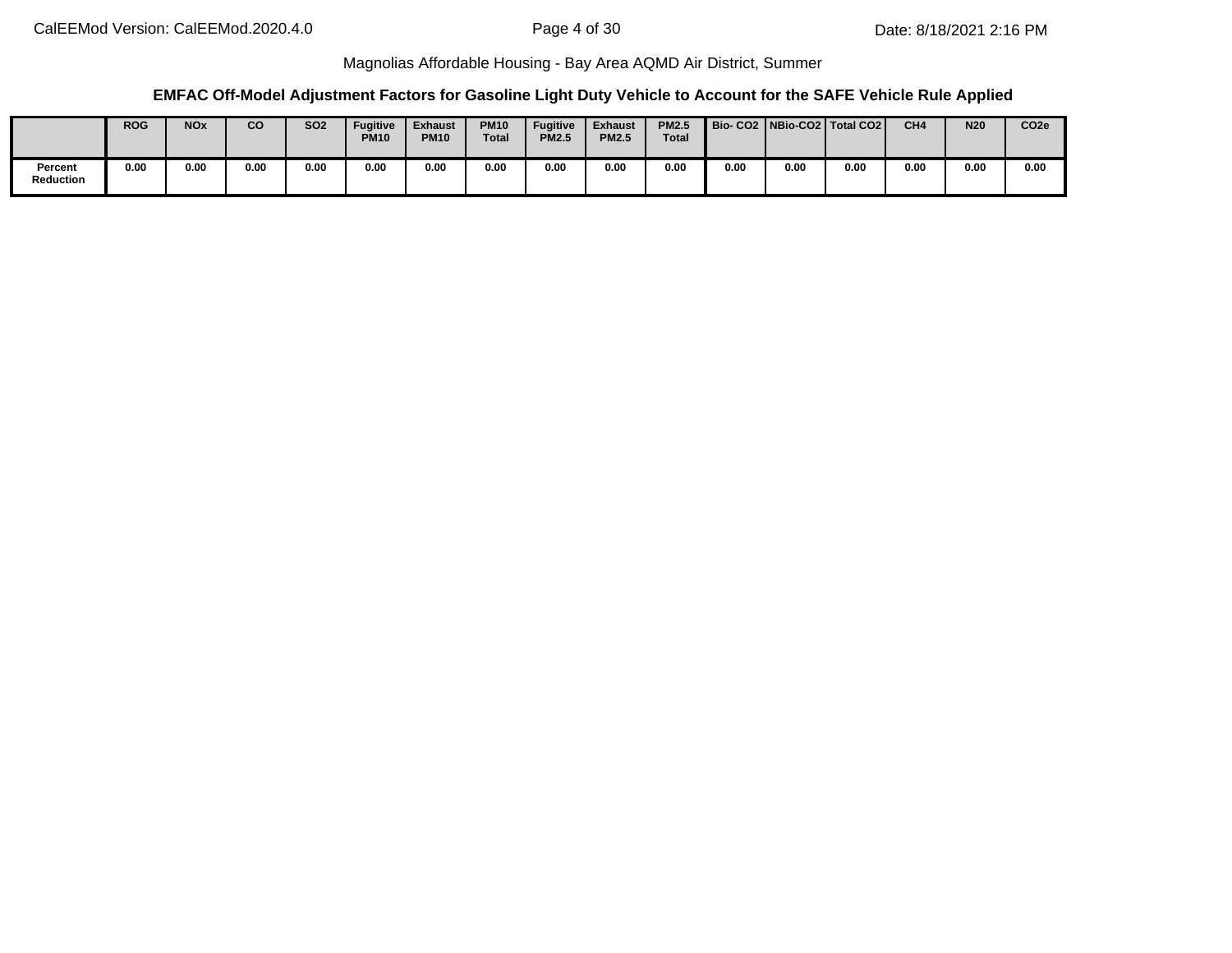## **EMFAC Off-Model Adjustment Factors for Gasoline Light Duty Vehicle to Account for the SAFE Vehicle Rule Applied**

# **2.2 Overall Operational**

# **Unmitigated Operational**

|              | <b>ROG</b> | <b>NO<sub>x</sub></b> | CO        | SO <sub>2</sub>     | Fugitive<br><b>PM10</b> | Exhaust<br><b>PM10</b> | <b>PM10</b><br>Total | Fugitive<br>PM2.5 | Exhaust<br>PM2.5 | PM2.5 Total Bio- CO2 NBio- CO2 Total CO2 |          |                                            |                      | CH <sub>4</sub> | <b>N2O</b> | CO <sub>2e</sub>  |
|--------------|------------|-----------------------|-----------|---------------------|-------------------------|------------------------|----------------------|-------------------|------------------|------------------------------------------|----------|--------------------------------------------|----------------------|-----------------|------------|-------------------|
| Category     |            |                       |           |                     |                         | lb/day                 |                      |                   |                  |                                          |          |                                            | lb/day               |                 |            |                   |
| Area         | 29.5887    | 0.6628                | 41.3082 • | 0.0694              |                         | 5.1213                 | 5.1213               |                   | 5.1213           | 5.1213                                   |          | 552.4759 254.4074 806.8832                 |                      | 0.7655          | 0.0391     | 837.6568          |
| Energy       | 0.0163     | 0.1397                | 0.0594    | $.8.9000e -$<br>004 |                         | 0.0113                 | 0.0113               |                   | 0.0113           | 0.0113                                   |          | 178.3049 178.3049 3.4200e 3.2700e 179.3645 |                      | 003             | 003        |                   |
| Mobile       | 0.6488     | 0.5942                | 5.3718    | 0.0118              | 1.2898                  | 8.3200e-<br>003        | .2982                | 0.3435            | 7.7500e-<br>003  | 0.3513                                   |          | $1,232.135$ $1,232.135$                    |                      | 0.0711          | 0.0531     | $\cdot$ 1,249.734 |
| <b>Total</b> | 30.2539    | 1.3967                | 46.7395   | 0.0821              | 1.2898                  | 5.1409                 | 6.4307               | 0.3435            | 5.1403           | 5.4839                                   | 552.4759 |                                            | 664.847   2,217.323. | 0.8400          | 0.0954     | 2,266.755         |

#### **Mitigated Operational**

|              | ROG     | <b>NO<sub>x</sub></b> | CO        | SO <sub>2</sub>   | Fugitive<br><b>PM10</b> | Exhaust<br><b>PM10</b> | <b>PM10</b><br>Total | Fugitive<br>PM2.5 | Exhaust<br>PM2.5 | PM2.5 Total Bio- CO2 NBio- CO2 Total CO2 |          |           |                            | CH <sub>4</sub> | <b>N2O</b>                          | CO <sub>2e</sub>  |
|--------------|---------|-----------------------|-----------|-------------------|-------------------------|------------------------|----------------------|-------------------|------------------|------------------------------------------|----------|-----------|----------------------------|-----------------|-------------------------------------|-------------------|
| Category     |         |                       |           |                   | lb/day                  |                        |                      |                   |                  |                                          |          |           | lb/day                     |                 |                                     |                   |
| Area         | 29.5887 | 0.6628                | 41.3082 • | 0.0694            |                         | 5.1213                 | 5.1213               |                   | 5.1213           | 5.1213                                   |          |           | 552.4759 254.4074 806.8832 | 0.7655          | 0.0391                              | 837.6568          |
| Energy       | 0.0153  | 0.1308                | 0.0557    | $.3000e -$<br>004 |                         | 0.0106                 | 0.0106               |                   | 0.0106           | 0.0106                                   |          | 166.9637  | 166.9637 ·                 | 003             | 3.2000e- 1 3.0600e- 167.9559<br>003 |                   |
| Mobile<br>ш. | 0.6295  | 0.5607                | 5.0525    | 0.0110            | 1.1925                  | 7.7700e-<br>003        | 1.2003               | 0.3176            | 7.2400e-<br>003  | 0.3249                                   |          |           | $1,141.966$ $1,141.966$    | 0.0677          | 0.0501                              | $\cdot$ 1,158.595 |
| Total        | 30.2335 | 1.3543                | 46.4164   | 0.0812            | 1.1925                  | 5.1396                 | 6.3321               | 0.3176            | 5.1391           | 5.4567                                   | 552.4759 | 1,563.337 | 2,115.813                  | 0.8364          | 0.0922                              | 2,164.208         |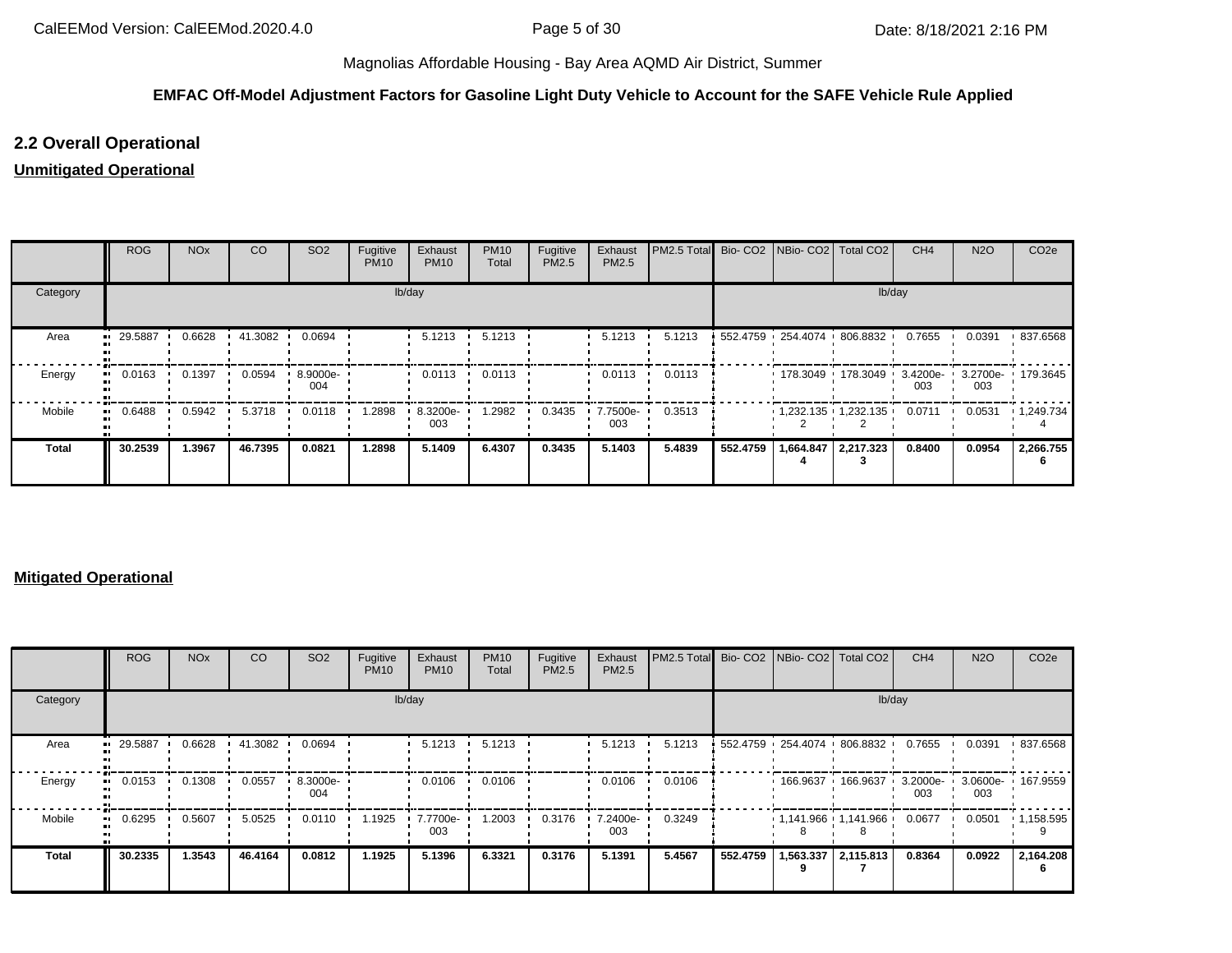#### **EMFAC Off-Model Adjustment Factors for Gasoline Light Duty Vehicle to Account for the SAFE Vehicle Rule Applied**

|                             | <b>ROG</b> | <b>NO<sub>x</sub></b> | co   | <b>SO2</b> | <b>Fugitive</b><br><b>PM10</b> | <b>Exhaust</b><br><b>PM10</b> | <b>PM10</b><br><b>Total</b> | <b>Fugitive</b><br><b>PM2.5</b> | <b>Exhaust</b><br><b>PM2.5</b> | <b>PM2.5</b><br><b>Total</b> |      |      | Bio-CO2   NBio-CO2   Total CO2 | CH <sub>4</sub> | <b>N20</b> | CO <sub>2e</sub> |
|-----------------------------|------------|-----------------------|------|------------|--------------------------------|-------------------------------|-----------------------------|---------------------------------|--------------------------------|------------------------------|------|------|--------------------------------|-----------------|------------|------------------|
| Percent<br><b>Reduction</b> | 0.07       | 3.04                  | 0.69 | 1.13       | 7.54                           | 0.02                          | 1.53                        | 7.54                            | 0.02                           | 0.50                         | 0.00 | 6.10 | 4.58                           | 0.43            | 3.33       | 4.52             |

# **3.0 Construction Detail**

#### **Construction Phase**

| Phase<br>Number | <b>Phase Name</b>            | Phase Type                   | <b>Start Date</b> | End Date    | Num Days Num Days<br>Week |      | <b>Phase Description</b> |
|-----------------|------------------------------|------------------------------|-------------------|-------------|---------------------------|------|--------------------------|
|                 | •Demolition                  | •Demolition                  | 3/1/2023          | :3/7/2023   |                           |      |                          |
|                 | Site Preparation             | Site Preparation             | 3/8/2023          | 3/14/2023   | 5'                        |      |                          |
|                 | •Grading                     | <b>Crading</b>               | 3/15/2023         | :3/21/2023  |                           |      |                          |
|                 | •Paving                      | •Paving                      | 3/22/2023         | :4/4/2023   | 5'                        | 10'  |                          |
|                 | <b>Building Construction</b> | <b>Building Construction</b> | 4/5/2023          | !11/12/2024 | 5                         | 420! |                          |
|                 | Architectural Coating        | Architectural Coating        | 4/19/2023         | 11/26/2024  | 5,                        | 420  |                          |

**Acres of Grading (Site Preparation Phase): 4.69**

**Acres of Grading (Grading Phase): 5**

**Acres of Paving: 0.66**

**Residential Indoor: 181,845; Residential Outdoor: 60,615; Non-Residential Indoor: 0; Non-Residential Outdoor: 0; Striped Parking Area: 1,725 (Architectural Coating – sqft)**

#### **OffRoad Equipment**

| <b>Phase Name</b> | <b>Offroad Equipment Type</b>   | Amount | <b>Usage Hours</b> | Horse Power | Load Factor |
|-------------------|---------------------------------|--------|--------------------|-------------|-------------|
| Demolition        | <b>Concrete/Industrial Saws</b> |        | 8.00               | 81          | 0.73        |
| Demolition        | <b>Rubber Tired Dozers</b>      |        | $8.00 \cdot$       | 247'        | 0.40        |
| Demolition        | ■Tractors/Loaders/Backhoes      |        | $8.00 \cdot$       | 97'         | 0.37        |
| Site Preparation  | •Graders                        |        | $8.00 \cdot$       | 187'        | 0.41        |
| Site Preparation  | <b>Rubber Tired Dozers</b>      |        | 7.00               | 247         | 0.40        |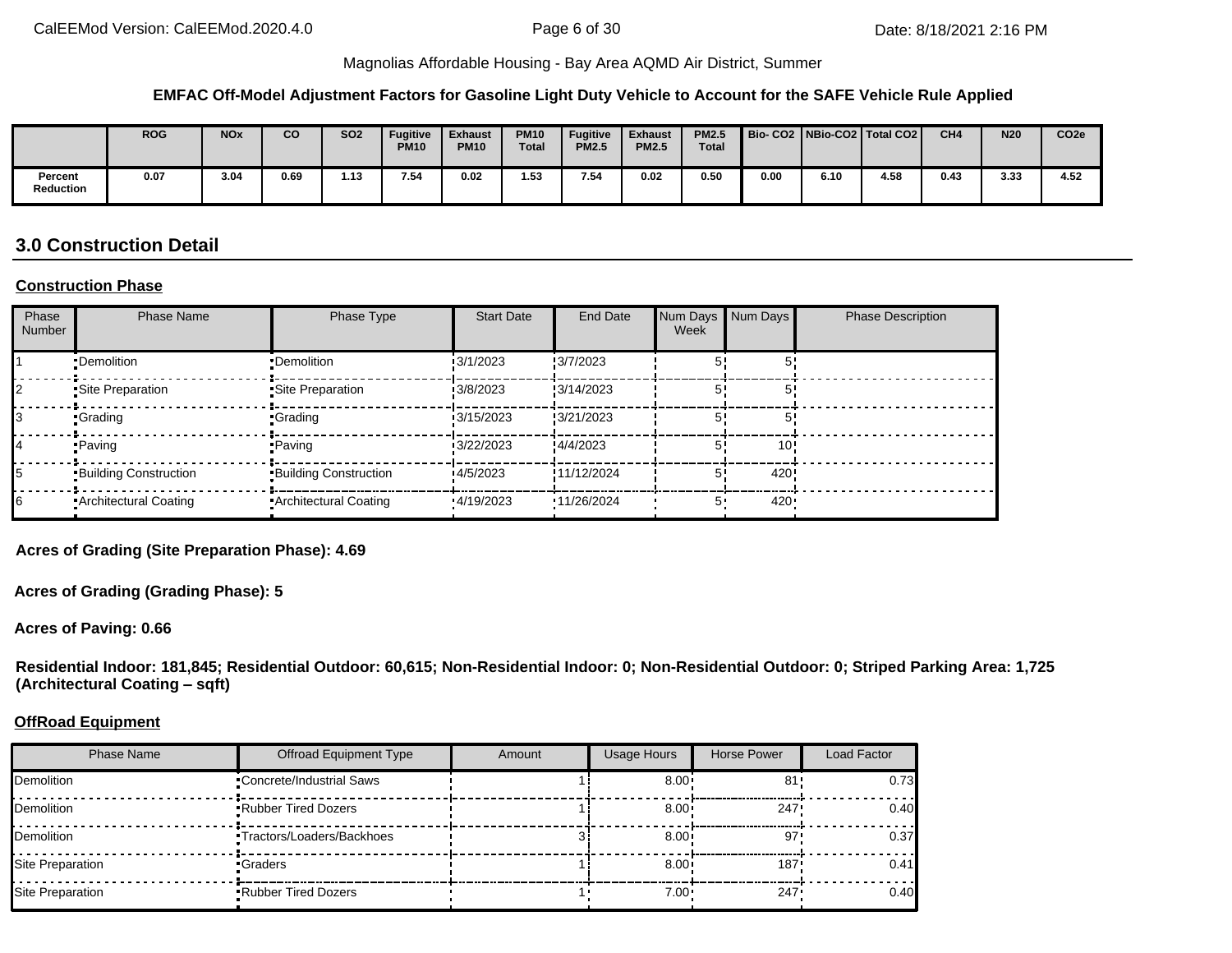#### **EMFAC Off-Model Adjustment Factors for Gasoline Light Duty Vehicle to Account for the SAFE Vehicle Rule Applied**

| Site Preparation             | Tractors/Loaders/Backhoes  | 8.00 <sub>1</sub> | 97 <sup>1</sup> | 0.37 |
|------------------------------|----------------------------|-------------------|-----------------|------|
| Grading                      | Graders                    | $8.00 \cdot$      | 187             | 0.41 |
| Grading                      | Rubber Tired Dozers        | $8.00 \div$       | 247             | 0.40 |
| Grading                      | Tractors/Loaders/Backhoes  | 7.00 <sub>1</sub> | 97              | 0.37 |
| Paving                       | Cement and Mortar Mixers   | $6.00 \cdot$      | 9               | 0.56 |
| Paving                       | ·Pavers                    | $6.00 \cdot$      | 130             | 0.42 |
| Paving                       | Paving Equipment           | 8.00              | 132             | 0.36 |
| Paving                       | Rollers                    | 7.00 <sub>1</sub> | 80 <sup>1</sup> | 0.38 |
| Paving                       | Tractors/Loaders/Backhoes  | $8.00 \div$       | 97 <sup>1</sup> | 0.37 |
| <b>Building Construction</b> | <b>Cranes</b>              | $6.00 \cdot$      | 231             | 0.29 |
| <b>Building Construction</b> | • Forklifts                | $6.00 \cdot$      | 89              | 0.20 |
| <b>Building Construction</b> | <b>Cenerator Sets</b>      | $8.00 \div$       | 84'             | 0.74 |
| <b>Building Construction</b> | "Tractors/Loaders/Backhoes | $6.00 \cdot$      | 97 <sup>1</sup> | 0.37 |
| <b>Building Construction</b> | · Welders                  | $8.00 \cdot$      | 46              | 0.45 |
| <b>Architectural Coating</b> | Air Compressors            | 6.00:             | 78'             | 0.48 |

## **Trips and VMT**

| <b>Phase Name</b>     | <b>Offroad Equipment</b><br>Count | <b>Worker Trip</b><br><b>Number</b> | Vendor Trip<br>Number | <b>Hauling Trip</b><br><b>Number</b> | <b>Worker Trip</b><br>Length | Vendor Trip<br>Length | <b>Hauling Trip</b><br>Length | <b>Worker Vehicle</b><br><b>Class</b> | Vendor         | Hauling<br>Vehicle Class Vehicle Class |
|-----------------------|-----------------------------------|-------------------------------------|-----------------------|--------------------------------------|------------------------------|-----------------------|-------------------------------|---------------------------------------|----------------|----------------------------------------|
| <b>Demolition</b>     |                                   | $13.00 \cdot$                       | 0.00                  | $14.00 \cdot$                        | 10.80i                       | 7.30:                 |                               | $20.00 \cdot LD$ Mix                  | <b>HDT Mix</b> | !HHDT                                  |
| Site Preparation      |                                   | $8.00 \cdot$                        | 0.00                  | 222.00                               | 10.80i                       | 7.30:                 |                               | 20.00 LD Mix                          | <b>HDT Mix</b> | !ННDТ                                  |
| Grading               |                                   | 10.00                               | 0.00                  | $143.00 \cdot$                       | 10.80i                       | 7.30:                 |                               | $20.00 \cdot LD$ Mix                  | <b>HDT Mix</b> | !HHDT                                  |
| Paving                | ו ה                               | 13.00                               | 0.00                  | $0.00 -$                             | 10.80i                       | 7.30:                 |                               | 20.00 LD Mix                          | <b>HDT Mix</b> | !ННDТ                                  |
| Building Construction |                                   | 60.00                               | 12.00                 | $0.00 -$                             | 10.80i                       | 7.30!                 |                               | $20.00 \cdot LD$ Mix                  | <b>HDT Mix</b> | !ННDТ                                  |
| Architectural Coating |                                   | $12.00 \cdot$                       | 0.00                  | $0.00 \cdot$                         | 10.80                        | $7.30 -$              |                               | 20.00 LD Mix                          | <b>HDT Mix</b> | <b>HHDT</b>                            |

**3.1 Mitigation Measures Construction**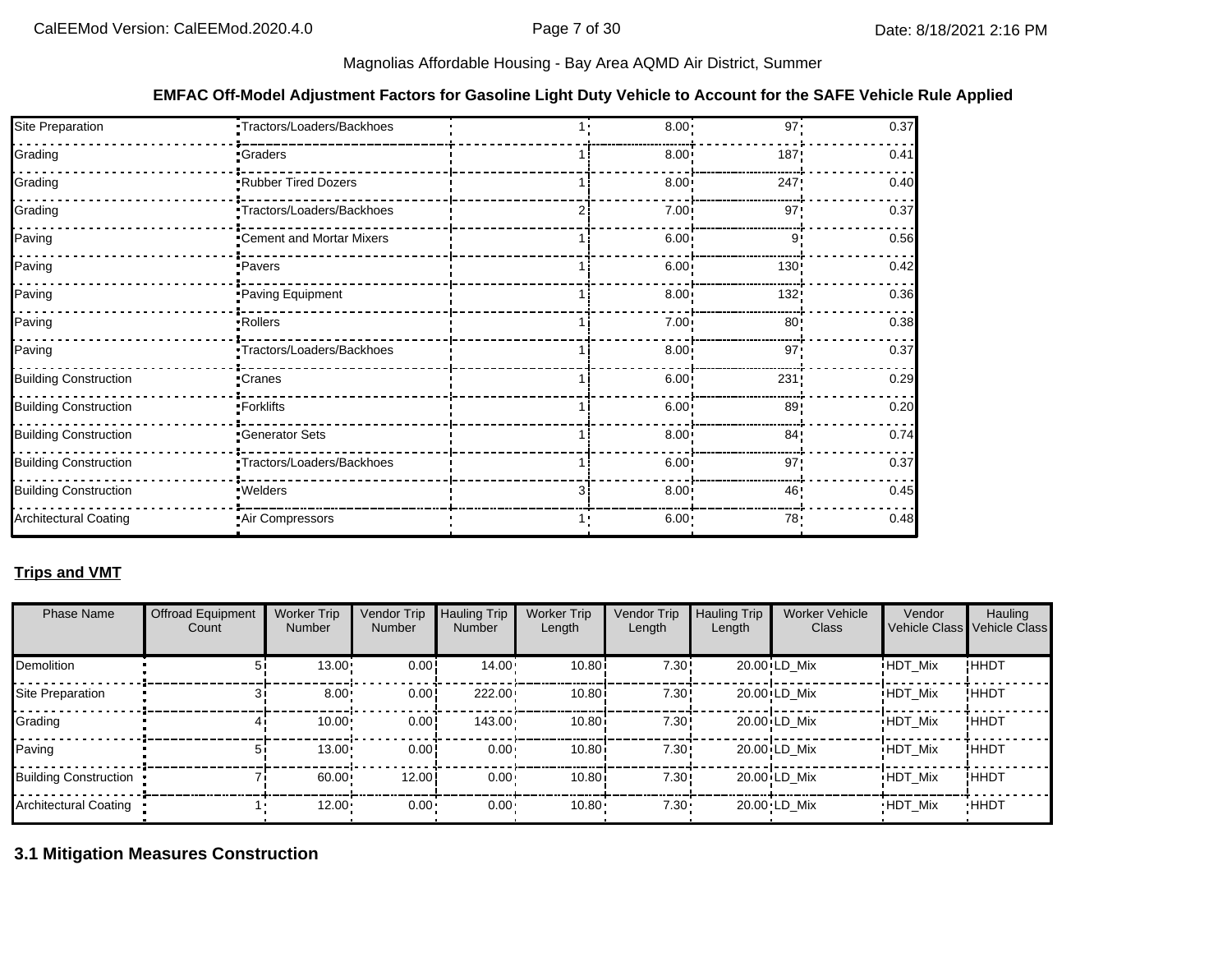#### **EMFAC Off-Model Adjustment Factors for Gasoline Light Duty Vehicle to Account for the SAFE Vehicle Rule Applied**

**3.2 Demolition - 2023**

**Unmitigated Construction On-Site**

|                      | <b>ROG</b>    | <b>NO<sub>x</sub></b> | CO              | SO <sub>2</sub> | Fugitive<br><b>PM10</b> | Exhaust<br><b>PM10</b> | <b>PM10</b><br>Total | Fugitive<br>PM2.5 | Exhaust<br>PM2.5 | <b>PM2.5 Total</b> Bio- CO2 NBio- CO2 Total CO2 |                           |                       | CH <sub>4</sub> | <b>N2O</b> | CO <sub>2e</sub>  |
|----------------------|---------------|-----------------------|-----------------|-----------------|-------------------------|------------------------|----------------------|-------------------|------------------|-------------------------------------------------|---------------------------|-----------------------|-----------------|------------|-------------------|
| Category             |               |                       |                 |                 |                         | lb/day                 |                      |                   |                  |                                                 |                           |                       | lb/day          |            |                   |
| <b>Fugitive Dust</b> |               |                       |                 |                 | 0.6233                  | 0.0000                 | 0.6233               | 0.0944            | 0.0000           | 0.0944                                          |                           | 0.0000                |                 |            | 0.0000            |
| Off-Road             | 1.4725<br>. . |                       | 14.3184 13.4577 | 0.0241          |                         | 0.6766                 | 0.6766               |                   | 0.6328           | 0.6328                                          | $-2,324.395$ $-2,324.395$ |                       | 0.5893          |            | $\cdot$ 2,339.127 |
| Total                | 1.4725        | 14.3184               | 13.4577         | 0.0241          | 0.6233                  | 0.6766                 | 1.2999               | 0.0944            | 0.6328           | 0.7271                                          |                           | 2,324.395   2,324.395 | 0.5893          |            | 2,339.127         |

|              | <b>ROG</b>                     | <b>NO<sub>x</sub></b> | CO     | SO <sub>2</sub> | Fugitive<br><b>PM10</b> | Exhaust<br><b>PM10</b> | <b>PM10</b><br>Total | Fugitive<br><b>PM2.5</b> | Exhaust<br>PM2.5 | PM2.5 Total Bio- CO2 NBio- CO2 Total CO2 |          |          | CH <sub>4</sub>    | <b>N2O</b>         | CO <sub>2e</sub> |
|--------------|--------------------------------|-----------------------|--------|-----------------|-------------------------|------------------------|----------------------|--------------------------|------------------|------------------------------------------|----------|----------|--------------------|--------------------|------------------|
| Category     |                                |                       |        |                 |                         | lb/day                 |                      |                          |                  |                                          |          | lb/day   |                    |                    |                  |
| Hauling      | $\blacksquare$ 5.9900e-<br>003 | 0.3659                | 0.0889 | -6900e-<br>003  | 0.0490                  | 3.0700e-<br>003        | 0.0520               | 0.0134                   | 2.9400e-<br>003  | 0.0164                                   | 184.1257 | 184.1257 | 6.0700e-<br>003    | 0.0292             | ■ 192.9720       |
| Vendor       | $\blacksquare$ 0.0000          | 0.0000                | 0.0000 | 0.0000          | 0.0000                  | 0.0000                 | 0.0000               | 0.0000                   | 0.0000           | 0.0000                                   | 0.0000   | 0.0000   | 0.0000             | 0.0000             | 0.0000           |
| Worker       | 0.0352<br>                     | 0.0202                | 0.3108 | 9.3000e-<br>004 | 0.1068                  | 5.3000e-<br>004        | 0.1073               | 0.0283                   | 4.9000e-<br>004  | 0.0288                                   | 94.7498  | 94.7498  | $2.3900e -$<br>003 | $2.2500e -$<br>003 | 95.4794          |
| <b>Total</b> | 0.0412                         | 0.3861                | 0.3996 | 2.6200e-<br>003 | 0.1558                  | 3.6000e-<br>003        | 0.1594               | 0.0418                   | 3.4300e-<br>003  | 0.0452                                   | 278,8756 | 278,8756 | 8.4600e-<br>003    | 0.0314             | 288.4515         |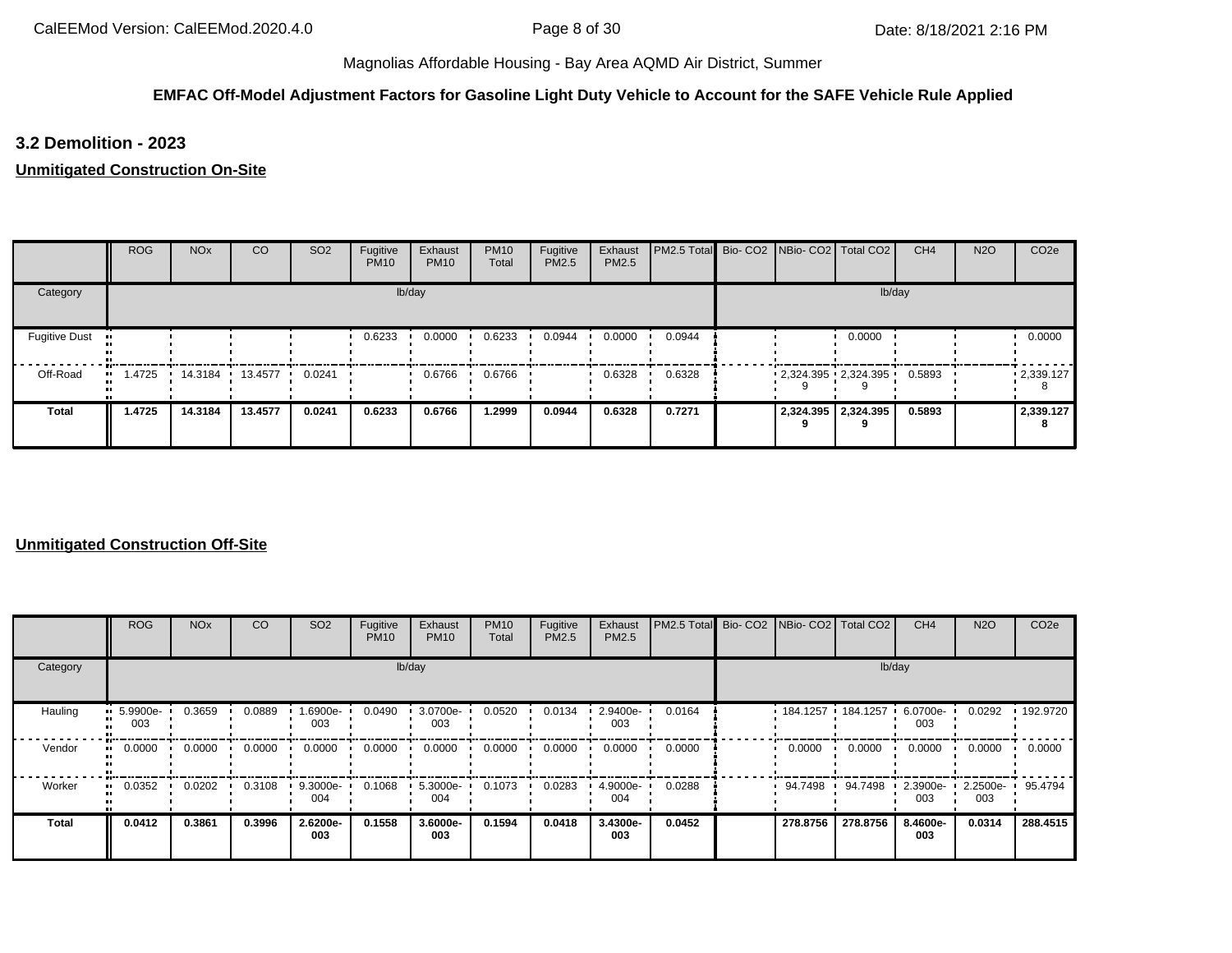## **EMFAC Off-Model Adjustment Factors for Gasoline Light Duty Vehicle to Account for the SAFE Vehicle Rule Applied**

**3.2 Demolition - 2023**

**Mitigated Construction On-Site**

|                      | ROG    | <b>NO<sub>x</sub></b> | CO      | <b>SO2</b> | Fugitive<br><b>PM10</b> | Exhaust<br><b>PM10</b> | <b>PM10</b><br>Total | Fugitive<br>PM2.5 | Exhaust<br>PM2.5 | <b>PM2.5 Total</b> Bio- CO2 NBio- CO2   Total CO2 |        |                           |                     | CH <sub>4</sub> | <b>N2O</b> | CO <sub>2e</sub>  |
|----------------------|--------|-----------------------|---------|------------|-------------------------|------------------------|----------------------|-------------------|------------------|---------------------------------------------------|--------|---------------------------|---------------------|-----------------|------------|-------------------|
| Category             |        |                       |         |            |                         | lb/day                 |                      |                   |                  |                                                   |        |                           | lb/day              |                 |            |                   |
| <b>Fugitive Dust</b> |        |                       |         |            | 0.6233                  | 0.0000                 | 0.6233               | 0.0944            | 0.0000           | 0.0944                                            |        |                           | 0.0000              |                 |            | 0.0000            |
| Off-Road             | 1.4725 | 14.3184               | 13.4577 | 0.0241     |                         | 0.6766                 | 0.6766               |                   | 0.6328           | 0.6328                                            | 0.0000 | $-2,324.395$ $-2,324.395$ |                     | 0.5893          |            | $\cdot$ 2,339.127 |
| <b>Total</b>         | 1.4725 | 14.3184               | 13.4577 | 0.0241     | 0.6233                  | 0.6766                 | 1.2999               | 0.0944            | 0.6328           | 0.7271                                            | 0.0000 |                           | 2,324.395 2,324.395 | 0.5893          |            | 2,339.127         |

|              | <b>ROG</b>         | <b>NO<sub>x</sub></b> | CO     | SO <sub>2</sub> | Fugitive<br><b>PM10</b> | Exhaust<br><b>PM10</b> | <b>PM10</b><br>Total | Fugitive<br><b>PM2.5</b> | Exhaust<br>PM2.5 | PM2.5 Total Bio- CO2 NBio- CO2 Total CO2 |                       |          | CH <sub>4</sub>    | <b>N2O</b>         | CO <sub>2e</sub> |
|--------------|--------------------|-----------------------|--------|-----------------|-------------------------|------------------------|----------------------|--------------------------|------------------|------------------------------------------|-----------------------|----------|--------------------|--------------------|------------------|
| Category     |                    |                       |        |                 |                         | lb/day                 |                      |                          |                  |                                          |                       | lb/day   |                    |                    |                  |
| Hauling      | $-5.9900e-$<br>003 | 0.3659                | 0.0889 | 1.6900e-<br>003 | 0.0490                  | 3.0700e-<br>003        | 0.0520               | 0.0134                   | 2.9400e-<br>003  | 0.0164                                   | $184.1257$ 184.1257 · |          | 6.0700e-<br>003    | 0.0292             | ■ 192.9720       |
| Vendor       | 0.0000             | 0.0000                | 0.0000 | 0.0000          | 0.0000                  | 0.0000                 | 0.0000               | 0.0000                   | 0.0000           | 0.0000                                   | 0.0000                | 0.0000   | 0.0000             | 0.0000             | 0.0000           |
| Worker       | 0.0352             | 0.0202                | 0.3108 | 9.3000e-<br>004 | 0.1068                  | 5.3000e-<br>004        | 0.1073               | 0.0283                   | 4.9000e-<br>004  | 0.0288                                   | 94.7498               | 94.7498  | $2.3900e -$<br>003 | $2.2500e -$<br>003 | 95.4794          |
| <b>Total</b> | 0.0412             | 0.3861                | 0.3996 | 2.6200e-<br>003 | 0.1558                  | 3.6000e-<br>003        | 0.1594               | 0.0418                   | 3.4300e-<br>003  | 0.0452                                   | 278.8756              | 278.8756 | 8.4600e-<br>003    | 0.0314             | 288.4515         |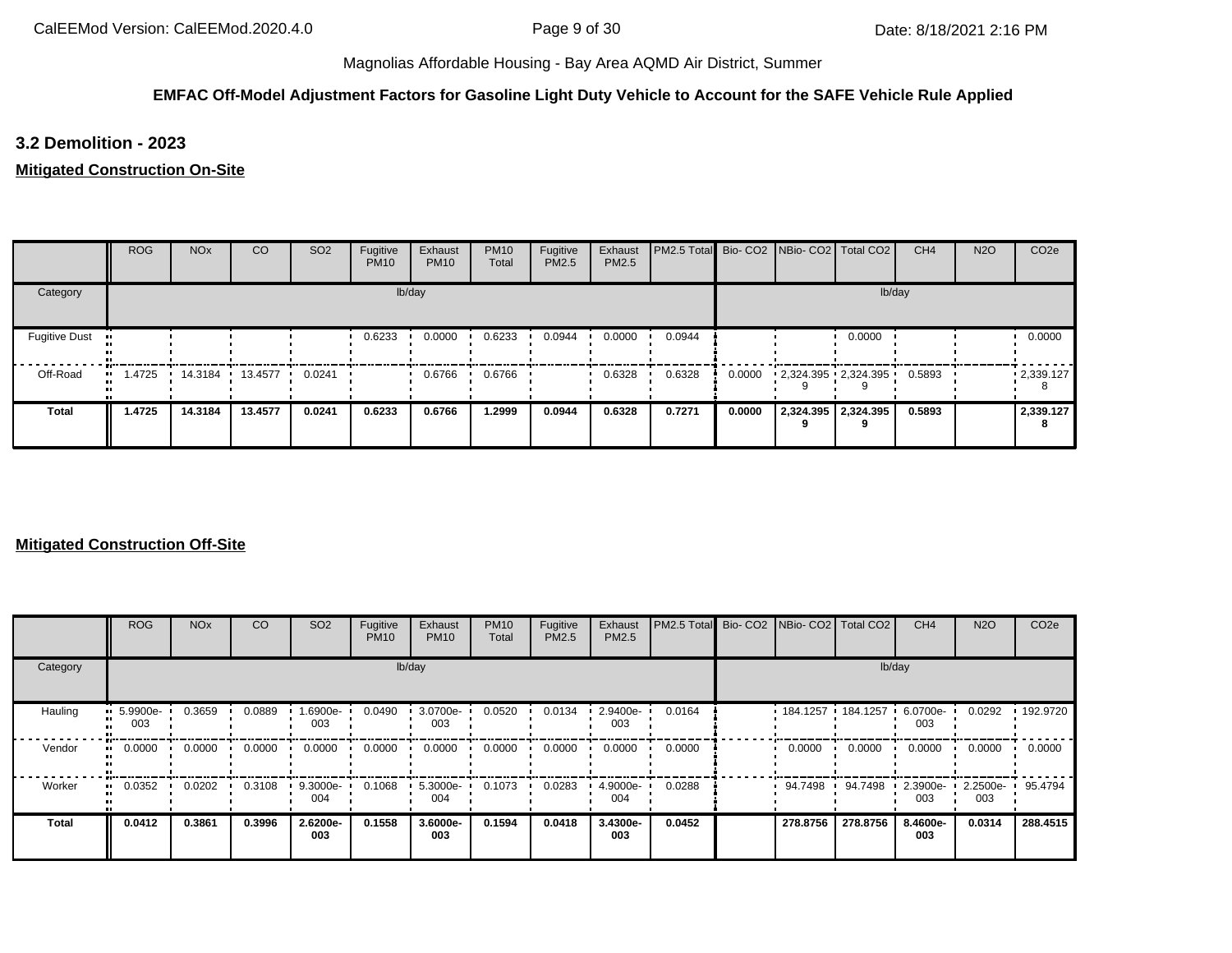## **EMFAC Off-Model Adjustment Factors for Gasoline Light Duty Vehicle to Account for the SAFE Vehicle Rule Applied**

**3.3 Site Preparation - 2023**

**Unmitigated Construction On-Site**

|                      | <b>ROG</b> | <b>NO<sub>x</sub></b> | CO     | SO <sub>2</sub> | Fugitive<br><b>PM10</b> | Exhaust<br><b>PM10</b> | <b>PM10</b><br>Total | Fugitive<br>PM2.5 | Exhaust<br>PM2.5 | PM2.5 Total   Bio- CO2   NBio- CO2   Total CO2 |                       |           | CH <sub>4</sub> | <b>N2O</b> | CO <sub>2e</sub>  |
|----------------------|------------|-----------------------|--------|-----------------|-------------------------|------------------------|----------------------|-------------------|------------------|------------------------------------------------|-----------------------|-----------|-----------------|------------|-------------------|
| Category             |            |                       |        |                 |                         | lb/day                 |                      |                   |                  |                                                |                       | lb/day    |                 |            |                   |
| <b>Fugitive Dust</b> |            |                       |        |                 | 6.3042                  | 0.0000                 | 6.3042               | 3.0099            | 0.0000           | 3.0099                                         |                       | 0.0000    |                 |            | 0.0000            |
| Off-Road             | 1.1339     | 12.4250               | 6.6420 | 0.0172          |                         | 0.5074                 | 0.5074               |                   | 0.4668           | 0.4668                                         | $1,666.057$ 1,666.057 |           | 0.5388          |            | $\cdot$ 1,679.528 |
| <b>Total</b>         | 1.1339     | 12.4250               | 6.6420 | 0.0172          | 6.3042                  | 0.5074                 | 6.8116               | 3.0099            | 0.4668           | 3.4767                                         | 1,666.057             | 1,666.057 | 0.5388          |            | 1,679.528         |

|              | <b>ROG</b>            | <b>NO<sub>x</sub></b> | CO     | SO <sub>2</sub> | Fugitive<br><b>PM10</b> | Exhaust<br><b>PM10</b> | <b>PM10</b><br>Total | Fugitive<br><b>PM2.5</b> | Exhaust<br>PM2.5 | <b>I PM2.5 Total Bio- CO2 INBio- CO2   Total CO2  </b> |         |                          | CH <sub>4</sub>    | <b>N2O</b>         | CO <sub>2e</sub> |
|--------------|-----------------------|-----------------------|--------|-----------------|-------------------------|------------------------|----------------------|--------------------------|------------------|--------------------------------------------------------|---------|--------------------------|--------------------|--------------------|------------------|
| Category     |                       |                       |        |                 |                         | lb/day                 |                      |                          |                  |                                                        |         | lb/day                   |                    |                    |                  |
| Hauling      | 0.0950<br>            | 5.8021                | 1.4092 | 0.0268          | 0.7766                  | 0.0487                 | 0.8252               | 0.2129                   | 0.0466           | 0.2594                                                 |         | $-2,919.708 - 2,919.708$ | 0.0963             | 0.4627             | $-3,059.985$     |
| Vendor       | $\blacksquare$ 0.0000 | 0.0000                | 0.0000 | 0.0000          | 0.0000                  | 0.0000                 | 0.0000               | 0.0000                   | 0.0000           | 0.0000                                                 | 0.0000  | 0.0000                   | 0.0000             | 0.0000             | 0.0000           |
| Worker       | 0.0216<br>            | 0.0124                | 0.1912 | 5.7000e-<br>004 | 0.0657                  | 3.3000e-<br>004        | 0.0660               | 0.0174                   | 3.0000e-<br>004  | 0.0177                                                 | 58.3076 | 58.3076                  | $1.4700e -$<br>003 | $1.3800e -$<br>003 | 58.7566          |
| <b>Total</b> | 0.1167                | 5.8146                | 1.6004 | 0.0273          | 0.8423                  | 0.0490                 | 0.8913               | 0.2303                   | 0.0469           | 0.2772                                                 | -8      | 2,978.015 2.978.015<br>8 | 0.0977             | 0.4640             | 3,118.741        |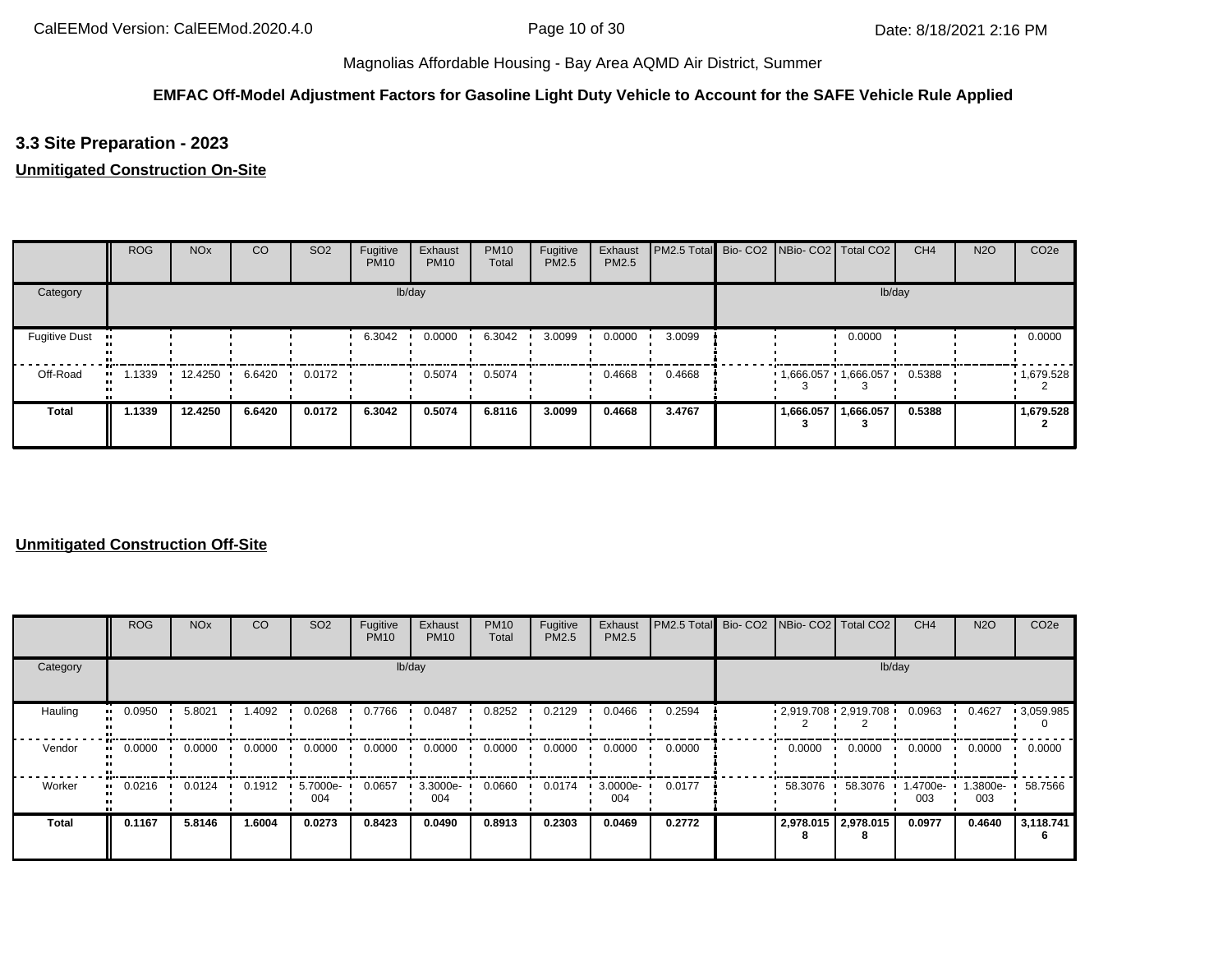## **EMFAC Off-Model Adjustment Factors for Gasoline Light Duty Vehicle to Account for the SAFE Vehicle Rule Applied**

**3.3 Site Preparation - 2023**

## **Mitigated Construction On-Site**

|                      | <b>ROG</b> | <b>NO<sub>x</sub></b> | CO     | SO <sub>2</sub> | Fugitive<br><b>PM10</b> | Exhaust<br><b>PM10</b> | <b>PM10</b><br>Total | Fugitive<br>PM2.5 | Exhaust<br>PM2.5 | PM2.5 Total Bio- CO2 NBio- CO2 Total CO2 |        |                       |           | CH <sub>4</sub> | <b>N2O</b> | CO <sub>2e</sub> |
|----------------------|------------|-----------------------|--------|-----------------|-------------------------|------------------------|----------------------|-------------------|------------------|------------------------------------------|--------|-----------------------|-----------|-----------------|------------|------------------|
| Category             |            |                       |        |                 |                         | lb/day                 |                      |                   |                  |                                          |        |                       |           | lb/day          |            |                  |
| <b>Fugitive Dust</b> |            |                       |        |                 | 6.3042                  | 0.0000                 | 6.3042               | 3.0099            | 0.0000           | 3.0099                                   |        |                       | 0.0000    |                 |            | 0.0000           |
| Off-Road             | 1.1339     | 12.4250               | 6.6420 | 0.0172          |                         | 0.5074                 | 0.5074               |                   | 0.4668           | 0.4668                                   | 0.0000 | $1,666.057$ 1,666.057 |           | 0.5388          |            | 1,679.528        |
| <b>Total</b>         | 1.1339     | 12.4250               | 6.6420 | 0.0172          | 6.3042                  | 0.5074                 | 6.8116               | 3.0099            | 0.4668           | 3.4767                                   | 0.0000 | 1,666.057             | 1,666.057 | 0.5388          |            | 1,679.528        |

|              | <b>ROG</b> | <b>NO<sub>x</sub></b> | <sub>CO</sub> | SO <sub>2</sub> | Fugitive<br><b>PM10</b> | Exhaust<br><b>PM10</b> | <b>PM10</b><br>Total | Fugitive<br><b>PM2.5</b> | Exhaust<br>PM2.5 | PM2.5 Total Bio- CO2 NBio- CO2 Total CO2 |                         |                          | CH <sub>4</sub> | <b>N2O</b>      | CO <sub>2e</sub>  |
|--------------|------------|-----------------------|---------------|-----------------|-------------------------|------------------------|----------------------|--------------------------|------------------|------------------------------------------|-------------------------|--------------------------|-----------------|-----------------|-------------------|
| Category     |            |                       |               |                 |                         | lb/day                 |                      |                          |                  |                                          |                         | lb/day                   |                 |                 |                   |
| Hauling      | 0.0950     | 5.8021                | .4092         | 0.0268          | 0.7766                  | 0.0487                 | 0.8252               | 0.2129                   | 0.0466           | 0.2594                                   | $2,919.708$ $2,919.708$ |                          | 0.0963          | 0.4627          | $\cdot$ 3,059.985 |
| Vendor       | 0.0000     | 0.0000                | 0.0000        | 0.0000          | 0.0000                  | 0.0000                 | 0.0000               | 0.0000                   | 0.0000           | 0.0000                                   | 0.0000                  | 0.0000                   | 0.0000          | 0.0000          | 0.0000            |
| Worker       | 0.0216     | 0.0124                | 0.1912        | 5.7000e-<br>004 | 0.0657                  | 3.3000e-<br>004        | 0.0660               | 0.0174                   | 3.0000e-<br>004  | 0.0177                                   | 58.3076                 | 58.3076                  | 1.4700e-<br>003 | 1.3800e-<br>003 | 58.7566           |
| <b>Total</b> | 0.1167     | 5.8146                | 1.6004        | 0.0273          | 0.8423                  | 0.0490                 | 0.8913               | 0.2303                   | 0.0469           | 0.2772                                   |                         | 2,978.015 2,978.015<br>8 | 0.0977          | 0.4640          | 3,118.741         |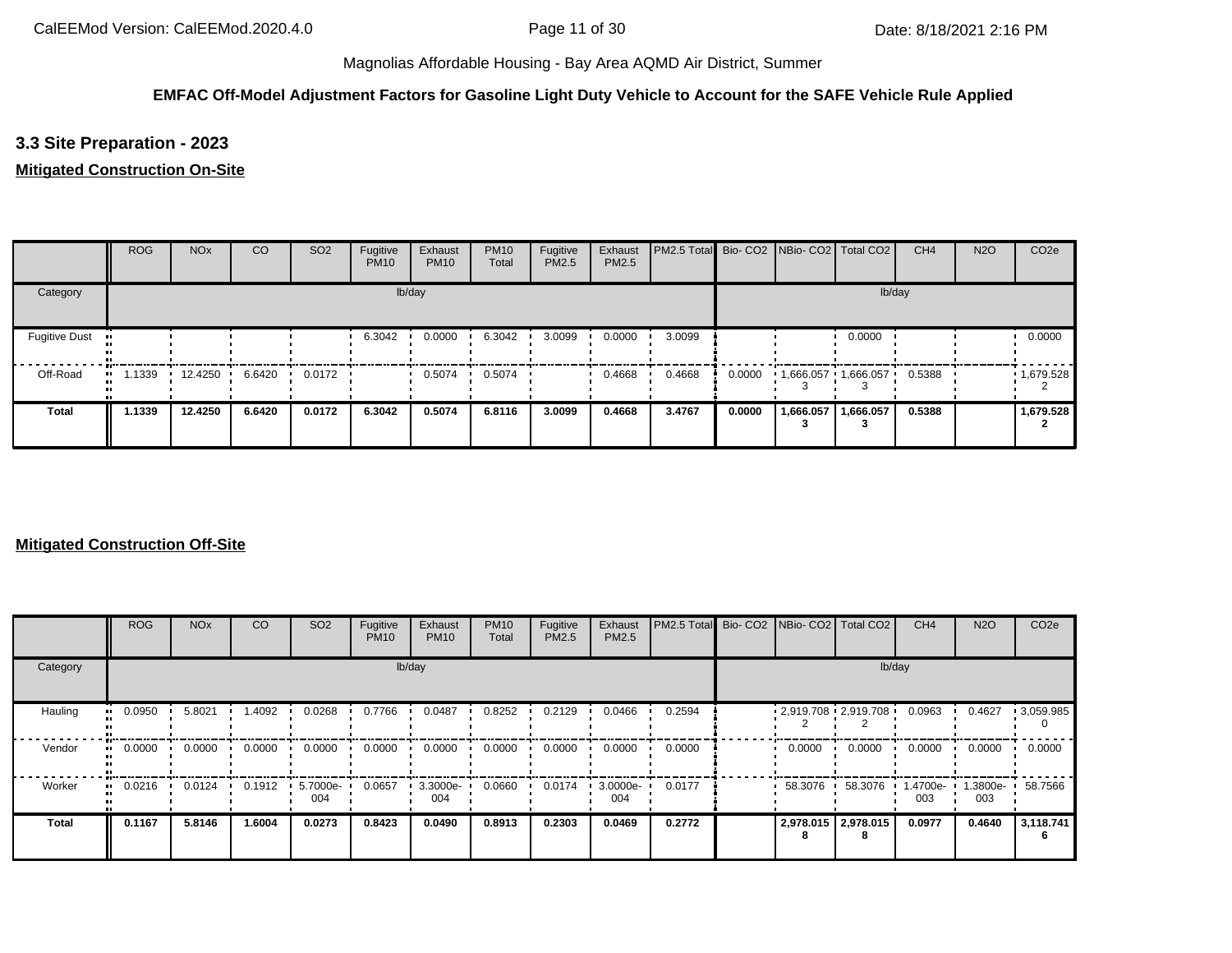## **EMFAC Off-Model Adjustment Factors for Gasoline Light Duty Vehicle to Account for the SAFE Vehicle Rule Applied**

**3.4 Grading - 2023**

**Unmitigated Construction On-Site**

|                      | <b>ROG</b> | <b>NO<sub>x</sub></b> | CO     | SO <sub>2</sub> | Fugitive<br><b>PM10</b> | Exhaust<br><b>PM10</b> | <b>PM10</b><br>Total | Fugitive<br>PM2.5 | Exhaust<br><b>PM2.5</b> | PM2.5 Total   Bio- CO2   NBio- CO2   Total CO2 |                       |           | CH <sub>4</sub> | <b>N2O</b> | CO <sub>2e</sub> |
|----------------------|------------|-----------------------|--------|-----------------|-------------------------|------------------------|----------------------|-------------------|-------------------------|------------------------------------------------|-----------------------|-----------|-----------------|------------|------------------|
| Category             |            |                       |        |                 |                         | lb/day                 |                      |                   |                         |                                                |                       | lb/day    |                 |            |                  |
| <b>Fugitive Dust</b> |            |                       |        |                 | 7.1084                  | 0.0000                 | 7.1084               | 3.4286            | 0.0000                  | 3.4286                                         |                       | 0.0000    |                 |            | 0.0000           |
| Off-Road             | 1.3330     | 14.4676               | 8.7038 | 0.0206          |                         | 0.6044                 | 0.6044               |                   | 0.5560                  | 0.5560                                         | $1,995.614$ 1,995.614 |           | 0.6454          |            | 12,011.7503      |
| <b>Total</b>         | 1.3330     | 14.4676               | 8.7038 | 0.0206          | 7.1084                  | 0.6044                 | 7.7127               | 3.4286            | 0.5560                  | 3.9846                                         | 1,995.614             | 1,995.614 | 0.6454          |            | 2,011.750        |

|              | <b>ROG</b>    | <b>NO<sub>x</sub></b> | CO     | SO <sub>2</sub> | Fugitive<br><b>PM10</b> | Exhaust<br><b>PM10</b> | <b>PM10</b><br>Total | Fugitive<br><b>PM2.5</b> | Exhaust<br>PM2.5 | PM2.5 Total Bio- CO2 NBio- CO2 Total CO2 |                         |           | CH <sub>4</sub> | <b>N2O</b>         | CO <sub>2e</sub>  |
|--------------|---------------|-----------------------|--------|-----------------|-------------------------|------------------------|----------------------|--------------------------|------------------|------------------------------------------|-------------------------|-----------|-----------------|--------------------|-------------------|
| Category     |               |                       |        |                 |                         | lb/day                 |                      |                          |                  |                                          |                         | lb/day    |                 |                    |                   |
| Hauling      | 0.0612<br>    | 3.7374                | 0.9077 | 0.0173          | 0.5002                  | 0.0314                 | 0.5316               | 0.1371                   | 0.0300           | 0.1671                                   | $1,880.712$ $1,880.712$ |           | 0.0620          | 0.2980             | $\cdot$ 1,971.071 |
| Vendor       | 0.0000<br>. . | 0.0000                | 0.0000 | 0.0000          | 0.0000                  | 0.0000                 | 0.0000               | 0.0000                   | 0.0000           | 0.0000                                   | 0.0000                  | 0.0000    | 0.0000          | 0.0000             | 0.0000            |
| Worker       | 0.0271<br>    | 0.0155                | 0.2391 | 7.1000e-<br>004 | 0.0822                  | 4.1000e-<br>004        | 0.0826               | 0.0218                   | 3.8000e-<br>004  | 0.0222                                   | 72.8845                 | 72.8845   | 1.8400e-<br>003 | $1.7300e -$<br>003 | 73.4457           |
| <b>Total</b> | 0.0883        | 3.7530                | 1.1468 | 0.0180          | 0.5824                  | 0.0318                 | 0.6141               | 0.1589                   | 0.0304           | 0.1893                                   | 1,953.597               | 1,953.597 | 0.0638          | 0.2997             | 2,044.517         |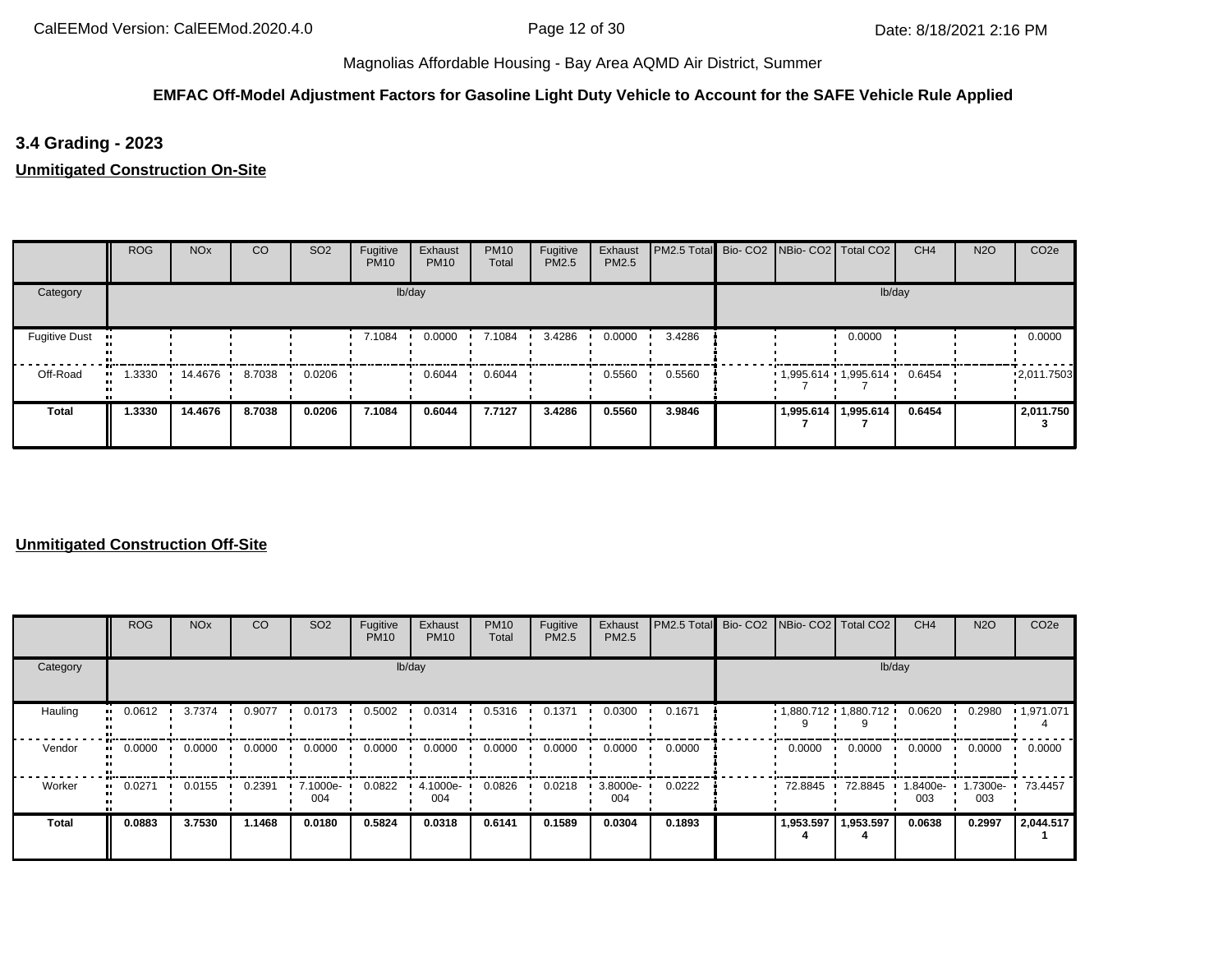## **EMFAC Off-Model Adjustment Factors for Gasoline Light Duty Vehicle to Account for the SAFE Vehicle Rule Applied**

**3.4 Grading - 2023**

**Mitigated Construction On-Site**

|                      | <b>ROG</b> | <b>NO<sub>x</sub></b> | CO     | SO <sub>2</sub> | Fugitive<br><b>PM10</b> | Exhaust<br><b>PM10</b> | <b>PM10</b><br>Total | Fugitive<br>PM2.5 | Exhaust<br>PM2.5 | <b>PM2.5 Total</b> Bio- CO2 NBio- CO2   Total CO2 |        |                         |                       | CH <sub>4</sub> | <b>N2O</b> | CO <sub>2e</sub> |
|----------------------|------------|-----------------------|--------|-----------------|-------------------------|------------------------|----------------------|-------------------|------------------|---------------------------------------------------|--------|-------------------------|-----------------------|-----------------|------------|------------------|
| Category             |            |                       |        |                 |                         | lb/day                 |                      |                   |                  |                                                   |        |                         |                       | lb/day          |            |                  |
| <b>Fugitive Dust</b> |            |                       |        |                 | 7.1084                  | 0.0000                 | 7.1084               | 3.4286            | 0.0000           | 3.4286                                            |        |                         | 0.0000                |                 |            | 0.0000           |
| Off-Road             | 1.3330     | 14.4676               | 8.7038 | 0.0206          |                         | 0.6044                 | 0.6044               |                   | 0.5560           | 0.5560                                            | 0.0000 | $1,995.614$ $1,995.614$ |                       | 0.6454          |            | 12,011.7503      |
| <b>Total</b>         | 1.3330     | 14.4676               | 8.7038 | 0.0206          | 7.1084                  | 0.6044                 | 7.7127               | 3.4286            | 0.5560           | 3.9846                                            | 0.0000 |                         | 1,995.614   1,995.614 | 0.6454          |            | 2,011.750        |

|              | <b>ROG</b>    | <b>NO<sub>x</sub></b> | CO     | SO <sub>2</sub> | Fugitive<br><b>PM10</b> | Exhaust<br><b>PM10</b> | <b>PM10</b><br>Total | Fugitive<br><b>PM2.5</b> | Exhaust<br>PM2.5 | PM2.5 Total Bio- CO2 NBio- CO2 Total CO2 |                         |           | CH <sub>4</sub> | <b>N2O</b>         | CO <sub>2e</sub>  |
|--------------|---------------|-----------------------|--------|-----------------|-------------------------|------------------------|----------------------|--------------------------|------------------|------------------------------------------|-------------------------|-----------|-----------------|--------------------|-------------------|
| Category     |               |                       |        |                 |                         | lb/day                 |                      |                          |                  |                                          |                         | lb/day    |                 |                    |                   |
| Hauling      | 0.0612<br>    | 3.7374                | 0.9077 | 0.0173          | 0.5002                  | 0.0314                 | 0.5316               | 0.1371                   | 0.0300           | 0.1671                                   | $1,880.712$ $1,880.712$ |           | 0.0620          | 0.2980             | $\cdot$ 1,971.071 |
| Vendor       | 0.0000<br>. . | 0.0000                | 0.0000 | 0.0000          | 0.0000                  | 0.0000                 | 0.0000               | 0.0000                   | 0.0000           | 0.0000                                   | 0.0000                  | 0.0000    | 0.0000          | 0.0000             | 0.0000            |
| Worker       | 0.0271<br>    | 0.0155                | 0.2391 | 7.1000e-<br>004 | 0.0822                  | 4.1000e-<br>004        | 0.0826               | 0.0218                   | 3.8000e-<br>004  | 0.0222                                   | 72.8845                 | 72.8845   | 1.8400e-<br>003 | $1.7300e -$<br>003 | 73.4457           |
| <b>Total</b> | 0.0883        | 3.7530                | 1.1468 | 0.0180          | 0.5824                  | 0.0318                 | 0.6141               | 0.1589                   | 0.0304           | 0.1893                                   | 1,953.597               | 1,953.597 | 0.0638          | 0.2997             | 2,044.517         |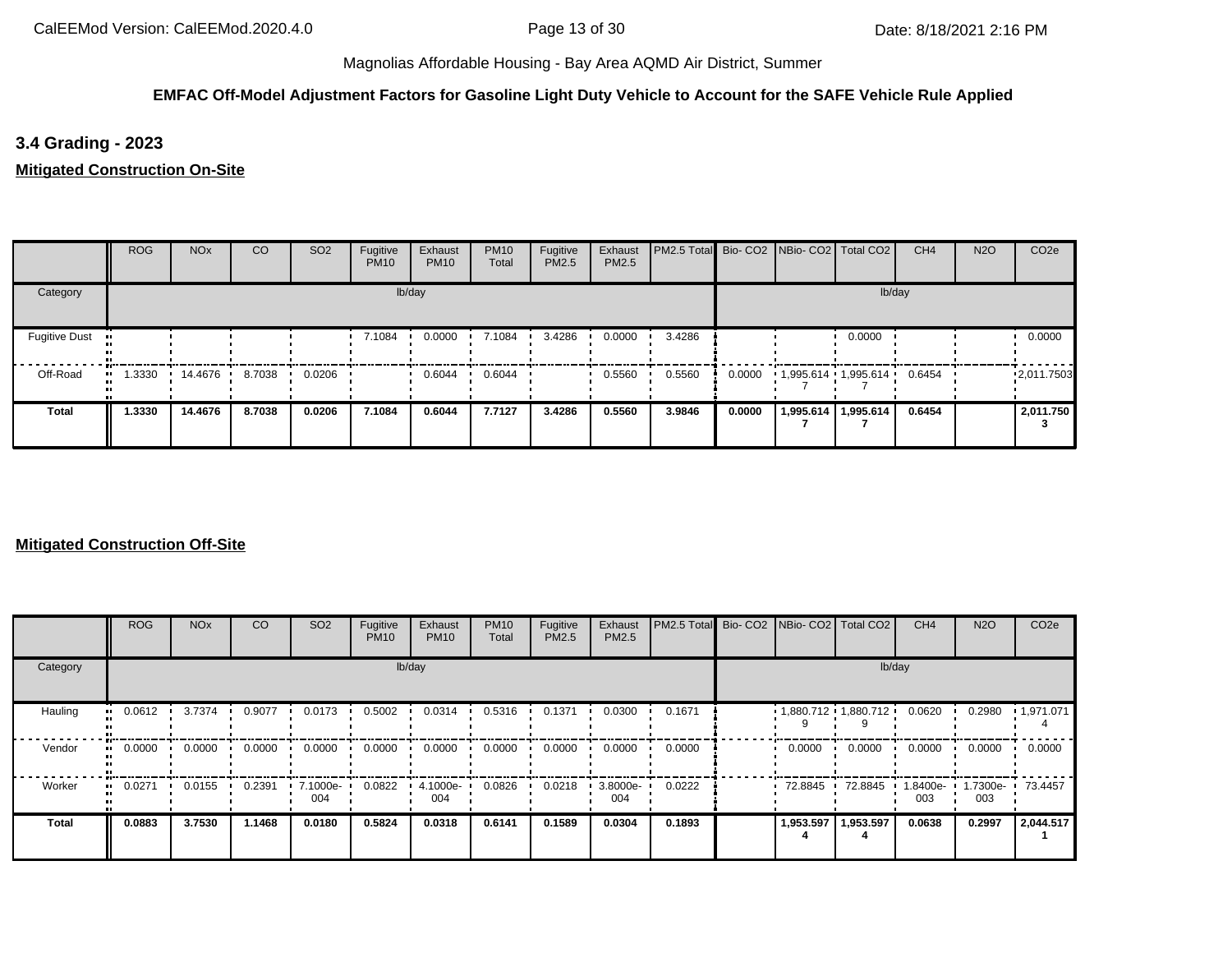## **EMFAC Off-Model Adjustment Factors for Gasoline Light Duty Vehicle to Account for the SAFE Vehicle Rule Applied**

**3.5 Paving - 2023**

**Unmitigated Construction On-Site**

|              | <b>ROG</b> | <b>NO<sub>x</sub></b> | CO     | SO <sub>2</sub> | Fugitive<br><b>PM10</b> | Exhaust<br><b>PM10</b> | <b>PM10</b><br>Total | Fugitive<br>PM2.5 | Exhaust<br>PM2.5 | PM2.5 Total Bio- CO2 NBio- CO2 Total CO2 |                         |                | CH <sub>4</sub> | <b>N2O</b> | CO <sub>2e</sub>  |
|--------------|------------|-----------------------|--------|-----------------|-------------------------|------------------------|----------------------|-------------------|------------------|------------------------------------------|-------------------------|----------------|-----------------|------------|-------------------|
| Category     |            |                       |        |                 |                         | lb/day                 |                      |                   |                  |                                          |                         |                | lb/day          |            |                   |
| Off-Road     | 0.6446     | 6.2357                | 8.8024 | 0.0136          |                         | 0.3084                 | 0.3084               |                   | 0.2846           | 0.2846                                   | $1,297.688$ $1,297.688$ |                | 0.4114          |            | $\cdot$ 1,307.972 |
| Paving       | 0.1729     |                       |        |                 |                         | 0.0000                 | 0.0000               |                   | 0.0000           | 0.0000                                   |                         | 0.0000         |                 |            | 0.0000            |
| <b>Total</b> | 0.8175     | 6.2357                | 8.8024 | 0.0136          |                         | 0.3084                 | 0.3084               |                   | 0.2846           | 0.2846                                   | 1,297.688<br>0          | 1,297.688<br>0 | 0.4114          |            | 1,307.972         |

|              | <b>ROG</b>            | <b>NO<sub>x</sub></b> | CO     | SO <sub>2</sub> | Fugitive<br><b>PM10</b> | Exhaust<br><b>PM10</b> | <b>PM10</b><br>Total | Fugitive<br><b>PM2.5</b> | Exhaust<br>PM2.5 | PM2.5 Total Bio- CO2 NBio- CO2 Total CO2 |         |         | CH <sub>4</sub> | <b>N2O</b>      | CO <sub>2e</sub> |
|--------------|-----------------------|-----------------------|--------|-----------------|-------------------------|------------------------|----------------------|--------------------------|------------------|------------------------------------------|---------|---------|-----------------|-----------------|------------------|
| Category     |                       |                       |        |                 |                         | lb/day                 |                      |                          |                  |                                          |         | lb/day  |                 |                 |                  |
| Hauling      | 0.0000<br>            | 0.0000                | 0.0000 | 0.0000          | 0.0000                  | 0.0000                 | 0.0000               | 0.0000                   | 0.0000           | 0.0000                                   | 0.0000  | 0.0000  | 0.0000          | 0.0000          | 0.0000           |
| Vendor       | $\blacksquare$ 0.0000 | 0.0000                | 0.0000 | 0.0000          | 0.0000                  | 0.0000                 | 0.0000               | 0.0000                   | 0.0000           | 0.0000                                   | 0.0000  | 0.0000  | 0.0000          | 0.0000          | 0.0000           |
| Worker       | 0.0352<br>            | 0.0202                | 0.3108 | 9.3000e-<br>004 | 0.1068                  | 5.3000e-<br>004        | 0.1073               | 0.0283                   | 4.9000e-<br>004  | 0.0288                                   | 94.7498 | 94.7498 | 2.3900e-<br>003 | 2.2500e-<br>003 | 95.4794          |
| <b>Total</b> | 0.0352                | 0.0202                | 0.3108 | 9.3000e-<br>004 | 0.1068                  | 5.3000e-<br>004        | 0.1073               | 0.0283                   | 4.9000e-<br>004  | 0.0288                                   | 94.7498 | 94.7498 | 2.3900e-<br>003 | 2.2500e-<br>003 | 95.4794          |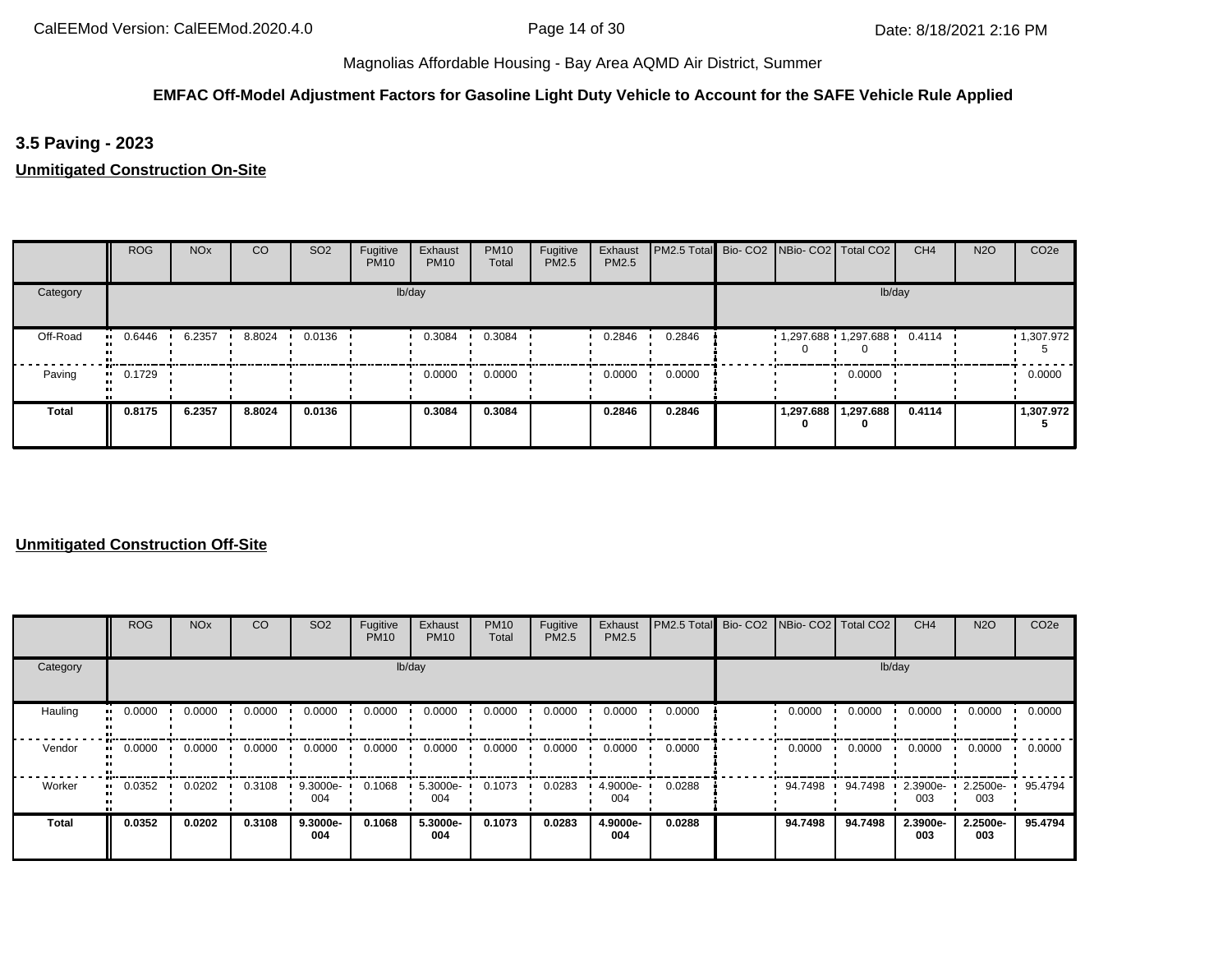## **EMFAC Off-Model Adjustment Factors for Gasoline Light Duty Vehicle to Account for the SAFE Vehicle Rule Applied**

**3.5 Paving - 2023**

**Mitigated Construction On-Site**

|              | <b>ROG</b>            | <b>NO<sub>x</sub></b> | <sub>CO</sub> | SO <sub>2</sub> | Fugitive<br><b>PM10</b> | Exhaust<br><b>PM10</b> | <b>PM10</b><br>Total | Fugitive<br>PM2.5 | Exhaust<br>PM2.5 | <b>PM2.5 Total</b> Bio- CO2 NBio- CO2 Total CO2 |        |                         |                          | CH <sub>4</sub> | <b>N2O</b> | CO <sub>2e</sub> |
|--------------|-----------------------|-----------------------|---------------|-----------------|-------------------------|------------------------|----------------------|-------------------|------------------|-------------------------------------------------|--------|-------------------------|--------------------------|-----------------|------------|------------------|
| Category     |                       |                       |               |                 |                         | lb/day                 |                      |                   |                  |                                                 |        |                         | lb/day                   |                 |            |                  |
| Off-Road     | $-0.6446$             | 6.2357                | 8.8024        | 0.0136          |                         | 0.3084                 | 0.3084               |                   | 0.2846           | 0.2846                                          | 0.0000 | $1,297.688$ $1,297.688$ |                          | 0.4114          |            | 1,307.972        |
| Paving       | $\blacksquare$ 0.1729 |                       |               |                 |                         | 0.0000                 | 0.0000               |                   | 0.0000           | 0.0000                                          |        |                         | 0.0000                   |                 |            | 0.0000           |
| <b>Total</b> | 0.8175                | 6.2357                | 8.8024        | 0.0136          |                         | 0.3084                 | 0.3084               |                   | 0.2846           | 0.2846                                          | 0.0000 | 0                       | 1,297.688 1,297.688<br>0 | 0.4114          |            | 1,307.972        |

|          | <b>ROG</b>            | <b>NO<sub>x</sub></b> | CO     | SO <sub>2</sub> | Fugitive<br><b>PM10</b> | Exhaust<br><b>PM10</b> | <b>PM10</b><br>Total | Fugitive<br><b>PM2.5</b> | Exhaust<br>PM2.5 | <b>I PM2.5 Total Bio- CO2 INBio- CO2   Total CO2  </b> |         |         | CH <sub>4</sub>   | <b>N2O</b>         | CO <sub>2e</sub> |
|----------|-----------------------|-----------------------|--------|-----------------|-------------------------|------------------------|----------------------|--------------------------|------------------|--------------------------------------------------------|---------|---------|-------------------|--------------------|------------------|
| Category |                       |                       |        |                 |                         | lb/day                 |                      |                          |                  |                                                        |         | lb/day  |                   |                    |                  |
| Hauling  | 0.0000<br>            | 0.0000                | 0.0000 | 0.0000          | 0.0000                  | 0.0000                 | 0.0000               | 0.0000                   | 0.0000           | 0.0000                                                 | 0.0000  | 0.0000  | 0.0000            | 0.0000             | 0.0000           |
| Vendor   | $\blacksquare$ 0.0000 | 0.0000                | 0.0000 | 0.0000          | 0.0000                  | 0.0000                 | 0.0000               | 0.0000                   | 0.0000           | 0.0000                                                 | 0.0000  | 0.0000  | 0.0000            | 0.0000             | 0.0000           |
| Worker   | 0.0352<br>            | 0.0202                | 0.3108 | 9.3000e-<br>004 | 0.1068                  | 5.3000e-<br>004        | 0.1073               | 0.0283                   | 4.9000e-<br>004  | 0.0288                                                 | 94.7498 | 94.7498 | $2.3900e-$<br>003 | $2.2500e -$<br>003 | 95.4794          |
| Total    | 0.0352                | 0.0202                | 0.3108 | 9.3000e-<br>004 | 0.1068                  | 5.3000e-<br>004        | 0.1073               | 0.0283                   | 4.9000e-<br>004  | 0.0288                                                 | 94.7498 | 94.7498 | 2.3900e-<br>003   | 2.2500e-<br>003    | 95.4794          |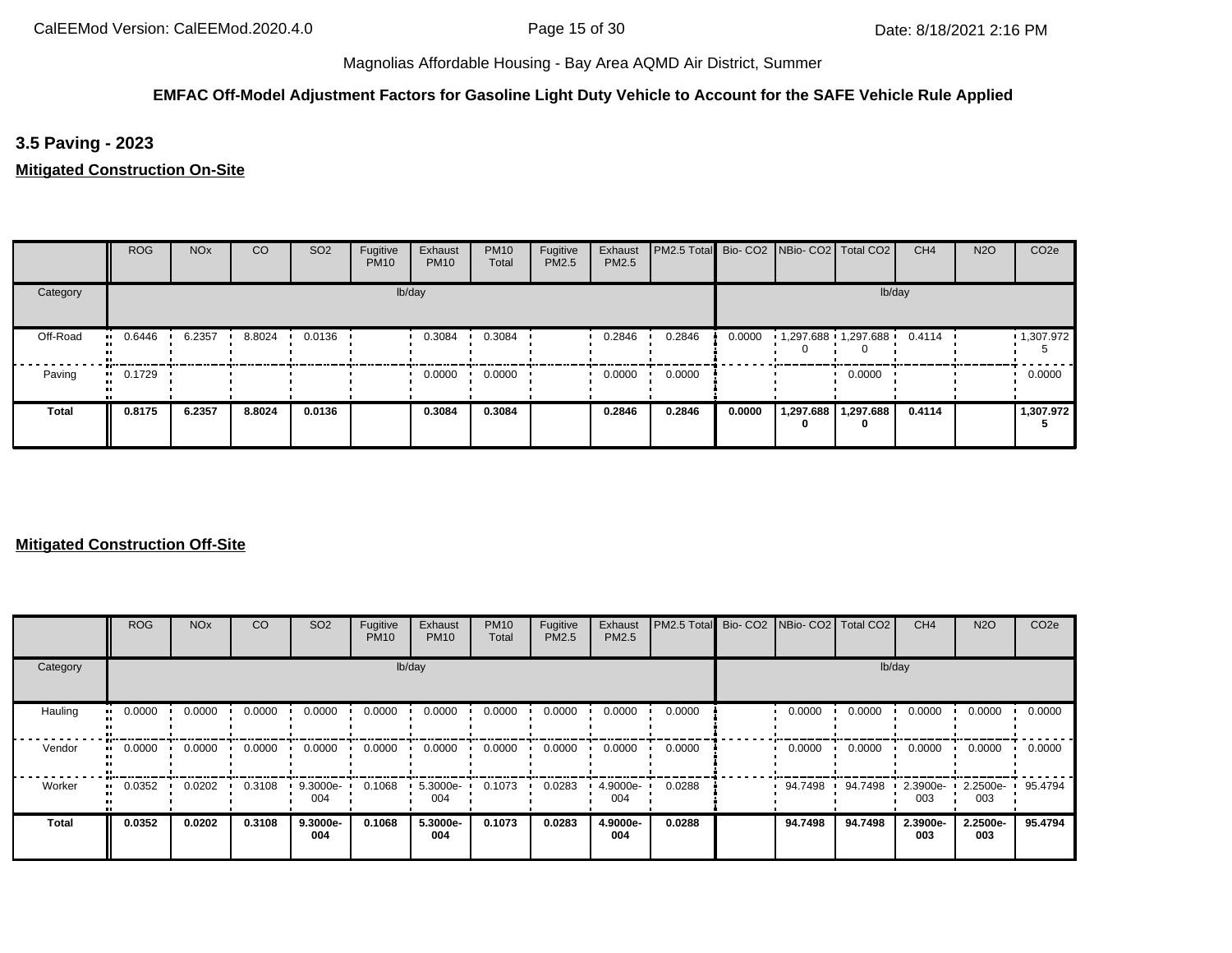## **EMFAC Off-Model Adjustment Factors for Gasoline Light Duty Vehicle to Account for the SAFE Vehicle Rule Applied**

# **3.6 Building Construction - 2023**

# **Unmitigated Construction On-Site**

|              | <b>ROG</b> | <b>NO<sub>x</sub></b> | CO                | SO <sub>2</sub> | Fugitive<br><b>PM10</b> | Exhaust<br><b>PM10</b> | <b>PM10</b><br>Total | Fugitive<br>PM2.5 | Exhaust<br>PM2.5 | PM2.5 Total Bio- CO2 NBio- CO2 Total CO2 |  |                         | CH <sub>4</sub> | <b>N2O</b> | CO <sub>2e</sub>  |
|--------------|------------|-----------------------|-------------------|-----------------|-------------------------|------------------------|----------------------|-------------------|------------------|------------------------------------------|--|-------------------------|-----------------|------------|-------------------|
| Category     |            |                       |                   |                 |                         | lb/day                 |                      |                   |                  |                                          |  | lb/day                  |                 |            |                   |
| Off-Road     | .5233      |                       | 11.7104 12.6111 ' | 0.0221          |                         | 0.5145                 | 0.5145               |                   | 0.4968           | 0.4968                                   |  | $2,001.787$ $2,001.787$ | 0.3399          |            | $\cdot$ 2,010.285 |
| <b>Total</b> | 1.5233     | 11.7104               | 12.6111           | 0.0221          |                         | 0.5145                 | 0.5145               |                   | 0.4968           | 0.4968                                   |  | 2,001.787 2,001.787     | 0.3399          |            | 2,010.285         |

|              | <b>ROG</b>          | <b>NO<sub>x</sub></b> | CO     | SO <sub>2</sub> | Fugitive<br><b>PM10</b> | Exhaust<br><b>PM10</b> | <b>PM10</b><br>Total | Fugitive<br>PM2.5 | Exhaust<br>PM2.5 | PM2.5 Total | Bio- CO2 NBio- CO2 Total CO2 |                   | CH <sub>4</sub> | <b>N2O</b> | CO <sub>2e</sub> |
|--------------|---------------------|-----------------------|--------|-----------------|-------------------------|------------------------|----------------------|-------------------|------------------|-------------|------------------------------|-------------------|-----------------|------------|------------------|
| Category     |                     |                       |        |                 |                         | lb/day                 |                      |                   |                  |             |                              | lb/day            |                 |            |                  |
| Hauling      | 0.0000<br>ш.        | 0.0000                | 0.0000 | 0.0000          | 0.0000                  | 0.0000                 | 0.0000               | 0.0000            | 0.0000           | 0.0000      | 0.0000                       | 0.0000            | 0.0000          | 0.0000     | 0.0000           |
| Vendor       | 0.0131<br>$\bullet$ | 0.5147                | 0.1644 | 2.4300e-<br>003 | 0.0813                  | 3.1200e-<br>003        | 0.0844               | 0.0234            | 2.9800e-<br>003  | 0.0264      |                              | 260.9532 260.9532 | 5.3400e-<br>003 | 0.0386     | $\cdot$ 272.5827 |
| Worker       | 0.1623              | 0.0932                | 1.4343 | 4.2700e-<br>003 | 0.4929                  | 2.4400e-<br>003        | 0.4953               | 0.1307            | 2.2500e-<br>003  | 0.1330      | 437.3070 437.3070            |                   | 0.0110          | 0.0104     | .440.6743        |
| <b>Total</b> | 0.1754              | 0.6079                | 1.5987 | 6.7000e-<br>003 | 0.5742                  | 5.5600e-<br>003        | 0.5797               | 0.1541            | 5.2300e-<br>003  | 0.1594      | 698.2602                     | 698.2602          | 0.0164          | 0.0490     | 713.2571         |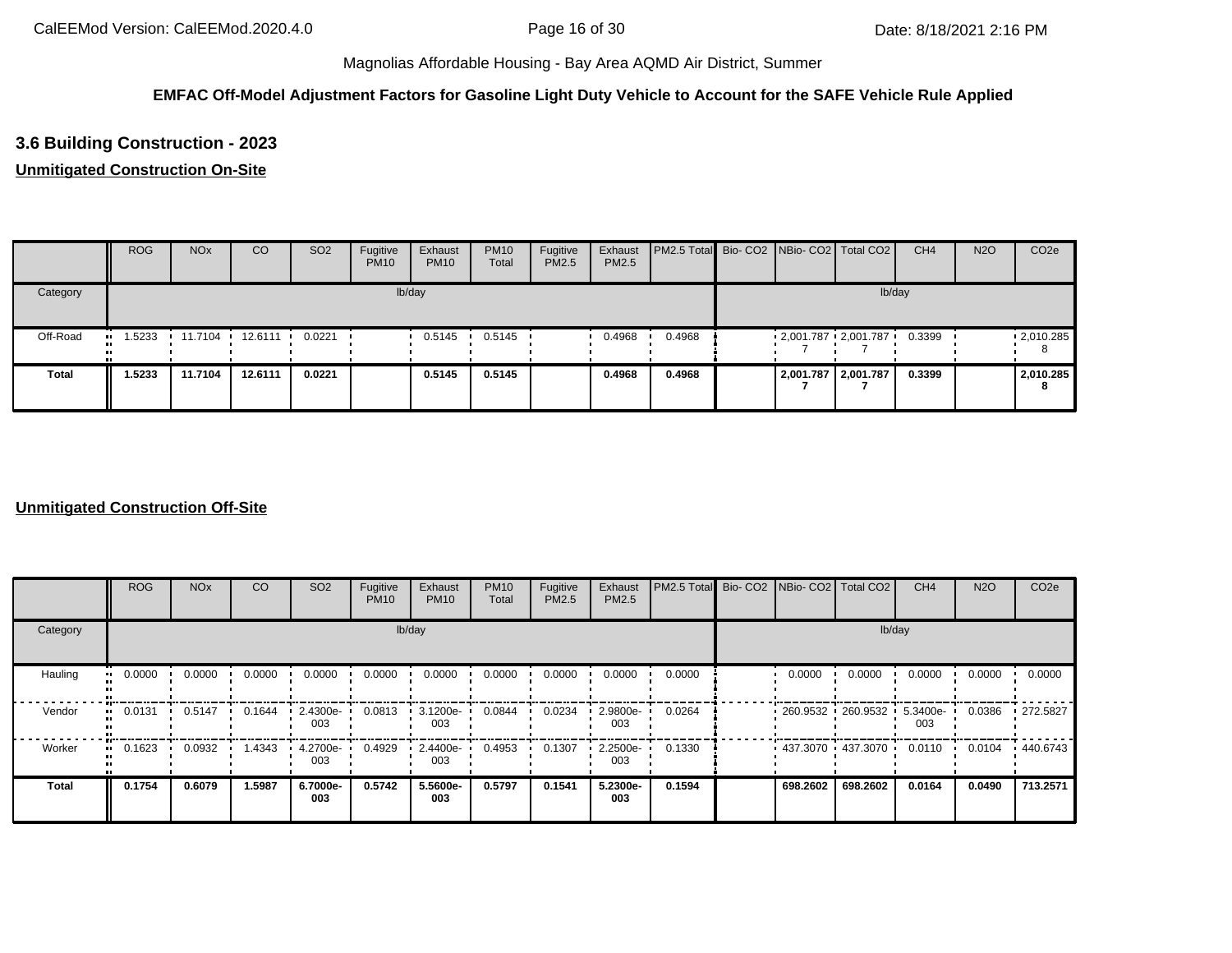## **EMFAC Off-Model Adjustment Factors for Gasoline Light Duty Vehicle to Account for the SAFE Vehicle Rule Applied**

# **3.6 Building Construction - 2023**

# **Mitigated Construction On-Site**

|              | <b>ROG</b> | <b>NO<sub>x</sub></b> | CO                | SO <sub>2</sub> | Fugitive<br><b>PM10</b> | Exhaust<br><b>PM10</b> | <b>PM10</b><br>Total | Fugitive<br>PM2.5 | Exhaust<br>PM2.5 | PM2.5 Total Bio- CO2 NBio- CO2 Total CO2 |        |                         | CH <sub>4</sub> | <b>N2O</b> | CO <sub>2e</sub>  |
|--------------|------------|-----------------------|-------------------|-----------------|-------------------------|------------------------|----------------------|-------------------|------------------|------------------------------------------|--------|-------------------------|-----------------|------------|-------------------|
| Category     |            |                       |                   |                 |                         | lb/day                 |                      |                   |                  |                                          |        |                         | lb/day          |            |                   |
| Off-Road     | 1.5233     | 11.7104               | $12.6111$ $\cdot$ | 0.0221          |                         | 0.5145                 | 0.5145               |                   | 0.4968           | 0.4968                                   | 0.0000 | $2,001.787$ $2,001.787$ | 0.3399          |            | $\cdot$ 2,010.285 |
| <b>Total</b> | 1.5233     | 11.7104               | 12.6111           | 0.0221          |                         | 0.5145                 | 0.5145               |                   | 0.4968           | 0.4968                                   | 0.0000 | 2,001.787 2,001.787     | 0.3399          |            | 2,010.285<br>o    |

|                        | <b>ROG</b>          | <b>NO<sub>x</sub></b> | CO     | SO <sub>2</sub> | Fugitive<br><b>PM10</b> | Exhaust<br><b>PM10</b> | <b>PM10</b><br>Total | Fugitive<br>PM2.5 | Exhaust<br>PM2.5 | PM2.5 Total Bio- CO2 NBio- CO2 Total CO2 |                     |                   | CH <sub>4</sub> | <b>N2O</b> | CO <sub>2e</sub> |
|------------------------|---------------------|-----------------------|--------|-----------------|-------------------------|------------------------|----------------------|-------------------|------------------|------------------------------------------|---------------------|-------------------|-----------------|------------|------------------|
| Category               |                     |                       |        |                 |                         | lb/day                 |                      |                   |                  |                                          |                     | lb/day            |                 |            |                  |
| Hauling                | 0.0000<br>$\bullet$ | 0.0000                | 0.0000 | 0.0000          | 0.0000                  | 0.0000                 | 0.0000               | 0.0000            | 0.0000           | 0.0000                                   | 0.0000              | 0.0000            | 0.0000          | 0.0000     | 0.0000           |
| Vendor<br>$\mathbf{u}$ | 0.0131              | 0.5147                | 0.1644 | 2.4300e-<br>003 | 0.0813                  | 3.1200e-<br>003        | 0.0844               | 0.0234            | 2.9800e-<br>003  | 0.0264                                   |                     | 260.9532 260.9532 | 5.3400e-<br>003 | 0.0386     | .272.5827        |
| Worker<br>$\bullet$    | 0.1623              | 0.0932                | 1.4343 | 4.2700e-<br>003 | 0.4929                  | 2.4400e-<br>003        | 0.4953               | 0.1307            | 2.2500e-<br>003  | 0.1330                                   | 437.3070 437.3070 ' |                   | 0.0110          | 0.0104     | .440.6743        |
| <b>Total</b>           | 0.1754              | 0.6079                | 1.5987 | 6.7000e-<br>003 | 0.5742                  | 5.5600e-<br>003        | 0.5797               | 0.1541            | 5.2300e-<br>003  | 0.1594                                   | 698.2602            | 698.2602          | 0.0164          | 0.0490     | 713.2571         |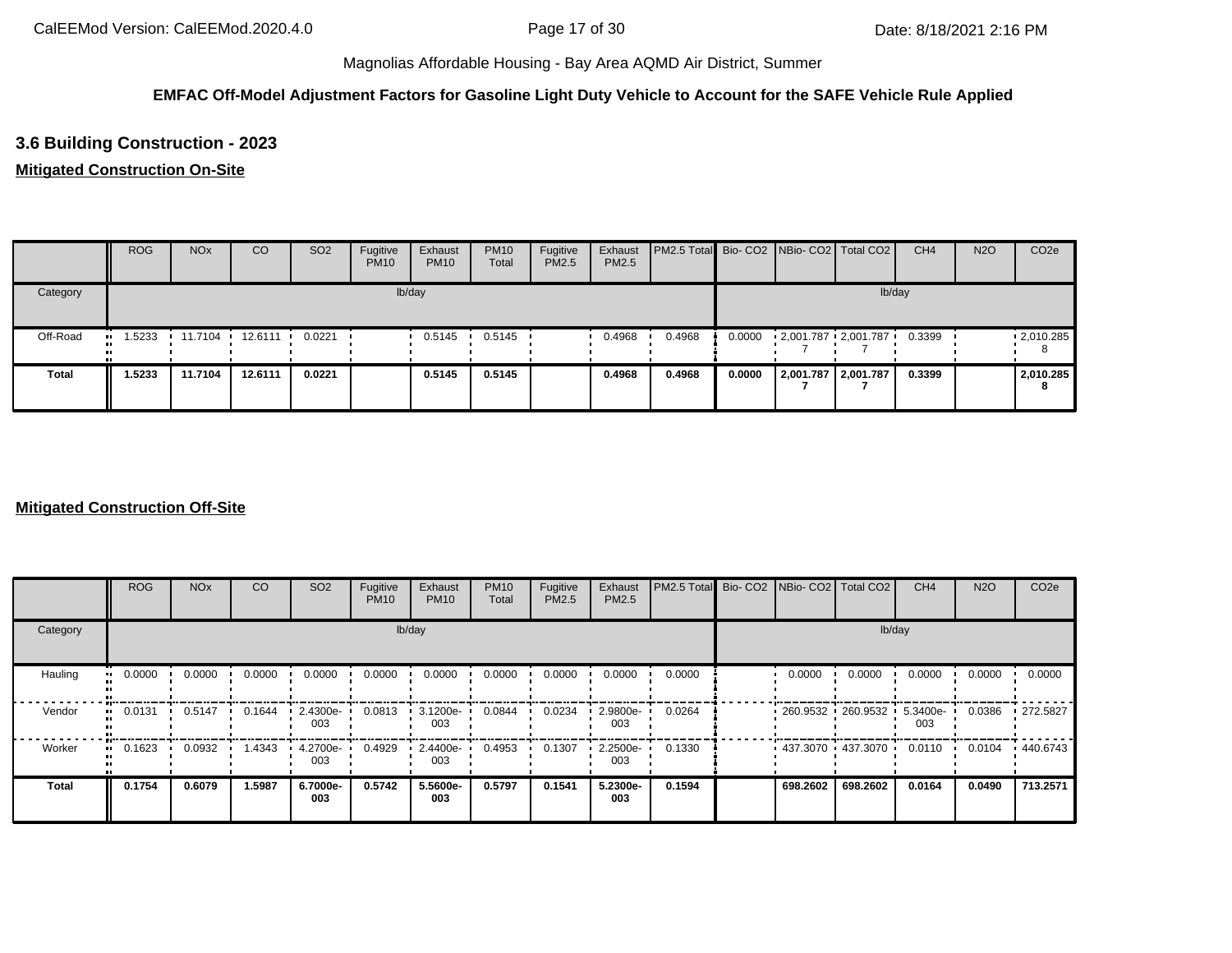## **EMFAC Off-Model Adjustment Factors for Gasoline Light Duty Vehicle to Account for the SAFE Vehicle Rule Applied**

# **3.6 Building Construction - 2024**

# **Unmitigated Construction On-Site**

|              | <b>ROG</b> | <b>NO<sub>x</sub></b> | CO                | SO <sub>2</sub> | Fugitive<br><b>PM10</b> | Exhaust<br><b>PM10</b> | <b>PM10</b><br>Total | Fugitive<br>PM2.5 | Exhaust<br><b>PM2.5</b> | PM2.5 Total Bio- CO2 NBio- CO2 Total CO2 |  |                     | CH <sub>4</sub> | <b>N2O</b> | CO <sub>2e</sub>  |
|--------------|------------|-----------------------|-------------------|-----------------|-------------------------|------------------------|----------------------|-------------------|-------------------------|------------------------------------------|--|---------------------|-----------------|------------|-------------------|
| Category     |            |                       |                   |                 |                         | lb/day                 |                      |                   |                         |                                          |  | lb/day              |                 |            |                   |
| Off-Road     | .4200<br>  |                       | 11.0639 12.5172 ' | 0.0221          |                         | 0.4506                 | 0.4506               |                   | 0.4348                  | 0.4348                                   |  | 2,001.921 2,001.921 | 0.3334          |            | $\cdot$ 2,010.256 |
| <b>Total</b> | 1.4200     | 11.0639               | 12.5172           | 0.0221          |                         | 0.4506                 | 0.4506               |                   | 0.4348                  | 0.4348                                   |  | 2,001.921 2,001.921 | 0.3334          |            | 2,010.256         |

|                      | <b>ROG</b> | <b>NO<sub>x</sub></b> | CO     | SO <sub>2</sub> | Fugitive<br><b>PM10</b> | Exhaust<br><b>PM10</b> | <b>PM10</b><br>Total | Fugitive<br>PM2.5 | Exhaust<br>PM2.5 | PM2.5 Total | Bio- CO2 NBio- CO2 Total CO2 |                   | CH <sub>4</sub>    | <b>N2O</b>                | CO <sub>2e</sub> |
|----------------------|------------|-----------------------|--------|-----------------|-------------------------|------------------------|----------------------|-------------------|------------------|-------------|------------------------------|-------------------|--------------------|---------------------------|------------------|
| Category             |            |                       |        |                 |                         | lb/day                 |                      |                   |                  |             |                              | lb/day            |                    |                           |                  |
| Hauling<br>$\bullet$ | 0.0000     | 0.0000                | 0.0000 | 0.0000          | 0.0000                  | 0.0000                 | 0.0000               | 0.0000            | 0.0000           | 0.0000      | 0.0000                       | 0.0000            | 0.0000             | 0.0000                    | 0.0000           |
| Vendor<br>$\bullet$  | 0.0127     | 0.5149                | 0.1609 | 2.3900e-<br>003 | 0.0813                  | 3.1400e-<br>003        | 0.0844               | 0.0234            | 3.0100e-<br>003  | 0.0264      |                              | 256.8833 256.8833 | 5.3100e-<br>003    | 0.0380                    | .268.3314        |
| Worker<br>$\bullet$  | 0.1516     | 0.0832                | 1.3368 | 4.1300e-<br>003 | 0.4929                  | 2.3300e-<br>003        | 0.4952               | 0.1307            | 2.1400e-<br>003  | 0.1329      | 426.4567 426.4567            |                   | $9.9700e -$<br>003 | 9.6700e- 1429.5880<br>003 |                  |
| <b>Total</b>         | 0.1643     | 0.5982                | 1.4977 | 6.5200e-<br>003 | 0.5742                  | 5.4700e-<br>003        | 0.5796               | 0.1541            | 5.1500e-<br>003  | 0.1593      | 683.3400                     | 683.3400          | 0.0153             | 0.0476                    | 697.9193         |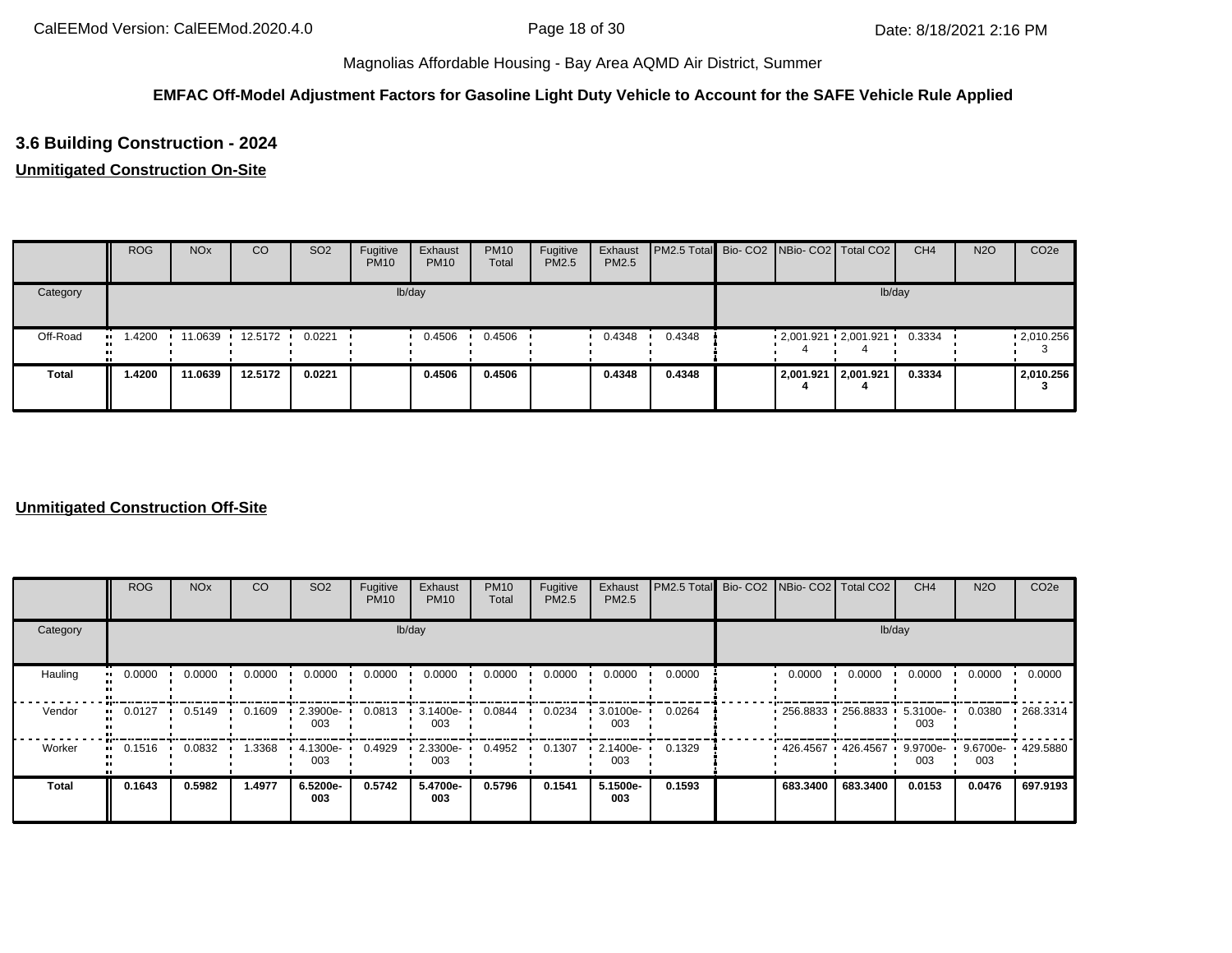## **EMFAC Off-Model Adjustment Factors for Gasoline Light Duty Vehicle to Account for the SAFE Vehicle Rule Applied**

# **3.6 Building Construction - 2024**

# **Mitigated Construction On-Site**

|              | <b>ROG</b> | <b>NO<sub>x</sub></b> | CO        | SO <sub>2</sub> | Fugitive<br><b>PM10</b> | Exhaust<br><b>PM10</b> | <b>PM10</b><br>Total | Fugitive<br>PM2.5 | Exhaust<br>PM2.5 | PM2.5 Total Bio- CO2 NBio- CO2 Total CO2 |        |                         | CH <sub>4</sub> | <b>N2O</b> | CO <sub>2e</sub> |
|--------------|------------|-----------------------|-----------|-----------------|-------------------------|------------------------|----------------------|-------------------|------------------|------------------------------------------|--------|-------------------------|-----------------|------------|------------------|
| Category     |            |                       |           |                 |                         | lb/day                 |                      |                   |                  |                                          |        | lb/day                  |                 |            |                  |
| Off-Road     | .4200      | 11.0639               | 12.5172 • | 0.0221          |                         | 0.4506                 | 0.4506               |                   | 0.4348           | 0.4348                                   | 0.0000 | $2,001.921$ $2,001.921$ | 0.3334          |            | .2010.256        |
| <b>Total</b> | 1.4200     | 11.0639               | 12.5172   | 0.0221          |                         | 0.4506                 | 0.4506               |                   | 0.4348           | 0.4348                                   | 0.0000 | 2,001.921 2,001.921     | 0.3334          |            | 2,010.256        |

|                        | <b>ROG</b>                 | <b>NO<sub>x</sub></b> | CO     | SO <sub>2</sub> | Fugitive<br><b>PM10</b> | Exhaust<br><b>PM10</b> | <b>PM10</b><br>Total | Fugitive<br>PM2.5 | Exhaust<br>PM2.5 | PM2.5 Total Bio- CO2 NBio- CO2 Total CO2 |                        |          | CH <sub>4</sub>    | <b>N2O</b>                | CO <sub>2e</sub> |
|------------------------|----------------------------|-----------------------|--------|-----------------|-------------------------|------------------------|----------------------|-------------------|------------------|------------------------------------------|------------------------|----------|--------------------|---------------------------|------------------|
| Category               |                            |                       |        |                 |                         | lb/day                 |                      |                   |                  |                                          |                        | lb/day   |                    |                           |                  |
| Hauling                | 0.0000<br>$\bullet\bullet$ | 0.0000                | 0.0000 | 0.0000          | 0.0000                  | 0.0000                 | 0.0000               | 0.0000            | 0.0000           | 0.0000                                   | 0.0000                 | 0.0000   | 0.0000             | 0.0000                    | 0.0000           |
| Vendor<br>$\mathbf{u}$ | 0.0127                     | 0.5149                | 0.1609 | 2.3900e-<br>003 | 0.0813                  | 3.1400e-<br>003        | 0.0844               | 0.0234            | 3.0100e-<br>003  | 0.0264                                   | $-256.8833 - 256.8833$ |          | 5.3100e-<br>003    | 0.0380                    | $-268.3314$      |
| Worker<br>$\bullet$    | 0.1516                     | 0.0832                | 1.3368 | 4.1300e-<br>003 | 0.4929                  | 2.3300e-<br>003        | 0.4952               | 0.1307            | 2.1400e-<br>003  | 0.1329                                   | 426.4567               | 426.4567 | $9.9700e -$<br>003 | 9.6700e- 1429.5880<br>003 |                  |
| <b>Total</b>           | 0.1643                     | 0.5982                | 1.4977 | 6.5200e-<br>003 | 0.5742                  | 5.4700e-<br>003        | 0.5796               | 0.1541            | 5.1500e-<br>003  | 0.1593                                   | 683.3400               | 683.3400 | 0.0153             | 0.0476                    | 697.9193         |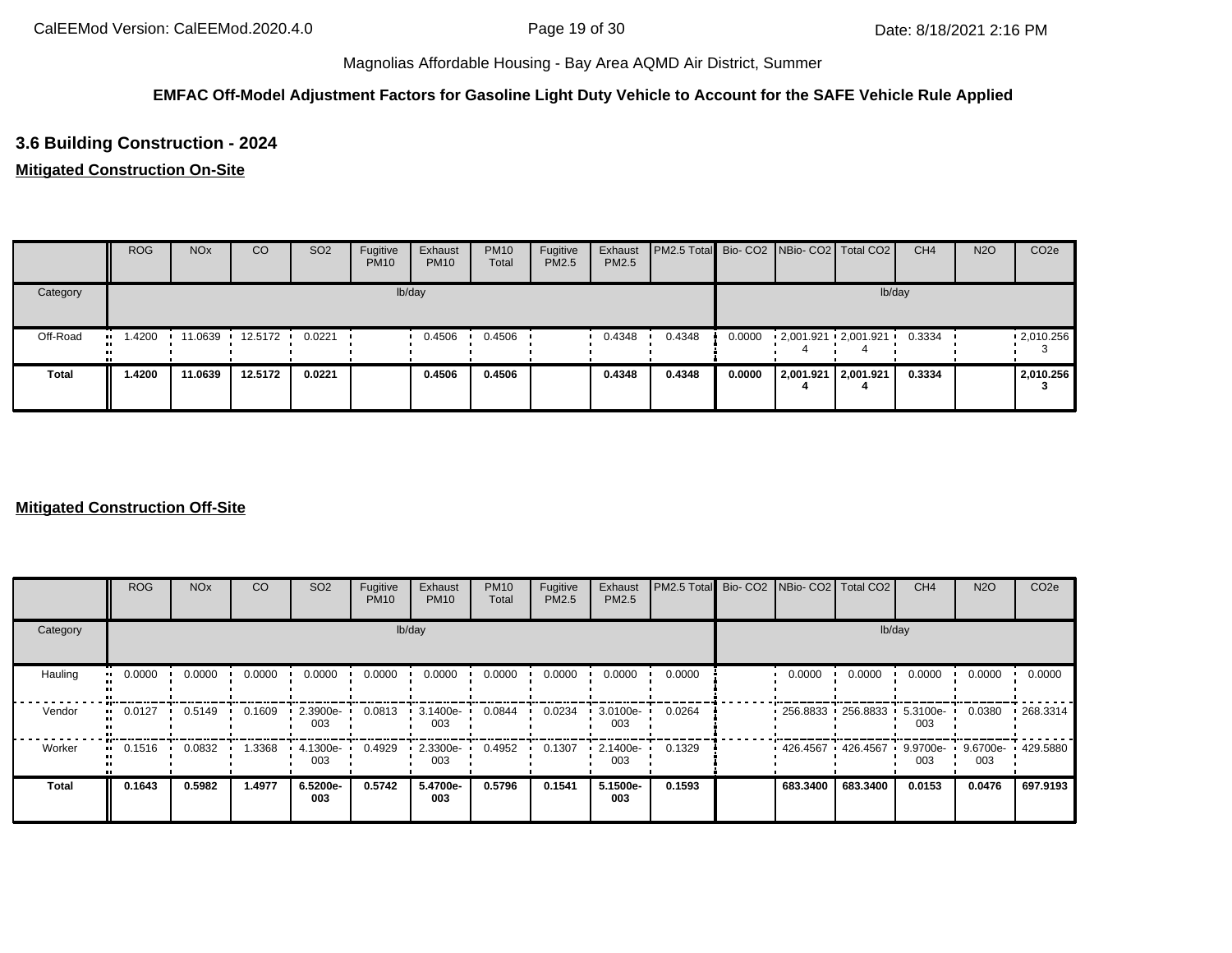## **EMFAC Off-Model Adjustment Factors for Gasoline Light Duty Vehicle to Account for the SAFE Vehicle Rule Applied**

# **3.7 Architectural Coating - 2023**

### **Unmitigated Construction On-Site**

|                 | <b>ROG</b> | <b>NO<sub>x</sub></b> | <sub>CO</sub> | SO <sub>2</sub>         | Fugitive<br><b>PM10</b> | Exhaust<br><b>PM10</b> | <b>PM10</b><br>Total | Fugitive<br>PM2.5 | Exhaust<br>PM2.5 | PM2.5 Total Bio- CO2 NBio- CO2 Total CO2 |                        |          | CH <sub>4</sub> | <b>N2O</b> | CO <sub>2e</sub> |
|-----------------|------------|-----------------------|---------------|-------------------------|-------------------------|------------------------|----------------------|-------------------|------------------|------------------------------------------|------------------------|----------|-----------------|------------|------------------|
| Category        |            |                       |               |                         |                         | lb/day                 |                      |                   |                  |                                          |                        | lb/day   |                 |            |                  |
| Archit. Coating | 3.0387     |                       |               |                         |                         | 0.0000                 | 0.0000               |                   | 0.0000           | 0.0000                                   |                        | 0.0000   |                 |            | 0.0000           |
| Off-Road        | 0.1917     | 1.3030                | 1.8111        | $\cdot$ 2.9700e-<br>003 |                         | 0.0708                 | 0.0708               |                   | 0.0708           | 0.0708                                   | $-281.4481 - 281.4481$ |          | 0.0168          |            | .281.8690        |
| <b>Total</b>    | 3.2304     | 1.3030                | 1.8111        | 2.9700e-<br>003         |                         | 0.0708                 | 0.0708               |                   | 0.0708           | 0.0708                                   | 281.4481               | 281.4481 | 0.0168          |            | 281.8690         |

|              | <b>ROG</b>    | <b>NO<sub>x</sub></b> | CO     | SO <sub>2</sub> | Fugitive<br><b>PM10</b> | Exhaust<br><b>PM10</b> | <b>PM10</b><br>Total | Fugitive<br><b>PM2.5</b> | Exhaust<br>PM2.5 | PM2.5 Total Bio- CO2 NBio- CO2 Total CO2 |         |         | CH <sub>4</sub> | <b>N2O</b>      | CO <sub>2e</sub> |
|--------------|---------------|-----------------------|--------|-----------------|-------------------------|------------------------|----------------------|--------------------------|------------------|------------------------------------------|---------|---------|-----------------|-----------------|------------------|
| Category     |               |                       |        |                 |                         | lb/day                 |                      |                          |                  |                                          |         | lb/day  |                 |                 |                  |
| Hauling      | 0.0000<br>    | 0.0000                | 0.0000 | 0.0000          | 0.0000                  | 0.0000                 | 0.0000               | 0.0000                   | 0.0000           | 0.0000                                   | 0.0000  | 0.0000  | 0.0000          | 0.0000          | 0.0000           |
| Vendor       | 0.0000<br>. . | 0.0000                | 0.0000 | 0.0000          | 0.0000                  | 0.0000                 | 0.0000               | 0.0000                   | 0.0000           | 0.0000                                   | 0.0000  | 0.0000  | 0.0000          | 0.0000          | 0.0000           |
| Worker       | 0.0325<br>    | 0.0186                | 0.2869 | 8.5000e-<br>004 | 0.0986                  | 4.9000e-<br>004        | 0.0991               | 0.0262                   | 4.5000e-<br>004  | 0.0266                                   | 87.4614 | 87.4614 | 2.2100e-<br>003 | 2.0700e-<br>003 | 88.1349          |
| <b>Total</b> | 0.0325        | 0.0186                | 0.2869 | 8.5000e-<br>004 | 0.0986                  | 4.9000e-<br>004        | 0.0991               | 0.0262                   | 4.5000e-<br>004  | 0.0266                                   | 87.4614 | 87.4614 | 2.2100e-<br>003 | 2.0700e-<br>003 | 88.1349          |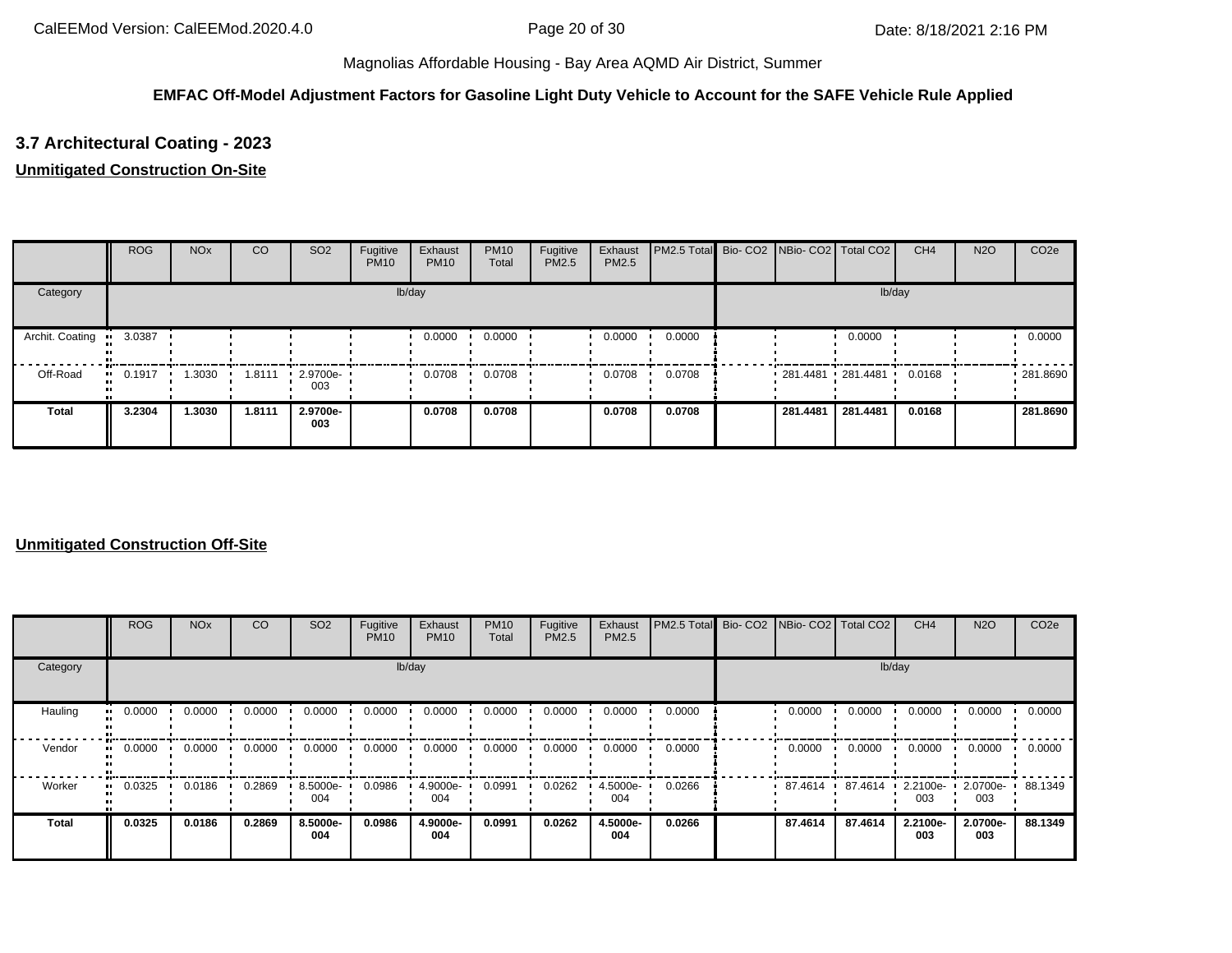## **EMFAC Off-Model Adjustment Factors for Gasoline Light Duty Vehicle to Account for the SAFE Vehicle Rule Applied**

# **3.7 Architectural Coating - 2023**

### **Mitigated Construction On-Site**

|                 | <b>ROG</b>            | <b>NO<sub>x</sub></b> | CO     | SO <sub>2</sub> | Fugitive<br><b>PM10</b> | Exhaust<br><b>PM10</b> | <b>PM10</b><br>Total | Fugitive<br><b>PM2.5</b> | Exhaust<br><b>PM2.5</b> | PM2.5 Total Bio- CO2 NBio- CO2 Total CO2 |        |                     |          | CH <sub>4</sub> | <b>N2O</b> | CO <sub>2e</sub> |
|-----------------|-----------------------|-----------------------|--------|-----------------|-------------------------|------------------------|----------------------|--------------------------|-------------------------|------------------------------------------|--------|---------------------|----------|-----------------|------------|------------------|
| Category        |                       |                       |        |                 |                         | lb/day                 |                      |                          |                         |                                          |        |                     | lb/day   |                 |            |                  |
| Archit. Coating | 3.0387<br>            |                       |        |                 |                         | 0.0000                 | 0.0000               |                          | 0.0000                  | 0.0000                                   |        |                     | 0.0000   |                 |            | 0.0000           |
| Off-Road        | $\blacksquare$ 0.1917 | 1.3030                | 1.8111 | 2.9700e-<br>003 |                         | 0.0708                 | 0.0708               |                          | 0.0708                  | 0.0708                                   | 0.0000 | $281.4481$ 281.4481 |          | 0.0168          |            | .281.8690        |
| <b>Total</b>    | 3.2304                | 1.3030                | 1.8111 | 2.9700e-<br>003 |                         | 0.0708                 | 0.0708               |                          | 0.0708                  | 0.0708                                   | 0.0000 | 281.4481            | 281.4481 | 0.0168          |            | 281.8690         |

|              | <b>ROG</b>            | <b>NO<sub>x</sub></b> | CO     | SO <sub>2</sub> | Fugitive<br><b>PM10</b> | Exhaust<br><b>PM10</b> | <b>PM10</b><br>Total | Fugitive<br><b>PM2.5</b> | Exhaust<br>PM2.5 | PM2.5 Total Bio- CO2 NBio- CO2 Total CO2 |         |         | CH <sub>4</sub>    | <b>N2O</b>      | CO <sub>2e</sub> |
|--------------|-----------------------|-----------------------|--------|-----------------|-------------------------|------------------------|----------------------|--------------------------|------------------|------------------------------------------|---------|---------|--------------------|-----------------|------------------|
| Category     |                       |                       |        |                 |                         | lb/day                 |                      |                          |                  |                                          |         | lb/day  |                    |                 |                  |
| Hauling      | 0.0000<br>            | 0.0000                | 0.0000 | 0.0000          | 0.0000                  | 0.0000                 | 0.0000               | 0.0000                   | 0.0000           | 0.0000                                   | 0.0000  | 0.0000  | 0.0000             | 0.0000          | 0.0000           |
| Vendor       | $\blacksquare$ 0.0000 | 0.0000                | 0.0000 | 0.0000          | 0.0000                  | 0.0000                 | 0.0000               | 0.0000                   | 0.0000           | 0.0000                                   | 0.0000  | 0.0000  | 0.0000             | 0.0000          | 0.0000           |
| Worker       | 0.0325<br>            | 0.0186                | 0.2869 | 8.5000e-<br>004 | 0.0986                  | 4.9000e-<br>004        | 0.0991               | 0.0262                   | 4.5000e-<br>004  | 0.0266                                   | 87.4614 | 87.4614 | $2.2100e -$<br>003 | 2.0700e-<br>003 | 88.1349          |
| <b>Total</b> | 0.0325                | 0.0186                | 0.2869 | 8.5000e-<br>004 | 0.0986                  | 4.9000e-<br>004        | 0.0991               | 0.0262                   | 4.5000e-<br>004  | 0.0266                                   | 87.4614 | 87.4614 | 2.2100e-<br>003    | 2.0700e-<br>003 | 88.1349          |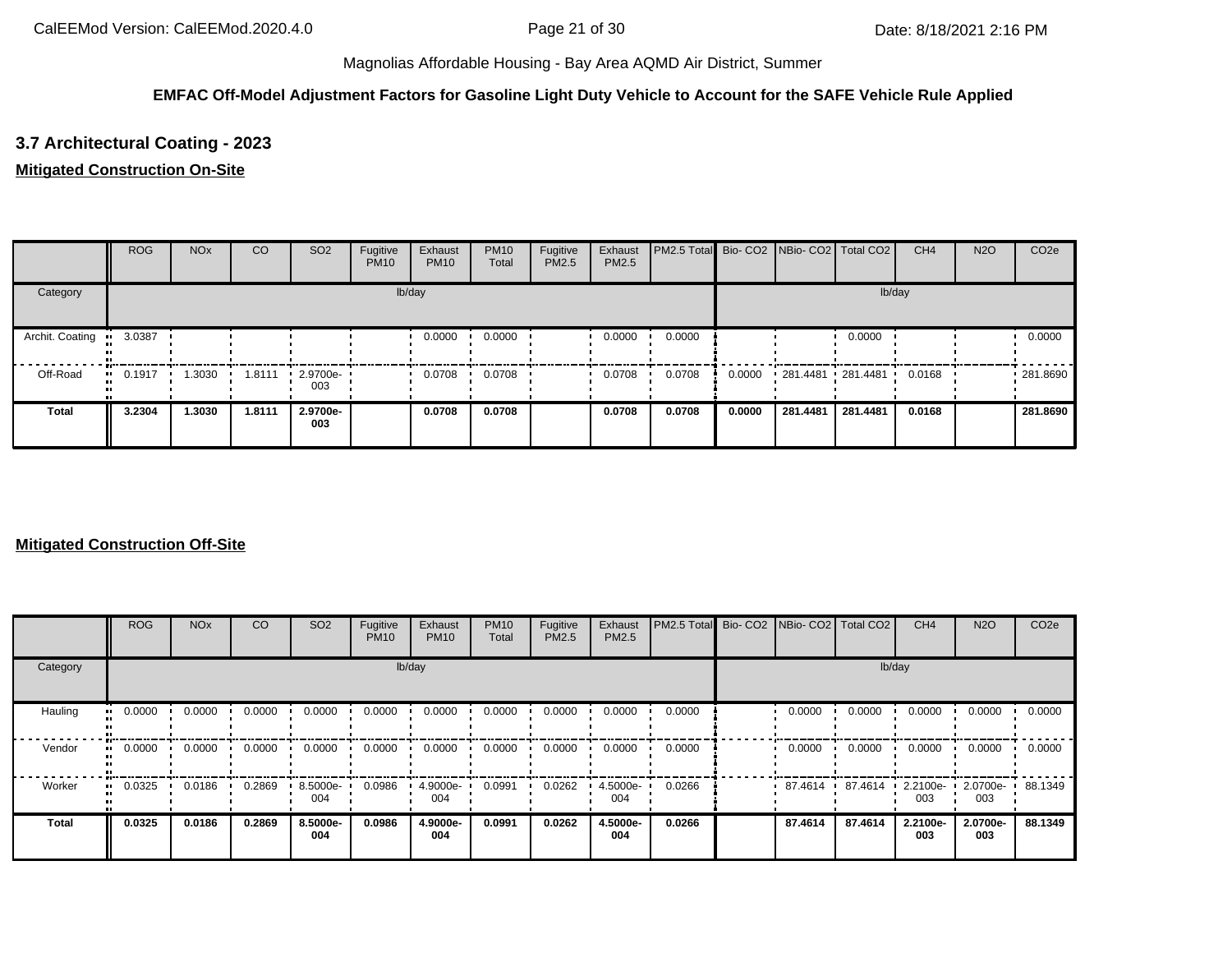## **EMFAC Off-Model Adjustment Factors for Gasoline Light Duty Vehicle to Account for the SAFE Vehicle Rule Applied**

# **3.7 Architectural Coating - 2024**

### **Unmitigated Construction On-Site**

|                 | <b>ROG</b>            | <b>NO<sub>x</sub></b> | CO     | SO <sub>2</sub>    | Fugitive<br><b>PM10</b> | Exhaust<br><b>PM10</b> | <b>PM10</b><br>Total | Fugitive<br><b>PM2.5</b> | Exhaust<br><b>PM2.5</b> | PM2.5 Total Bio- CO2 NBio- CO2 Total CO2 |                        |          | CH <sub>4</sub> | <b>N2O</b> | CO <sub>2e</sub> |
|-----------------|-----------------------|-----------------------|--------|--------------------|-------------------------|------------------------|----------------------|--------------------------|-------------------------|------------------------------------------|------------------------|----------|-----------------|------------|------------------|
| Category        |                       |                       |        |                    |                         | lb/day                 |                      |                          |                         |                                          |                        | lb/day   |                 |            |                  |
| Archit. Coating | 3.0387<br>. .         |                       |        |                    |                         | 0.0000                 | 0.0000               |                          | 0.0000                  | 0.0000                                   |                        | 0.0000   |                 |            | 0.0000           |
| Off-Road        | $\blacksquare$ 0.1808 | 1.2188                | 1.8101 | $-2.9700e-$<br>003 |                         | 0.0609                 | 0.0609               |                          | 0.0609                  | 0.0609                                   | $-281.4481 - 281.4481$ |          | 0.0159          |            | .281.8443        |
| <b>Total</b>    | 3.2195                | 1.2188                | 1.8101 | 2.9700e-<br>003    |                         | 0.0609                 | 0.0609               |                          | 0.0609                  | 0.0609                                   | 281.4481               | 281.4481 | 0.0159          |            | 281.8443         |

|              | ROG    | <b>NO<sub>x</sub></b> | <sub>CO</sub> | SO <sub>2</sub> | Fugitive<br><b>PM10</b> | Exhaust<br><b>PM10</b> | <b>PM10</b><br>Total | Fugitive<br>PM2.5 | Exhaust<br>PM2.5 | PM2.5 Total Bio- CO2 NBio- CO2 Total CO2 |         |         | CH <sub>4</sub> | <b>N2O</b>      | CO <sub>2e</sub> |
|--------------|--------|-----------------------|---------------|-----------------|-------------------------|------------------------|----------------------|-------------------|------------------|------------------------------------------|---------|---------|-----------------|-----------------|------------------|
| Category     |        |                       |               |                 |                         | lb/day                 |                      |                   |                  |                                          |         | lb/day  |                 |                 |                  |
| Hauling      | 0.0000 | 0.0000                | 0.0000        | 0.0000          | 0.0000                  | 0.0000                 | 0.0000               | 0.0000            | 0.0000           | 0.0000                                   | 0.0000  | 0.0000  | 0.0000          | 0.0000          | 0.0000           |
| Vendor       | 0.0000 | 0.0000                | 0.0000        | 0.0000          | 0.0000                  | 0.0000                 | 0.0000               | 0.0000            | 0.0000           | 0.0000                                   | 0.0000  | 0.0000  | 0.0000          | 0.0000          | 0.0000           |
| Worker       | 0.0303 | 0.0167                | 0.2674        | 8.3000e-<br>004 | 0.0986                  | 4.7000e-<br>004        | 0.0990               | 0.0262            | 4.3000e-<br>004  | 0.0266                                   | 85.2913 | 85.2913 | 1.9900e-<br>003 | 1.9300e-<br>003 | 85.9176          |
| <b>Total</b> | 0.0303 | 0.0167                | 0.2674        | 8.3000e-<br>004 | 0.0986                  | 4.7000e-<br>004        | 0.0990               | 0.0262            | 4.3000e-<br>004  | 0.0266                                   | 85.2913 | 85.2913 | 1.9900e-<br>003 | 1.9300e-<br>003 | 85.9176          |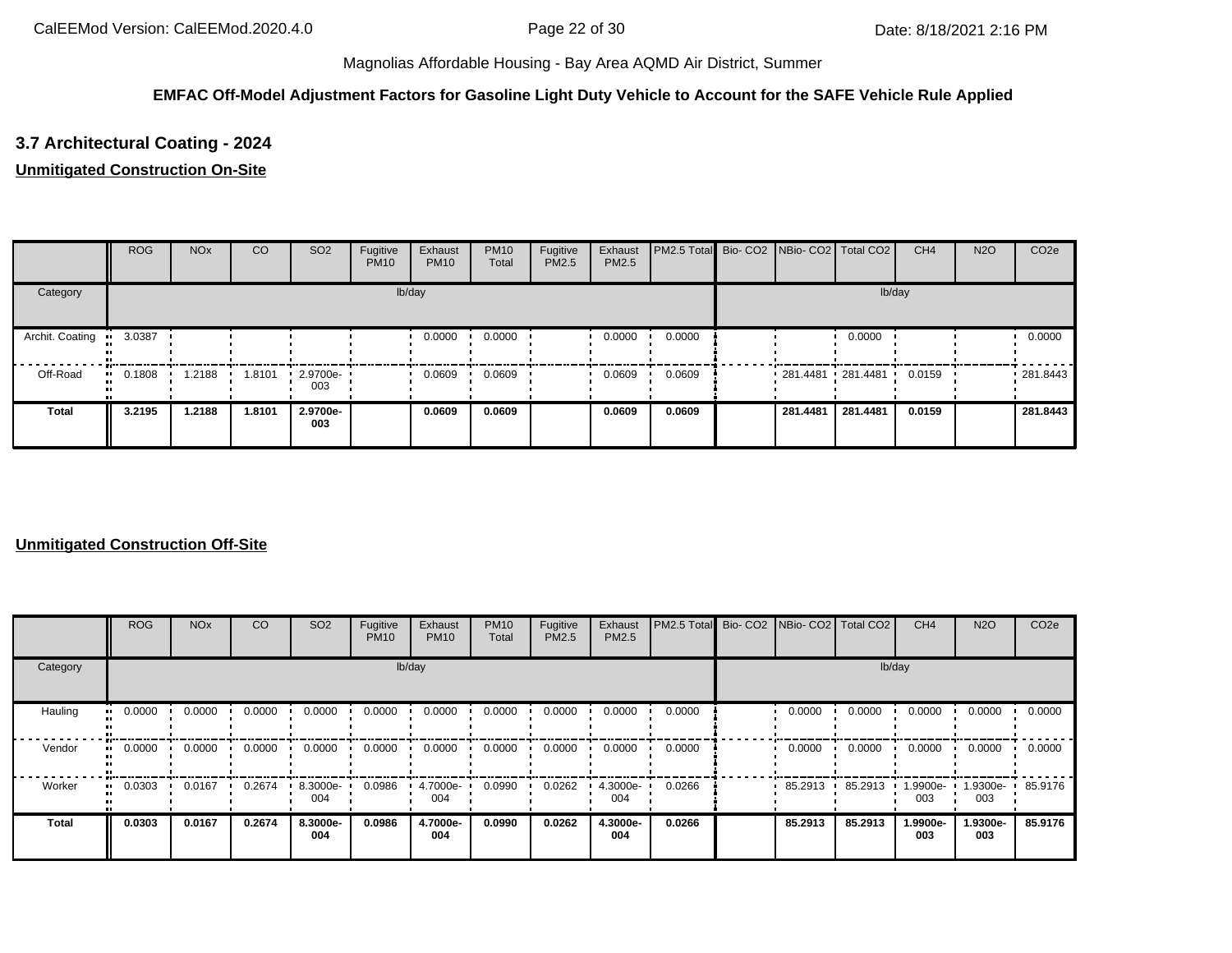## **EMFAC Off-Model Adjustment Factors for Gasoline Light Duty Vehicle to Account for the SAFE Vehicle Rule Applied**

# **3.7 Architectural Coating - 2024**

### **Mitigated Construction On-Site**

|                 | <b>ROG</b>            | <b>NO<sub>x</sub></b> | CO     | SO <sub>2</sub> | Fugitive<br><b>PM10</b> | Exhaust<br><b>PM10</b> | <b>PM10</b><br>Total | Fugitive<br><b>PM2.5</b> | Exhaust<br><b>PM2.5</b> | PM2.5 Total Bio- CO2 NBio- CO2 Total CO2 |        |                     |          | CH <sub>4</sub> | <b>N2O</b> | CO <sub>2e</sub> |
|-----------------|-----------------------|-----------------------|--------|-----------------|-------------------------|------------------------|----------------------|--------------------------|-------------------------|------------------------------------------|--------|---------------------|----------|-----------------|------------|------------------|
| Category        |                       |                       |        |                 |                         | lb/day                 |                      |                          |                         |                                          |        |                     | lb/day   |                 |            |                  |
| Archit. Coating | 3.0387<br>            |                       |        |                 |                         | 0.0000                 | 0.0000               |                          | 0.0000                  | 0.0000                                   |        |                     | 0.0000   |                 |            | 0.0000           |
| Off-Road        | $\blacksquare$ 0.1808 | 1.2188                | 1.8101 | 2.9700e-<br>003 |                         | 0.0609                 | 0.0609               |                          | 0.0609                  | 0.0609                                   | 0.0000 | $281.4481$ 281.4481 |          | 0.0159          |            | .281.8443        |
| <b>Total</b>    | 3.2195                | 1.2188                | 1.8101 | 2.9700e-<br>003 |                         | 0.0609                 | 0.0609               |                          | 0.0609                  | 0.0609                                   | 0.0000 | 281.4481            | 281.4481 | 0.0159          |            | 281.8443         |

|              | <b>ROG</b>            | <b>NO<sub>x</sub></b> | CO     | SO <sub>2</sub> | Fugitive<br><b>PM10</b> | Exhaust<br><b>PM10</b> | <b>PM10</b><br>Total | Fugitive<br><b>PM2.5</b> | Exhaust<br>PM2.5 | PM2.5 Total Bio- CO2 NBio- CO2 Total CO2 |           |         | CH <sub>4</sub> | <b>N2O</b>      | CO <sub>2e</sub> |
|--------------|-----------------------|-----------------------|--------|-----------------|-------------------------|------------------------|----------------------|--------------------------|------------------|------------------------------------------|-----------|---------|-----------------|-----------------|------------------|
| Category     |                       |                       |        |                 |                         | lb/day                 |                      |                          |                  |                                          |           | lb/day  |                 |                 |                  |
| Hauling      | 0.0000<br>            | 0.0000                | 0.0000 | 0.0000          | 0.0000                  | 0.0000                 | 0.0000               | 0.0000                   | 0.0000           | 0.0000                                   | 0.0000    | 0.0000  | 0.0000          | 0.0000          | 0.0000           |
| Vendor       | $\blacksquare$ 0.0000 | 0.0000                | 0.0000 | 0.0000          | 0.0000                  | 0.0000                 | 0.0000               | 0.0000                   | 0.0000           | 0.0000                                   | 0.0000    | 0.0000  | 0.0000          | 0.0000          | 0.0000           |
| Worker       | 0.0303<br>            | 0.0167                | 0.2674 | 8.3000e-<br>004 | 0.0986                  | 4.7000e-<br>004        | 0.0990               | 0.0262                   | 4.3000e-<br>004  | 0.0266                                   | 85.2913 · | 85.2913 | 1.9900e-<br>003 | 1.9300e-<br>003 | 85.9176          |
| <b>Total</b> | 0.0303                | 0.0167                | 0.2674 | 8.3000e-<br>004 | 0.0986                  | 4.7000e-<br>004        | 0.0990               | 0.0262                   | 4.3000e-<br>004  | 0.0266                                   | 85.2913   | 85.2913 | 1.9900e-<br>003 | 1.9300e-<br>003 | 85.9176          |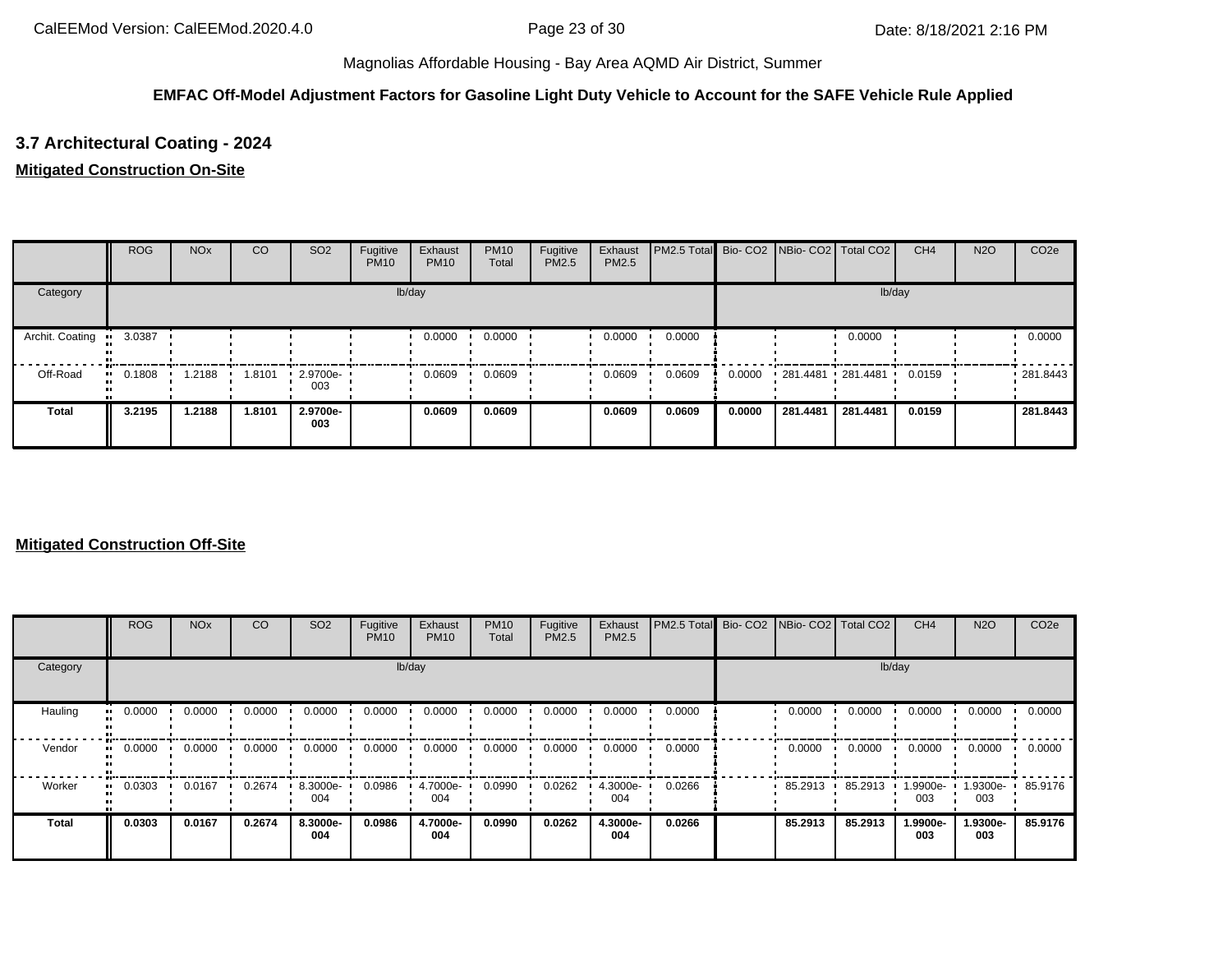#### **EMFAC Off-Model Adjustment Factors for Gasoline Light Duty Vehicle to Account for the SAFE Vehicle Rule Applied**

# **4.0 Operational Detail - Mobile**

### **4.1 Mitigation Measures Mobile**

Increase Transit Accessibility

|             | <b>ROG</b> | NO <sub>x</sub> | CO     | SO <sub>2</sub> | Fugitive<br><b>PM10</b> | Exhaust<br><b>PM10</b> | <b>PM10</b><br>Total | Fugitive<br>PM2.5 | Exhaust<br>PM2.5   | PM2.5 Total  Bio- CO2   NBio- CO2   Total CO2 |  |                                 | CH <sub>4</sub> | <b>N2O</b> | CO <sub>2e</sub>  |
|-------------|------------|-----------------|--------|-----------------|-------------------------|------------------------|----------------------|-------------------|--------------------|-----------------------------------------------|--|---------------------------------|-----------------|------------|-------------------|
| Category    |            |                 |        |                 |                         | lb/day                 |                      |                   |                    |                                               |  | lb/day                          |                 |            |                   |
| Mitigated   | 0.6295     | 0.5607          | 5.0525 | 0.0110          | 1.1925                  | 7.7700e-<br>003        | 1.2003               | 0.3176            | $-7.2400e-$<br>003 | 0.3249                                        |  | $1,141.966$ $1,141.966$ $\cdot$ | 0.0677          | 0.0501     | $\cdot$ 1,158.595 |
| Unmitigated | 0.6488     | 0.5942          | 5.3718 | 0.0118          | 1.2898                  | 8.3200e-<br>003        | 1.2982               | 0.3435            | $-7.7500e-$<br>003 | 0.3513                                        |  | 1,232.135 1,232.135             | 0.0711          | 0.0531     | 1,249.734         |

## **4.2 Trip Summary Information**

|                     |         | Average Daily Trip Rate |        | Unmitigated       | Mitigated         |
|---------------------|---------|-------------------------|--------|-------------------|-------------------|
| Land Use            | Weekdav | Saturdav                | Sunday | <b>Annual VMT</b> | <b>Annual VMT</b> |
| Apartments Mid Rise | 265.32  | 265.32                  | 265.32 | 612.785           | 566.555           |
| Parking Lot         | 0.00    | 0.00                    | 0.00   |                   |                   |
| Total               | 265.32  | 265.32                  | 265.32 | 612.785           | 566.555           |

# **4.3 Trip Type Information**

|                            |            | <b>Miles</b> |                                                    |       | Trip % |             |         | Trip Purpose %  |         |
|----------------------------|------------|--------------|----------------------------------------------------|-------|--------|-------------|---------|-----------------|---------|
| Land Use                   | H-W or C-W |              | H-S or C-C   H-O or C-NW   H-W or C-W   H-S or C-C |       |        | H-O or C-NW | Primary | <b>Diverted</b> | Pass-by |
| <b>Apartments Mid Rise</b> | 10.80      | 4.80         | 5.70                                               | 31.00 | 15.00  | 54.00       | 86      |                 |         |
| Parking Lot                | 9.50       | 7.30         | 7.30                                               | 0.00  | 0.00   | 0.00        |         |                 |         |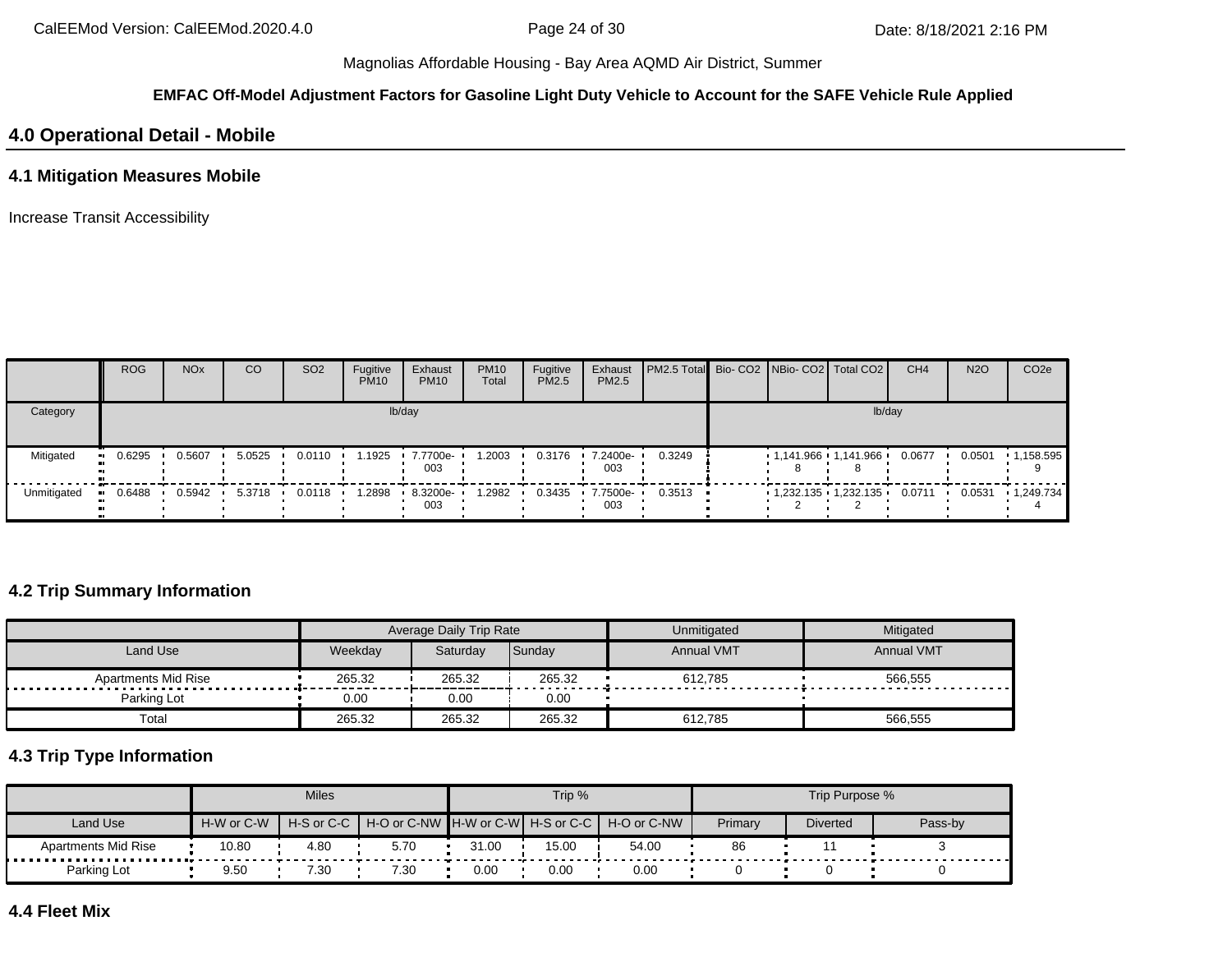#### **EMFAC Off-Model Adjustment Factors for Gasoline Light Duty Vehicle to Account for the SAFE Vehicle Rule Applied**

| Land Use                   | LDA          | DT1      | LDT2     | <b>MDV</b> | LHD1     | LHD <sub>2</sub> | <b>MHD</b> | <b>HHD</b> | <b>OBUS</b> | <b>UBUS</b> | <b>MCY</b> | <b>SBUS</b> | MH       |
|----------------------------|--------------|----------|----------|------------|----------|------------------|------------|------------|-------------|-------------|------------|-------------|----------|
| <b>Apartments Mid Rise</b> | $J.553839 -$ | 0.058700 | 0.188468 | 1.120786   | 0.022796 | 0.005663         | 0.010629+  | 0.007566   | 0.000983    | 0.000556    | 0.026354   | 0.000841    | 0.002820 |
| Parking Lot                | ህ.553839•    | 0.058700 | 0.188468 | 120786.    | 0.022796 | 0.005663         | 0.010629   | 0.007566   | 0.000983    | 0.000556    | 0.026354   | 0.000841    | 0.002820 |

# **5.0 Energy Detail**

Historical Energy Use: N

# **5.1 Mitigation Measures Energy**

#### Exceed Title 24

Kilowatt Hours of Renewable Electricity Generated

|                           | <b>ROG</b> | <b>NO<sub>x</sub></b> | CO     | SO <sub>2</sub>        | Fugitive<br><b>PM10</b> | Exhaust<br><b>PM10</b> | <b>PM10</b><br>Total | Fugitive<br>PM2.5 | Exhaust<br>PM2.5 | <b>PM2.5 Total</b> Bio- CO2 NBio- CO2 Total CO2 |  |                                     | CH <sub>4</sub> | <b>N2O</b>      | CO <sub>2e</sub> |
|---------------------------|------------|-----------------------|--------|------------------------|-------------------------|------------------------|----------------------|-------------------|------------------|-------------------------------------------------|--|-------------------------------------|-----------------|-----------------|------------------|
| Category                  |            |                       |        |                        |                         | lb/day                 |                      |                   |                  |                                                 |  | lb/day                              |                 |                 |                  |
| NaturalGas<br>Mitigated   | 0.0153     | 0.1308                | 0.0557 | 8.3000e-<br>004        |                         | 0.0106                 | 0.0106               |                   | 0.0106           | 0.0106                                          |  | 166.9637 · 166.9637 · 3.2000e- ·    | 003             | 3.0600e-<br>003 | 167.9559         |
| NaturalGas<br>Unmitigated | 0.0163     | 0.1397                |        | 0.0594 8.9000e-<br>004 |                         | 0.0113                 | 0.0113               |                   | 0.0113           | 0.0113                                          |  | 178.3049 178.3049 3.4200e- 3.2700e- | 003             | 003             | ▪ 179.3645       |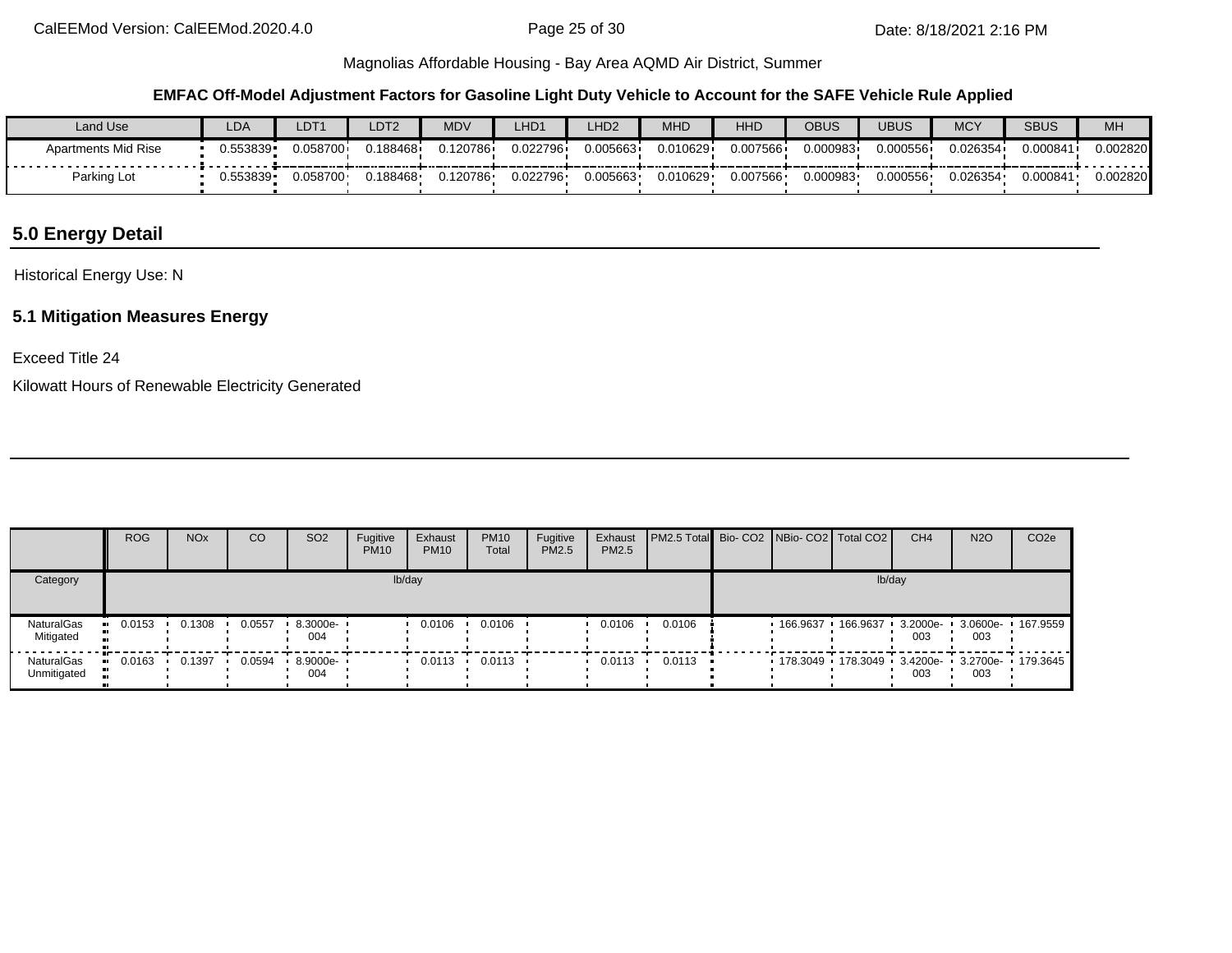#### **EMFAC Off-Model Adjustment Factors for Gasoline Light Duty Vehicle to Account for the SAFE Vehicle Rule Applied**

# **5.2 Energy by Land Use - NaturalGas**

**Unmitigated**

|                        | NaturalGa<br>s Use | <b>ROG</b>   | <b>NO<sub>x</sub></b> | CO     | SO <sub>2</sub> | Fugitive<br><b>PM10</b> | Exhaust<br><b>PM10</b> | <b>PM10</b><br>Total | Fugitive<br>PM2.5 | Exhaust<br>PM2.5 | PM2.5 Total Bio- CO2 NBio- CO2 Total CO2 |                                              |          | CH <sub>4</sub> | <b>N2O</b>      | CO <sub>2e</sub> |
|------------------------|--------------------|--------------|-----------------------|--------|-----------------|-------------------------|------------------------|----------------------|-------------------|------------------|------------------------------------------|----------------------------------------------|----------|-----------------|-----------------|------------------|
| Land Use               | kBTU/yr            |              |                       |        |                 |                         | lb/day                 |                      |                   |                  |                                          |                                              | lb/day   |                 |                 |                  |
| Apartments Mid<br>Rise | 1515.59<br>.       | 0.0163       | 0.1397                | 0.0594 | 8.9000e-<br>004 |                         | 0.0113                 | 0.0113               |                   | 0.0113           | 0.0113                                   | $178.3049$ $\cdot$ 178.3049 $\cdot$ 3.4200e- |          | 003             | 3.2700e-<br>003 | 179.3645         |
| Parking Lot            | 0                  | 0.0000<br>ш. | 0.0000                | 0.0000 | 0.0000          |                         | 0.0000                 | 0.0000               |                   | 0.0000           | 0.0000                                   | 0.0000                                       | 0.0000   | 0.0000          | 0.0000          | 0.0000           |
| <b>Total</b>           |                    | 0.0163       | 0.1397                | 0.0594 | 8.9000e-<br>004 |                         | 0.0113                 | 0.0113               |                   | 0.0113           | 0.0113                                   | 178.3049                                     | 178.3049 | 3.4200e-<br>003 | 3.2700e-<br>003 | 179.3645         |

#### **Mitigated**

|                        | NaturalGa<br>s Use | <b>ROG</b> | <b>NO<sub>x</sub></b> | CO     | SO <sub>2</sub> | Fugitive<br><b>PM10</b> | Exhaust<br><b>PM10</b> | <b>PM10</b><br>Total | Fugitive<br>PM2.5 | Exhaust<br>PM2.5 | PM2.5 Total Bio- CO2 NBio- CO2 Total CO2 |                   |          | CH <sub>4</sub> | <b>N2O</b>      | CO <sub>2e</sub> |
|------------------------|--------------------|------------|-----------------------|--------|-----------------|-------------------------|------------------------|----------------------|-------------------|------------------|------------------------------------------|-------------------|----------|-----------------|-----------------|------------------|
| Land Use               | kBTU/yr            |            |                       |        |                 |                         | lb/day                 |                      |                   |                  |                                          |                   | lb/day   |                 |                 |                  |
| Apartments Mid<br>Rise | 1.41919<br>-91     | 0.0153     | 0.1308                | 0.0557 | 8.3000e-<br>004 |                         | 0.0106                 | 0.0106               |                   | 0.0106           | 0.0106                                   | 166.9637 166.9637 |          | 3.2000e-<br>003 | 3.0600e-<br>003 | 167.9559         |
| Parking Lot            |                    | 0.0000     | 0.0000                | 0.0000 | 0.0000          |                         | 0.0000                 | 0.0000               |                   | 0.0000           | 0.0000                                   | 0.0000            | 0.0000   | 0.0000          | 0.0000          | 0.0000           |
| <b>Total</b>           |                    | 0.0153     | 0.1308                | 0.0557 | 8.3000e-<br>004 |                         | 0.0106                 | 0.0106               |                   | 0.0106           | 0.0106                                   | 166.9637          | 166.9637 | 3.2000e-<br>003 | 3.0600e-<br>003 | 167.9559         |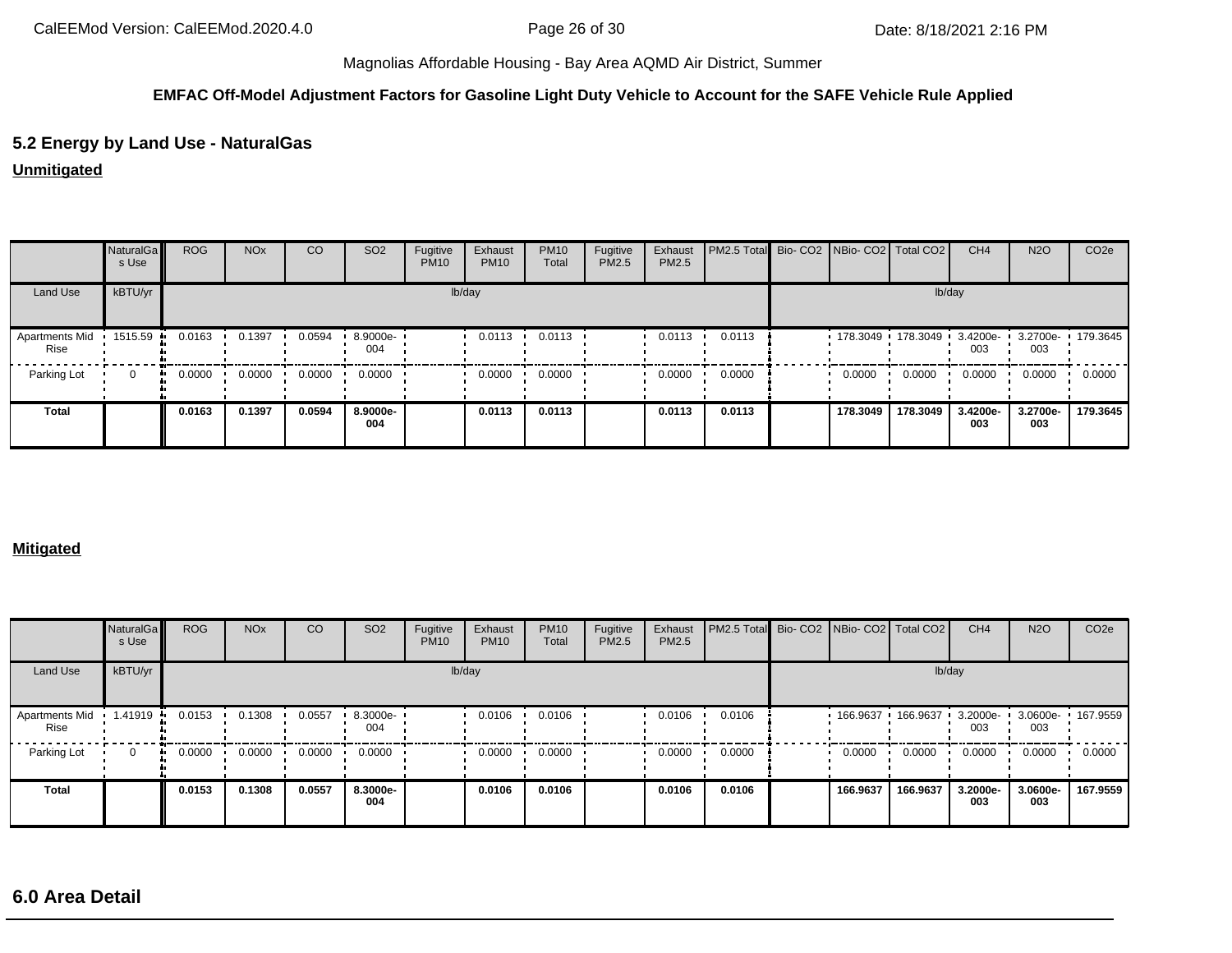## **EMFAC Off-Model Adjustment Factors for Gasoline Light Duty Vehicle to Account for the SAFE Vehicle Rule Applied**

### **6.1 Mitigation Measures Area**

|             | <b>ROG</b> | <b>NO<sub>x</sub></b> | CO                      | SO <sub>2</sub> | Fugitive<br><b>PM10</b> | Exhaust<br><b>PM10</b> | <b>PM10</b><br>Total | Fugitive<br><b>PM2.5</b> | Exhaust<br>PM2.5 | <b>PM2.5 Total Bio- CO2 NBio- CO2 Total CO2</b> |  |                                          | CH <sub>4</sub> | <b>N2O</b> | CO <sub>2</sub> e |
|-------------|------------|-----------------------|-------------------------|-----------------|-------------------------|------------------------|----------------------|--------------------------|------------------|-------------------------------------------------|--|------------------------------------------|-----------------|------------|-------------------|
| Category    |            |                       |                         |                 |                         | lb/day                 |                      |                          |                  |                                                 |  | lb/day                                   |                 |            |                   |
| Mitigated   | $-29.5887$ | 0.6628                | $\cdot$ 41.3082 $\cdot$ | 0.0694          |                         | 5.1213                 | 5.1213               |                          | 5.1213           | 5.1213                                          |  | $\frac{1}{2}$ 552.4759 254.4074 806.8832 | 0.7655          | 0.0391     | ▪ 837.6568        |
| Unmitigated | 29.5887    | 0.6628                | 41.3082 •               | 0.0694          |                         | 5.1213                 | 5.1213               |                          | 5.1213           | 5.1213                                          |  | $\bullet$ 552.4759 254.4074 806.8832     | 0.7655          | 0.0391     | ▪ 837.6568        |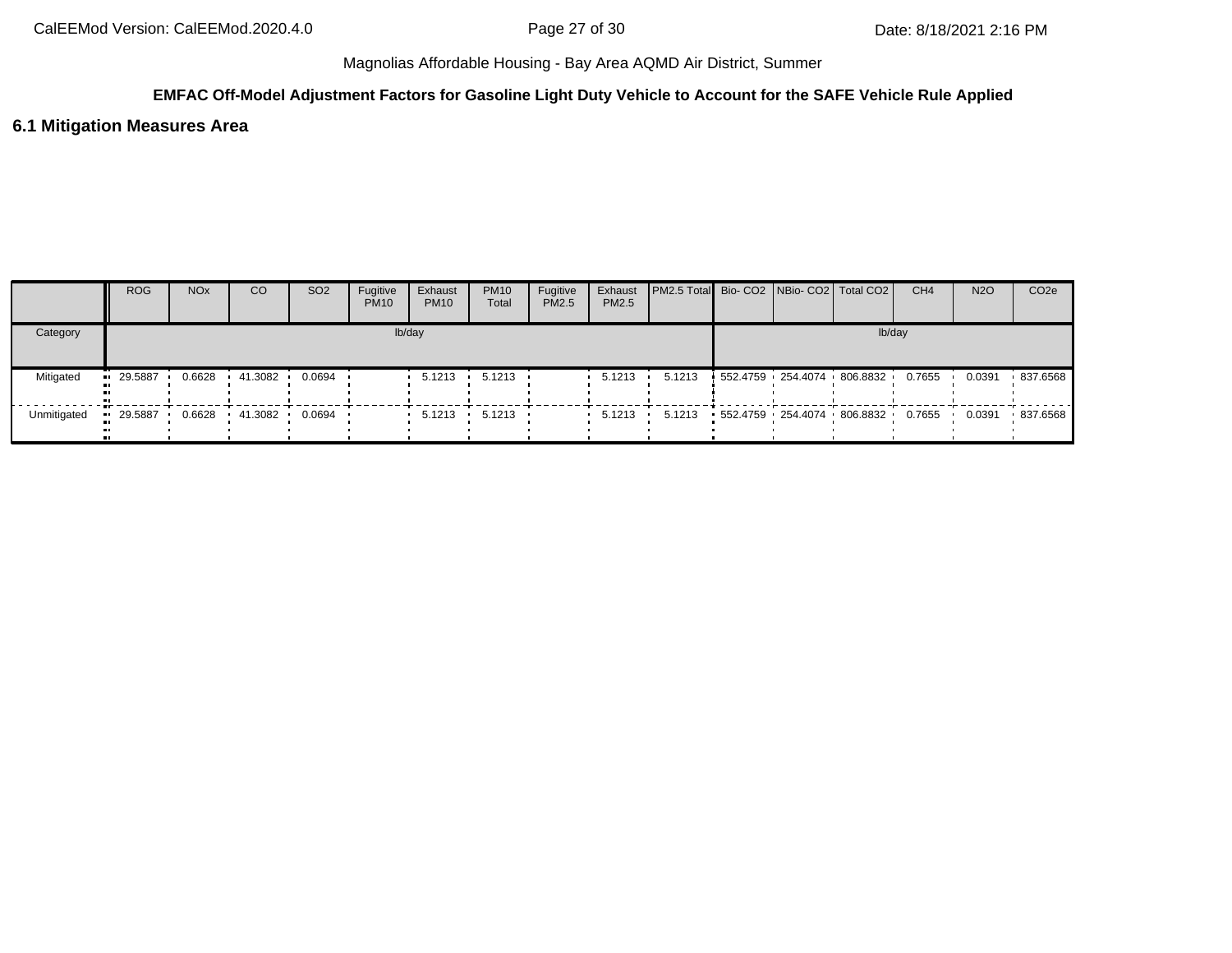## **EMFAC Off-Model Adjustment Factors for Gasoline Light Duty Vehicle to Account for the SAFE Vehicle Rule Applied**

# **6.2 Area by SubCategory**

# **Unmitigated**

|                          | <b>ROG</b> | <b>NO<sub>x</sub></b> | CO        | SO <sub>2</sub>                 | Fugitive<br><b>PM10</b> | Exhaust<br><b>PM10</b> | <b>PM10</b><br>Total | Fugitive<br>PM2.5 | Exhaust<br>PM2.5 | PM2.5 Total Bio- CO2 NBio- CO2 Total CO2 |          |                            |          | CH <sub>4</sub> | <b>N2O</b> | CO <sub>2e</sub> |
|--------------------------|------------|-----------------------|-----------|---------------------------------|-------------------------|------------------------|----------------------|-------------------|------------------|------------------------------------------|----------|----------------------------|----------|-----------------|------------|------------------|
| SubCategory              |            |                       |           |                                 |                         | lb/day                 |                      |                   |                  |                                          |          |                            | lb/day   |                 |            |                  |
| Architectural<br>Coating | 0.3497     |                       |           |                                 |                         | 0.0000                 | 0.0000               |                   | 0.0000           | 0.0000                                   |          |                            | 0.0000   |                 |            | 0.0000           |
| Consumer<br>Products     | 1.9319     |                       |           |                                 |                         | 0.0000                 | 0.0000               |                   | 0.0000           | 0.0000                                   |          |                            | 0.0000   |                 |            | 0.0000           |
| Hearth                   | 27.1432    | 0.6001                | 35.8615 . | 0.0691                          |                         | 5.0911                 | 5.0911               |                   | 5.0911           | 5.0911                                   |          | 552.4759 244.5882 797.0641 |          | 0.7560          | 0.0391     | .827.6020        |
| Landscaping              | 0.1640     | 0.0627                | 5.4468    | $\cdot$ 2.9000e- $\cdot$<br>004 |                         | 0.0302                 | 0.0302               |                   | 0.0302           | 0.0302                                   |          | 9.8191                     | 9.8191   | 9.4300e-<br>003 |            | 10.0548          |
| <b>Total</b>             | 29.5887    | 0.6628                | 41.3082   | 0.0694                          |                         | 5.1213                 | 5.1213               |                   | 5.1213           | 5.1213                                   | 552.4759 | 254.4074                   | 806.8832 | 0.7655          | 0.0391     | 837.6568         |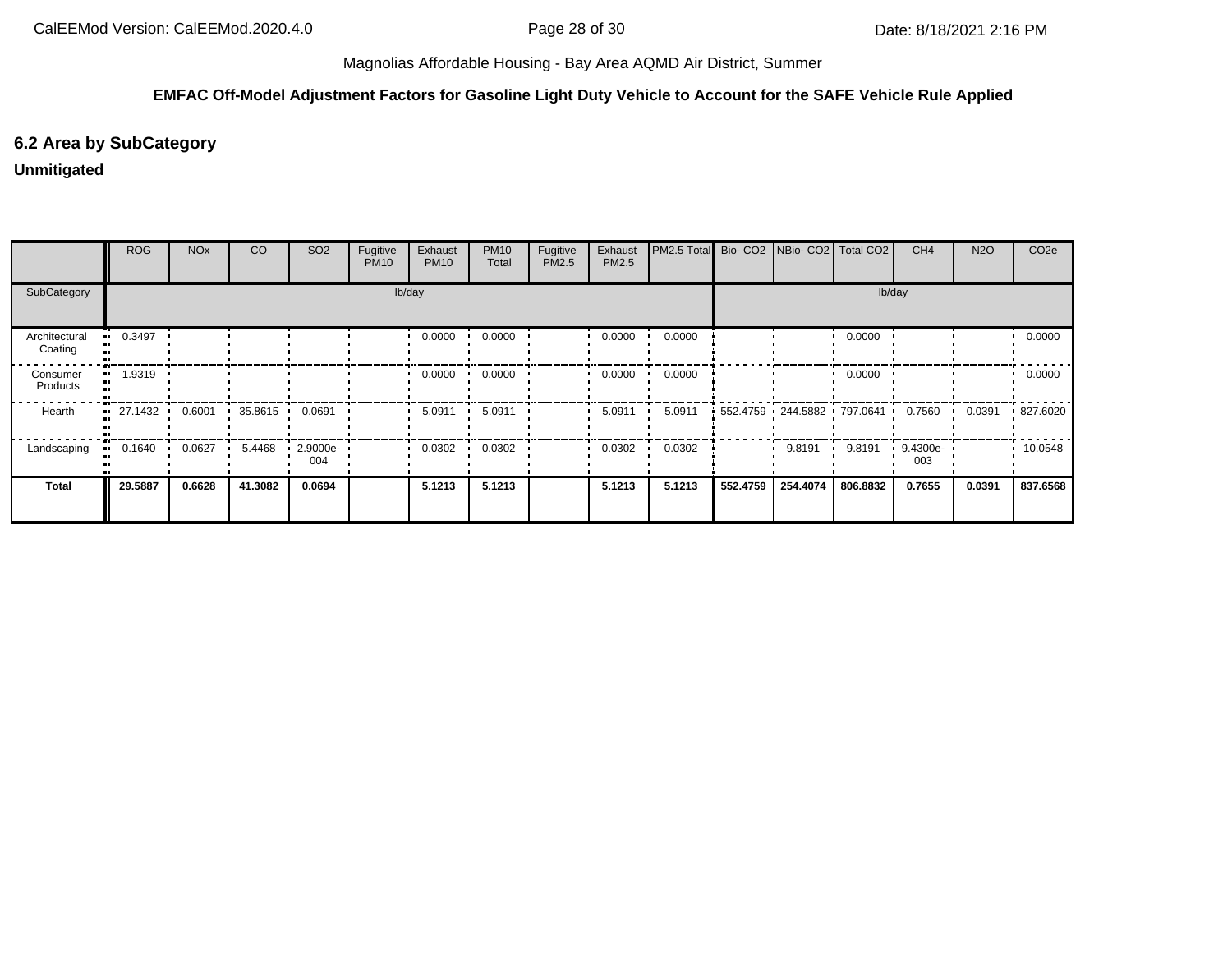#### **EMFAC Off-Model Adjustment Factors for Gasoline Light Duty Vehicle to Account for the SAFE Vehicle Rule Applied**

# **6.2 Area by SubCategory**

#### **Mitigated**

|                          | <b>ROG</b>    | <b>NO<sub>x</sub></b> | CO      | SO <sub>2</sub>    | Fugitive<br><b>PM10</b> | Exhaust<br><b>PM10</b> | <b>PM10</b><br>Total | Fugitive<br>PM2.5 | Exhaust<br>PM2.5 | PM2.5 Total Bio- CO2 NBio- CO2 Total CO2 |          |                            |          | CH <sub>4</sub> | <b>N2O</b> | CO <sub>2e</sub> |
|--------------------------|---------------|-----------------------|---------|--------------------|-------------------------|------------------------|----------------------|-------------------|------------------|------------------------------------------|----------|----------------------------|----------|-----------------|------------|------------------|
| SubCategory              |               |                       |         |                    |                         | lb/day                 |                      |                   |                  |                                          |          |                            | lb/day   |                 |            |                  |
| Architectural<br>Coating | 0.3497        |                       |         |                    |                         | 0.0000                 | 0.0000               |                   | 0.0000           | 0.0000                                   |          |                            | 0.0000   |                 |            | 0.0000           |
| Consumer<br>Products     | 1.9319        |                       |         |                    |                         | 0.0000                 | 0.0000               |                   | 0.0000           | 0.0000                                   |          |                            | 0.0000   |                 |            | 0.0000           |
| Hearth                   | 27.1432 ·<br> | 0.6001                | 35.8615 | 0.0691             |                         | 5.0911                 | 5.0911               |                   | 5.0911           | 5.0911                                   |          | 552.4759 244.5882 797.0641 |          | 0.7560          | 0.0391     | .827.6020        |
| Landscaping              | 0.1640        | 0.0627                | 5.4468  | $2.9000e -$<br>004 |                         | 0.0302                 | 0.0302               |                   | 0.0302           | 0.0302                                   |          | 9.8191                     | 9.8191   | 9.4300e-<br>003 |            | 10.0548          |
| Total                    | 29.5887       | 0.6628                | 41.3082 | 0.0694             |                         | 5.1213                 | 5.1213               |                   | 5.1213           | 5.1213                                   | 552.4759 | 254.4074                   | 806.8832 | 0.7655          | 0.0391     | 837.6568         |

# **7.0 Water Detail**

#### **7.1 Mitigation Measures Water**

Apply Water Conservation Strategy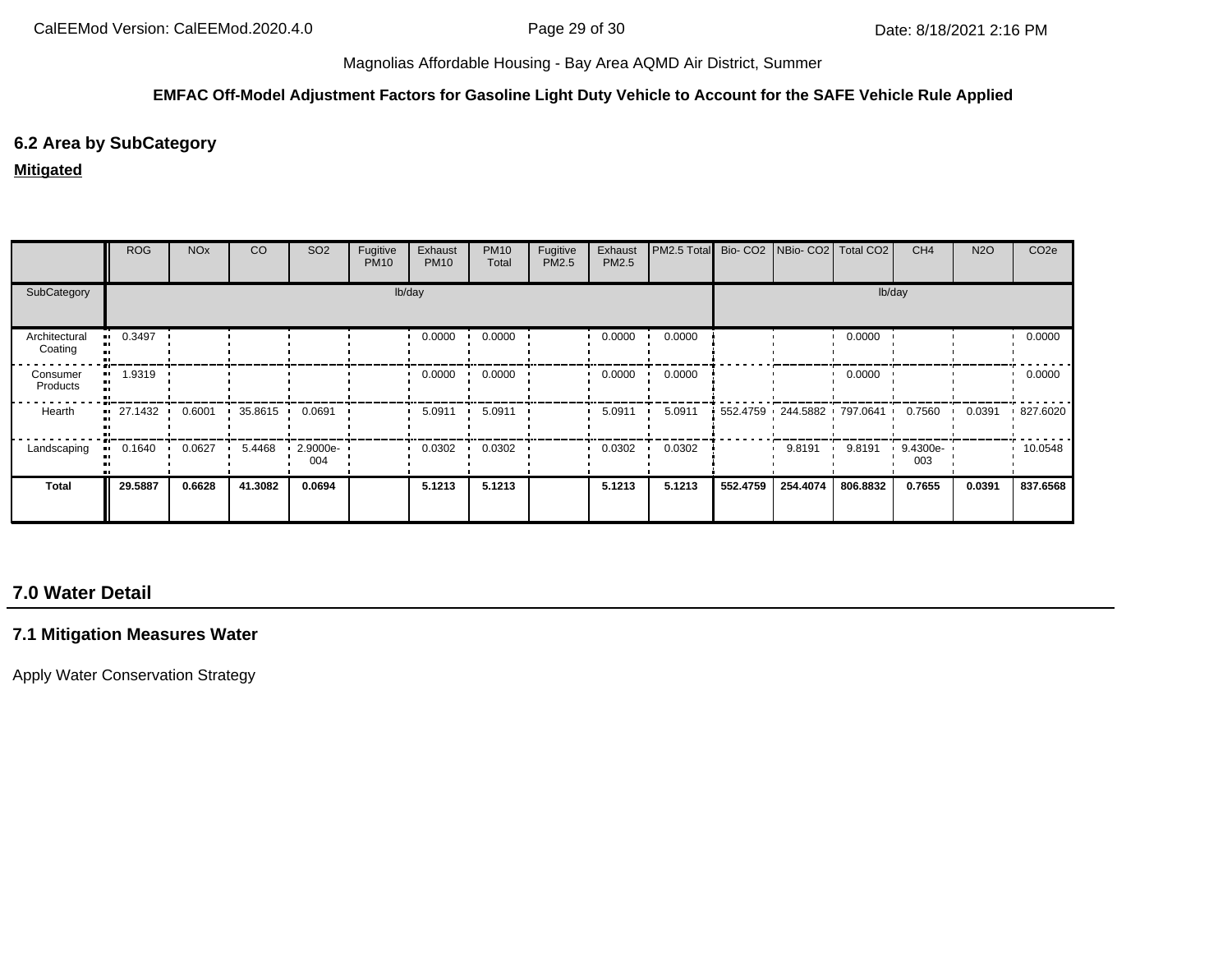#### **EMFAC Off-Model Adjustment Factors for Gasoline Light Duty Vehicle to Account for the SAFE Vehicle Rule Applied**

# **8.0 Waste Detail**

**8.1 Mitigation Measures Waste**

# **9.0 Operational Offroad**

| Equipment Type | Number | Hours/Day | Days/Year | Horse Power | Load Factor | <b>Fuel Type</b> |
|----------------|--------|-----------|-----------|-------------|-------------|------------------|

# **10.0 Stationary Equipment**

## **Fire Pumps and Emergency Generators**

|  | Equipment Type | Number | Hours/Day | Hours/Year | Horse Power | $\cdot$ $-$<br>Load Factor | Fuel Type |
|--|----------------|--------|-----------|------------|-------------|----------------------------|-----------|
|--|----------------|--------|-----------|------------|-------------|----------------------------|-----------|

#### **Boilers**

| Equipment Type | Number | Heat Input/Dav | Heat Input/Year | <b>Boiler Rating</b> | <b>Fuel Type</b> |
|----------------|--------|----------------|-----------------|----------------------|------------------|
|                |        |                |                 |                      |                  |

### **User Defined Equipment**

Equipment Type Number

# **11.0 Vegetation**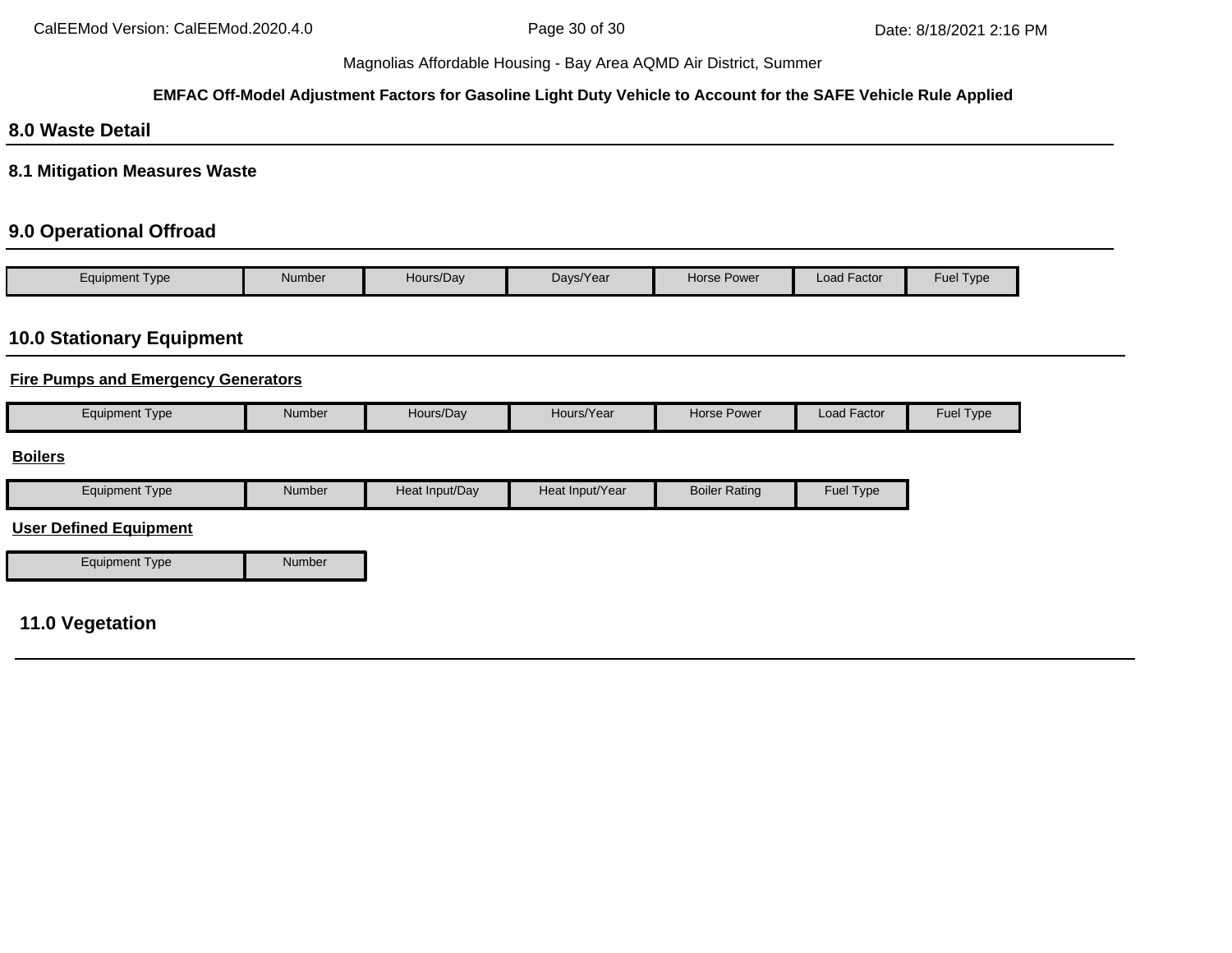**EMFAC Off-Model Adjustment Factors for Gasoline Light Duty Vehicle to Account for the SAFE Vehicle Rule Applied**

## **Magnolias Affordable Housing**

**Bay Area AQMD Air District, Winter**

# **1.0 Project Characteristics**

#### **1.1 Land Usage**

| Land Uses                  | Size                  | <b>Metric</b> | Lot Acreage | <b>Floor Surface Area</b> | Population |
|----------------------------|-----------------------|---------------|-------------|---------------------------|------------|
| Parking Lot                | 67.00<br>------------ | Space         | 0.66        | 28,750.00                 | .          |
| <b>Apartments Mid Rise</b> | 66.00                 | Dwelling Unit | 0.87        | 89,800.00                 | 189        |

#### **1.2 Other Project Characteristics**

| <b>Urbanization</b>               | Urban                            | Wind Speed (m/s)                  | 2.2   | <b>Precipitation Freg (Days)</b>        | 64    |
|-----------------------------------|----------------------------------|-----------------------------------|-------|-----------------------------------------|-------|
| <b>Climate Zone</b>               | 4                                |                                   |       | <b>Operational Year</b>                 | 2025  |
| <b>Utility Company</b>            | Pacific Gas and Electric Company |                                   |       |                                         |       |
| <b>CO2 Intensity</b><br>(lb/MWhr) | 203.98                           | <b>CH4 Intensity</b><br>(lb/MWhr) | 0.033 | N <sub>2</sub> O Intensity<br>(lb/MWhr) | 0.004 |

# **1.3 User Entered Comments & Non-Default Data**

Project Characteristics -

Land Use - Lot acreage and sqaure footage based on applicant provided information.

Construction Phase - Construction phasing based on applicant provided information.

Demolition -

Grading - Total site acreage based on applicant provided information.

Vehicle Trips - Trip generation based on rates in ITE Trip Generation Manual 10th Ed, consistent with the traffic report prepared for the proposed project by Hexagon.

Mobile Land Use Mitigation - Increase in transit accessability based on applicant-provided information.

Energy Mitigation - Energy mitigation based on applicant-provided information.

Water Mitigation - Water conservation strategy based on applicant-provided information.

Trips and VMT -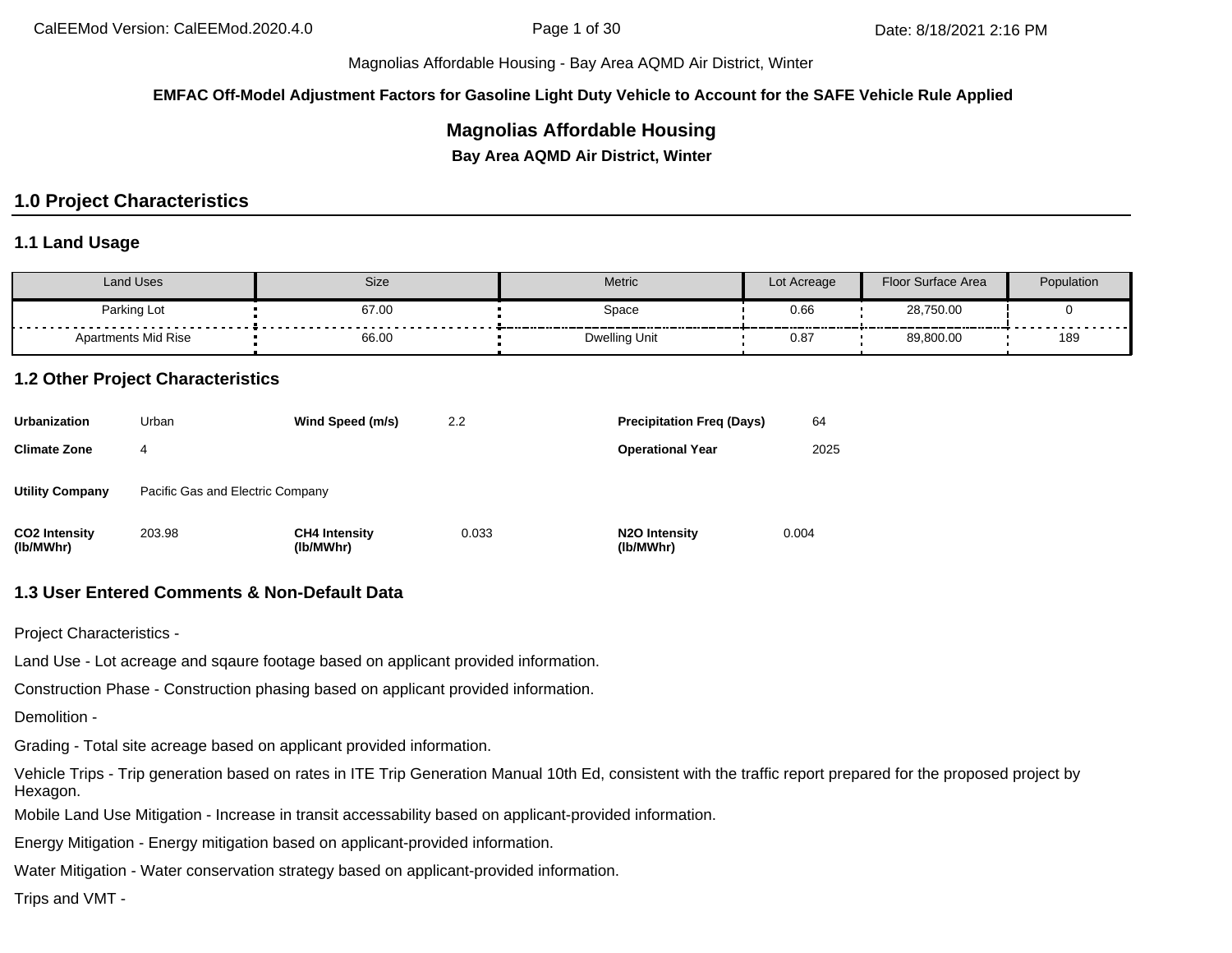#### **EMFAC Off-Model Adjustment Factors for Gasoline Light Duty Vehicle to Account for the SAFE Vehicle Rule Applied**

| <b>Table Name</b>    | Column Name       | Default Value | <b>New Value</b> |
|----------------------|-------------------|---------------|------------------|
| tblConstructionPhase | <b>NumDays</b>    | 20.00         | 5.00             |
| tblConstructionPhase | <b>NumDays</b>    | 2.00          | 5.00             |
| tblConstructionPhase | NumDays           | 4.00          | 5.00             |
| tblConstructionPhase | NumDays           | 200.00        | 420.00           |
| tblConstructionPhase | NumDays           | 10.00         | 420.00           |
| tblGrading           | MaterialExported  | 0.00          | 1,774.00         |
| tblGrading           | MaterialImported  | 0.00          | 1,140.00         |
| tblLandUse           | LandUseSquareFeet | 26,800.00     | 28,750.00        |
| tblLandUse           | LandUseSquareFeet | 66,000.00     | 89,800.00        |
| tblLandUse           | LotAcreage        | 0.60          | 0.66             |
| tblLandUse           | LotAcreage        | 1.74          | 0.87             |
| tblVehicleTrips      | ST_TR             | 4.91          | 4.02             |
| tblVehicleTrips      | SU_TR             | 4.09          | 4.02             |
| tblVehicleTrips      | WD_TR             | 5.44          | 4.02             |

**2.0 Emissions Summary**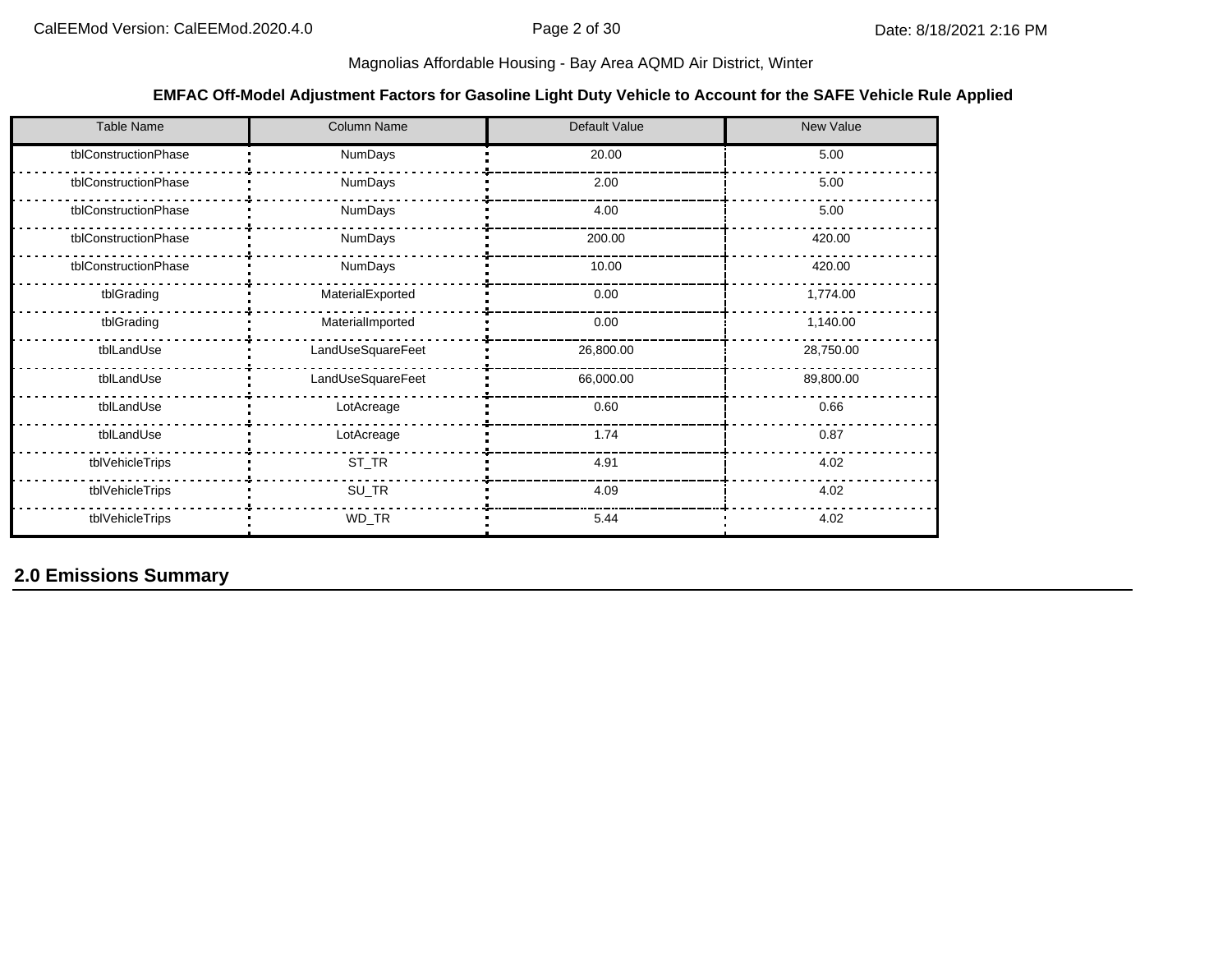#### **EMFAC Off-Model Adjustment Factors for Gasoline Light Duty Vehicle to Account for the SAFE Vehicle Rule Applied**

# **2.1 Overall Construction (Maximum Daily Emission)**

**Unmitigated Construction**

|                | <b>ROG</b> | <b>NO<sub>x</sub></b> | <sub>CO</sub>    | SO <sub>2</sub> | Fugitive<br><b>PM10</b> | Exhaust<br><b>PM10</b> | <b>PM10</b><br>Total | Fugitive<br>PM2.5 | Exhaust<br><b>PM2.5</b> | PM2.5<br>Total |        | Bio- CO2   NBio- CO2   Total CO2 |        | CH <sub>4</sub> | <b>N2O</b> | CO <sub>2e</sub>      |
|----------------|------------|-----------------------|------------------|-----------------|-------------------------|------------------------|----------------------|-------------------|-------------------------|----------------|--------|----------------------------------|--------|-----------------|------------|-----------------------|
| Year           |            |                       |                  |                 |                         | lb/day                 |                      |                   |                         |                |        |                                  | lb/day |                 |            |                       |
| 2023           | 4.9660     |                       | 18.5770  16.2406 | 0.0445          | 7.6907                  | 0.6802                 | 8.3269               | 3.5875            | 0.6362                  | 4.1740         | 0.0000 | $4.642.689$ $4.642.689$          |        | 0.7093          | 0.4647     | $\cdot$ 4,797.083     |
| 2024           | $-4.8390$  | 12.9507               | 16.0356          | 0.0320          | 0.6727                  | 0.5174                 | 1.1902               | 0.1803            | 0.5013                  | 0.6816         | 0.0000 | $3.016.179 - 3.016.179$          |        | 0.3682          | 0.0514     | $\cdot$ 3,040.706     |
| <b>Maximum</b> | 4.9660     | 18.5770               | 16.2406          | 0.0445          | 7.6907                  | 0.6802                 | 8.3269               | 3.5875            | 0.6362                  | 4.1740         | 0.0000 | 4,642.689 4,642.689              |        | 0.7093          | 0.4647     | 4,797.083<br>$\Omega$ |

#### **Mitigated Construction**

|                      | <b>ROG</b> | <b>NO<sub>x</sub></b> | <b>CO</b> | SO <sub>2</sub> | Fugitive<br><b>PM10</b> | Exhaust<br><b>PM10</b> | <b>PM10</b><br>Total | Fugitive<br>PM2.5 | Exhaust<br>PM2.5 | PM2.5<br>Total |        | Bio- CO2   NBio- CO2   Total CO2 |                       | CH <sub>4</sub> | <b>N2O</b> | CO <sub>2e</sub>  |
|----------------------|------------|-----------------------|-----------|-----------------|-------------------------|------------------------|----------------------|-------------------|------------------|----------------|--------|----------------------------------|-----------------------|-----------------|------------|-------------------|
| Year                 |            |                       |           |                 |                         | lb/day                 |                      |                   |                  |                |        |                                  | lb/day                |                 |            |                   |
| 2023<br>$\mathbf{u}$ | 4.9660     | 18.5770               | 16.2406   | 0.0445          | 7.6907                  | 0.6802                 | 8.3269               | 3.5875            | 0.6362           | 4.1740         | 0.0000 |                                  | 4,642.689 4,642.689   | 0.7093          | 0.4647     | $\cdot$ 4,797.083 |
| 2024<br>$\bullet$    | 4.8390     | 12.9507               | 16.0356   | 0.0320          | 0.6727                  | 0.5174                 | 1.1902               | 0.1803            | 0.5013           | 0.6816         | 0.0000 |                                  | $3,016.179$ 3,016.179 | 0.3682          | 0.0514     | $\cdot$ 3,040.706 |
| <b>Maximum</b>       | 4.9660     | 18.5770               | 16.2406   | 0.0445          | 7.6907                  | 0.6802                 | 8.3269               | 3.5875            | 0.6362           | 4.1740         | 0.0000 |                                  | 4,642.689 4,642.689   | 0.7093          | 0.4647     | 4,797.083<br>0    |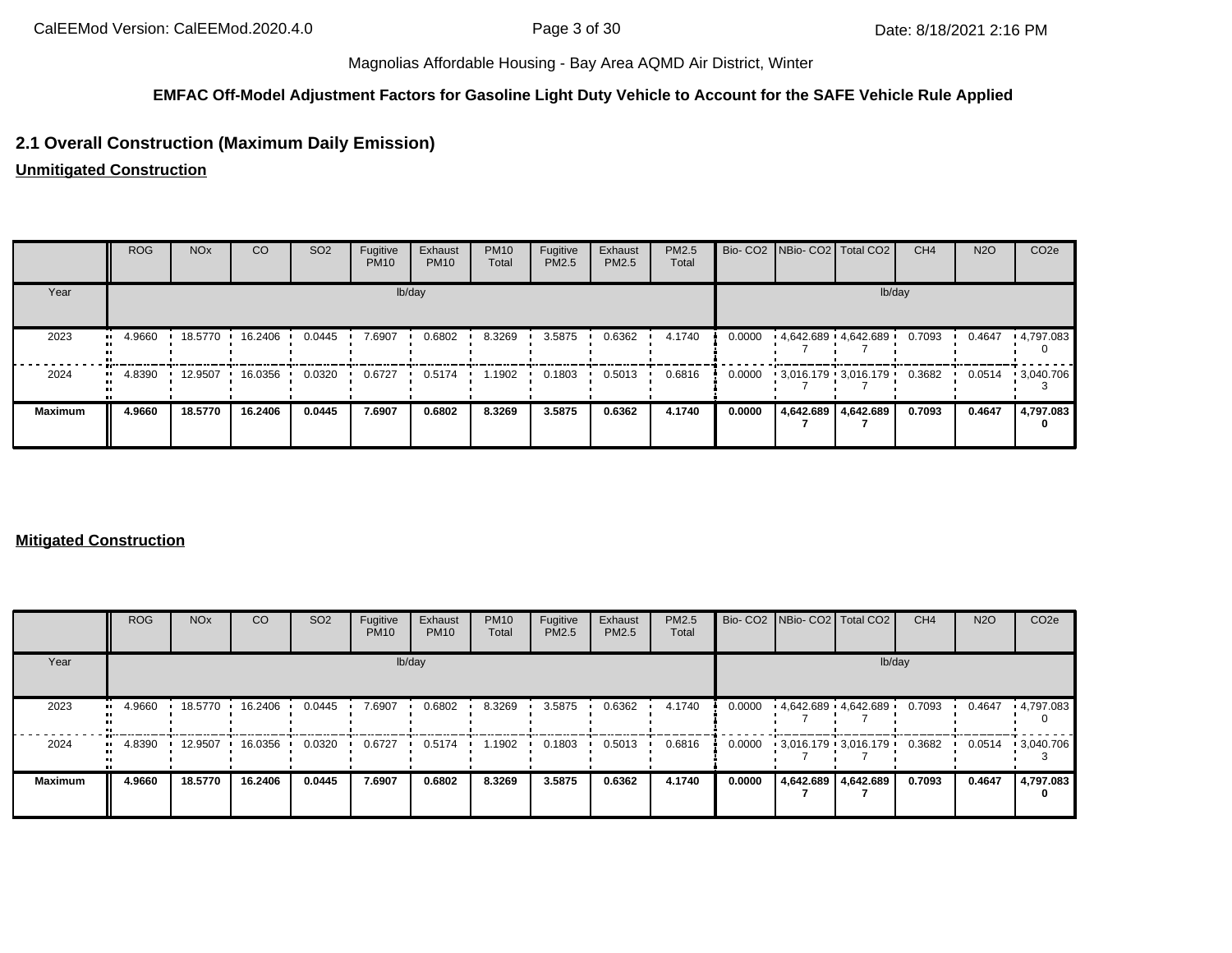#### **EMFAC Off-Model Adjustment Factors for Gasoline Light Duty Vehicle to Account for the SAFE Vehicle Rule Applied**

|                             | <b>ROG</b> | <b>NO<sub>x</sub></b> | <b>CO</b> | SO <sub>2</sub> | <b>Fugitive</b><br><b>PM10</b> | <b>Exhaust</b><br><b>PM10</b> | <b>PM10</b><br><b>Total</b> | Fugitive<br><b>PM2.5</b> | <b>Exhaust</b><br><b>PM2.5</b> | <b>PM2.5</b><br><b>Total</b> |      |      | Bio- CO2   NBio-CO2   Total CO2 | CH <sub>4</sub> | <b>N20</b> | CO <sub>2e</sub> |
|-----------------------------|------------|-----------------------|-----------|-----------------|--------------------------------|-------------------------------|-----------------------------|--------------------------|--------------------------------|------------------------------|------|------|---------------------------------|-----------------|------------|------------------|
| Percent<br><b>Reduction</b> | 0.00       | 0.00                  | 0.00      | 0.00            | 0.00                           | 0.00                          | 0.00                        | 0.00                     | 0.00                           | 0.00                         | 0.00 | 0.00 | 0.00                            | 0.00            | 0.00       | 0.00             |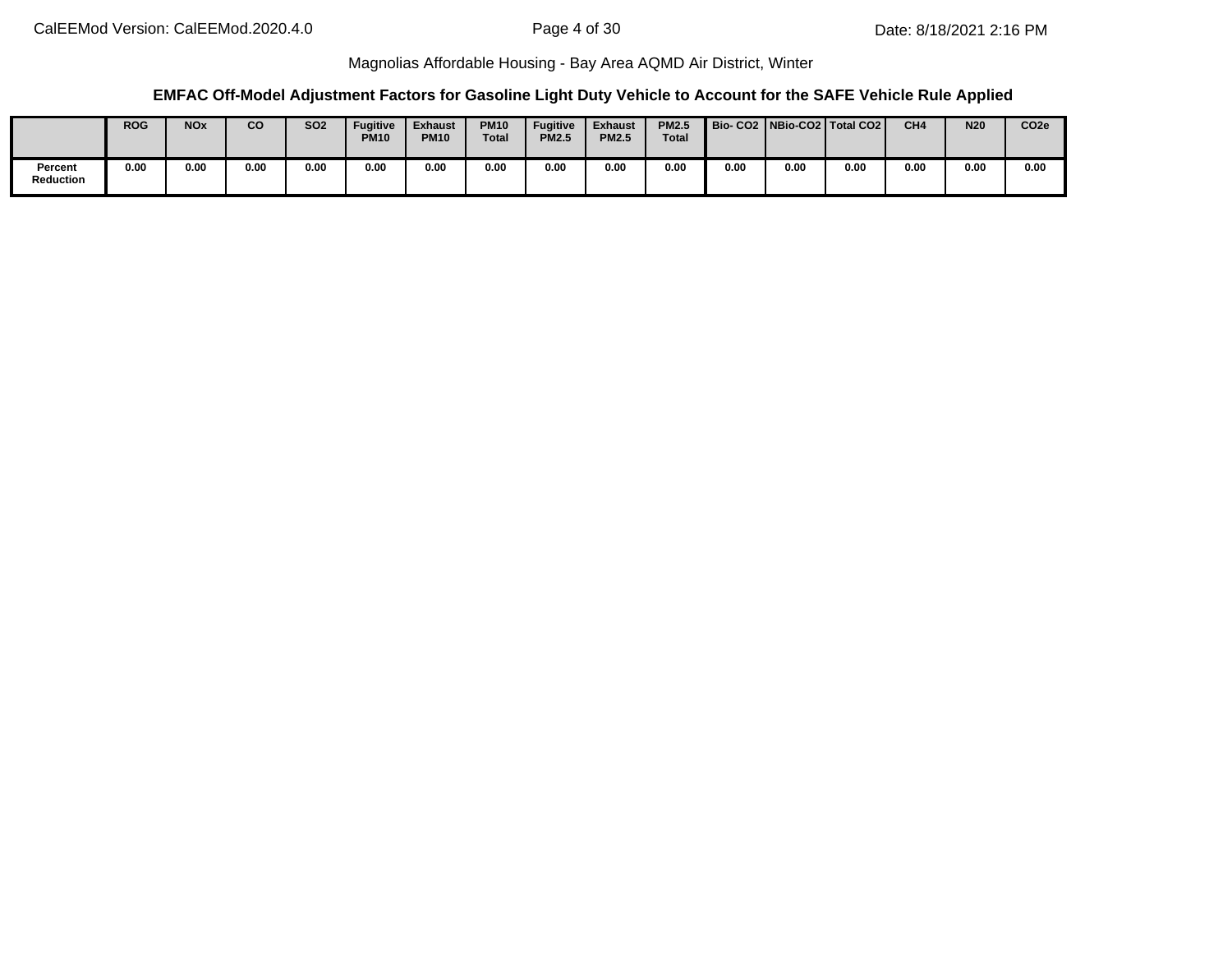## **EMFAC Off-Model Adjustment Factors for Gasoline Light Duty Vehicle to Account for the SAFE Vehicle Rule Applied**

# **2.2 Overall Operational**

# **Unmitigated Operational**

|              | <b>ROG</b> | <b>NO<sub>x</sub></b> | CO        | SO <sub>2</sub>   | Fugitive<br><b>PM10</b> | Exhaust<br><b>PM10</b> | <b>PM10</b><br>Total | Fugitive<br>PM2.5 | Exhaust<br>PM2.5 | PM2.5<br>Total |          | Bio- CO2   NBio- CO2   Total CO2             |                        | CH <sub>4</sub> | <b>N2O</b> | CO <sub>2e</sub>  |
|--------------|------------|-----------------------|-----------|-------------------|-------------------------|------------------------|----------------------|-------------------|------------------|----------------|----------|----------------------------------------------|------------------------|-----------------|------------|-------------------|
| Category     |            |                       |           |                   | lb/day                  |                        |                      |                   |                  |                |          |                                              | lb/day                 |                 |            |                   |
| Area         | 29.5887    | 0.6628                | 41.3082 • | 0.0694            |                         | 5.1213                 | 5.1213               |                   | 5.1213           | 5.1213         |          | 552.4759 254.4074 806.8832                   |                        | 0.7655          | 0.0391     | 837.6568          |
| Energy       | 0.0163     | 0.1397                | 0.0594    | $.89000e-$<br>004 |                         | 0.0113                 | 0.0113               |                   | 0.0113           | 0.0113         |          | 178.3049 178.3049 3.4200e- 3.2700e- 179.3645 |                        | 003             | 003        |                   |
| Mobile       | 0.5822<br> | 0.6828                | 5.7716    | 0.0112            | 1.2898                  | 8.3300e-<br>003        | 1.2982               | 0.3435            | 7.7600e-<br>003  | 0.3513         |          | $1.163.748$ $1.163.748$                      |                        | 0.0806          | 0.0581     | $\cdot$ 1,183.085 |
| <b>Total</b> | 30.1872    | 1.4853                | 47.1393   | 0.0814            | 1.2898                  | 5.1409                 | 6.4307               | 0.3435            | 5.1403           | 5.4839         | 552.4759 |                                              | ا 2,148.936   596.460. | 0.8494          | 0.1005     | 2,200.107         |

#### **Mitigated Operational**

|          | <b>ROG</b>   | <b>NO<sub>x</sub></b> | CO        | SO <sub>2</sub>     | Fugitive<br><b>PM10</b> | Exhaust<br><b>PM10</b> | <b>PM10</b><br>Total | Fugitive<br>PM2.5 | Exhaust<br>PM2.5 | PM2.5<br>Total |          | Bio- CO2   NBio- CO2   Total CO2 |                       | CH <sub>4</sub> | <b>N2O</b>                          | CO <sub>2e</sub>  |
|----------|--------------|-----------------------|-----------|---------------------|-------------------------|------------------------|----------------------|-------------------|------------------|----------------|----------|----------------------------------|-----------------------|-----------------|-------------------------------------|-------------------|
| Category |              |                       |           |                     |                         | lb/day                 |                      |                   |                  |                |          |                                  | lb/day                |                 |                                     |                   |
| Area     | 29.5887      | 0.6628                | 41.3082 • | 0.0694              |                         | 5.1213                 | 5.1213               |                   | 5.1213           | 5.1213         |          | 552.4759 254.4074 806.8832       |                       | 0.7655          | 0.0391                              | 837.6568          |
| Energy   | 0.0153       | 0.1308                | 0.0557    | $.3000e - 1$<br>004 |                         | 0.0106                 | 0.0106               |                   | 0.0106           | 0.0106         |          |                                  | 166.9637 166.9637 '   | 003             | 3.2000e- 1 3.0600e- 167.9559<br>003 |                   |
| Mobile   | 0.5618<br>ш. | 0.6445                | 5.4627    | 0.0104              | 1.1925                  | 7.7700e-<br>003        | 1.2003               | 0.3176            | 7.2400e-<br>003  | 0.3249         |          | $1,078.825$ $1,078.825$          |                       | 0.0771          | 0.0549                              | $\cdot$ 1,097.123 |
| Total    | 30.1658      | 1.4381                | 46.8265   | 0.0806              | 1.1925                  | 5.1396                 | 6.3321               | 0.3176            | 5.1391           | 5.4567         | 552.4759 | 8                                | 500.196   2,052.672.∣ | 0.8458          | 0.0971                              | 2,102.736         |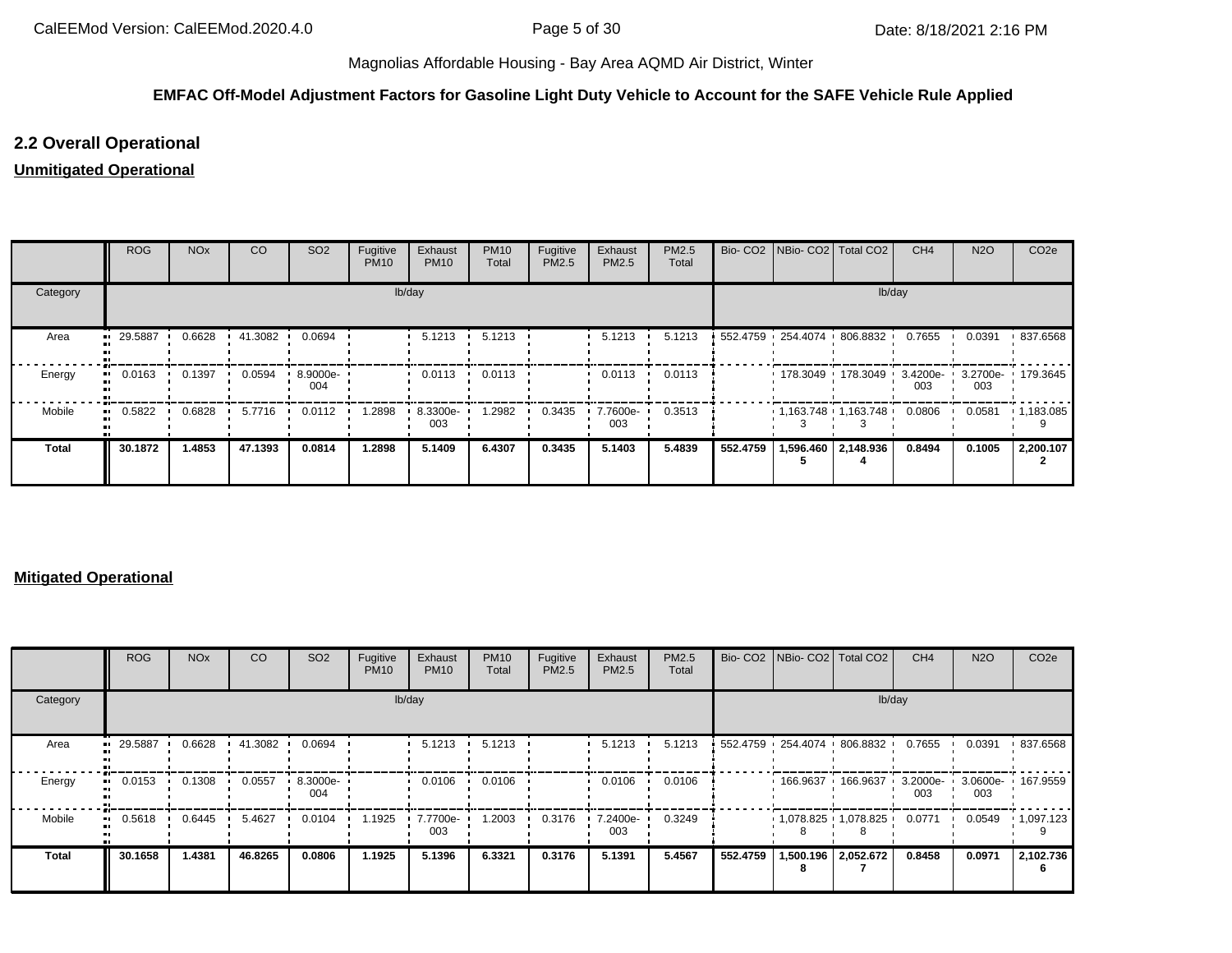#### **EMFAC Off-Model Adjustment Factors for Gasoline Light Duty Vehicle to Account for the SAFE Vehicle Rule Applied**

|                             | <b>ROG</b> | <b>NOx</b> | <b>CO</b> | <b>SO2</b> | <b>Fugitive</b><br><b>PM10</b> | <b>Exhaust</b><br><b>PM10</b> | <b>PM10</b><br><b>Total</b> | <b>Fugitive</b><br><b>PM2.5</b> | <b>Exhaust</b><br><b>PM2.5</b> | <b>PM2.5</b><br><b>Total</b> | Bio- CO2   NBio-CO2   Total CO2 |      |      | CH <sub>4</sub> | <b>N20</b> | CO <sub>2e</sub> |
|-----------------------------|------------|------------|-----------|------------|--------------------------------|-------------------------------|-----------------------------|---------------------------------|--------------------------------|------------------------------|---------------------------------|------|------|-----------------|------------|------------------|
| Percent<br><b>Reduction</b> | 0.07       | 3.18       | 0.66      | 1.07       | 7.54                           | 0.02                          | 1.53                        | 7.54                            | 0.02                           | 0.50                         | 0.00                            | 6.03 | 4.48 | 0.43            | 3.38       | 4.43             |

# **3.0 Construction Detail**

#### **Construction Phase**

| Phase<br>Number | <b>Phase Name</b>            | Phase Type                   | <b>Start Date</b> | End Date    | Num Days Num Days<br>Week |                  | <b>Phase Description</b> |
|-----------------|------------------------------|------------------------------|-------------------|-------------|---------------------------|------------------|--------------------------|
|                 | •Demolition                  | •Demolition                  | 3/1/2023          | :3/7/2023   |                           |                  |                          |
|                 | Site Preparation             | Site Preparation             | 3/8/2023          | .3/14/2023  |                           |                  |                          |
|                 | •Grading                     | <b>Crading</b>               | 13/15/2023        | 3/21/2023   |                           |                  |                          |
|                 | •Paving                      | • Paving                     | 3/22/2023         | 4/4/2023    |                           | 10 <sup>1</sup>  |                          |
|                 | <b>Building Construction</b> | <b>Building Construction</b> | 4/5/2023          | !11/12/2024 |                           | 420              |                          |
|                 | Architectural Coating        | Architectural Coating        | 4/19/2023         | 11/26/2024  | 5'                        | 420 <sup>1</sup> |                          |

**Acres of Grading (Site Preparation Phase): 4.69**

**Acres of Grading (Grading Phase): 5**

**Acres of Paving: 0.66**

**Residential Indoor: 181,845; Residential Outdoor: 60,615; Non-Residential Indoor: 0; Non-Residential Outdoor: 0; Striped Parking Area: 1,725 (Architectural Coating – sqft)**

#### **OffRoad Equipment**

| Phase Name         | <b>Offroad Equipment Type</b>   | Amount | <b>Usage Hours</b> | Horse Power | Load Factor |
|--------------------|---------------------------------|--------|--------------------|-------------|-------------|
| Demolition         | <b>Concrete/Industrial Saws</b> |        | $8.00 \div$        | 81          | 0.73        |
| <b>IDemolition</b> | <b>Rubber Tired Dozers</b>      |        | $8.00 \cdot$       | 247         | 0.40        |
| Demolition         | •Tractors/Loaders/Backhoes      |        | $8.00^{\circ}$     | 97.         | 0.37        |
| Site Preparation   | •Graders                        |        | $8.00 \cdot$       | 187'        | 0.41        |
| Site Preparation   | <b>Rubber Tired Dozers</b>      |        | 7.00               | 247         | 0.40        |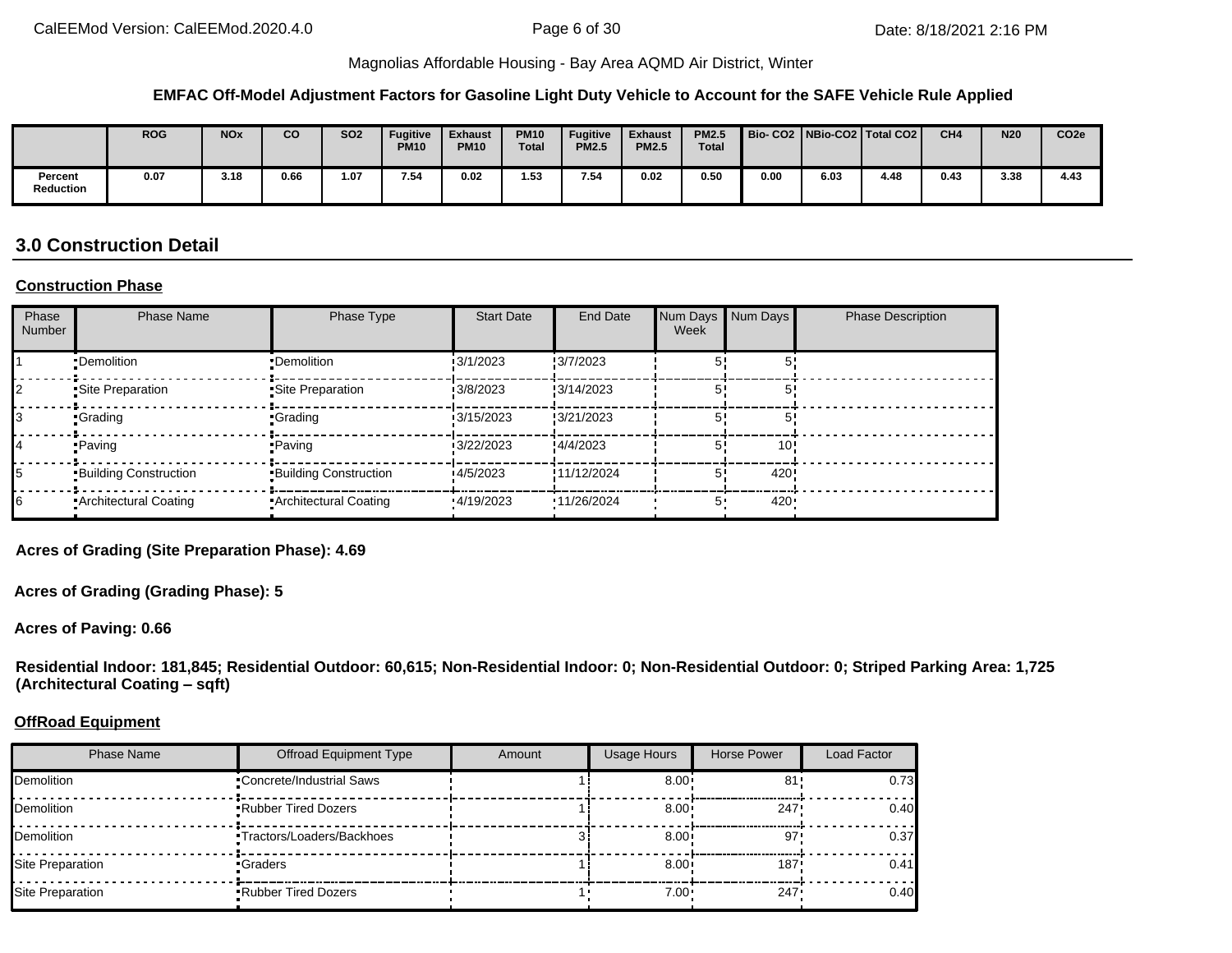#### **EMFAC Off-Model Adjustment Factors for Gasoline Light Duty Vehicle to Account for the SAFE Vehicle Rule Applied**

| Site Preparation             | ·Tractors/Loaders/Backhoes |   | 8.00         | 97 <sup>1</sup> | 0.37 |
|------------------------------|----------------------------|---|--------------|-----------------|------|
| Grading                      | <b>Graders</b>             |   | $8.00 \div$  | 187             | 0.41 |
| Grading                      | Rubber Tired Dozers        |   | $8.00 \div$  | 247             | 0.40 |
| Grading                      | Tractors/Loaders/Backhoes  |   | $7.00 \div$  | 97              | 0.37 |
| Paving                       | Cement and Mortar Mixers   |   | $6.00 \cdot$ | 9               | 0.56 |
| Paving                       | ·Pavers                    |   | $6.00 \cdot$ | 130             | 0.42 |
| Paving                       | Paving Equipment           |   | $8.00 \div$  | 132:            | 0.36 |
| Paving                       | Rollers                    |   | $7.00 \div$  | 80 <sup>1</sup> | 0.38 |
| Paving                       | Tractors/Loaders/Backhoes  |   | $8.00 \div$  | 97'             | 0.37 |
| <b>Building Construction</b> | <b>Cranes</b>              |   | $6.00 \cdot$ | 231             | 0.29 |
| <b>Building Construction</b> | · Forklifts                |   | $6.00 \cdot$ | 89              | 0.20 |
| <b>Building Construction</b> | Generator Sets             |   | $8.00 \div$  | 84'             | 0.74 |
| <b>Building Construction</b> | Tractors/Loaders/Backhoes  |   | $6.00 \cdot$ | 97'             | 0.37 |
| <b>Building Construction</b> | · Welders                  | 3 | $8.00 \cdot$ | 46              | 0.45 |
| <b>Architectural Coating</b> | Air Compressors            |   | $6.00 \cdot$ | 78'             | 0.48 |

#### **Trips and VMT**

| <b>Phase Name</b>     | <b>Offroad Equipment</b><br>Count | <b>Worker Trip</b><br><b>Number</b> | Vendor Trip<br><b>Number</b> | <b>Hauling Trip</b><br><b>Number</b> | <b>Worker Trip</b><br>Length | Vendor Trip<br>Length | <b>Hauling Trip</b><br>Length | <b>Worker Vehicle</b><br>Class | Vendor         | Hauling<br>Vehicle Class Vehicle Class |
|-----------------------|-----------------------------------|-------------------------------------|------------------------------|--------------------------------------|------------------------------|-----------------------|-------------------------------|--------------------------------|----------------|----------------------------------------|
| <b>Demolition</b>     |                                   | 13.00                               | 0.00                         | $14.00 -$                            | 10.80i                       | 7.30:                 |                               | $20.00 \cdot LD$ Mix           | <b>HDT Mix</b> | !HHDT                                  |
| Site Preparation      |                                   | 8.00                                | 0.00                         | 222.00                               | 10.80i                       | 7.30:                 |                               | $20.00 \cdot LD$ Mix           | <b>HDT Mix</b> | !HHDT                                  |
| Grading               |                                   | 10.00                               | 0.00                         | 143.00                               | 10.80i                       | 7.30:                 |                               | $20.00 \cdot LD$ Mix           | <b>HDT Mix</b> | !HHDT                                  |
| Paving                | ו ה                               | 13.00                               | 0.00                         | $0.00 -$                             | 10.80i                       | 7.30:                 |                               | $20.00 \cdot LD$ Mix           | <b>HDT Mix</b> | !HHDT                                  |
| Building Construction |                                   | 60.00                               | 12.00                        | $0.00 \cdot$                         | 10.80i                       | 7.30:                 |                               | $20.00 \cdot LD$ Mix           | <b>HDT Mix</b> | !HHDT                                  |
| Architectural Coating |                                   | $12.00 \cdot$                       | $0.00 \cdot$                 | 0.00 <sub>1</sub>                    | 10.80                        | 7.30 <sub>1</sub>     |                               | 20.00 LD Mix                   | <b>HDT Mix</b> | <b>HHDT</b>                            |

**3.1 Mitigation Measures Construction**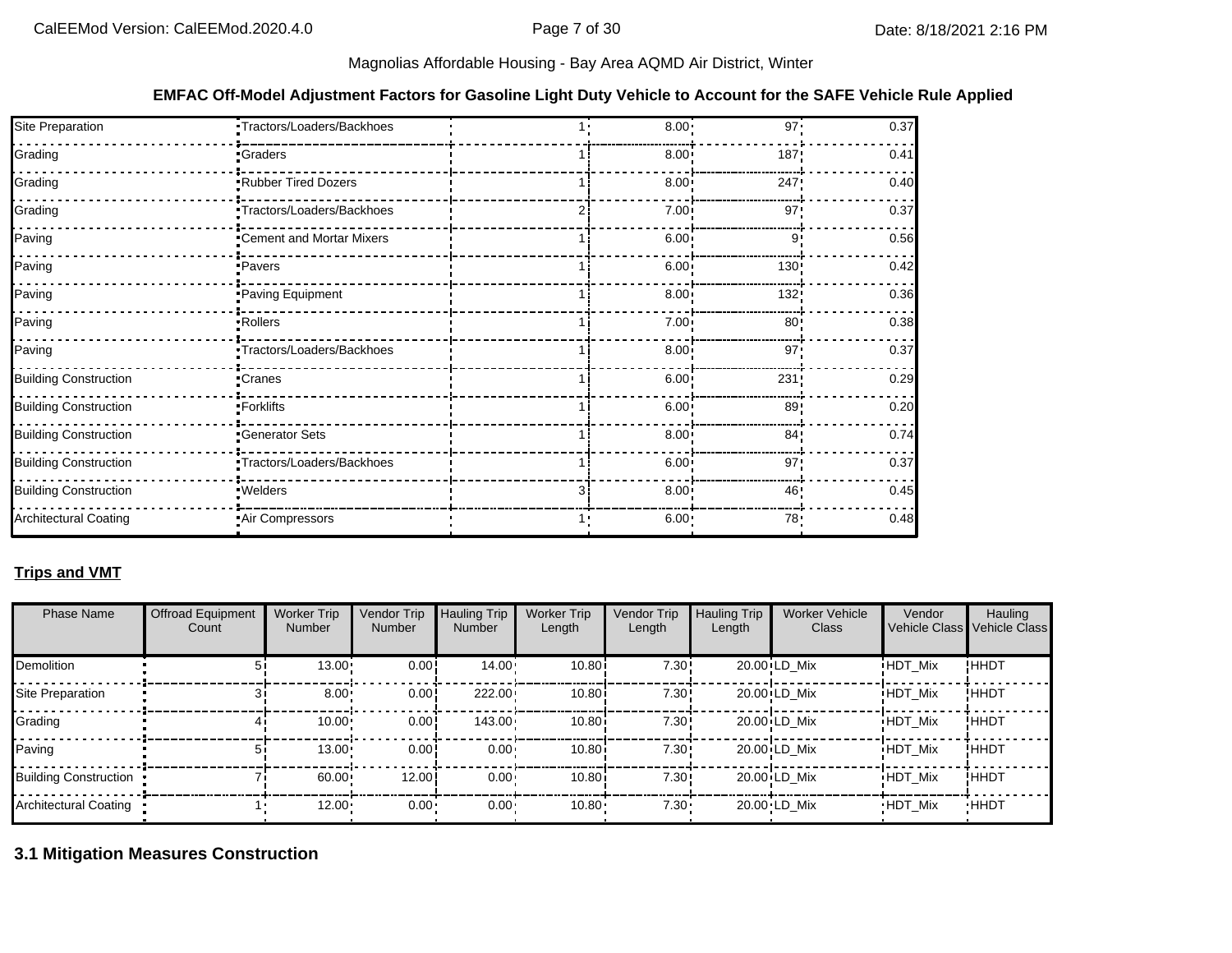#### **EMFAC Off-Model Adjustment Factors for Gasoline Light Duty Vehicle to Account for the SAFE Vehicle Rule Applied**

**3.2 Demolition - 2023**

**Unmitigated Construction On-Site**

|                      | <b>ROG</b>    | <b>NO<sub>x</sub></b> | CO              | SO <sub>2</sub> | Fugitive<br><b>PM10</b> | Exhaust<br><b>PM10</b> | <b>PM10</b><br>Total | Fugitive<br>PM2.5 | Exhaust<br><b>PM2.5</b> | PM2.5<br>Total |  | Bio- CO2   NBio- CO2   Total CO2 | CH <sub>4</sub> | <b>N2O</b> | CO <sub>2e</sub>  |
|----------------------|---------------|-----------------------|-----------------|-----------------|-------------------------|------------------------|----------------------|-------------------|-------------------------|----------------|--|----------------------------------|-----------------|------------|-------------------|
| Category             |               |                       |                 |                 |                         | lb/day                 |                      |                   |                         |                |  |                                  | lb/day          |            |                   |
| <b>Fugitive Dust</b> |               |                       |                 |                 | 0.6233                  | 0.0000                 | 0.6233               | 0.0944            | 0.0000                  | 0.0944         |  | 0.0000                           |                 |            | 0.0000            |
| Off-Road             | 1.4725<br>. . |                       | 14.3184 13.4577 | 0.0241          |                         | 0.6766                 | 0.6766               |                   | 0.6328                  | 0.6328         |  | $-2,324.395$ $-2,324.395$        | 0.5893          |            | $\cdot$ 2,339.127 |
| Total                | 1.4725        | 14.3184               | 13.4577         | 0.0241          | 0.6233                  | 0.6766                 | 1.2999               | 0.0944            | 0.6328                  | 0.7271         |  | 2,324.395   2,324.395            | 0.5893          |            | 2,339.127         |

|              | <b>ROG</b>         | <b>NO<sub>x</sub></b> | <sub>CO</sub> | SO <sub>2</sub> | Fugitive<br><b>PM10</b> | Exhaust<br><b>PM10</b> | <b>PM10</b><br>Total | Fugitive<br><b>PM2.5</b> | Exhaust<br>PM2.5 | <b>PM2.5</b><br>Total | Bio- CO2   NBio- CO2   Total CO2 |          | CH <sub>4</sub> | <b>N2O</b>         | CO <sub>2e</sub> |
|--------------|--------------------|-----------------------|---------------|-----------------|-------------------------|------------------------|----------------------|--------------------------|------------------|-----------------------|----------------------------------|----------|-----------------|--------------------|------------------|
| Category     |                    |                       |               |                 |                         | lb/day                 |                      |                          |                  |                       |                                  | lb/day   |                 |                    |                  |
| Hauling      | $-5.6300e-$<br>003 | 0.3870                | 0.0900        | 1.6900e-<br>003 | 0.0490                  | 3.0700e-<br>003        | 0.0521               | 0.0134                   | 2.9400e-<br>003  | 0.0164                | 184.2991                         | 184.2991 | 6.0500e-<br>003 | 0.0292             | 193.1536         |
| Vendor       | 0.0000             | 0.0000                | 0.0000        | 0.0000          | 0.0000                  | 0.0000                 | 0.0000               | 0.0000                   | 0.0000           | 0.0000                | 0.0000                           | 0.0000   | 0.0000          | 0.0000             | 0.0000           |
| Worker       | 0.0361             | 0.0249                | 0.2976        | 8.6000e-<br>004 | 0.1068                  | 5.3000e-<br>004        | 0.1073               | 0.0283                   | 4.9000e-<br>004  | 0.0288                | 88.0338                          | 88.0338  | 2.7200e-<br>003 | $2.5900e -$<br>003 | 88.8728          |
| <b>Total</b> | 0.0417             | 0.4119                | 0.3877        | 2.5500e-<br>003 | 0.1558                  | 3.6000e-<br>003        | 0.1594               | 0.0418                   | 3.4300e-<br>003  | 0.0452                | 272.3329                         | 272.3329 | 8.7700e-<br>003 | 0.0318             | 282.0263         |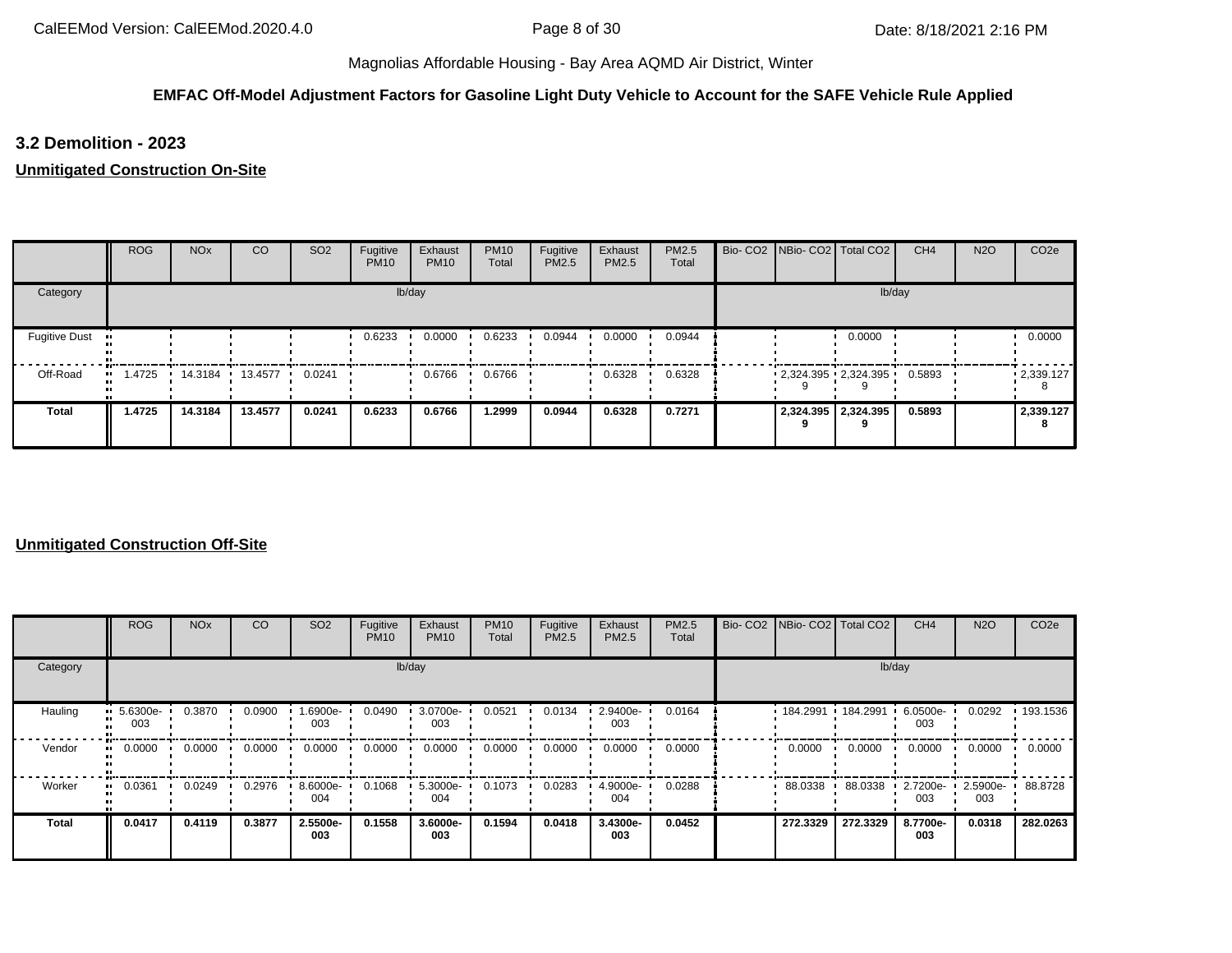#### **EMFAC Off-Model Adjustment Factors for Gasoline Light Duty Vehicle to Account for the SAFE Vehicle Rule Applied**

**3.2 Demolition - 2023**

**Mitigated Construction On-Site**

|                      | <b>ROG</b> | <b>NO<sub>x</sub></b> | CO      | SO <sub>2</sub> | Fugitive<br><b>PM10</b> | Exhaust<br><b>PM10</b> | <b>PM10</b><br>Total | Fugitive<br>PM2.5 | Exhaust<br>PM2.5 | PM2.5<br>Total |        | Bio- CO2 NBio- CO2 Total CO2 |                     | CH <sub>4</sub> | <b>N2O</b> | CO <sub>2e</sub>  |
|----------------------|------------|-----------------------|---------|-----------------|-------------------------|------------------------|----------------------|-------------------|------------------|----------------|--------|------------------------------|---------------------|-----------------|------------|-------------------|
| Category             |            |                       |         |                 |                         | lb/day                 |                      |                   |                  |                |        |                              | lb/day              |                 |            |                   |
| <b>Fugitive Dust</b> |            |                       |         |                 | 0.6233                  | 0.0000                 | 0.6233               | 0.0944            | 0.0000           | 0.0944         |        |                              | 0.0000              |                 |            | 0.0000            |
| Off-Road             | 1.4725     | 14.3184               | 13.4577 | 0.0241          |                         | 0.6766                 | 0.6766               |                   | 0.6328           | 0.6328         | 0.0000 | 2,324.395 2,324.395 0.5893   |                     |                 |            | $\cdot$ 2,339.127 |
| <b>Total</b>         | 1.4725     | 14.3184               | 13.4577 | 0.0241          | 0.6233                  | 0.6766                 | 1.2999               | 0.0944            | 0.6328           | 0.7271         | 0.0000 |                              | 2,324.395 2,324.395 | 0.5893          |            | 2,339.127         |

|              | <b>ROG</b>         | <b>NO<sub>x</sub></b> | CO     | SO <sub>2</sub> | Fugitive<br><b>PM10</b> | Exhaust<br><b>PM10</b> | <b>PM10</b><br>Total | Fugitive<br>PM2.5 | Exhaust<br>PM2.5 | <b>PM2.5</b><br>Total | Bio- CO2 NBio- CO2 Total CO2 |          | CH <sub>4</sub>    | <b>N2O</b>         | CO <sub>2e</sub> |
|--------------|--------------------|-----------------------|--------|-----------------|-------------------------|------------------------|----------------------|-------------------|------------------|-----------------------|------------------------------|----------|--------------------|--------------------|------------------|
| Category     |                    |                       |        |                 |                         | lb/day                 |                      |                   |                  |                       |                              | lb/day   |                    |                    |                  |
| Hauling      | $-5.6300e-$<br>003 | 0.3870                | 0.0900 | 1.6900e-<br>003 | 0.0490                  | 3.0700e-<br>003        | 0.0521               | 0.0134            | 2.9400e-<br>003  | 0.0164                | 184.2991                     | 184.2991 | 6.0500e-<br>003    | 0.0292             | 193.1536         |
| Vendor       | 0.0000             | 0.0000                | 0.0000 | 0.0000          | 0.0000                  | 0.0000                 | 0.0000               | 0.0000            | 0.0000           | 0.0000                | 0.0000                       | 0.0000   | 0.0000             | 0.0000             | 0.0000           |
| Worker       | 0.0361             | 0.0249                | 0.2976 | 8.6000e-<br>004 | 0.1068                  | 5.3000e-<br>004        | 0.1073               | 0.0283            | 4.9000e-<br>004  | 0.0288                | 88.0338                      | 88.0338  | $2.7200e -$<br>003 | $2.5900e -$<br>003 | 88.8728          |
| <b>Total</b> | 0.0417             | 0.4119                | 0.3877 | 2.5500e-<br>003 | 0.1558                  | 3.6000e-<br>003        | 0.1594               | 0.0418            | 3.4300e-<br>003  | 0.0452                | 272.3329                     | 272.3329 | 8.7700e-<br>003    | 0.0318             | 282.0263         |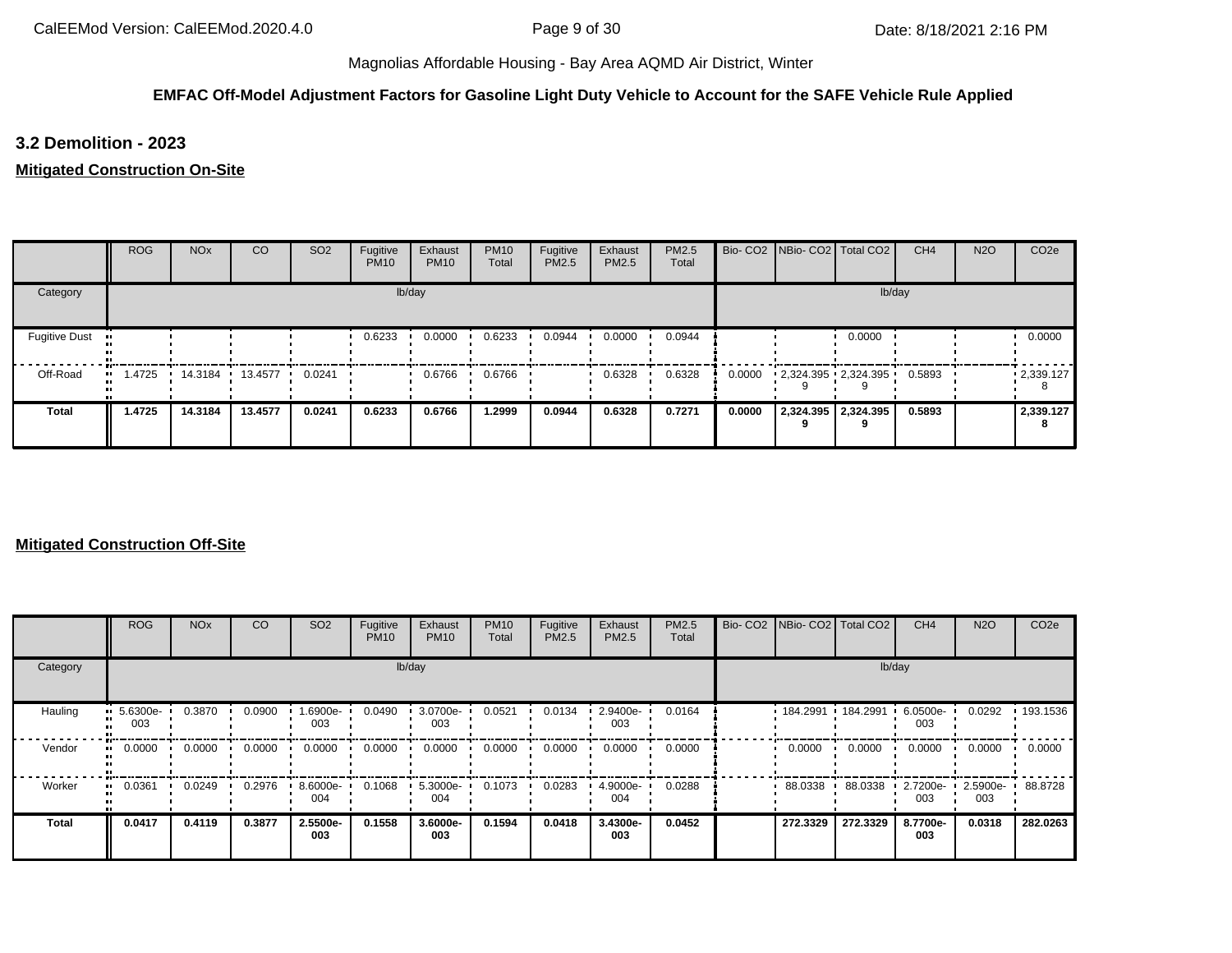#### **EMFAC Off-Model Adjustment Factors for Gasoline Light Duty Vehicle to Account for the SAFE Vehicle Rule Applied**

#### **3.3 Site Preparation - 2023**

#### **Unmitigated Construction On-Site**

|                      | <b>ROG</b> | <b>NO<sub>x</sub></b> | CO     | SO <sub>2</sub> | Fugitive<br><b>PM10</b> | Exhaust<br><b>PM10</b> | <b>PM10</b><br>Total | Fugitive<br>PM2.5 | Exhaust<br>PM2.5 | PM2.5<br>Total | Bio- CO2   NBio- CO2   Total CO2 |                       | CH <sub>4</sub> | <b>N2O</b> | CO <sub>2e</sub> |
|----------------------|------------|-----------------------|--------|-----------------|-------------------------|------------------------|----------------------|-------------------|------------------|----------------|----------------------------------|-----------------------|-----------------|------------|------------------|
| Category             |            |                       |        |                 |                         | lb/day                 |                      |                   |                  |                |                                  |                       | lb/day          |            |                  |
| <b>Fugitive Dust</b> |            |                       |        |                 | 6.3042                  | 0.0000                 | 6.3042               | 3.0099            | 0.0000           | 3.0099         |                                  | 0.0000                |                 |            | 0.0000           |
| Off-Road             | 1.1339     | 12.4250               | 6.6420 | 0.0172          |                         | 0.5074                 | 0.5074               |                   | 0.4668           | 0.4668         |                                  | 1,666.057 1,666.057 ' | 0.5388          |            | 1,679.528        |
| <b>Total</b>         | 1.1339     | 12.4250               | 6.6420 | 0.0172          | 6.3042                  | 0.5074                 | 6.8116               | 3.0099            | 0.4668           | 3.4767         | 1,666.057                        | 1,666.057             | 0.5388          |            | 1,679.528        |

|          | ROG    | <b>NO<sub>x</sub></b> | <sub>CO</sub> | SO <sub>2</sub> | Fugitive<br><b>PM10</b> | Exhaust<br><b>PM10</b> | <b>PM10</b><br>Total | Fugitive<br>PM2.5 | Exhaust<br>PM2.5 | <b>PM2.5</b><br>Total |         | Bio- CO2 NBio- CO2 Total CO2 | CH <sub>4</sub> | <b>N2O</b>      | CO <sub>2e</sub> |
|----------|--------|-----------------------|---------------|-----------------|-------------------------|------------------------|----------------------|-------------------|------------------|-----------------------|---------|------------------------------|-----------------|-----------------|------------------|
| Category |        |                       |               |                 |                         | lb/day                 |                      |                   |                  |                       |         | lb/day                       |                 |                 |                  |
| Hauling  | 0.0893 | 6.1367                | 1.4273        | 0.0268          | 0.7766                  | 0.0487                 | 0.8253               | 0.2129            | 0.0466           | 0.2595                |         | $2,922.457$ $2,922.457$      | 0.0959          | 0.4631          | $-3,062.863$     |
| Vendor   | 0.0000 | 0.0000                | 0.0000        | 0.0000          | 0.0000                  | 0.0000                 | 0.0000               | 0.0000            | 0.0000           | 0.0000                | 0.0000  | 0.0000                       | 0.0000          | 0.0000          | 0.0000           |
| Worker   | 0.0222 | 0.0153                | 0.1832        | 5.3000e-<br>004 | 0.0657                  | 3.3000e-<br>004        | 0.0660               | 0.0174            | 3.0000e-<br>004  | 0.0177                | 54.1746 | 54.1746                      | 1.6700e-<br>003 | 1.5900e-<br>003 | 54.6909          |
| Total    | 0.1115 | 6.1520                | 1.6105        | 0.0273          | 0.8423                  | 0.0491                 | 0.8914               | 0.2303            | 0.0469           | 0.2772                |         | 2,976.632 2,976.632          | 0.0976          | 0.4647          | 3,117.554        |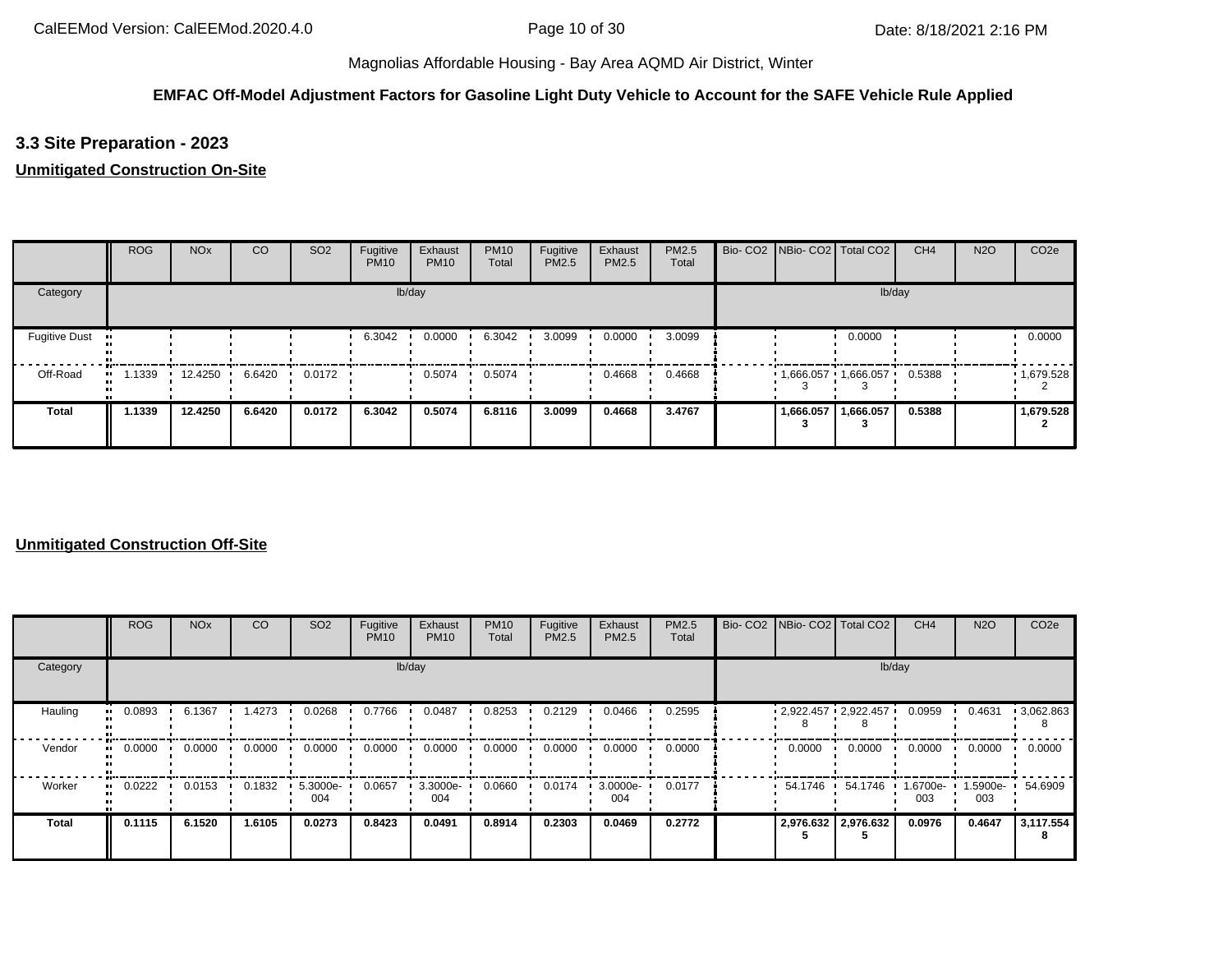#### **EMFAC Off-Model Adjustment Factors for Gasoline Light Duty Vehicle to Account for the SAFE Vehicle Rule Applied**

**3.3 Site Preparation - 2023**

#### **Mitigated Construction On-Site**

|                      | <b>ROG</b>           | <b>NO<sub>x</sub></b> | CO     | SO <sub>2</sub> | Fugitive<br><b>PM10</b> | Exhaust<br><b>PM10</b> | <b>PM10</b><br>Total | Fugitive<br>PM2.5 | Exhaust<br>PM2.5 | PM2.5<br>Total |        | Bio- CO2   NBio- CO2   Total CO2 |           | CH <sub>4</sub> | <b>N2O</b> | CO <sub>2e</sub> |
|----------------------|----------------------|-----------------------|--------|-----------------|-------------------------|------------------------|----------------------|-------------------|------------------|----------------|--------|----------------------------------|-----------|-----------------|------------|------------------|
| Category             |                      |                       |        |                 |                         | lb/day                 |                      |                   |                  |                |        |                                  | lb/day    |                 |            |                  |
| <b>Fugitive Dust</b> |                      |                       |        |                 | 6.3042                  | 0.0000                 | 6.3042               | 3.0099            | 0.0000           | 3.0099         |        |                                  | 0.0000    |                 |            | 0.0000           |
| Off-Road             | 1.1339<br><b>ALC</b> | 12.4250               | 6.6420 | 0.0172          |                         | 0.5074                 | 0.5074               |                   | 0.4668           | 0.4668         | 0.0000 | $1,666.057$ 1,666.057            |           | 0.5388          |            | 1,679.528        |
| Total                | 1.1339               | 12.4250               | 6.6420 | 0.0172          | 6.3042                  | 0.5074                 | 6.8116               | 3.0099            | 0.4668           | 3.4767         | 0.0000 | 1,666.057                        | 1,666.057 | 0.5388          |            | 1,679.528        |

|              | <b>ROG</b>    | <b>NO<sub>x</sub></b> | CO     | SO <sub>2</sub> | Fugitive<br><b>PM10</b> | Exhaust<br><b>PM10</b> | <b>PM10</b><br>Total | Fugitive<br>PM2.5 | Exhaust<br><b>PM2.5</b> | PM2.5<br>Total |         | Bio- CO2 NBio- CO2 Total CO2 | CH <sub>4</sub> | <b>N2O</b>      | CO <sub>2e</sub> |
|--------------|---------------|-----------------------|--------|-----------------|-------------------------|------------------------|----------------------|-------------------|-------------------------|----------------|---------|------------------------------|-----------------|-----------------|------------------|
| Category     |               |                       |        |                 |                         | lb/day                 |                      |                   |                         |                |         | lb/day                       |                 |                 |                  |
| Hauling      | 0.0893<br>    | 6.1367                | 1.4273 | 0.0268          | 0.7766                  | 0.0487                 | 0.8253               | 0.2129            | 0.0466                  | 0.2595         |         | $2,922.457$ $2,922.457$      | 0.0959          | 0.4631          | $-3,062.863$     |
| Vendor       | 0.0000<br>. . | 0.0000                | 0.0000 | 0.0000          | 0.0000                  | 0.0000                 | 0.0000               | 0.0000            | 0.0000                  | 0.0000         | 0.0000  | 0.0000                       | 0.0000          | 0.0000          | 0.0000           |
| Worker       | 0.0222<br>    | 0.0153                | 0.1832 | 5.3000e-<br>004 | 0.0657                  | 3.3000e-<br>004        | 0.0660               | 0.0174            | 3.0000e-<br>004         | 0.0177         | 54.1746 | 54.1746                      | 1.6700e-<br>003 | 1.5900e-<br>003 | 54.6909          |
| <b>Total</b> | 0.1115        | 6.1520                | 1.6105 | 0.0273          | 0.8423                  | 0.0491                 | 0.8914               | 0.2303            | 0.0469                  | 0.2772         |         | 2,976.632 2,976.632          | 0.0976          | 0.4647          | 3,117.554        |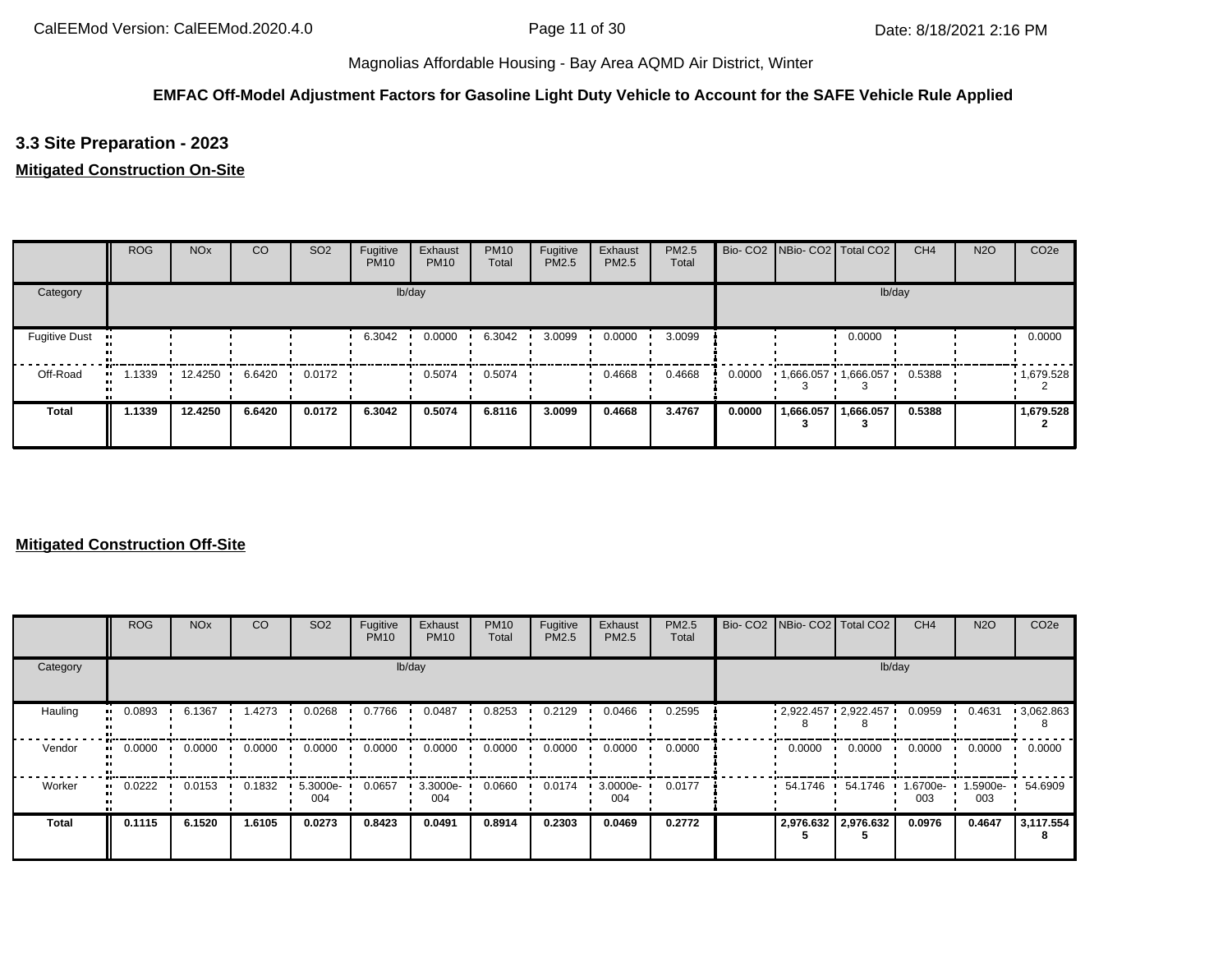#### **EMFAC Off-Model Adjustment Factors for Gasoline Light Duty Vehicle to Account for the SAFE Vehicle Rule Applied**

**3.4 Grading - 2023**

**Unmitigated Construction On-Site**

|                      | <b>ROG</b>    | <b>NO<sub>x</sub></b> | CO     | SO <sub>2</sub> | Fugitive<br><b>PM10</b> | Exhaust<br><b>PM10</b> | <b>PM10</b><br>Total | Fugitive<br>PM2.5 | Exhaust<br>PM2.5 | PM2.5<br>Total | Bio- CO2   NBio- CO2   Total CO2 |           | CH <sub>4</sub> | <b>N2O</b> | CO <sub>2e</sub>  |
|----------------------|---------------|-----------------------|--------|-----------------|-------------------------|------------------------|----------------------|-------------------|------------------|----------------|----------------------------------|-----------|-----------------|------------|-------------------|
| Category             |               |                       |        |                 |                         | lb/day                 |                      |                   |                  |                |                                  |           | lb/day          |            |                   |
| <b>Fugitive Dust</b> |               |                       |        |                 | 7.1084                  | 0.0000                 | 7.1084               | 3.4286            | 0.0000           | 3.4286         |                                  | 0.0000    |                 |            | 0.0000            |
| Off-Road             | 1.3330<br>. . | 14.4676               | 8.7038 | 0.0206          |                         | 0.6044                 | 0.6044               |                   | 0.5560           | 0.5560         | $1,995.614$ 1,995.614            |           | 0.6454          |            | $\cdot$ 2,011.750 |
| Total                | 1.3330        | 14.4676               | 8.7038 | 0.0206          | 7.1084                  | 0.6044                 | 7.7127               | 3.4286            | 0.5560           | 3.9846         | 1,995.614                        | 1,995.614 | 0.6454          |            | 2,011.750         |

|          | <b>ROG</b>            | <b>NO<sub>x</sub></b> | CO     | SO <sub>2</sub> | Fugitive<br><b>PM10</b> | Exhaust<br><b>PM10</b> | <b>PM10</b><br>Total | Fugitive<br>PM2.5 | Exhaust<br>PM2.5 | PM2.5<br>Total |           | Bio- CO2 NBio- CO2 Total CO2 | CH <sub>4</sub>    | <b>N2O</b>         | CO <sub>2e</sub> |
|----------|-----------------------|-----------------------|--------|-----------------|-------------------------|------------------------|----------------------|-------------------|------------------|----------------|-----------|------------------------------|--------------------|--------------------|------------------|
| Category |                       |                       |        |                 |                         | lb/day                 |                      |                   |                  |                |           | lb/day                       |                    |                    |                  |
| Hauling  | 0.0575<br>            | 3.9529                | 0.9194 | 0.0173          | 0.5002                  | 0.0314                 | 0.5316               | 0.1371            | 0.0300           | 0.1672         |           | $1,882.484$ 1,882.484        | 0.0618             | 0.2983             | 1,972.925        |
| Vendor   | $\blacksquare$ 0.0000 | 0.0000                | 0.0000 | 0.0000          | 0.0000                  | 0.0000                 | 0.0000               | 0.0000            | 0.0000           | 0.0000         | 0.0000    | 0.0000                       | 0.0000             | 0.0000             | 0.0000           |
| Worker   | 0.0277<br>            | 0.0192                | 0.2290 | 6.6000e-<br>004 | 0.0822                  | 4.1000e-<br>004        | 0.0826               | 0.0218            | 3.8000e-<br>004  | 0.0222         | 67.7183   | 67.7183                      | $2.0900e -$<br>003 | $1.9900e -$<br>003 | 68.3637          |
| Total    | 0.0852                | 3.9721                | 1.1484 | 0.0179          | 0.5824                  | 0.0318                 | 0.6142               | 0.1589            | 0.0304           | 0.1893         | 1,950.202 | 1,950.202                    | 0.0639             | 0.3003             | 2,041.289        |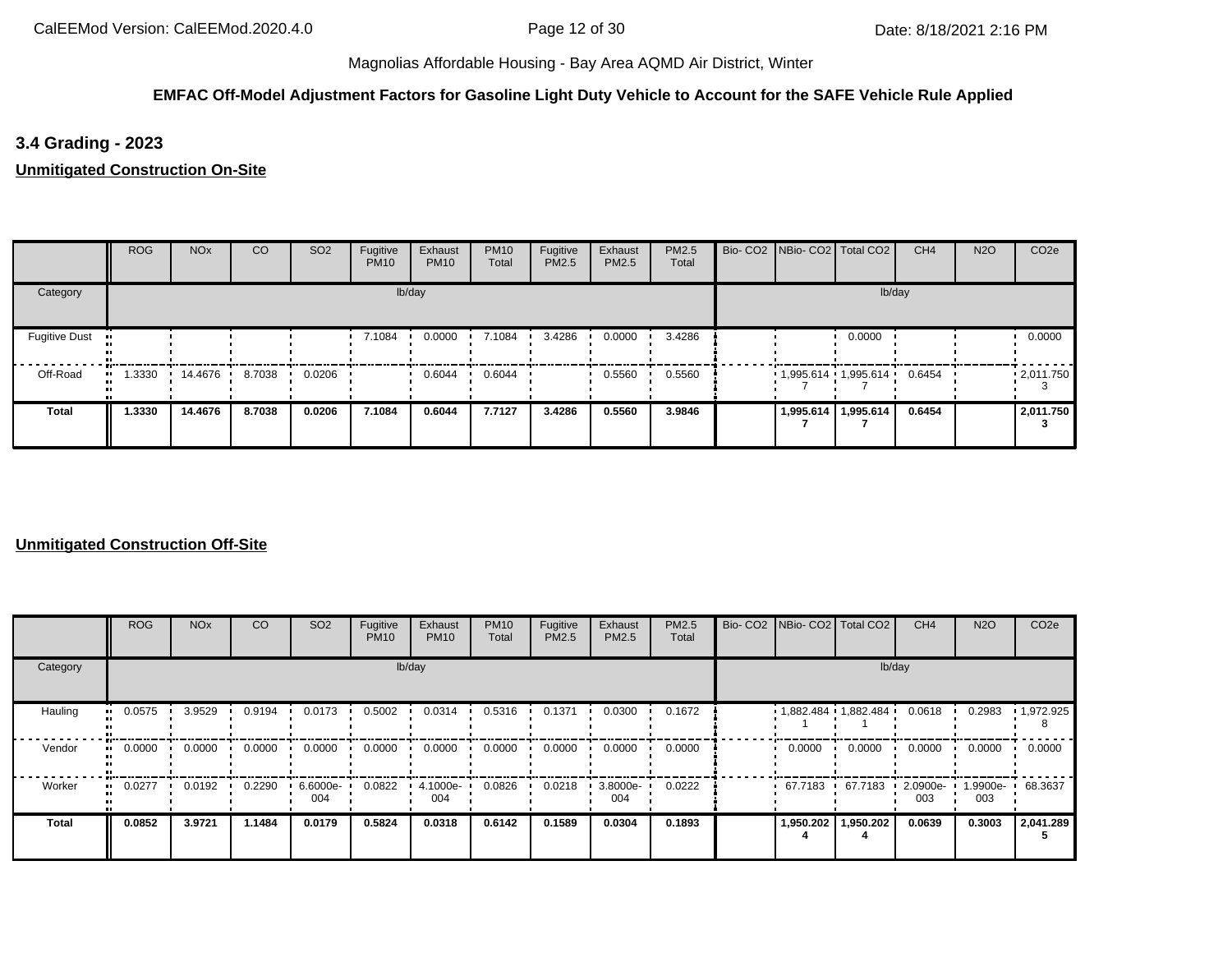#### **EMFAC Off-Model Adjustment Factors for Gasoline Light Duty Vehicle to Account for the SAFE Vehicle Rule Applied**

**3.4 Grading - 2023**

**Mitigated Construction On-Site**

|                      | <b>ROG</b>    | <b>NO<sub>x</sub></b> | CO     | SO <sub>2</sub> | Fugitive<br><b>PM10</b> | Exhaust<br><b>PM10</b> | <b>PM10</b><br>Total | Fugitive<br>PM2.5 | Exhaust<br>PM2.5 | PM2.5<br>Total |        | Bio- CO2   NBio- CO2   Total CO2 |                       | CH <sub>4</sub> | <b>N2O</b> | CO <sub>2e</sub>  |
|----------------------|---------------|-----------------------|--------|-----------------|-------------------------|------------------------|----------------------|-------------------|------------------|----------------|--------|----------------------------------|-----------------------|-----------------|------------|-------------------|
| Category             |               |                       |        |                 |                         | lb/day                 |                      |                   |                  |                |        |                                  | lb/day                |                 |            |                   |
| <b>Fugitive Dust</b> |               |                       |        |                 | 7.1084                  | 0.0000                 | 7.1084               | 3.4286            | 0.0000           | 3.4286         |        |                                  | 0.0000                |                 |            | 0.0000            |
| Off-Road             | 1.3330<br>. . | 14.4676               | 8.7038 | 0.0206          |                         | 0.6044                 | 0.6044               |                   | 0.5560           | 0.5560         | 0.0000 | $1,995.614$ $1,995.614$ 0.6454   |                       |                 |            | $\cdot$ 2,011.750 |
| Total                | 1.3330        | 14.4676               | 8.7038 | 0.0206          | 7.1084                  | 0.6044                 | 7.7127               | 3.4286            | 0.5560           | 3.9846         | 0.0000 |                                  | 1,995.614   1,995.614 | 0.6454          |            | 2,011.750         |

|              | ROG    | <b>NO<sub>x</sub></b> | <sub>CO</sub> | SO <sub>2</sub> | Fugitive<br><b>PM10</b> | Exhaust<br><b>PM10</b> | <b>PM10</b><br>Total | Fugitive<br>PM2.5 | Exhaust<br>PM2.5 | PM2.5<br>Total | Bio- CO2   NBio- CO2   Total CO2 |           | CH <sub>4</sub> | <b>N2O</b>      | CO <sub>2e</sub> |
|--------------|--------|-----------------------|---------------|-----------------|-------------------------|------------------------|----------------------|-------------------|------------------|----------------|----------------------------------|-----------|-----------------|-----------------|------------------|
| Category     |        |                       |               |                 |                         | lb/day                 |                      |                   |                  |                |                                  | lb/day    |                 |                 |                  |
| Hauling      | 0.0575 | 3.9529                | 0.9194        | 0.0173          | 0.5002                  | 0.0314                 | 0.5316               | 0.1371            | 0.0300           | 0.1672         | $1,882.484$ $1,882.484$          |           | 0.0618          | 0.2983          | 1,972.925        |
| Vendor       | 0.0000 | 0.0000                | 0.0000        | 0.0000          | 0.0000                  | 0.0000                 | 0.0000               | 0.0000            | 0.0000           | 0.0000         | 0.0000                           | 0.0000    | 0.0000          | 0.0000          | 0.0000           |
| Worker       | 0.0277 | 0.0192                | 0.2290        | 6.6000e-<br>004 | 0.0822                  | 4.1000e-<br>004        | 0.0826               | 0.0218            | 3.8000e-<br>004  | 0.0222         | 67.7183                          | 67.7183   | 2.0900e-<br>003 | 1.9900e-<br>003 | 68.3637          |
| <b>Total</b> | 0.0852 | 3.9721                | 1.1484        | 0.0179          | 0.5824                  | 0.0318                 | 0.6142               | 0.1589            | 0.0304           | 0.1893         | 1,950.202                        | 1,950.202 | 0.0639          | 0.3003          | 2,041.289        |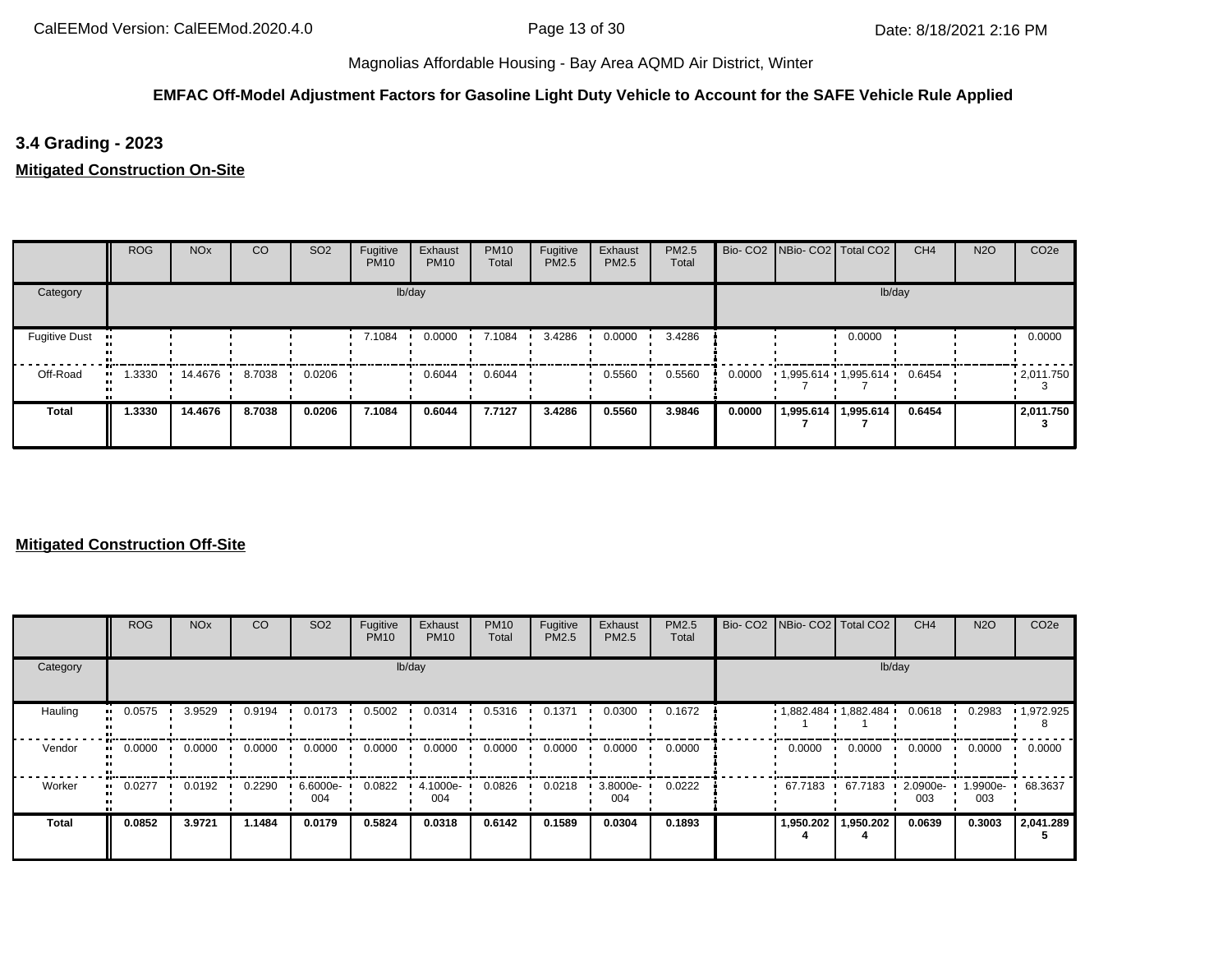#### **EMFAC Off-Model Adjustment Factors for Gasoline Light Duty Vehicle to Account for the SAFE Vehicle Rule Applied**

**3.5 Paving - 2023**

**Unmitigated Construction On-Site**

|          | <b>ROG</b>            | <b>NO<sub>x</sub></b> | CO     | SO <sub>2</sub> | Fugitive<br><b>PM10</b> | Exhaust<br><b>PM10</b> | <b>PM10</b><br>Total | Fugitive<br>PM2.5 | Exhaust<br>PM2.5 | PM2.5<br>Total | Bio- CO2   NBio- CO2   Total CO2 |                              | CH <sub>4</sub> | <b>N2O</b> | CO <sub>2e</sub>  |
|----------|-----------------------|-----------------------|--------|-----------------|-------------------------|------------------------|----------------------|-------------------|------------------|----------------|----------------------------------|------------------------------|-----------------|------------|-------------------|
| Category |                       |                       |        |                 |                         | lb/day                 |                      |                   |                  |                |                                  |                              | lb/day          |            |                   |
| Off-Road | $\blacksquare$ 0.6446 | 6.2357                | 8.8024 | 0.0136          |                         | 0.3084                 | 0.3084               |                   | 0.2846           | 0.2846         | $1,297.688$ 1,297.688            |                              | 0.4114          |            | $\cdot$ 1,307.972 |
| Paving   | $\blacksquare$ 0.1729 |                       |        |                 |                         | 0.0000                 | 0.0000               |                   | 0.0000           | 0.0000         |                                  | 0.0000                       |                 |            | 0.0000            |
| Total    | 0.8175                | 6.2357                | 8.8024 | 0.0136          |                         | 0.3084                 | 0.3084               |                   | 0.2846           | 0.2846         | 0                                | 1,297.688   1,297.688  <br>0 | 0.4114          |            | 1,307.972         |

|              | <b>ROG</b> | <b>NO<sub>x</sub></b> | CO     | SO <sub>2</sub> | Fugitive<br><b>PM10</b> | Exhaust<br><b>PM10</b> | <b>PM10</b><br>Total | Fugitive<br>PM2.5 | Exhaust<br>PM2.5 | <b>PM2.5</b><br>Total | Bio- CO2 NBio- CO2 Total CO2 |         | CH <sub>4</sub> | <b>N2O</b>         | CO <sub>2e</sub> |
|--------------|------------|-----------------------|--------|-----------------|-------------------------|------------------------|----------------------|-------------------|------------------|-----------------------|------------------------------|---------|-----------------|--------------------|------------------|
| Category     |            |                       |        |                 |                         | lb/day                 |                      |                   |                  |                       |                              | lb/day  |                 |                    |                  |
| Hauling      | 0.0000     | 0.0000                | 0.0000 | 0.0000          | 0.0000                  | 0.0000                 | 0.0000               | 0.0000            | 0.0000           | 0.0000                | 0.0000                       | 0.0000  | 0.0000          | 0.0000             | 0.0000           |
| Vendor       | 0.0000     | 0.0000                | 0.0000 | 0.0000          | 0.0000                  | 0.0000                 | 0.0000               | 0.0000            | 0.0000           | 0.0000                | 0.0000                       | 0.0000  | 0.0000          | 0.0000             | 0.0000           |
| Worker       | 0.0361     | 0.0249                | 0.2976 | 8.6000e-<br>004 | 0.1068                  | 5.3000e-<br>004        | 0.1073               | 0.0283            | 4.9000e-<br>004  | 0.0288                | 88.0338                      | 88.0338 | 2.7200e-<br>003 | $2.5900e -$<br>003 | 88.8728          |
| <b>Total</b> | 0.0361     | 0.0249                | 0.2976 | 8.6000e-<br>004 | 0.1068                  | 5.3000e-<br>004        | 0.1073               | 0.0283            | 4.9000e-<br>004  | 0.0288                | 88.0338                      | 88.0338 | 2.7200e-<br>003 | 2.5900e-<br>003    | 88,8728          |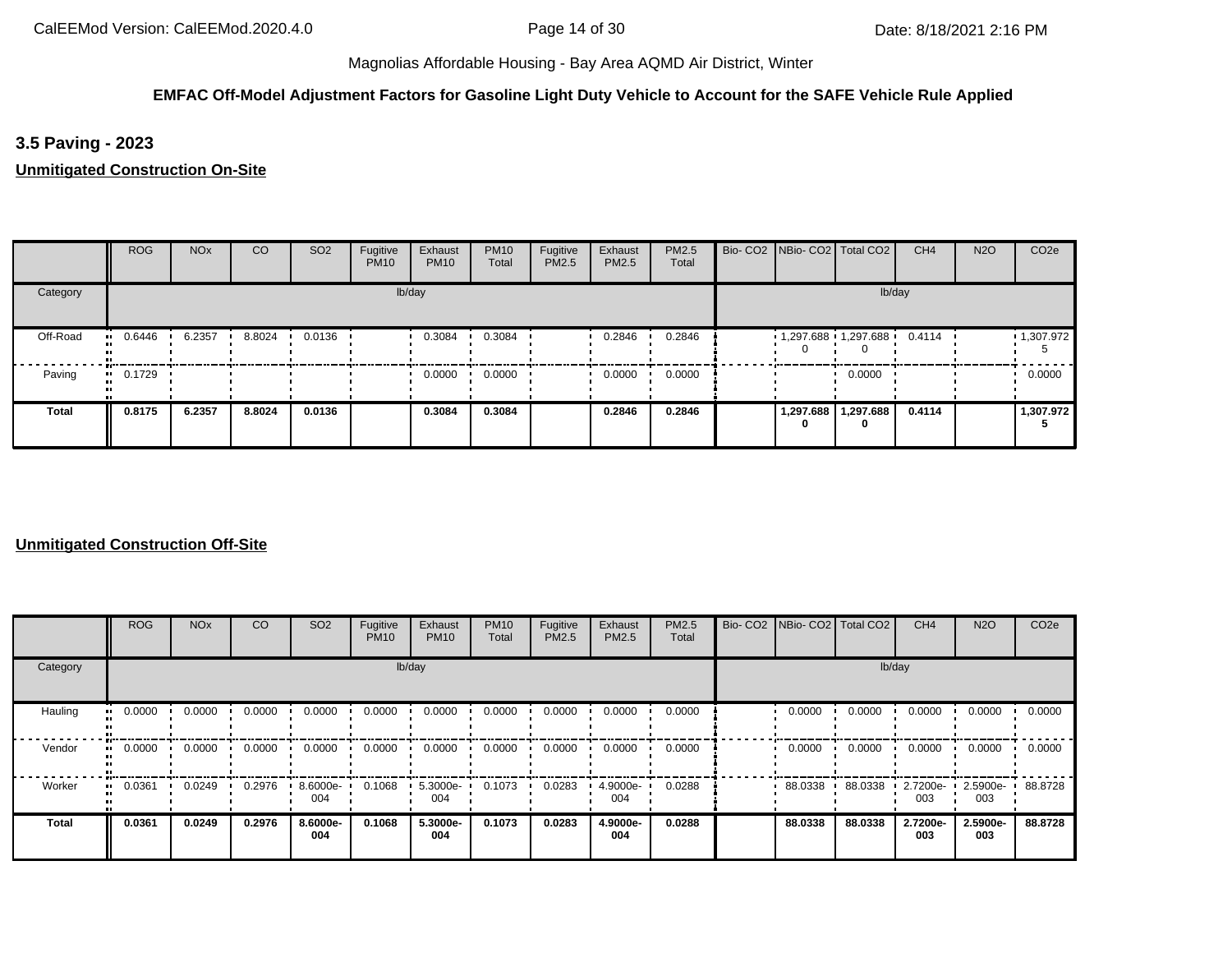#### **EMFAC Off-Model Adjustment Factors for Gasoline Light Duty Vehicle to Account for the SAFE Vehicle Rule Applied**

**3.5 Paving - 2023**

**Mitigated Construction On-Site**

|          | <b>ROG</b>           | <b>NO<sub>x</sub></b> | CO     | SO <sub>2</sub> | Fugitive<br><b>PM10</b> | Exhaust<br><b>PM10</b> | <b>PM10</b><br>Total | Fugitive<br>PM2.5 | Exhaust<br>PM2.5 | PM2.5<br>Total |        | Bio- CO2   NBio- CO2   Total CO2 |                          | CH <sub>4</sub> | <b>N2O</b> | CO <sub>2e</sub> |
|----------|----------------------|-----------------------|--------|-----------------|-------------------------|------------------------|----------------------|-------------------|------------------|----------------|--------|----------------------------------|--------------------------|-----------------|------------|------------------|
| Category |                      |                       |        |                 |                         | lb/day                 |                      |                   |                  |                |        |                                  | lb/day                   |                 |            |                  |
| Off-Road | 0.6446<br>           | 6.2357                | 8.8024 | 0.0136          |                         | 0.3084                 | 0.3084               |                   | 0.2846           | 0.2846         | 0.0000 | 1,297.688 1,297.688              |                          | 0.4114          |            | 1,307.972        |
| Paving   | 0.1729<br><b>ALC</b> |                       |        |                 |                         | 0.0000                 | 0.0000               |                   | 0.0000           | 0.0000         |        |                                  | 0.0000                   |                 |            | 0.0000           |
| Total    | 0.8175               | 6.2357                | 8.8024 | 0.0136          |                         | 0.3084                 | 0.3084               |                   | 0.2846           | 0.2846         | 0.0000 | o                                | 1,297.688 1,297.688<br>0 | 0.4114          |            | 1,307.972        |

|          | <b>ROG</b>            | <b>NO<sub>x</sub></b> | <b>CO</b> | SO <sub>2</sub> | Fugitive<br><b>PM10</b> | Exhaust<br><b>PM10</b> | <b>PM10</b><br>Total | Fugitive<br>PM2.5 | Exhaust<br>PM2.5 | PM2.5<br>Total |         | Bio- CO2   NBio- CO2   Total CO2 | CH <sub>4</sub> | <b>N2O</b>         | CO <sub>2e</sub> |
|----------|-----------------------|-----------------------|-----------|-----------------|-------------------------|------------------------|----------------------|-------------------|------------------|----------------|---------|----------------------------------|-----------------|--------------------|------------------|
| Category |                       |                       |           |                 |                         | lb/day                 |                      |                   |                  |                |         | lb/day                           |                 |                    |                  |
| Hauling  | 0.0000<br>            | 0.0000                | 0.0000    | 0.0000          | 0.0000                  | 0.0000                 | 0.0000               | 0.0000            | 0.0000           | 0.0000         | 0.0000  | 0.0000                           | 0.0000          | 0.0000             | 0.0000           |
| Vendor   | $\blacksquare$ 0.0000 | 0.0000                | 0.0000    | 0.0000          | 0.0000                  | 0.0000                 | 0.0000               | 0.0000            | 0.0000           | 0.0000         | 0.0000  | 0.0000                           | 0.0000          | 0.0000             | 0.0000           |
| Worker   | 0.0361<br>            | 0.0249                | 0.2976    | 8.6000e-<br>004 | 0.1068                  | 5.3000e-<br>004        | 0.1073               | 0.0283            | 4.9000e-<br>004  | 0.0288         | 88.0338 | 88.0338                          | 2.7200e-<br>003 | $2.5900e -$<br>003 | 88.8728          |
| Total    | 0.0361                | 0.0249                | 0.2976    | 8.6000e-<br>004 | 0.1068                  | 5.3000e-<br>004        | 0.1073               | 0.0283            | 4.9000e-<br>004  | 0.0288         | 88.0338 | 88.0338                          | 2.7200e-<br>003 | 2.5900e-<br>003    | 88.8728          |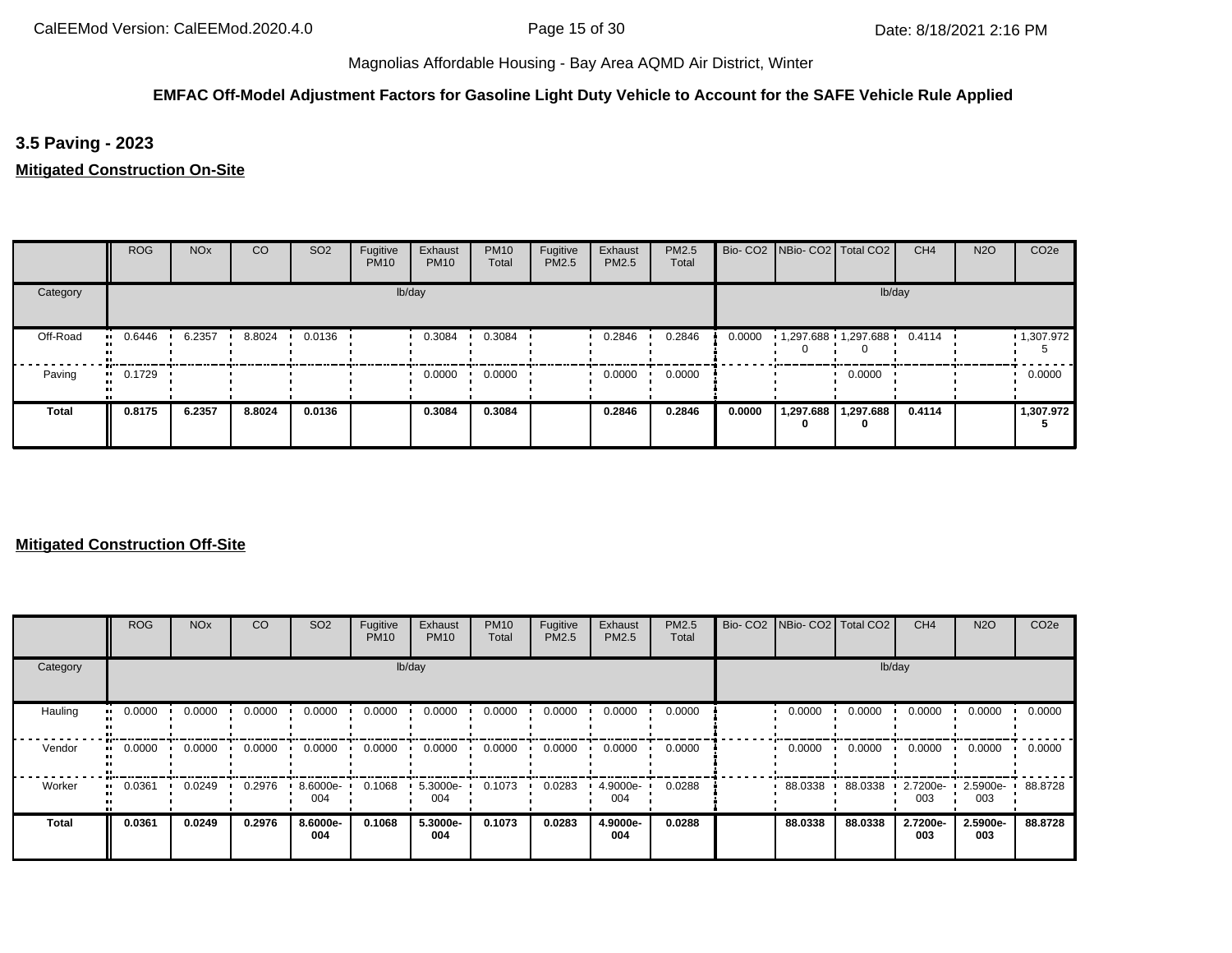#### **EMFAC Off-Model Adjustment Factors for Gasoline Light Duty Vehicle to Account for the SAFE Vehicle Rule Applied**

#### **3.6 Building Construction - 2023**

#### **Unmitigated Construction On-Site**

|              | <b>ROG</b> | <b>NO<sub>x</sub></b> | CO                | SO <sub>2</sub> | Fugitive<br><b>PM10</b> | Exhaust<br><b>PM10</b> | <b>PM10</b><br>Total | Fugitive<br>PM2.5 | Exhaust<br>PM2.5 | PM2.5<br>Total |  | Bio- CO2 NBio- CO2 Total CO2 | CH <sub>4</sub> | <b>N2O</b> | CO <sub>2e</sub>  |
|--------------|------------|-----------------------|-------------------|-----------------|-------------------------|------------------------|----------------------|-------------------|------------------|----------------|--|------------------------------|-----------------|------------|-------------------|
| Category     |            |                       |                   |                 |                         | lb/day                 |                      |                   |                  |                |  | lb/day                       |                 |            |                   |
| Off-Road     | .5233      |                       | 11.7104 12.6111 ' | 0.0221          |                         | 0.5145                 | 0.5145               |                   | 0.4968           | 0.4968         |  | $2,001.787$ $2,001.787$      | 0.3399          |            | $\cdot$ 2,010.285 |
| <b>Total</b> | 1.5233     | 11.7104               | 12.6111           | 0.0221          |                         | 0.5145                 | 0.5145               |                   | 0.4968           | 0.4968         |  | 2,001.787 2,001.787          | 0.3399          |            | 2,010.285         |

|                      | <b>ROG</b> | <b>NO<sub>x</sub></b> | CO     | SO <sub>2</sub> | Fugitive<br><b>PM10</b> | Exhaust<br><b>PM10</b> | <b>PM10</b><br>Total | Fugitive<br>PM2.5 | Exhaust<br>PM2.5 | PM2.5<br>Total | Bio- CO2 NBio- CO2 Total CO2 |          | CH <sub>4</sub> | <b>N2O</b> | CO <sub>2e</sub> |
|----------------------|------------|-----------------------|--------|-----------------|-------------------------|------------------------|----------------------|-------------------|------------------|----------------|------------------------------|----------|-----------------|------------|------------------|
| Category             |            |                       |        |                 |                         | lb/day                 |                      |                   |                  |                |                              | lb/day   |                 |            |                  |
| Hauling<br>$\bullet$ | 0.0000     | 0.0000                | 0.0000 | 0.0000          | 0.0000                  | 0.0000                 | 0.0000               | 0.0000            | 0.0000           | 0.0000         | 0.0000                       | 0.0000   | 0.0000          | 0.0000     | 0.0000           |
| Vendor<br>$\bullet$  | 0.0126     | 0.5446                | 0.1700 | 2.4400e-<br>003 | 0.0813                  | 3.1300e-<br>003        | 0.0844               | 0.0234            | 2.9900e-<br>003  | 0.0264         | $-261.3265 - 261.3265$       |          | 5.3100e-<br>003 | 0.0387     | .272.9844        |
| Worker<br>$\bullet$  | 0.1665     | 0.1150                | 1.3737 | 3.9700e-<br>003 | 0.4929                  | 2.4400e-<br>003        | 0.4953               | 0.1307            | 2.2500e-<br>003  | 0.1330         | $1406.3098$ $406.3098$       |          | 0.0125          | 0.0119     | $+410.1820$      |
| <b>Total</b>         | 0.1791     | 0.6597                | 1.5437 | 6.4100e-<br>003 | 0.5742                  | 5.5700e-<br>003        | 0.5797               | 0.1541            | 5.2400e-<br>003  | 0.1594         | 667.6363                     | 667.6363 | 0.0178          | 0.0506     | 683.1664         |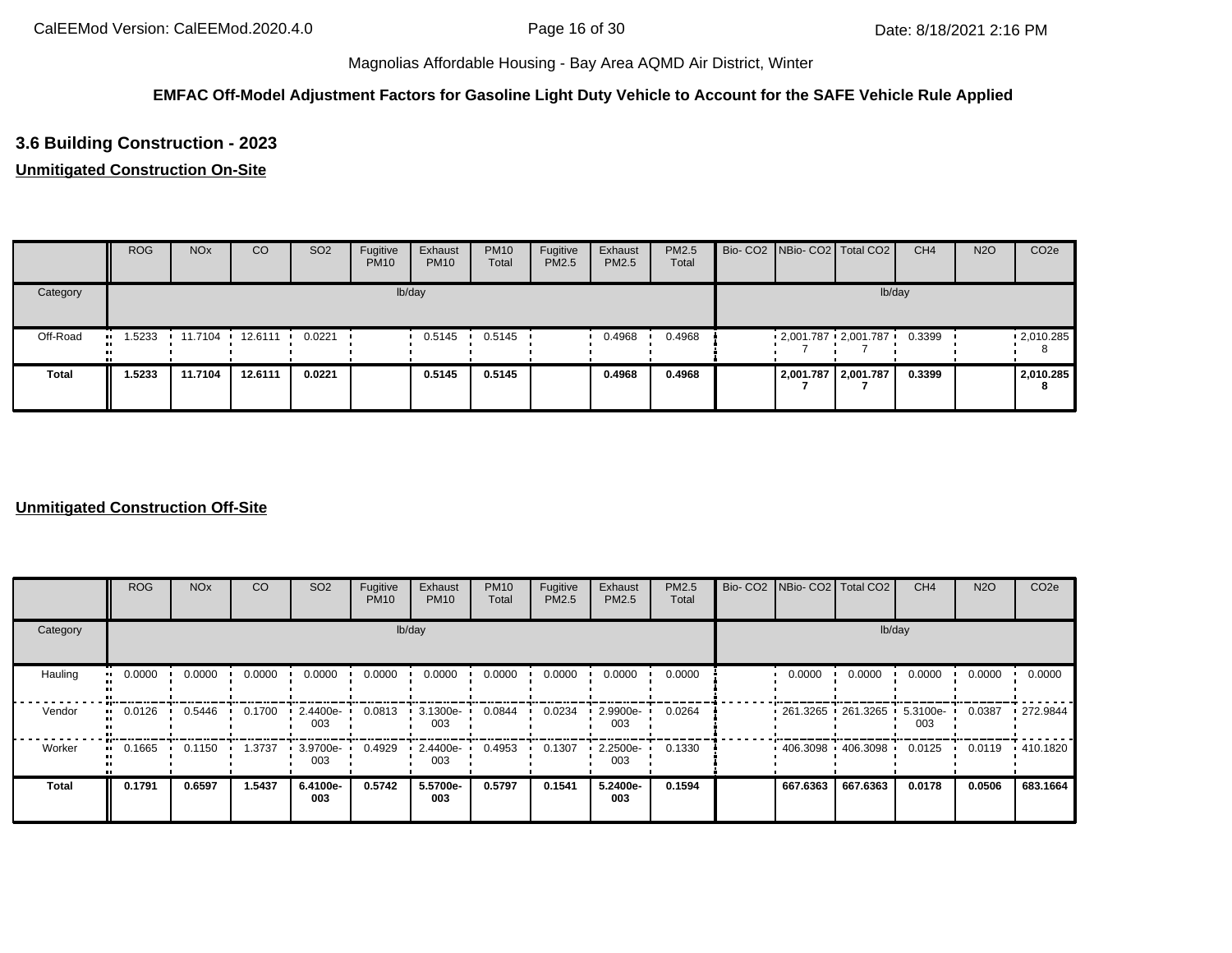#### **EMFAC Off-Model Adjustment Factors for Gasoline Light Duty Vehicle to Account for the SAFE Vehicle Rule Applied**

#### **3.6 Building Construction - 2023**

#### **Mitigated Construction On-Site**

|              | <b>ROG</b> | <b>NO<sub>x</sub></b> | CO                | SO <sub>2</sub> | Fugitive<br><b>PM10</b> | Exhaust<br><b>PM10</b> | <b>PM10</b><br>Total | Fugitive<br>PM2.5 | Exhaust<br>PM2.5 | PM2.5<br>Total |        | Bio- CO2 NBio- CO2 Total CO2 | CH <sub>4</sub> | <b>N2O</b> | CO <sub>2e</sub>  |
|--------------|------------|-----------------------|-------------------|-----------------|-------------------------|------------------------|----------------------|-------------------|------------------|----------------|--------|------------------------------|-----------------|------------|-------------------|
| Category     |            |                       |                   |                 |                         | lb/day                 |                      |                   |                  |                |        | lb/day                       |                 |            |                   |
| Off-Road     | .5233      |                       | 11.7104 12.6111 ' | 0.0221          |                         | 0.5145                 | 0.5145               |                   | 0.4968           | 0.4968         | 0.0000 | $2,001.787$ $2,001.787$      | 0.3399          |            | $\cdot$ 2,010.285 |
| <b>Total</b> | 1.5233     | 11.7104               | 12.6111           | 0.0221          |                         | 0.5145                 | 0.5145               |                   | 0.4968           | 0.4968         | 0.0000 | 2,001.787 2,001.787          | 0.3399          |            | 2,010.285         |

|                      | <b>ROG</b> | <b>NO<sub>x</sub></b> | CO     | SO <sub>2</sub> | Fugitive<br><b>PM10</b> | Exhaust<br><b>PM10</b> | <b>PM10</b><br>Total | Fugitive<br>PM2.5 | Exhaust<br>PM2.5 | PM2.5<br>Total | Bio- CO2 NBio- CO2 Total CO2 |          | CH <sub>4</sub> | <b>N2O</b> | CO <sub>2e</sub> |
|----------------------|------------|-----------------------|--------|-----------------|-------------------------|------------------------|----------------------|-------------------|------------------|----------------|------------------------------|----------|-----------------|------------|------------------|
| Category             |            |                       |        |                 |                         | lb/day                 |                      |                   |                  |                |                              | lb/day   |                 |            |                  |
| Hauling<br>$\bullet$ | 0.0000     | 0.0000                | 0.0000 | 0.0000          | 0.0000                  | 0.0000                 | 0.0000               | 0.0000            | 0.0000           | 0.0000         | 0.0000                       | 0.0000   | 0.0000          | 0.0000     | 0.0000           |
| Vendor<br>$\bullet$  | 0.0126     | 0.5446                | 0.1700 | 2.4400e-<br>003 | 0.0813                  | 3.1300e-<br>003        | 0.0844               | 0.0234            | 2.9900e-<br>003  | 0.0264         | $-261.3265 - 261.3265$       |          | 5.3100e-<br>003 | 0.0387     | .272.9844        |
| Worker<br>$\bullet$  | 0.1665     | 0.1150                | 1.3737 | 3.9700e-<br>003 | 0.4929                  | 2.4400e-<br>003        | 0.4953               | 0.1307            | 2.2500e-<br>003  | 0.1330         | $1406.3098$ $406.3098$       |          | 0.0125          | 0.0119     | $+410.1820$      |
| <b>Total</b>         | 0.1791     | 0.6597                | 1.5437 | 6.4100e-<br>003 | 0.5742                  | 5.5700e-<br>003        | 0.5797               | 0.1541            | 5.2400e-<br>003  | 0.1594         | 667.6363                     | 667.6363 | 0.0178          | 0.0506     | 683.1664         |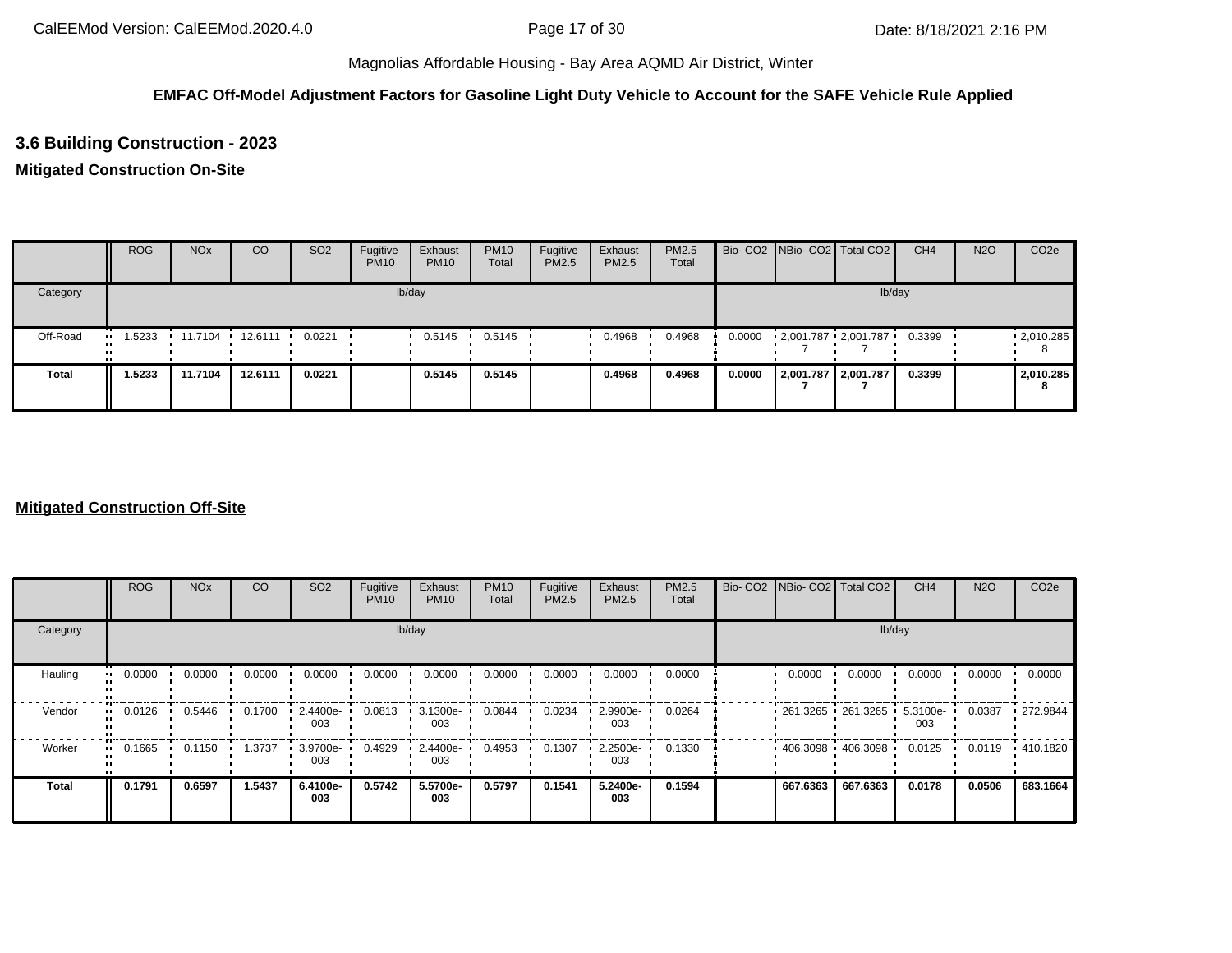#### **EMFAC Off-Model Adjustment Factors for Gasoline Light Duty Vehicle to Account for the SAFE Vehicle Rule Applied**

#### **3.6 Building Construction - 2024**

#### **Unmitigated Construction On-Site**

|              | <b>ROG</b> | <b>NO<sub>x</sub></b> | CO                | SO <sub>2</sub> | Fugitive<br><b>PM10</b> | Exhaust<br><b>PM10</b> | <b>PM10</b><br>Total | Fugitive<br>PM2.5 | Exhaust<br>PM2.5 | PM2.5<br>Total |  | Bio- CO2 NBio- CO2 Total CO2 | CH <sub>4</sub> | <b>N2O</b> | CO <sub>2e</sub>  |
|--------------|------------|-----------------------|-------------------|-----------------|-------------------------|------------------------|----------------------|-------------------|------------------|----------------|--|------------------------------|-----------------|------------|-------------------|
| Category     |            |                       |                   |                 |                         | lb/day                 |                      |                   |                  |                |  | lb/day                       |                 |            |                   |
| Off-Road     | .4200      |                       | 11.0639 12.5172 1 | 0.0221          |                         | 0.4506                 | 0.4506               |                   | 0.4348           | 0.4348         |  | 2,001.921 2,001.921          | 0.3334          |            | $\cdot$ 2,010.256 |
| <b>Total</b> | 1.4200     | 11.0639               | 12.5172           | 0.0221          |                         | 0.4506                 | 0.4506               |                   | 0.4348           | 0.4348         |  | 2,001.921 2,001.921          | 0.3334          |            | 2,010.256         |

|                      | <b>ROG</b> | <b>NO<sub>x</sub></b> | CO     | SO <sub>2</sub> | Fugitive<br><b>PM10</b> | Exhaust<br><b>PM10</b> | <b>PM10</b><br>Total | Fugitive<br>PM2.5 | Exhaust<br><b>PM2.5</b> | PM2.5<br>Total | Bio- CO2   NBio- CO2   Total CO2 |          | CH <sub>4</sub> | <b>N2O</b> | CO <sub>2e</sub> |
|----------------------|------------|-----------------------|--------|-----------------|-------------------------|------------------------|----------------------|-------------------|-------------------------|----------------|----------------------------------|----------|-----------------|------------|------------------|
| Category             |            |                       |        |                 |                         | lb/day                 |                      |                   |                         |                |                                  | lb/day   |                 |            |                  |
| Hauling<br>$\bullet$ | 0.0000     | 0.0000                | 0.0000 | 0.0000          | 0.0000                  | 0.0000                 | 0.0000               | 0.0000            | 0.0000                  | 0.0000         | 0.0000                           | 0.0000   | 0.0000          | 0.0000     | 0.0000           |
| Vendor<br>$\bullet$  | 0.0122     | 0.5449                | 0.1664 | 2.4000e-<br>003 | 0.0813                  | 3.1500e-<br>003        | 0.0844               | 0.0234            | 3.0200e-<br>003         | 0.0264         | 257.2593 257.2593                |          | 5.2800e-<br>003 | 0.0381     | $-268.7348$      |
| Worker               | 0.1561     | 0.1027                | 1.2849 | 3.8400e-<br>003 | 0.4929                  | 2.3300e-<br>003        | 0.4952               | 0.1307            | 2.1400e-<br>003         | 0.1329         | 396.2924 396.2924                |          | 0.0114          | 0.0111     | 939.8925         |
| <b>Total</b>         | 0.1683     | 0.6476                | 1.4513 | 6.2400e-<br>003 | 0.5742                  | 5.4800e-<br>003        | 0.5796               | 0.1541            | 5.1600e-<br>003         | 0.1593         | 653.5517                         | 653.5517 | 0.0167          | 0.0492     | 668.6273         |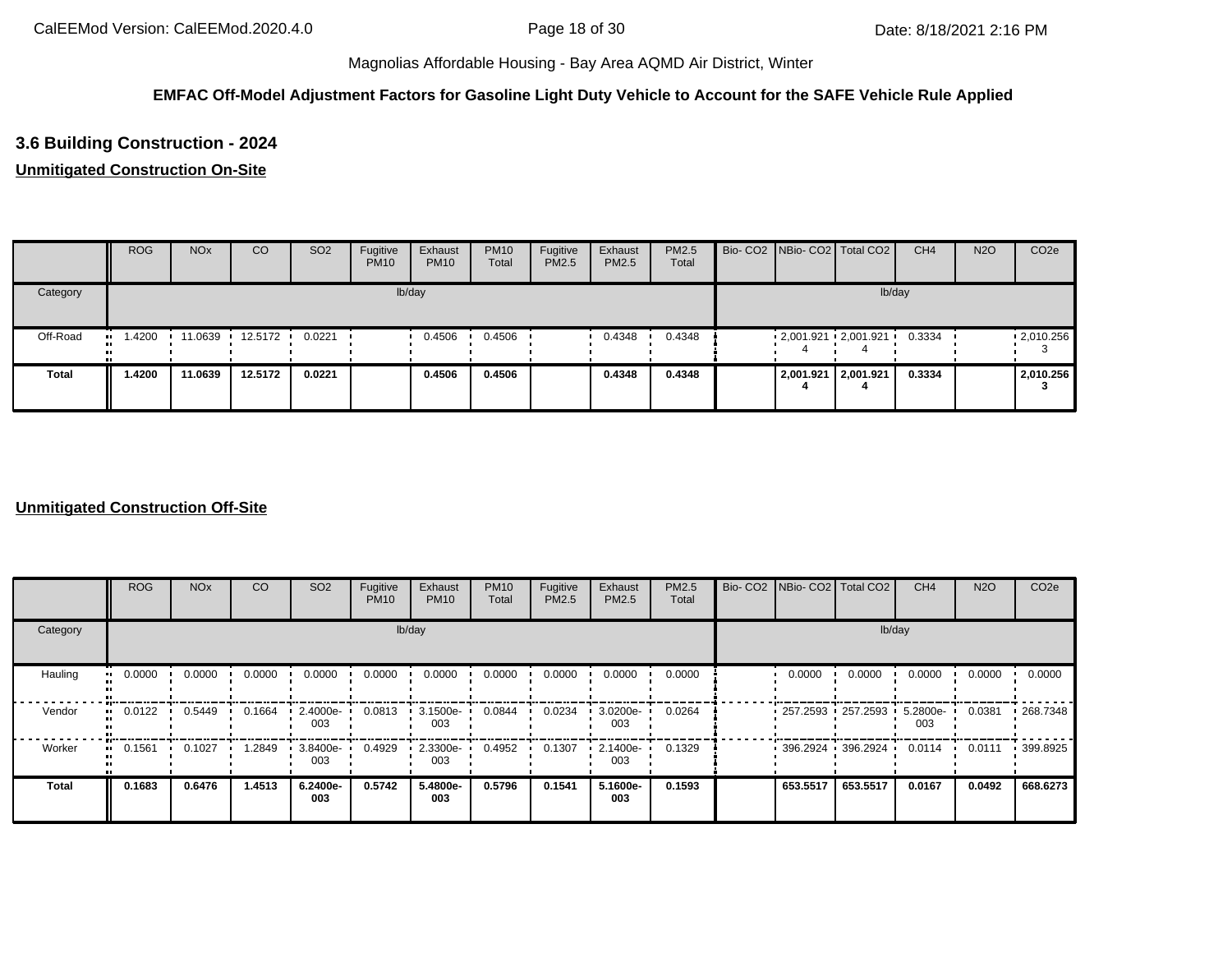#### **EMFAC Off-Model Adjustment Factors for Gasoline Light Duty Vehicle to Account for the SAFE Vehicle Rule Applied**

#### **3.6 Building Construction - 2024**

#### **Mitigated Construction On-Site**

|          | <b>ROG</b> | <b>NO<sub>x</sub></b> | CO                | SO <sub>2</sub> | Fugitive<br><b>PM10</b> | Exhaust<br><b>PM10</b> | <b>PM10</b><br>Total | Fugitive<br>PM2.5 | Exhaust<br>PM2.5 | PM2.5<br>Total |        | Bio- CO2 NBio- CO2 Total CO2 | CH <sub>4</sub> | <b>N2O</b> | CO <sub>2e</sub> |
|----------|------------|-----------------------|-------------------|-----------------|-------------------------|------------------------|----------------------|-------------------|------------------|----------------|--------|------------------------------|-----------------|------------|------------------|
| Category |            |                       |                   |                 |                         | lb/day                 |                      |                   |                  |                |        |                              | lb/day          |            |                  |
| Off-Road | .4200      |                       | $11.0639$ 12.5172 | 0.0221          |                         | 0.4506                 | 0.4506               |                   | 0.4348           | 0.4348         | 0.0000 | $-2,001.921 - 2,001.921$     | 0.3334          |            | .2010.256        |
| Total    | 1.4200     | 11.0639               | 12.5172           | 0.0221          |                         | 0.4506                 | 0.4506               |                   | 0.4348           | 0.4348         | 0.0000 | 2,001.921 2,001.921          | 0.3334          |            | 2,010.256        |

|                     | <b>ROG</b>                 | <b>NO<sub>x</sub></b> | CO     | SO <sub>2</sub> | Fugitive<br><b>PM10</b> | Exhaust<br><b>PM10</b> | <b>PM10</b><br>Total | Fugitive<br>PM2.5 | Exhaust<br>PM2.5 | PM2.5<br>Total | Bio- CO2   NBio- CO2   Total CO2 |          | CH <sub>4</sub> | <b>N2O</b> | CO <sub>2e</sub> |
|---------------------|----------------------------|-----------------------|--------|-----------------|-------------------------|------------------------|----------------------|-------------------|------------------|----------------|----------------------------------|----------|-----------------|------------|------------------|
| Category            |                            |                       |        |                 |                         | lb/day                 |                      |                   |                  |                |                                  | lb/day   |                 |            |                  |
| Hauling             | 0.0000<br>$\bullet\bullet$ | 0.0000                | 0.0000 | 0.0000          | 0.0000                  | 0.0000                 | 0.0000               | 0.0000            | 0.0000           | 0.0000         | 0.0000                           | 0.0000   | 0.0000          | 0.0000     | 0.0000           |
| Vendor              | 0.0122<br>$\bullet\bullet$ | 0.5449                | 0.1664 | 2.4000e-<br>003 | 0.0813                  | 3.1500e-<br>003        | 0.0844               | 0.0234            | 3.0200e-<br>003  | 0.0264         | 257.2593 257.2593                |          | 5.2800e-<br>003 | 0.0381     | .268.7348        |
| Worker<br>$\bullet$ | 0.1561                     | 0.1027                | .2849  | 3.8400e-<br>003 | 0.4929                  | 2.3300e-<br>003        | 0.4952               | 0.1307            | 2.1400e-<br>003  | 0.1329         | 396.2924 396.2924                |          | 0.0114          | 0.0111     | 939.8925         |
| <b>Total</b>        | 0.1683                     | 0.6476                | 1.4513 | 6.2400e-<br>003 | 0.5742                  | 5.4800e-<br>003        | 0.5796               | 0.1541            | 5.1600e-<br>003  | 0.1593         | 653.5517                         | 653.5517 | 0.0167          | 0.0492     | 668.6273         |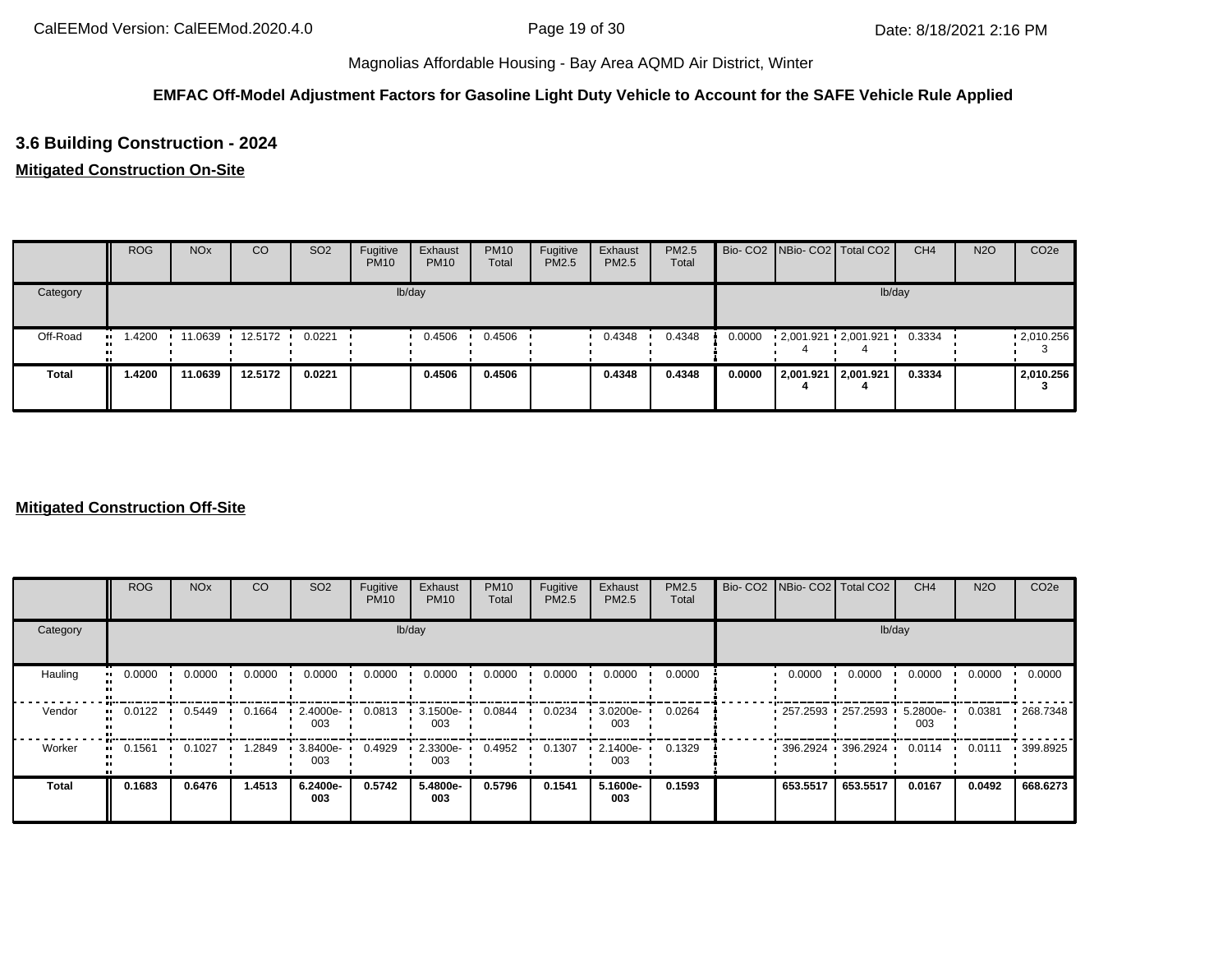#### **EMFAC Off-Model Adjustment Factors for Gasoline Light Duty Vehicle to Account for the SAFE Vehicle Rule Applied**

#### **3.7 Architectural Coating - 2023**

#### **Unmitigated Construction On-Site**

|                 | <b>ROG</b> | <b>NO<sub>x</sub></b> | <sub>CO</sub> | SO <sub>2</sub>    | Fugitive<br><b>PM10</b> | Exhaust<br><b>PM10</b> | <b>PM10</b><br>Total | Fugitive<br>PM2.5 | Exhaust<br>PM2.5 | PM2.5<br>Total | Bio- CO2 NBio- CO2 Total CO2 |          | CH <sub>4</sub> | <b>N2O</b> | CO <sub>2e</sub> |
|-----------------|------------|-----------------------|---------------|--------------------|-------------------------|------------------------|----------------------|-------------------|------------------|----------------|------------------------------|----------|-----------------|------------|------------------|
| Category        |            |                       |               |                    |                         | lb/day                 |                      |                   |                  |                |                              | lb/day   |                 |            |                  |
| Archit. Coating | 3.0387     |                       |               |                    |                         | 0.0000                 | 0.0000               |                   | 0.0000           | 0.0000         |                              | 0.0000   |                 |            | 0.0000           |
| Off-Road        | 0.1917     | 1.3030                | 1.8111        | $-2.9700e-$<br>003 |                         | 0.0708                 | 0.0708               |                   | 0.0708           | 0.0708         | $-281.4481 - 281.4481$       |          | 0.0168          |            | .281.8690        |
| <b>Total</b>    | 3.2304     | 1.3030                | 1.8111        | 2.9700e-<br>003    |                         | 0.0708                 | 0.0708               |                   | 0.0708           | 0.0708         | 281.4481                     | 281.4481 | 0.0168          |            | 281.8690         |

|              | <b>ROG</b>            | <b>NO<sub>x</sub></b> | CO     | SO <sub>2</sub> | Fugitive<br><b>PM10</b> | Exhaust<br><b>PM10</b> | <b>PM10</b><br>Total | Fugitive<br>PM2.5 | Exhaust<br>PM2.5 | PM2.5<br>Total | Bio- CO2   NBio- CO2   Total CO2 |         | CH <sub>4</sub> | <b>N2O</b>      | CO <sub>2e</sub> |
|--------------|-----------------------|-----------------------|--------|-----------------|-------------------------|------------------------|----------------------|-------------------|------------------|----------------|----------------------------------|---------|-----------------|-----------------|------------------|
| Category     |                       |                       |        |                 |                         | lb/day                 |                      |                   |                  |                |                                  | lb/day  |                 |                 |                  |
| Hauling      | 0.0000<br>            | 0.0000                | 0.0000 | 0.0000          | 0.0000                  | 0.0000                 | 0.0000               | 0.0000            | 0.0000           | 0.0000         | 0.0000                           | 0.0000  | 0.0000          | 0.0000          | 0.0000           |
| Vendor       | $\blacksquare$ 0.0000 | 0.0000                | 0.0000 | 0.0000          | 0.0000                  | 0.0000                 | 0.0000               | 0.0000            | 0.0000           | 0.0000         | 0.0000                           | 0.0000  | 0.0000          | 0.0000          | 0.0000           |
| Worker       | 0.0333<br>            | 0.0230                | 0.2747 | 7.9000e-<br>004 | 0.0986                  | 4.9000e-<br>004        | 0.0991               | 0.0262            | 4.5000e-<br>004  | 0.0266         | 81.2620                          | 81.2620 | 2.5100e-<br>003 | 2.3900e-<br>003 | 82.0364          |
| <b>Total</b> | 0.0333                | 0.0230                | 0.2747 | 7.9000e-<br>004 | 0.0986                  | 4.9000e-<br>004        | 0.0991               | 0.0262            | 4.5000e-<br>004  | 0.0266         | 81.2620                          | 81.2620 | 2.5100e-<br>003 | 2.3900e-<br>003 | 82.0364          |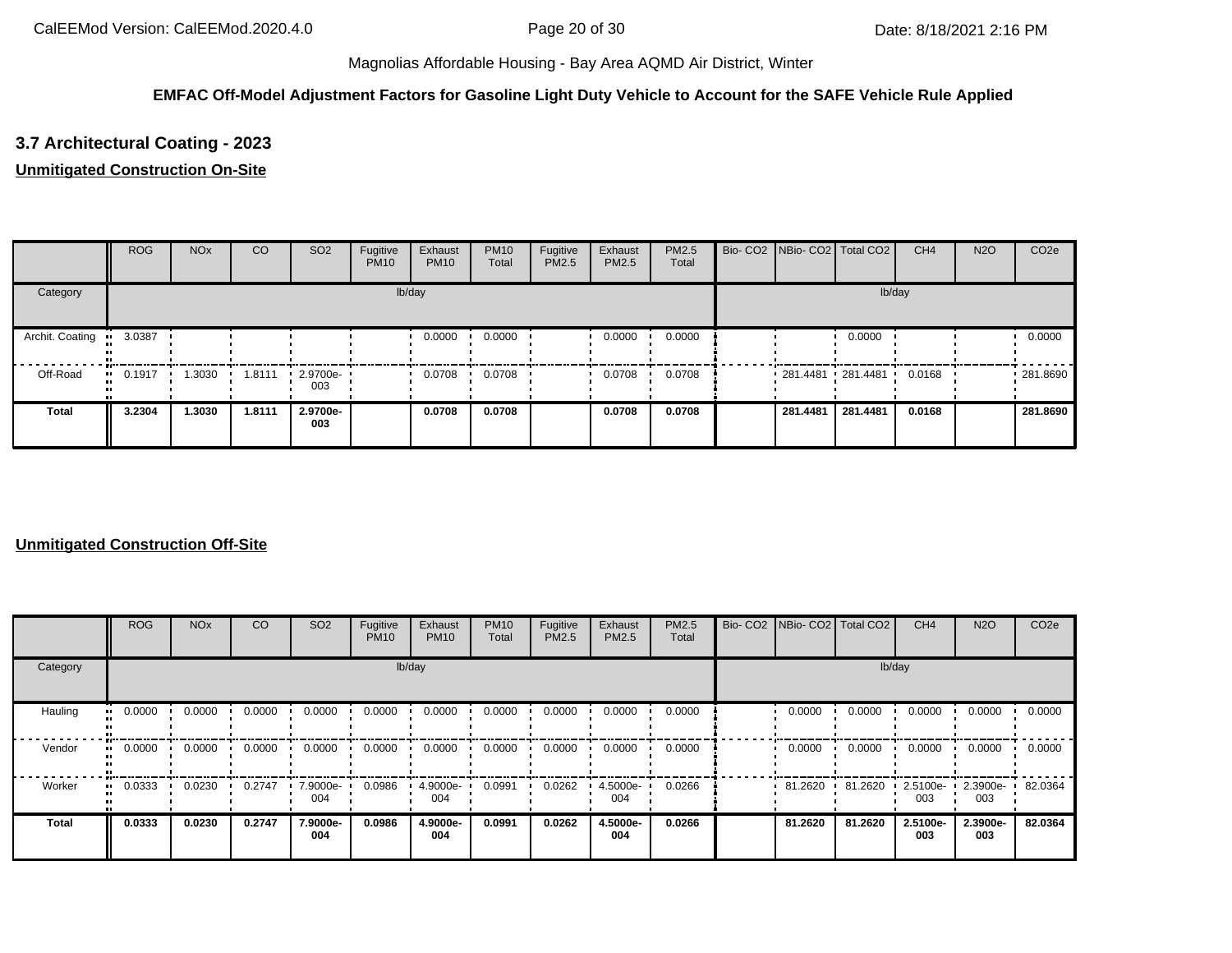#### **EMFAC Off-Model Adjustment Factors for Gasoline Light Duty Vehicle to Account for the SAFE Vehicle Rule Applied**

#### **3.7 Architectural Coating - 2023**

#### **Mitigated Construction On-Site**

|                 | <b>ROG</b>            | <b>NO<sub>x</sub></b> | CO     | SO <sub>2</sub> | Fugitive<br><b>PM10</b> | Exhaust<br><b>PM10</b> | <b>PM10</b><br>Total | Fugitive<br>PM2.5 | Exhaust<br><b>PM2.5</b> | <b>PM2.5</b><br>Total |        | Bio- CO2   NBio- CO2   Total CO2 |          | CH <sub>4</sub> | <b>N2O</b> | CO <sub>2e</sub> |
|-----------------|-----------------------|-----------------------|--------|-----------------|-------------------------|------------------------|----------------------|-------------------|-------------------------|-----------------------|--------|----------------------------------|----------|-----------------|------------|------------------|
| Category        |                       |                       |        |                 |                         | lb/day                 |                      |                   |                         |                       |        |                                  | lb/day   |                 |            |                  |
| Archit. Coating | 3.0387<br>            |                       |        |                 |                         | 0.0000                 | 0.0000               |                   | 0.0000                  | 0.0000                |        |                                  | 0.0000   |                 |            | 0.0000           |
| Off-Road        | $\blacksquare$ 0.1917 | 1.3030                | 1.8111 | 2.9700e-<br>003 |                         | 0.0708                 | 0.0708               |                   | 0.0708                  | 0.0708                | 0.0000 | $281.4481$ 281.4481              |          | 0.0168          |            | .281.8690        |
| <b>Total</b>    | 3.2304                | 1.3030                | 1.8111 | 2.9700e-<br>003 |                         | 0.0708                 | 0.0708               |                   | 0.0708                  | 0.0708                | 0.0000 | 281.4481                         | 281.4481 | 0.0168          |            | 281.8690         |

|          | <b>ROG</b>            | <b>NO<sub>x</sub></b> | CO     | SO <sub>2</sub> | Fugitive<br><b>PM10</b> | Exhaust<br><b>PM10</b> | <b>PM10</b><br>Total | Fugitive<br>PM2.5 | Exhaust<br><b>PM2.5</b> | <b>PM2.5</b><br>Total | Bio- CO2 NBio- CO2 Total CO2 |         | CH <sub>4</sub>    | <b>N2O</b>      | CO <sub>2e</sub> |
|----------|-----------------------|-----------------------|--------|-----------------|-------------------------|------------------------|----------------------|-------------------|-------------------------|-----------------------|------------------------------|---------|--------------------|-----------------|------------------|
| Category |                       |                       |        |                 |                         | lb/day                 |                      |                   |                         |                       |                              |         | lb/day             |                 |                  |
| Hauling  | 0.0000<br>            | 0.0000                | 0.0000 | 0.0000          | 0.0000                  | 0.0000                 | 0.0000               | 0.0000            | 0.0000                  | 0.0000                | 0.0000                       | 0.0000  | 0.0000             | 0.0000          | 0.0000           |
| Vendor   | $\blacksquare$ 0.0000 | 0.0000                | 0.0000 | 0.0000          | 0.0000                  | 0.0000                 | 0.0000               | 0.0000            | 0.0000                  | 0.0000                | 0.0000                       | 0.0000  | 0.0000             | 0.0000          | 0.0000           |
| Worker   | 0.0333<br>            | 0.0230                | 0.2747 | 7.9000e-<br>004 | 0.0986                  | 4.9000e-<br>004        | 0.0991               | 0.0262            | 4.5000e-<br>004         | 0.0266                | 81.2620                      | 81.2620 | $2.5100e -$<br>003 | 2.3900e-<br>003 | 82.0364          |
| Total    | 0.0333                | 0.0230                | 0.2747 | 7.9000e-<br>004 | 0.0986                  | 4.9000e-<br>004        | 0.0991               | 0.0262            | 4.5000e-<br>004         | 0.0266                | 81.2620                      | 81.2620 | 2.5100e-<br>003    | 2.3900e-<br>003 | 82.0364          |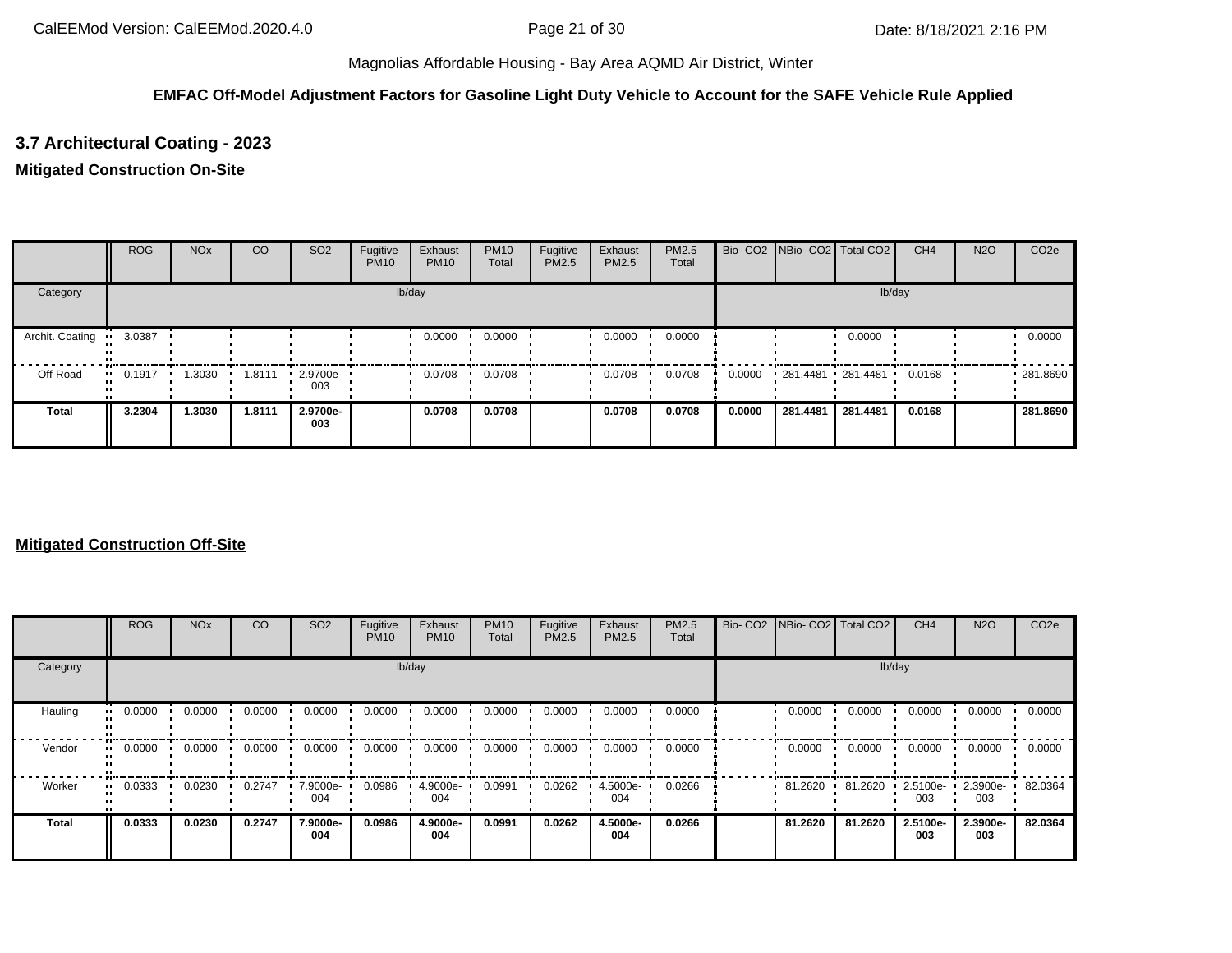#### **EMFAC Off-Model Adjustment Factors for Gasoline Light Duty Vehicle to Account for the SAFE Vehicle Rule Applied**

#### **3.7 Architectural Coating - 2024**

#### **Unmitigated Construction On-Site**

|                 | <b>ROG</b>            | <b>NO<sub>x</sub></b> | CO     | SO <sub>2</sub>    | Fugitive<br><b>PM10</b> | Exhaust<br><b>PM10</b> | <b>PM10</b><br>Total | Fugitive<br>PM2.5 | Exhaust<br><b>PM2.5</b> | PM2.5<br>Total | Bio- CO2   NBio- CO2   Total CO2 |          | CH <sub>4</sub> | <b>N2O</b> | CO <sub>2e</sub> |
|-----------------|-----------------------|-----------------------|--------|--------------------|-------------------------|------------------------|----------------------|-------------------|-------------------------|----------------|----------------------------------|----------|-----------------|------------|------------------|
| Category        |                       |                       |        |                    |                         | lb/day                 |                      |                   |                         |                |                                  | lb/day   |                 |            |                  |
| Archit. Coating | 3.0387<br>.           |                       |        |                    |                         | 0.0000                 | 0.0000               |                   | 0.0000                  | 0.0000         |                                  | 0.0000   |                 |            | 0.0000           |
| Off-Road        | $\blacksquare$ 0.1808 | 1.2188                | 1.8101 | $-2.9700e-$<br>003 |                         | 0.0609                 | 0.0609               |                   | 0.0609                  | 0.0609         | $-281.4481 - 281.4481$           |          | 0.0159          |            | 281.8443         |
| Total           | 3.2195                | 1.2188                | 1.8101 | 2.9700e-<br>003    |                         | 0.0609                 | 0.0609               |                   | 0.0609                  | 0.0609         | 281.4481                         | 281.4481 | 0.0159          |            | 281.8443         |

|              | ROG    | <b>NO<sub>x</sub></b> | <sub>CO</sub> | SO <sub>2</sub> | Fugitive<br><b>PM10</b> | Exhaust<br><b>PM10</b> | <b>PM10</b><br>Total | Fugitive<br>PM2.5 | Exhaust<br>PM2.5 | <b>PM2.5</b><br>Total |         | Bio- CO2   NBio- CO2   Total CO2 | CH <sub>4</sub> | <b>N2O</b>      | CO <sub>2e</sub> |
|--------------|--------|-----------------------|---------------|-----------------|-------------------------|------------------------|----------------------|-------------------|------------------|-----------------------|---------|----------------------------------|-----------------|-----------------|------------------|
| Category     |        |                       |               |                 |                         | lb/day                 |                      |                   |                  |                       |         |                                  | lb/day          |                 |                  |
| Hauling      | 0.0000 | 0.0000                | 0.0000        | 0.0000          | 0.0000                  | 0.0000                 | 0.0000               | 0.0000            | 0.0000           | 0.0000                | 0.0000  | 0.0000                           | 0.0000          | 0.0000          | 0.0000           |
| Vendor       | 0.0000 | 0.0000                | 0.0000        | 0.0000          | 0.0000                  | 0.0000                 | 0.0000               | 0.0000            | 0.0000           | 0.0000                | 0.0000  | 0.0000                           | 0.0000          | 0.0000          | 0.0000           |
| Worker       | 0.0312 | 0.0205                | 0.2570        | 7.7000e-<br>004 | 0.0986                  | 4.7000e-<br>004        | 0.0990               | 0.0262            | 4.3000e-<br>004  | 0.0266                | 79.2585 | 79.2585                          | 2.2700e-<br>003 | 2.2300e-<br>003 | 79.9785          |
| <b>Total</b> | 0.0312 | 0.0205                | 0.2570        | 7.7000e-<br>004 | 0.0986                  | 4.7000e-<br>004        | 0.0990               | 0.0262            | 4.3000e-<br>004  | 0.0266                | 79.2585 | 79.2585                          | 2.2700e-<br>003 | 2.2300e-<br>003 | 79.9785          |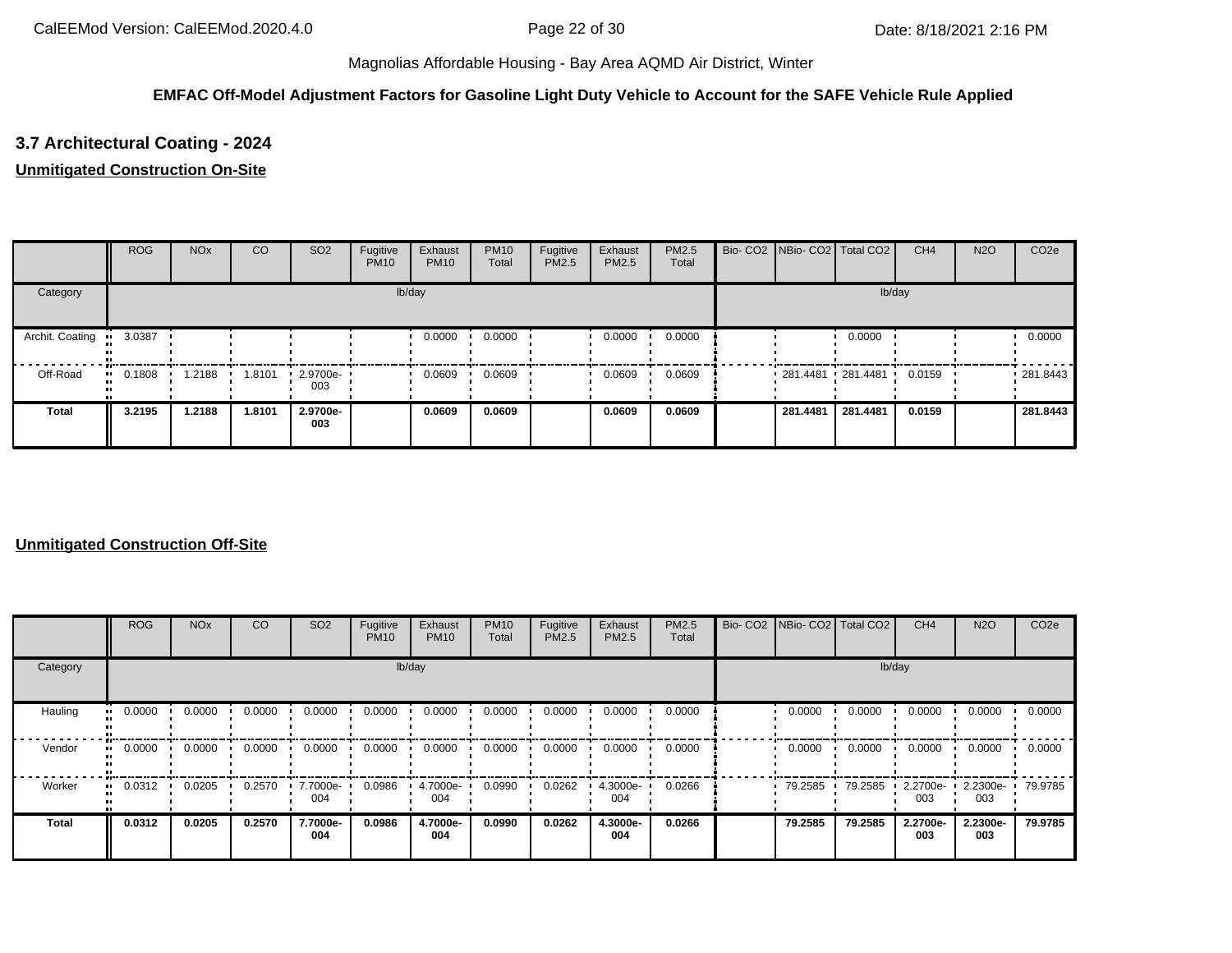#### **EMFAC Off-Model Adjustment Factors for Gasoline Light Duty Vehicle to Account for the SAFE Vehicle Rule Applied**

#### **3.7 Architectural Coating - 2024**

#### **Mitigated Construction On-Site**

|                 | <b>ROG</b>            | <b>NO<sub>x</sub></b> | CO     | SO <sub>2</sub> | Fugitive<br><b>PM10</b> | Exhaust<br><b>PM10</b> | <b>PM10</b><br>Total | Fugitive<br>PM2.5 | Exhaust<br><b>PM2.5</b> | <b>PM2.5</b><br>Total |        | Bio- CO2   NBio- CO2   Total CO2 |          | CH <sub>4</sub> | <b>N2O</b> | CO <sub>2e</sub> |
|-----------------|-----------------------|-----------------------|--------|-----------------|-------------------------|------------------------|----------------------|-------------------|-------------------------|-----------------------|--------|----------------------------------|----------|-----------------|------------|------------------|
| Category        |                       |                       |        |                 |                         | lb/day                 |                      |                   |                         |                       |        |                                  | lb/day   |                 |            |                  |
| Archit. Coating | 3.0387<br>            |                       |        |                 |                         | 0.0000                 | 0.0000               |                   | 0.0000                  | 0.0000                |        |                                  | 0.0000   |                 |            | 0.0000           |
| Off-Road        | $\blacksquare$ 0.1808 | 1.2188                | 1.8101 | 2.9700e-<br>003 |                         | 0.0609                 | 0.0609               |                   | 0.0609                  | 0.0609                | 0.0000 | $281.4481$ 281.4481              |          | 0.0159          |            | .281.8443        |
| <b>Total</b>    | 3.2195                | 1.2188                | 1.8101 | 2.9700e-<br>003 |                         | 0.0609                 | 0.0609               |                   | 0.0609                  | 0.0609                | 0.0000 | 281.4481                         | 281.4481 | 0.0159          |            | 281.8443         |

|              | <b>ROG</b> | <b>NO<sub>x</sub></b> | CO     | SO <sub>2</sub> | Fugitive<br><b>PM10</b> | Exhaust<br><b>PM10</b> | <b>PM10</b><br>Total | Fugitive<br>PM2.5 | Exhaust<br>PM2.5 | <b>PM2.5</b><br>Total | Bio- CO2   NBio- CO2   Total CO2 |         | CH <sub>4</sub> | <b>N2O</b>      | CO <sub>2e</sub> |
|--------------|------------|-----------------------|--------|-----------------|-------------------------|------------------------|----------------------|-------------------|------------------|-----------------------|----------------------------------|---------|-----------------|-----------------|------------------|
| Category     |            |                       |        |                 |                         | lb/day                 |                      |                   |                  |                       |                                  | lb/day  |                 |                 |                  |
| Hauling      | 0.0000     | 0.0000                | 0.0000 | 0.0000          | 0.0000                  | 0.0000                 | 0.0000               | 0.0000            | 0.0000           | 0.0000                | 0.0000                           | 0.0000  | 0.0000          | 0.0000          | 0.0000           |
| Vendor       | 0.0000     | 0.0000                | 0.0000 | 0.0000          | 0.0000                  | 0.0000                 | 0.0000               | 0.0000            | 0.0000           | 0.0000                | 0.0000                           | 0.0000  | 0.0000          | 0.0000          | 0.0000           |
| Worker       | 0.0312     | 0.0205                | 0.2570 | 7.7000e-<br>004 | 0.0986                  | 4.7000e-<br>004        | 0.0990               | 0.0262            | 4.3000e-<br>004  | 0.0266                | 79.2585                          | 79.2585 | 2.2700e-<br>003 | 2.2300e-<br>003 | 79.9785          |
| <b>Total</b> | 0.0312     | 0.0205                | 0.2570 | 7.7000e-<br>004 | 0.0986                  | 4.7000e-<br>004        | 0.0990               | 0.0262            | 4.3000e-<br>004  | 0.0266                | 79.2585                          | 79.2585 | 2.2700e-<br>003 | 2.2300e-<br>003 | 79.9785          |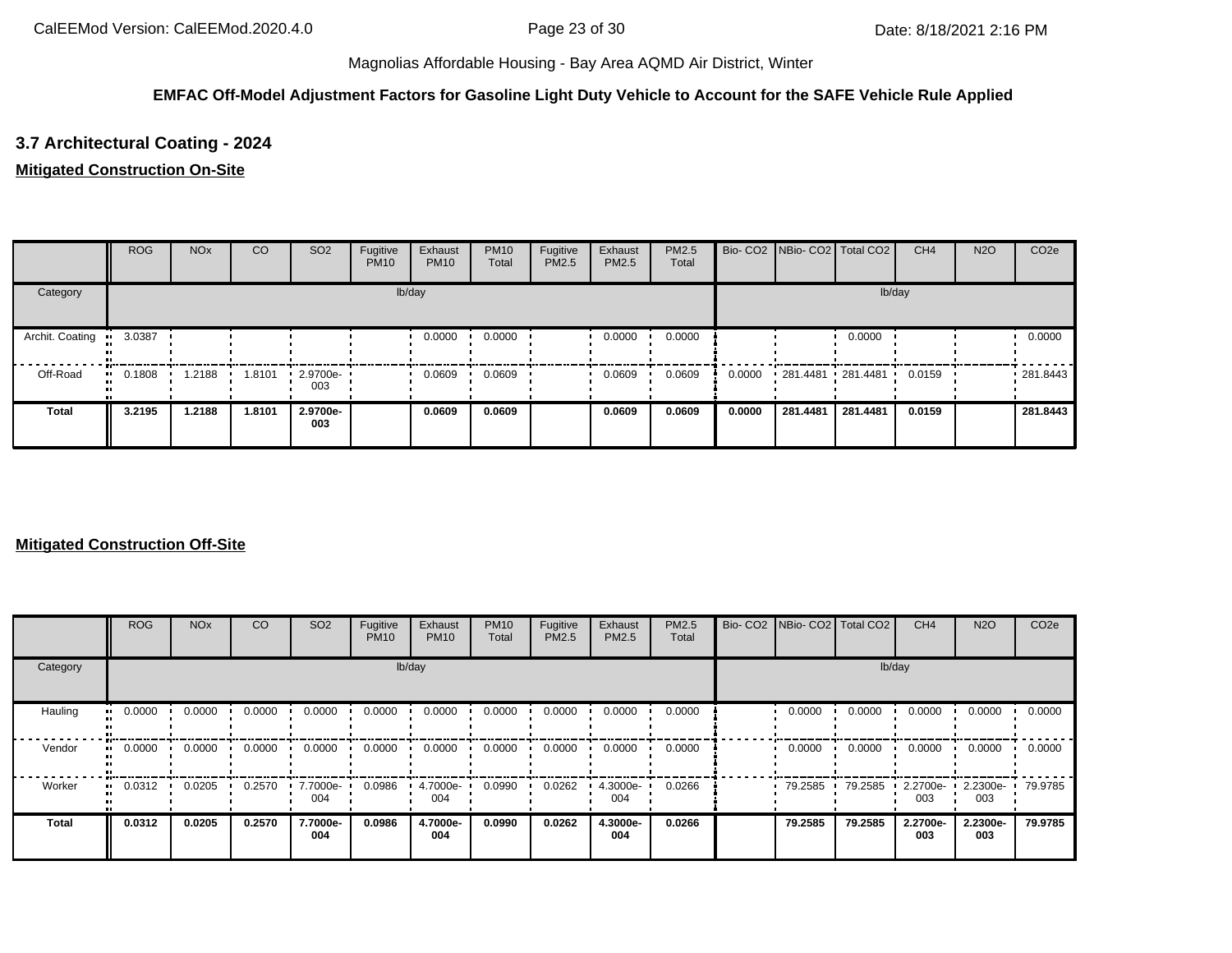#### **EMFAC Off-Model Adjustment Factors for Gasoline Light Duty Vehicle to Account for the SAFE Vehicle Rule Applied**

#### **4.0 Operational Detail - Mobile**

#### **4.1 Mitigation Measures Mobile**

Increase Transit Accessibility

|             | <b>ROG</b> | <b>NO<sub>x</sub></b> | CO     | SO <sub>2</sub> | Fugitive<br><b>PM10</b> | Exhaust<br><b>PM10</b> | <b>PM10</b><br>Total | Fugitive<br>PM2.5 | Exhaust<br><b>PM2.5</b> | PM2.5<br>Total |  | Bio- CO2 NBio- CO2 Total CO2 | CH <sub>4</sub> | <b>N2O</b> | CO <sub>2e</sub> |
|-------------|------------|-----------------------|--------|-----------------|-------------------------|------------------------|----------------------|-------------------|-------------------------|----------------|--|------------------------------|-----------------|------------|------------------|
| Category    |            |                       |        |                 |                         | lb/day                 |                      |                   |                         |                |  | lb/day                       |                 |            |                  |
| Mitigated   | 0.5618     | 0.6445                | 5.4627 | 0.0104          | 1.1925                  | 7.7700e-<br>003        | .2003                | 0.3176            | 7.2400e-<br>003         | 0.3249         |  | $1,078.825$ 1,078.825<br>8   | 0.0771          | 0.0549     | 1,097.123        |
| Unmitigated | 0.5822     | 0.6828                | 5.7716 | 0.0112          | 1.2898                  | 8.3300e-<br>003        | .2982                | 0.3435            | ▪ 7.7600e-<br>003       | 0.3513         |  | $1,163.748$ $1,163.748$      | 0.0806          | 0.0581     | 1,183.085        |

#### **4.2 Trip Summary Information**

|                     |         | Average Daily Trip Rate |        | Unmitigated       | Mitigated         |
|---------------------|---------|-------------------------|--------|-------------------|-------------------|
| Land Use            | Weekdav | Saturdav                | Sunday | <b>Annual VMT</b> | <b>Annual VMT</b> |
| Apartments Mid Rise | 265.32  | 265.32                  | 265.32 | 612.785           | 566.555           |
| Parking Lot         | 0.00    | 0.00                    | 0.00   |                   |                   |
| Total               | 265.32  | 265.32                  | 265.32 | 612.785           | 566.555           |

#### **4.3 Trip Type Information**

|                            |            | <b>Miles</b> |      |       | Trip % |                                                                |         | Trip Purpose %  |         |
|----------------------------|------------|--------------|------|-------|--------|----------------------------------------------------------------|---------|-----------------|---------|
| Land Use                   | H-W or C-W |              |      |       |        | H-S or C-C I H-O or C-NW IH-W or C-WI H-S or C-C I H-O or C-NW | Primary | <b>Diverted</b> | Pass-by |
| <b>Apartments Mid Rise</b> | 10.80      | 4.80         | 5.70 | 31.00 | 15.00  | 54.00                                                          | 86      |                 |         |
| Parking Lot                | 9.50       | 7.30         | 7.30 | 0.00  | 0.00   | 0.00                                                           |         |                 |         |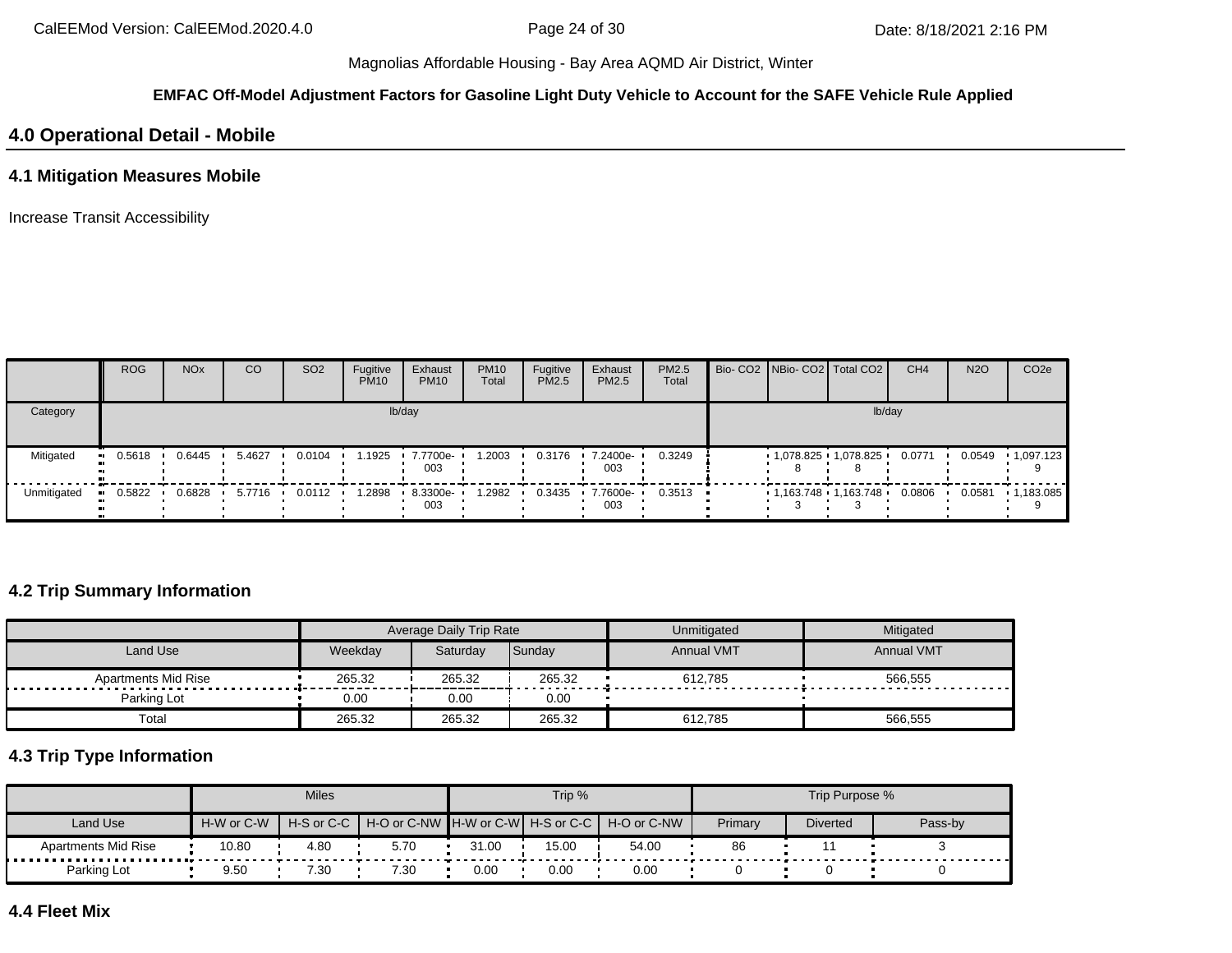#### **EMFAC Off-Model Adjustment Factors for Gasoline Light Duty Vehicle to Account for the SAFE Vehicle Rule Applied**

| Land Use                   | LDA         | DT <sub>1</sub> | LDT <sub>2</sub> | <b>MDV</b> | LHD <sub>1</sub> | LHD <sub>2</sub> | <b>MHD</b> | HHD      | OBUS     | <b>UBUS</b> | <b>MCY</b> | <b>SBUS</b>          | MH       |
|----------------------------|-------------|-----------------|------------------|------------|------------------|------------------|------------|----------|----------|-------------|------------|----------------------|----------|
| <b>Apartments Mid Rise</b> | J.553839 ·  | 0.058700        | 0.188468         | 1.120786   | 0.022796+        | 0.005663         | 0.010629   | 0.007566 | 0.000983 | 0.000556    | 0.026354   | 0.00084 <sup>4</sup> | 0.002820 |
| Parking Lot                | - 553839. ل | 0.058700        | 0.188468         | 0.120786   | 0.022796         | 0.005663         | 0.010629   | 0.007566 | 0.000983 | 0.000556    | 0.026354   | 0.000841             | 0.002820 |

#### **5.0 Energy Detail**

Historical Energy Use: N

#### **5.1 Mitigation Measures Energy**

#### Exceed Title 24

Kilowatt Hours of Renewable Electricity Generated

|                           | <b>ROG</b> | <b>NO<sub>x</sub></b> | CO     | SO <sub>2</sub>        | Fugitive<br><b>PM10</b> | Exhaust<br><b>PM10</b> | <b>PM10</b><br>Total | Fugitive<br>PM2.5 | Exhaust<br><b>PM2.5</b> | PM2.5<br>Total | Bio- CO2   NBio- CO2   Total CO2        |                                | CH <sub>4</sub> | <b>N2O</b>      | CO <sub>2e</sub> |
|---------------------------|------------|-----------------------|--------|------------------------|-------------------------|------------------------|----------------------|-------------------|-------------------------|----------------|-----------------------------------------|--------------------------------|-----------------|-----------------|------------------|
| Category                  |            |                       |        |                        |                         | lb/day                 |                      |                   |                         |                |                                         | lb/day                         |                 |                 |                  |
| NaturalGas<br>Mitigated   | 0.0153     | 0.1308                | 0.0557 | 8.3000e-<br>004        |                         | 0.0106                 | 0.0106               |                   | 0.0106                  | 0.0106         |                                         | 166.9637 · 166.9637 · 3.2000e- | 003             | 3.0600e-<br>003 | 167.9559         |
| NaturalGas<br>Unmitigated | 0.0163     | 0.1397                |        | 0.0594 8.9000e-<br>004 |                         | 0.0113                 | 0.0113               |                   | 0.0113                  | 0.0113         | 178.3049 · 178.3049 · 3.4200e- 3.2700e- |                                | 003             | 003             | 179.3645         |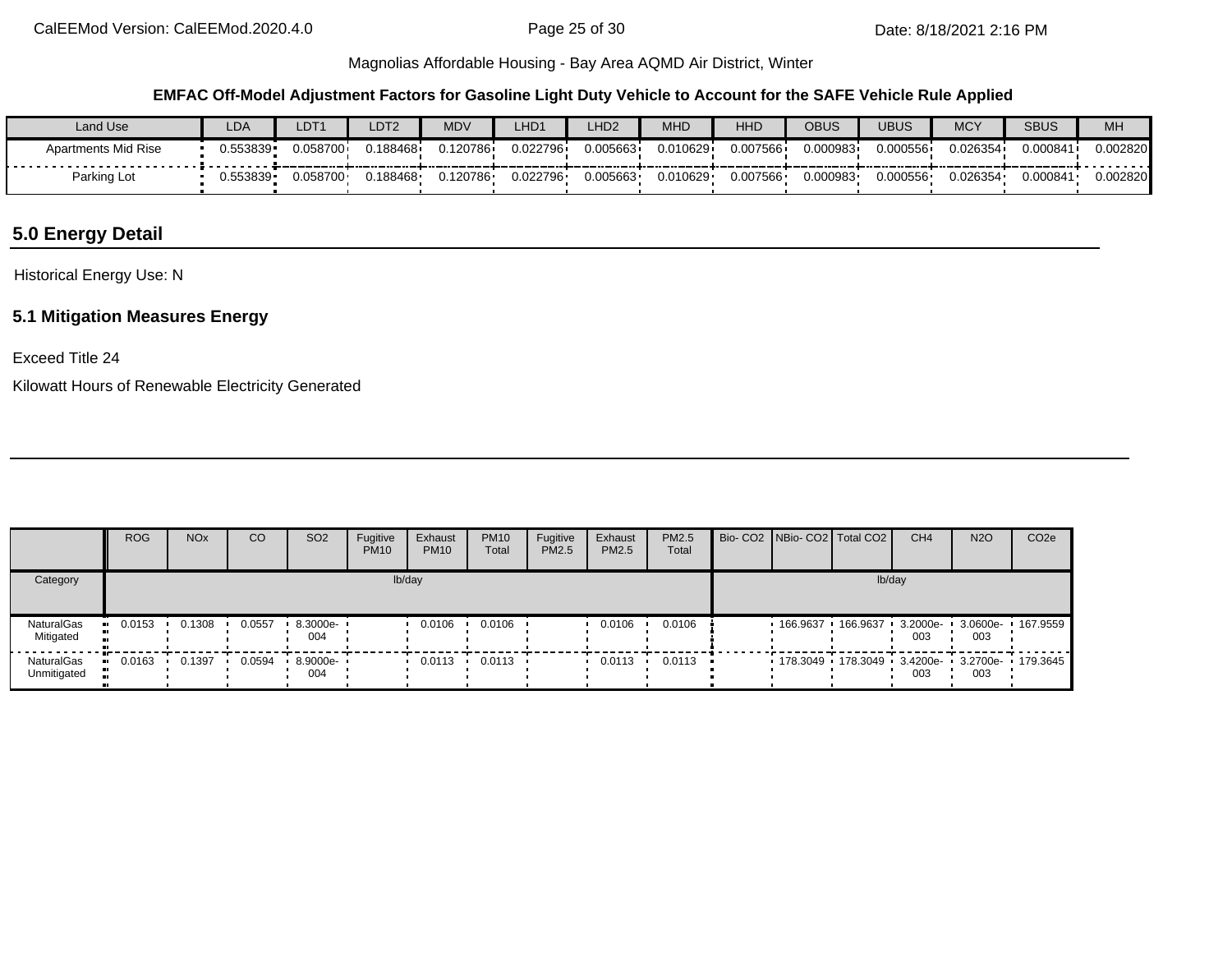#### **EMFAC Off-Model Adjustment Factors for Gasoline Light Duty Vehicle to Account for the SAFE Vehicle Rule Applied**

#### **5.2 Energy by Land Use - NaturalGas**

**Unmitigated**

|                        | NaturalGa<br>s Use | <b>ROG</b> | <b>NO<sub>x</sub></b> | CO     | SO <sub>2</sub> | Fugitive<br><b>PM10</b> | Exhaust<br><b>PM10</b> | <b>PM10</b><br>Total | Fugitive<br>PM2.5 | Exhaust<br>PM2.5 | PM2.5<br>Total | Bio- CO2   NBio- CO2   Total CO2             |          | CH <sub>4</sub> | <b>N2O</b>      | CO <sub>2e</sub> |
|------------------------|--------------------|------------|-----------------------|--------|-----------------|-------------------------|------------------------|----------------------|-------------------|------------------|----------------|----------------------------------------------|----------|-----------------|-----------------|------------------|
| Land Use               | kBTU/yr            |            |                       |        |                 | lb/day                  |                        |                      |                   |                  |                |                                              | lb/day   |                 |                 |                  |
| Apartments Mid<br>Rise | 1515.59            | 0.0163     | 0.1397                | 0.0594 | 8.9000e-<br>004 |                         | 0.0113                 | 0.0113               |                   | 0.0113           | 0.0113         | $178.3049$ $\cdot$ 178.3049 $\cdot$ 3.4200e- |          | 003             | 3.2700e-<br>003 | 179.3645         |
| Parking Lot            | $\mathbf 0$        | 0.0000     | 0.0000                | 0.0000 | 0.0000          |                         | 0.0000                 | 0.0000               |                   | 0.0000           | 0.0000         | 0.0000                                       | 0.0000   | 0.0000          | 0.0000          | 0.0000           |
| <b>Total</b>           |                    | 0.0163     | 0.1397                | 0.0594 | 8.9000e-<br>004 |                         | 0.0113                 | 0.0113               |                   | 0.0113           | 0.0113         | 178.3049                                     | 178.3049 | 3.4200e-<br>003 | 3.2700e-<br>003 | 179.3645         |

#### **Mitigated**

|                        | NaturalGa<br>s Use | <b>ROG</b> | <b>NO<sub>x</sub></b> | CO     | SO <sub>2</sub> | Fugitive<br><b>PM10</b> | Exhaust<br><b>PM10</b> | <b>PM10</b><br>Total | Fugitive<br>PM2.5 | Exhaust<br>PM2.5 | PM2.5<br>Total |            | Bio- CO2 NBio- CO2 Total CO2 | CH <sub>4</sub> | <b>N2O</b>      | CO <sub>2e</sub> |
|------------------------|--------------------|------------|-----------------------|--------|-----------------|-------------------------|------------------------|----------------------|-------------------|------------------|----------------|------------|------------------------------|-----------------|-----------------|------------------|
| Land Use               | kBTU/yr            |            |                       |        |                 |                         | lb/day                 |                      |                   |                  |                |            | lb/day                       |                 |                 |                  |
| Apartments Mid<br>Rise | 1.41919<br>-91     | 0.0153     | 0.1308                | 0.0557 | 8.3000e-<br>004 |                         | 0.0106                 | 0.0106               |                   | 0.0106           | 0.0106         | 166.9637 · | 166.9637                     | 3.2000e-<br>003 | 3.0600e-<br>003 | 167.9559         |
| Parking Lot            |                    | 0.0000     | 0.0000                | 0.0000 | 0.0000          |                         | 0.0000                 | 0.0000               |                   | 0.0000           | 0.0000         | 0.0000     | 0.0000                       | 0.0000          | 0.0000          | 0.0000           |
| <b>Total</b>           |                    | 0.0153     | 0.1308                | 0.0557 | 8.3000e-<br>004 |                         | 0.0106                 | 0.0106               |                   | 0.0106           | 0.0106         | 166.9637   | 166.9637                     | 3.2000e-<br>003 | 3.0600e-<br>003 | 167.9559         |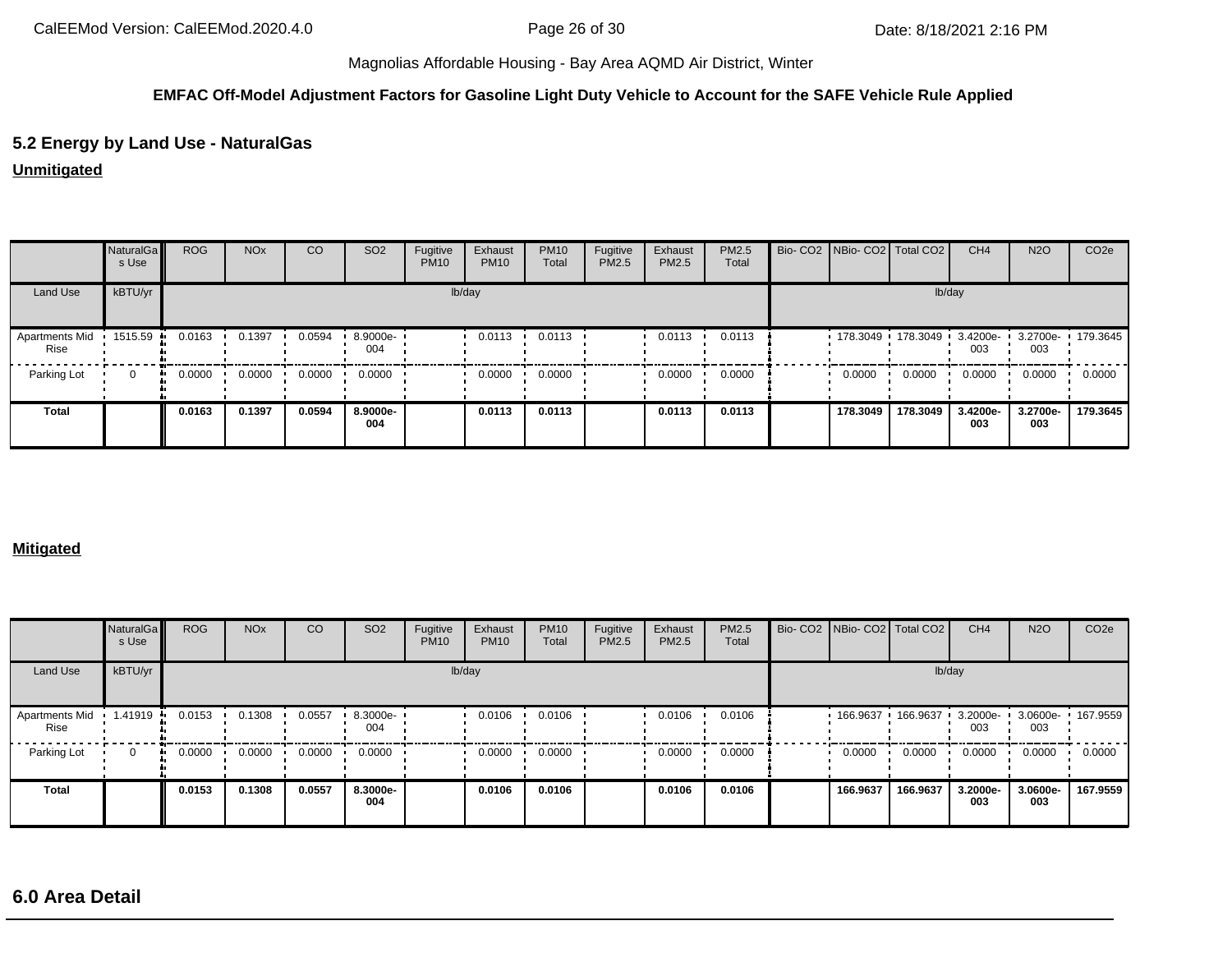#### **EMFAC Off-Model Adjustment Factors for Gasoline Light Duty Vehicle to Account for the SAFE Vehicle Rule Applied**

#### **6.1 Mitigation Measures Area**

|             | <b>ROG</b> | <b>NO<sub>x</sub></b> | CO        | SO <sub>2</sub> | Fugitive<br><b>PM10</b> | Exhaust<br><b>PM10</b> | <b>PM10</b><br>Total | Fugitive<br><b>PM2.5</b> | Exhaust<br><b>PM2.5</b> | PM2.5<br>Total |                                                 | Bio- CO2 NBio- CO2   Total CO2 |        | CH <sub>4</sub> | <b>N2O</b> | CO <sub>2</sub> e |
|-------------|------------|-----------------------|-----------|-----------------|-------------------------|------------------------|----------------------|--------------------------|-------------------------|----------------|-------------------------------------------------|--------------------------------|--------|-----------------|------------|-------------------|
| Category    |            |                       |           |                 |                         | lb/day                 |                      |                          |                         |                |                                                 |                                | lb/day |                 |            |                   |
| Mitigated   | 29.5887    | 0.6628                | 41.3082 • | 0.0694          |                         | 5.1213                 | 5.1213               |                          | 5.1213                  | 5.1213         | $\frac{1}{2}$ 552.4759 254.4074 806.8832 0.7655 |                                |        |                 | 0.0391     | 837.6568          |
| Unmitigated | 29.5887    | 0.6628                | 41.3082 • | 0.0694          |                         | 5.1213                 | 5.1213               |                          | 5.1213                  | 5.1213         | $\cdot$ 552.4759 254.4074 806.8832 0.7655       |                                |        |                 | 0.0391     | .837.6568         |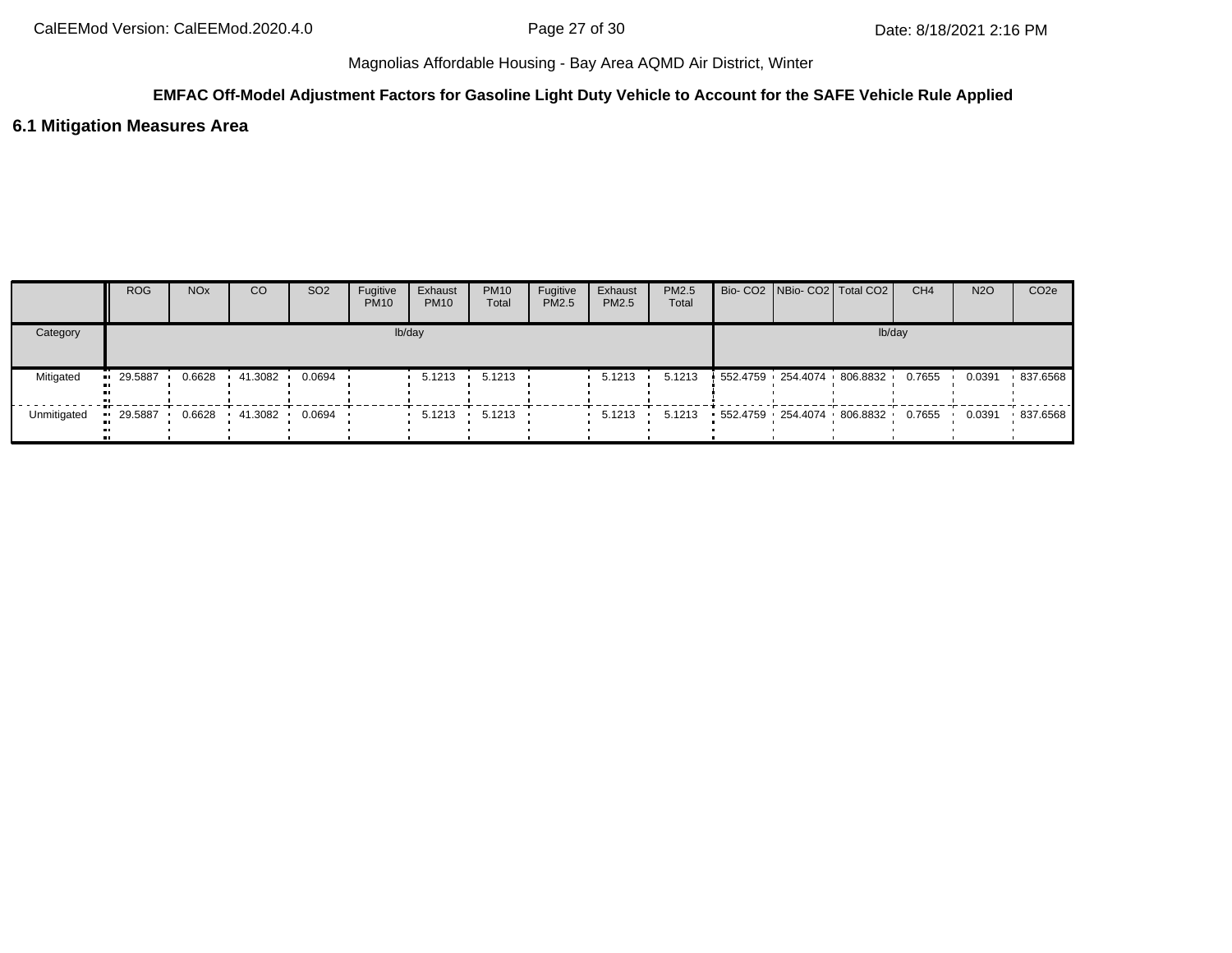#### **EMFAC Off-Model Adjustment Factors for Gasoline Light Duty Vehicle to Account for the SAFE Vehicle Rule Applied**

#### **6.2 Area by SubCategory**

#### **Unmitigated**

|                          | <b>ROG</b> | <b>NO<sub>x</sub></b> | CO        | SO <sub>2</sub>                 | Fugitive<br><b>PM10</b> | Exhaust<br><b>PM10</b> | <b>PM10</b><br>Total | Fugitive<br>PM2.5 | Exhaust<br>PM2.5 | PM2.5<br>Total |          | Bio- CO2   NBio- CO2   Total CO2 |          | CH <sub>4</sub> | <b>N2O</b> | CO <sub>2e</sub> |
|--------------------------|------------|-----------------------|-----------|---------------------------------|-------------------------|------------------------|----------------------|-------------------|------------------|----------------|----------|----------------------------------|----------|-----------------|------------|------------------|
| SubCategory              |            |                       |           |                                 |                         | lb/day                 |                      |                   |                  |                |          |                                  | lb/day   |                 |            |                  |
| Architectural<br>Coating | 0.3497     |                       |           |                                 |                         | 0.0000                 | 0.0000               |                   | 0.0000           | 0.0000         |          |                                  | 0.0000   |                 |            | 0.0000           |
| Consumer<br>Products     | 1.9319     |                       |           |                                 |                         | 0.0000                 | 0.0000               |                   | 0.0000           | 0.0000         |          |                                  | 0.0000   |                 |            | 0.0000           |
| Hearth                   | 27.1432    | 0.6001                | 35.8615 . | 0.0691                          |                         | 5.0911                 | 5.0911               |                   | 5.0911           | 5.0911         |          | 552.4759 244.5882 797.0641       |          | 0.7560          | 0.0391     | .827.6020        |
| Landscaping              | 0.1640     | 0.0627                | 5.4468    | $\cdot$ 2.9000e- $\cdot$<br>004 |                         | 0.0302                 | 0.0302               |                   | 0.0302           | 0.0302         |          | 9.8191                           | 9.8191   | 9.4300e-<br>003 |            | 10.0548          |
| Total                    | 29.5887    | 0.6628                | 41.3082   | 0.0694                          |                         | 5.1213                 | 5.1213               |                   | 5.1213           | 5.1213         | 552.4759 | 254.4074                         | 806.8832 | 0.7655          | 0.0391     | 837.6568         |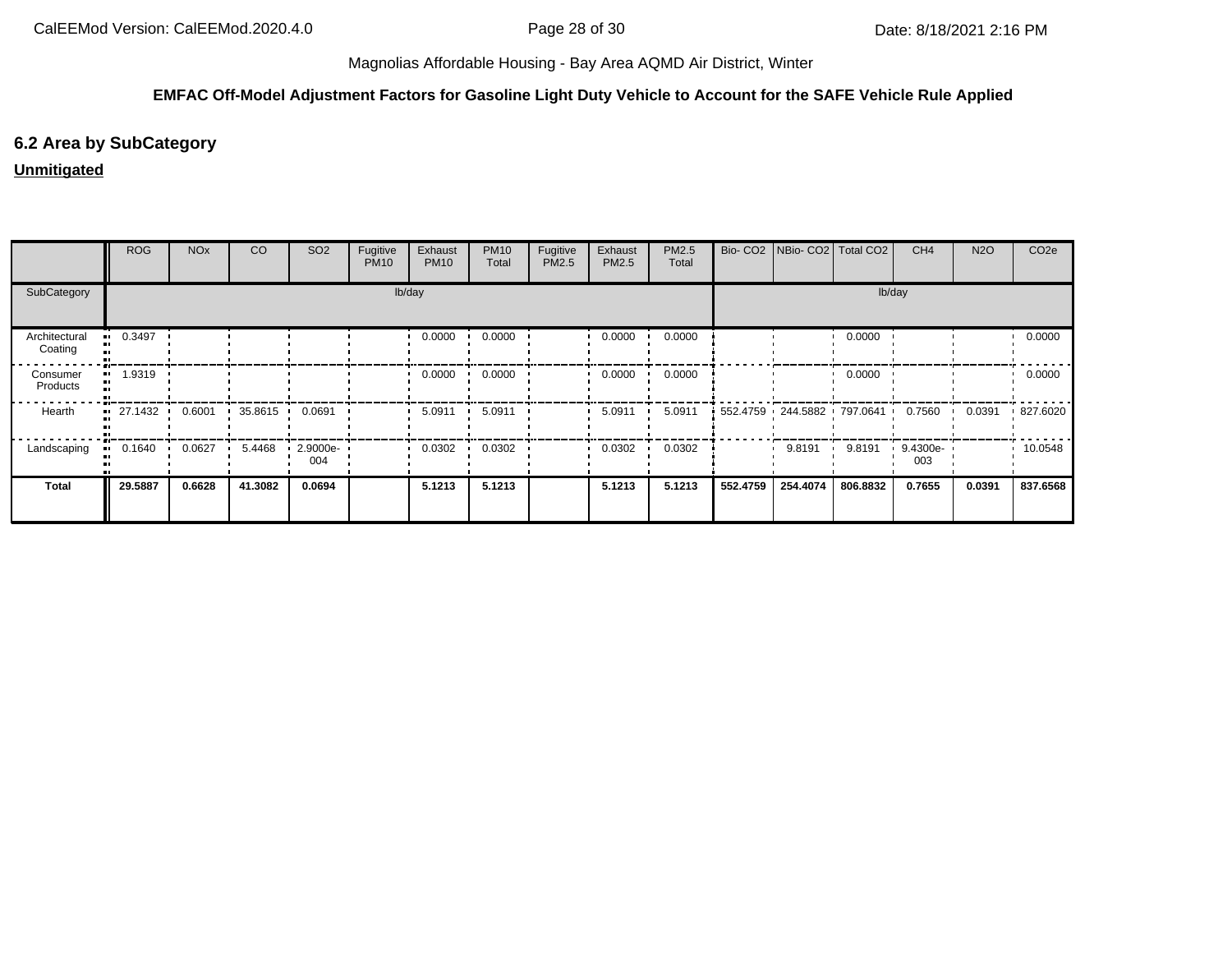#### **EMFAC Off-Model Adjustment Factors for Gasoline Light Duty Vehicle to Account for the SAFE Vehicle Rule Applied**

#### **6.2 Area by SubCategory**

#### **Mitigated**

|                          | <b>ROG</b> | <b>NO<sub>x</sub></b> | CO      | SO <sub>2</sub>                 | Fugitive<br><b>PM10</b> | Exhaust<br><b>PM10</b> | <b>PM10</b><br>Total | Fugitive<br>PM2.5 | Exhaust<br>PM2.5 | PM2.5<br>Total |          | Bio- CO2   NBio- CO2   Total CO2 |          | CH <sub>4</sub> | <b>N2O</b> | CO <sub>2e</sub> |
|--------------------------|------------|-----------------------|---------|---------------------------------|-------------------------|------------------------|----------------------|-------------------|------------------|----------------|----------|----------------------------------|----------|-----------------|------------|------------------|
| SubCategory              |            |                       |         |                                 |                         | lb/day                 |                      |                   |                  |                |          |                                  | lb/day   |                 |            |                  |
| Architectural<br>Coating | 0.3497     |                       |         |                                 |                         | 0.0000                 | 0.0000               |                   | 0.0000           | 0.0000         |          |                                  | 0.0000   |                 |            | 0.0000           |
| Consumer<br>Products     | 1.9319     |                       |         |                                 |                         | 0.0000                 | 0.0000               |                   | 0.0000           | 0.0000         |          |                                  | 0.0000   |                 |            | 0.0000           |
| Hearth                   | 27.1432    | 0.6001                | 35.8615 | 0.0691                          |                         | 5.0911                 | 5.0911               |                   | 5.0911           | 5.0911         |          | 552.4759 244.5882 797.0641       |          | 0.7560          | 0.0391     | .827.6020        |
| Landscaping              | 0.1640     | 0.0627                | 5.4468  | $\cdot$ 2.9000e- $\cdot$<br>004 |                         | 0.0302                 | 0.0302               |                   | 0.0302           | 0.0302         |          | 9.8191                           | 9.8191   | 9.4300e-<br>003 |            | 10.0548          |
| <b>Total</b>             | 29.5887    | 0.6628                | 41.3082 | 0.0694                          |                         | 5.1213                 | 5.1213               |                   | 5.1213           | 5.1213         | 552.4759 | 254.4074                         | 806.8832 | 0.7655          | 0.0391     | 837.6568         |

#### **7.0 Water Detail**

#### **7.1 Mitigation Measures Water**

Apply Water Conservation Strategy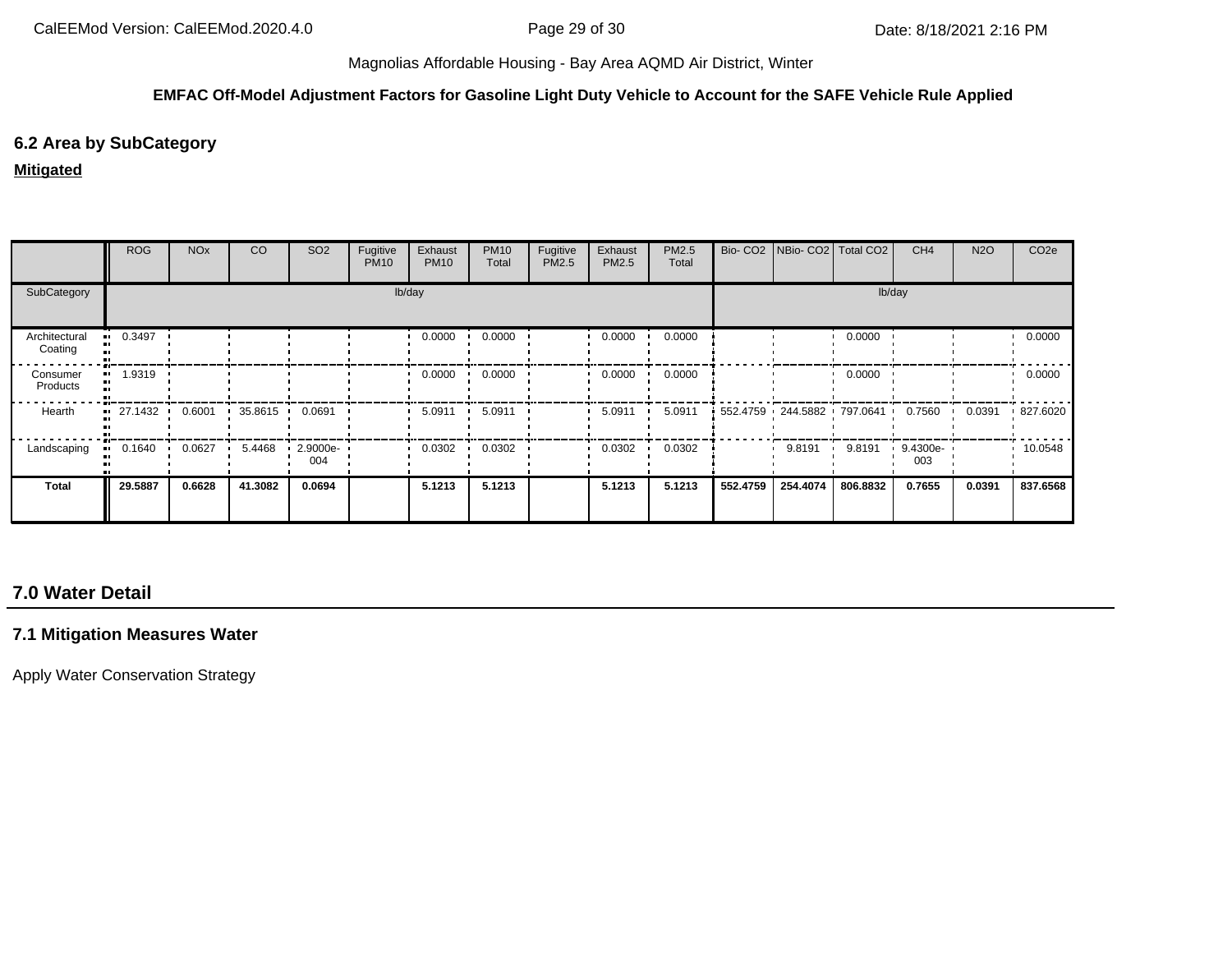#### **EMFAC Off-Model Adjustment Factors for Gasoline Light Duty Vehicle to Account for the SAFE Vehicle Rule Applied**

#### **8.0 Waste Detail**

**8.1 Mitigation Measures Waste**

#### **9.0 Operational Offroad**

| Type<br>Equipment | Number | Hours/Day | Days/Year | Horse Power | $\cdot$ $-$<br>Load Factor | Fuel $\tau$<br>Type |
|-------------------|--------|-----------|-----------|-------------|----------------------------|---------------------|

#### **10.0 Stationary Equipment**

#### **Fire Pumps and Emergency Generators**

|  | Number<br>Equipment Type | Hours/Dav | Hours/Year | <b>Horse Power</b> | $\cdot$ $-$<br>Load Factor | Fuel<br>l I ype |
|--|--------------------------|-----------|------------|--------------------|----------------------------|-----------------|
|--|--------------------------|-----------|------------|--------------------|----------------------------|-----------------|

#### **Boilers**

| Equipment Type | Number | Heat Input/Dav | Heat Input/Year | <b>Boiler Rating</b> | <b>Fuel Type</b> |
|----------------|--------|----------------|-----------------|----------------------|------------------|
|                |        |                |                 |                      |                  |

#### **User Defined Equipment**

Equipment Type Number

#### **11.0 Vegetation**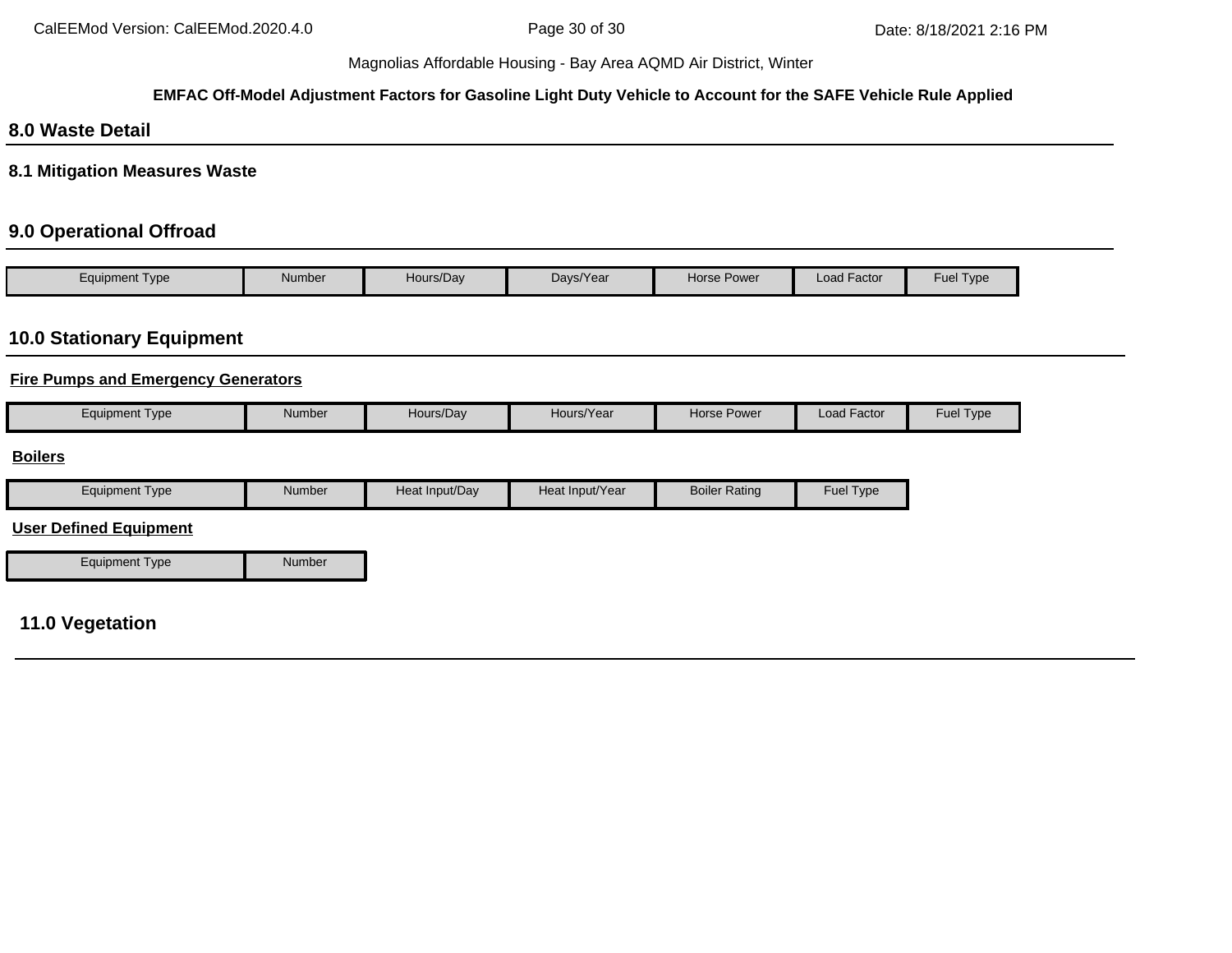CalEEMod Version: CalEEMod.2020.4.0 **Page 1 of 11** Page 1 of 11 Date: 8/18/2021 2:17 PM

#### **Magnolias Affordable Housing**

#### **EMFAC Off-Model Adjustment Factors for Gasoline Light Duty Vehicle to Account for the SAFE Vehicle Rule Applied**

**Bay Area AQMD Air District, Mitigation Report**

#### **Construction Mitigation Summary**

| Phase                        | <b>ROG</b>   | <b>NO<sub>x</sub></b> | CO       | SO <sub>2</sub> | Exhaust<br><b>PM10</b>   | Exhaust<br>PM2.5 | Bio-CO <sub>2</sub> | NBio-<br>CO <sub>2</sub> | Total CO <sub>2</sub> | CH <sub>4</sub> | <b>N2O</b>   | CO <sub>2e</sub> |
|------------------------------|--------------|-----------------------|----------|-----------------|--------------------------|------------------|---------------------|--------------------------|-----------------------|-----------------|--------------|------------------|
|                              |              |                       |          |                 | <b>Percent Reduction</b> |                  |                     |                          |                       |                 |              |                  |
| Architectural Coating        | $0.00 -$     | $0.00 -$              | $0.00 -$ | $0.00 \cdot$    | $0.00 -$                 | $0.00 -$         | $0.00 \cdot$        | $0.00 -$                 | $0.00 \cdot$          | $0.00 -$        | $0.00 \cdot$ | 0.00             |
| <b>Building Construction</b> | $0.00 -$     | $0.00 -$              | $0.00 -$ | $0.00 \cdot$    | $0.00 -$                 | $0.00 -$         | $0.00 \cdot$        | $0.00 -$                 | $0.00 \cdot$          | $0.00 -$        | $0.00 \cdot$ | 0.00             |
| Demolition                   | $0.00 -$     | $0.00 -$              | $0.00 -$ | $0.00 \cdot$    | $0.00 -$                 | $0.00 -$         | $0.00 \cdot$        | $0.00 -$                 | $0.00 \cdot$          | $0.00 -$        | $0.00 \cdot$ | 0.00             |
| Grading                      | $0.00 -$     | $0.00 -$              | $0.00 -$ | $0.00 \cdot$    | $0.00 -$                 | $0.00 -$         | $0.00 \cdot$        | $0.00 -$                 | $0.00 \cdot$          | $0.00 -$        | $0.00 \cdot$ | 0.00             |
| Paving                       | $0.00 \cdot$ | $0.00 -$              | $0.00 -$ | $0.00 \cdot$    | $0.00 -$                 | $0.00 -$         | $0.00 \cdot$        | $0.00 -$                 | $0.00 \cdot$          | $0.00 -$        | $0.00 \cdot$ | 0.00             |
| <b>Site Preparation</b>      | $0.00 \cdot$ | $0.00 \cdot$          | $0.00 -$ | $0.00 \cdot$    | $0.00 \cdot$             | $0.00 -$         | $0.00 \cdot$        | $0.00 \cdot$             | $0.00 \cdot$          | $0.00 -$        | $0.00 \cdot$ | 0.00             |

**OFFROAD Equipment Mitigation**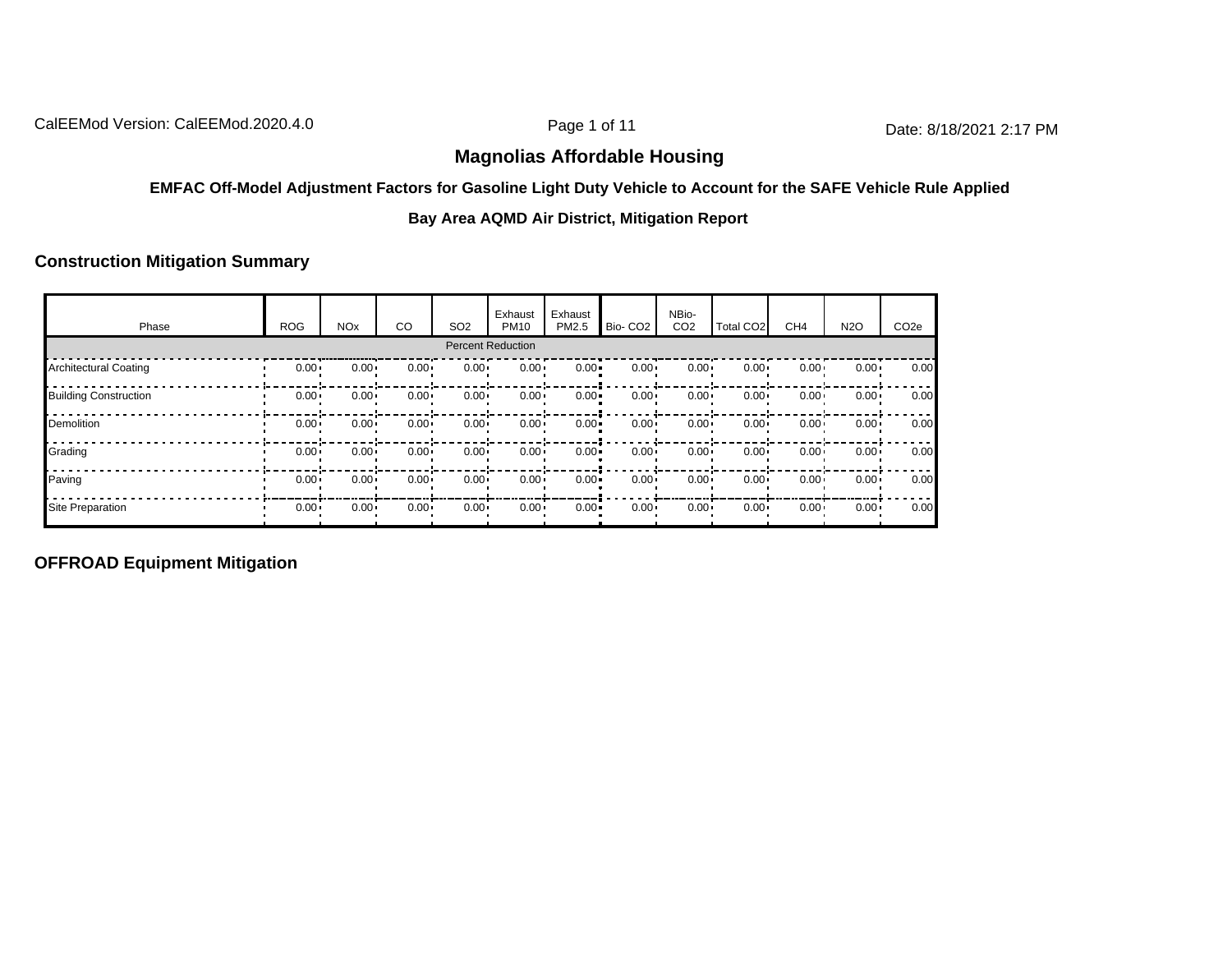#### **Magnolias Affordable Housing**

| <b>Equipment Type</b>           | Fuel Type | Tier        | Number Mitigated | <b>Total Number of Equipment</b> | <b>DPF</b>   | <b>Oxidation Catalyst</b> |
|---------------------------------|-----------|-------------|------------------|----------------------------------|--------------|---------------------------|
| Air Compressors                 | ·Diesel   | No Change   |                  |                                  | 1: No Change | 0.00                      |
| <b>Cement and Mortar Mixers</b> | •Diesel   | No Change   |                  |                                  | 1: No Change | 0.00                      |
| Concrete/Industrial Saws        | •Diesel   | No Change   |                  |                                  | 1: No Change | 0.00                      |
| Cranes                          | •Diesel   | .No Change  |                  |                                  | 1: No Change | 0.00                      |
| <b>Forklifts</b>                | •Diesel   | No Change   |                  |                                  | 1: No Change | 0.00                      |
| <b>Generator Sets</b>           | •Diesel   | No Change   |                  |                                  | 1 No Change  | 0.00                      |
| Graders                         | ·Diesel   | No Change   |                  |                                  | 2: No Change | 0.00                      |
| Pavers                          | •Diesel   | . No Change |                  |                                  | 1 No Change  | 0.00                      |
| Paving Equipment                | •Diesel   | . No Change |                  |                                  | 1: No Change | 0.00                      |
| Rollers                         | •Diesel   | No Change   |                  |                                  | 1: No Change | 0.00                      |
| <b>Rubber Tired Dozers</b>      | •Diesel   | No Change   |                  |                                  | 3 No Change  | 0.00                      |
| Tractors/Loaders/Backhoes       | •Diesel   | No Change   | 01               |                                  | 8 No Change  | 0.00                      |
| Welders                         | ·Diesel   | No Change   | 0٠               |                                  | 3 No Change  | 0.00                      |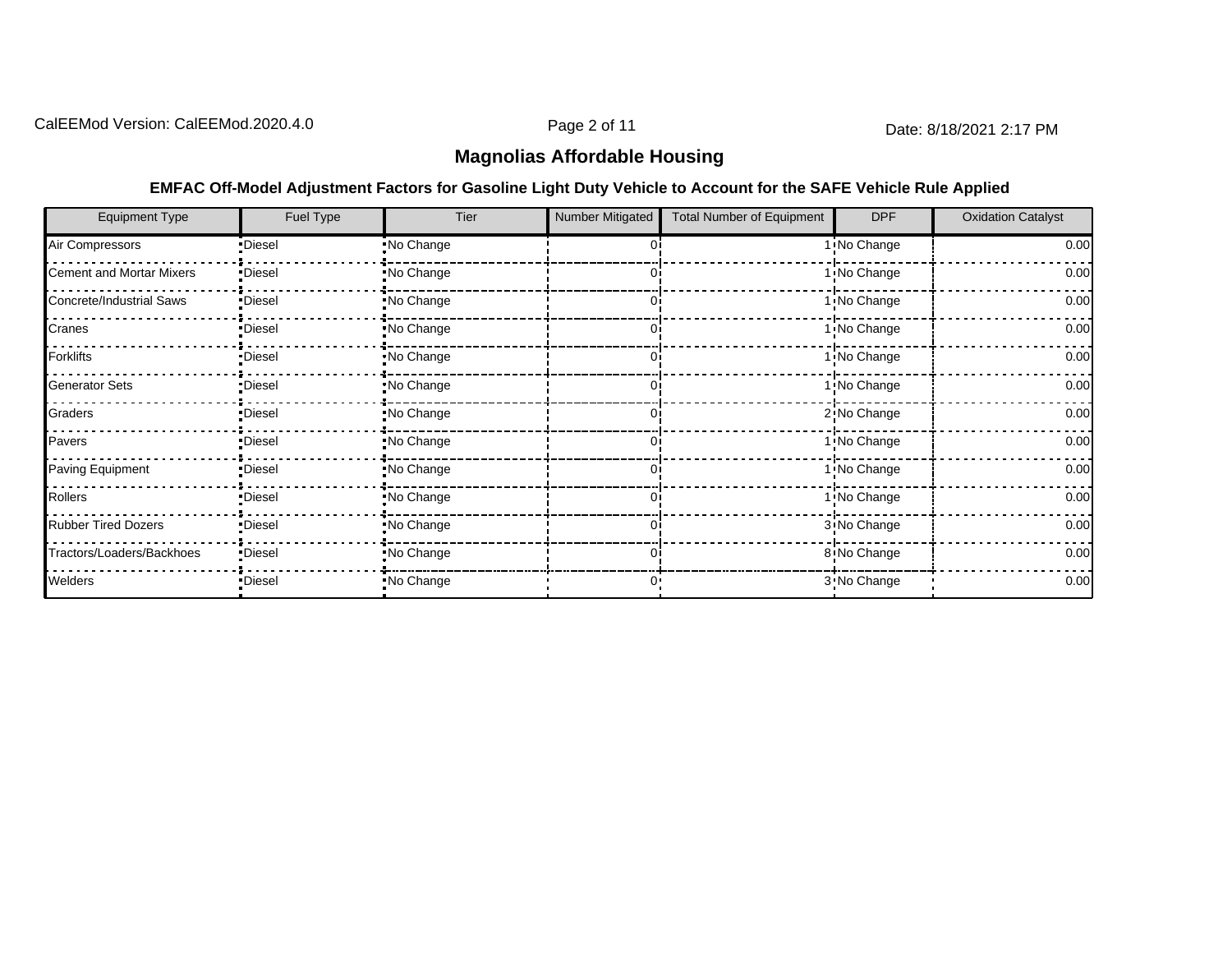#### **Magnolias Affordable Housing**

| <b>Equipment Type</b>                | <b>ROG</b>      | <b>NO<sub>x</sub></b> | CO.                                                                                                                                                                                                                            | SO <sub>2</sub> |                                                                                                                                                     | Exhaust PM10 Exhaust PM2.5 | Bio-CO <sub>2</sub>                                                | NBio-CO <sub>2</sub> | Total CO <sub>2</sub>       | CH <sub>4</sub>            | <b>N2O</b>                                                                                 | CO <sub>2e</sub>                                                                                                                                      |
|--------------------------------------|-----------------|-----------------------|--------------------------------------------------------------------------------------------------------------------------------------------------------------------------------------------------------------------------------|-----------------|-----------------------------------------------------------------------------------------------------------------------------------------------------|----------------------------|--------------------------------------------------------------------|----------------------|-----------------------------|----------------------------|--------------------------------------------------------------------------------------------|-------------------------------------------------------------------------------------------------------------------------------------------------------|
|                                      |                 |                       | Unmitigated tons/yr                                                                                                                                                                                                            |                 |                                                                                                                                                     |                            |                                                                    |                      |                             | Unmitigated mt/yr          |                                                                                            |                                                                                                                                                       |
| Air Compressors 3.89600E-002         |                 |                       | 2.63650E-001   3.80220E-001                                                                                                                                                                                                    | 6.20000E-004 !  | 1.37000E-002 !                                                                                                                                      |                            |                                                                    |                      |                             |                            | 1.37000E-002 0.00000E+000 5.36183E+001 5.36183E+001 3.10000E-003 0.00000E+000 5.36959E+001 |                                                                                                                                                       |
| Cement and<br><b>Mortar Mixers</b>   | $-2.20000E-004$ | i 1.38000E-003 i      |                                                                                                                                                                                                                                |                 | 1.16000E-003 i 0.00000E+000 i 5.00000E-005 i 5.00000E-005 i 0.00000E+000 i 1.71850E-001 i 1.71850E-001 i 2.00000E-005 i 0.00000E+000 i 1.72300E-001 |                            |                                                                    |                      |                             |                            |                                                                                            |                                                                                                                                                       |
| Concrete/Industria<br>I Saws         | 8.30000E-004    | 6.46000E-003          |                                                                                                                                                                                                                                |                 |                                                                                                                                                     |                            |                                                                    |                      |                             |                            |                                                                                            | 9.14000E-003 i 2.00000E-005 i 3.20000E-004 i 3.20000E-004 i 0.00000E+000 i 1.34414E+000 i 1.34414E+000 i 7.00000E-005 i 0.00000E+000 i 1.34580E+000 i |
| Cranes                               | $-5.36700E-002$ | 5.74450E-001          | 2.83840E-001                                                                                                                                                                                                                   | 9.10000E-004    | 2.39400E-002                                                                                                                                        |                            | 2.20300E-002 0.00000E+000 7.98441E+001 7.98441E+001                |                      |                             |                            | 2.58200E-002 0.00000E+000 3.04897E+001                                                     |                                                                                                                                                       |
| Forklifts                            | $1.54400E-002$  | 1.44670E-001          | 1.79840E-001                                                                                                                                                                                                                   | 2.40000E-004    | 8.64000E-003                                                                                                                                        |                            | 7.94000E-003 0.00000E+000 2.11509E+001 2.11509E+001                |                      |                             | $\frac{1}{2}$ 6.84000E-003 |                                                                                            | 0.00000E+000 ! 2.13219E+001                                                                                                                           |
| <b>Generator Sets</b>                | 6.18700E-002    | 5.50860E-001          | 7.69940E-001                                                                                                                                                                                                                   | 1.38000E-003    | 2.49500E-002                                                                                                                                        |                            | 2.49500E-002 0.00000E+000 1.18694E+002 1.18694E+002 5.00000E-003 9 |                      |                             |                            | 0.00000E+000!1.18818E+002                                                                  |                                                                                                                                                       |
| Graders                              | $1.92000E-003$  | 2.32700E-002          | 8.46000E-003                                                                                                                                                                                                                   | 3.00000E-005    | 7.50000E-004                                                                                                                                        |                            | 6.90000E-004 0.00000E+000 2.90687E+000 2.90687E+000 9.40000E-004   |                      |                             |                            | $\mid$ 0.00000E+000 $\mid$ 2.93037E+000                                                    |                                                                                                                                                       |
| Pavers                               | $-7.20000E-004$ | 7.06000E-003          | 1.08100E-002                                                                                                                                                                                                                   | 2.00000E-005    | 3.30000E-004                                                                                                                                        |                            | 3.10000E-004 0.00000E+000 1.54862E+000 1.54862E+000 5.00000E-004   |                      |                             |                            | $0.00000E + 000$ !                                                                         | 1.56114E+000                                                                                                                                          |
| Paving Equipment 8.50000E-004        |                 | 8.01000E-003          | 1.27800E-002                                                                                                                                                                                                                   | 2.00000E-005    | 3.90000E-004                                                                                                                                        |                            | 3.60000E-004 0.00000E+000 1.78927E+000 !                           |                      | 1.78927E+000 ! 5.80000E-004 |                            | $0.00000E + 000$                                                                           | 1.80374E+000                                                                                                                                          |
| Rollers                              | $-6.70000E-004$ | 7.04000E-003          | 8.10000E-003                                                                                                                                                                                                                   | 1.00000E-005!   | 3.90000E-004                                                                                                                                        |                            | 3.60000E-004 0.00000E+000 1.00854E+000 1.00854E+000 3.30000E-004   |                      |                             |                            |                                                                                            | 0.00000E+000 ! 1.01669E+000 l                                                                                                                         |
| <b>Rubber Tired</b><br>Dozers        |                 |                       | +4.92000E-003 i 5.12300E-002 i 2.23300E-002 i 6.00000E-005 i 2.31000E-003 i 2.12000E-003 i 0.00000E+000 i 5.39237E+000 i 5.39237E+000 i 1.74000E-003 i 0.00000E+000 i 5.43597E+000 i                                           |                 |                                                                                                                                                     |                            |                                                                    |                      |                             |                            |                                                                                            |                                                                                                                                                       |
| Tractors/Loaders/<br><b>Backhoes</b> |                 |                       | 1.87965E+001 1.56600E-002 1.264180E-000 1.3.95030E-001 1.5.50000E-004 1.26100E-002 1.16000E-002 0.00000E+000 1.84051E+001 1.84051E+001 1.56600E-002 1.0.00000E+000 1.87965E+001 1.56600E-002 1.87965E+001 1.55600E-002 1.87965 |                 |                                                                                                                                                     |                            |                                                                    |                      |                             |                            |                                                                                            |                                                                                                                                                       |
| Welders                              |                 |                       | 1.53970E-001 8.81400E-001 1.05225E+000 1.61000E-003 3.21200E-002 3.21200E-002 0.00000E+000 1.18579E+002 1.18579E+002 1.24900E-002 0.00000E+000 1.18891E+002                                                                    |                 |                                                                                                                                                     |                            |                                                                    |                      |                             |                            |                                                                                            |                                                                                                                                                       |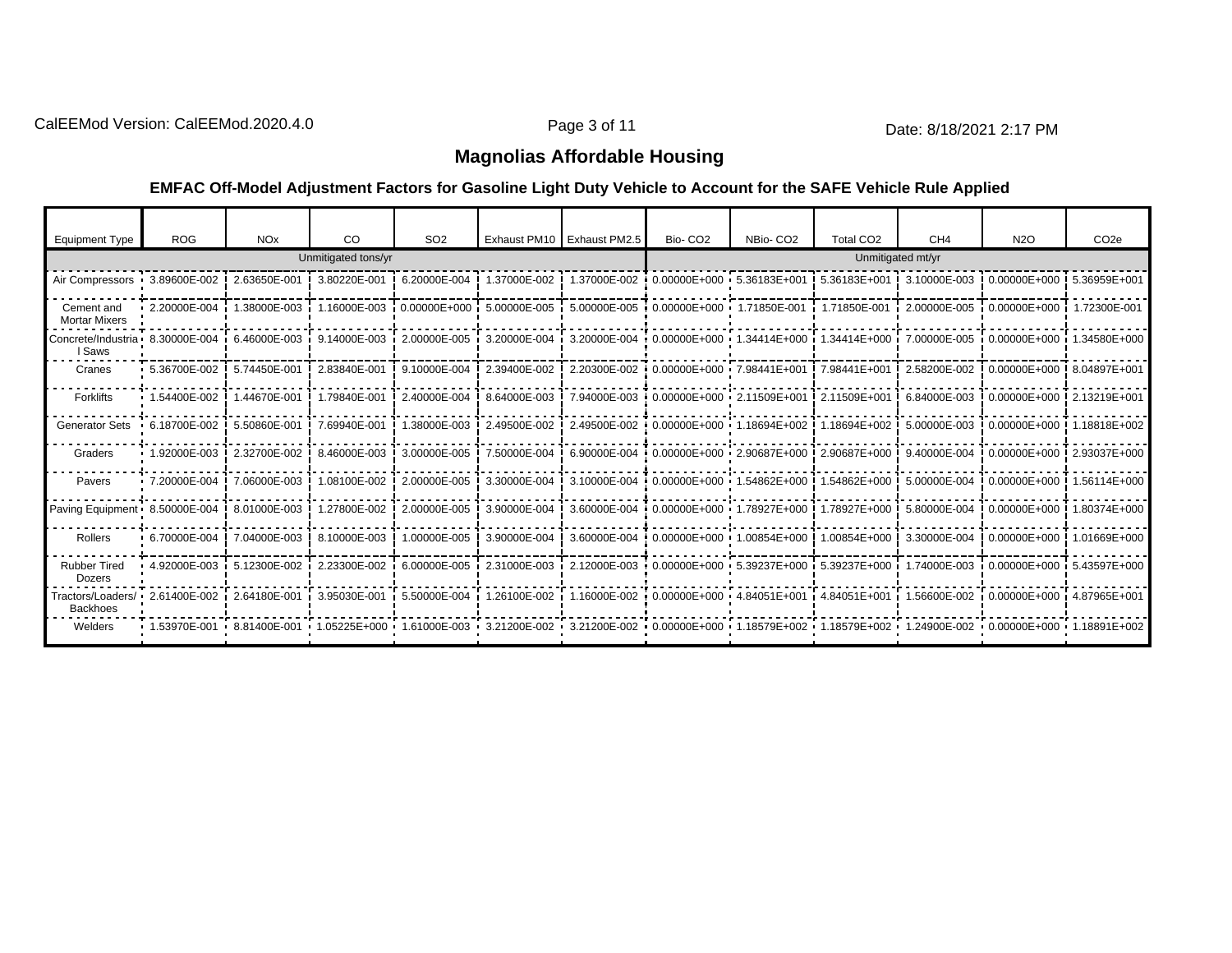#### **Magnolias Affordable Housing**

| <b>Equipment Type</b>                                       | <b>ROG</b>        | <b>NO<sub>x</sub></b> | CO.                        | SO <sub>2</sub> |              | Exhaust PM10   Exhaust PM2.5 | Bio-CO <sub>2</sub>                                                                                                                                         | NBio-CO <sub>2</sub> | Total CO <sub>2</sub>       | CH <sub>4</sub> | <b>N2O</b>                                                                                                  | CO <sub>2e</sub> |
|-------------------------------------------------------------|-------------------|-----------------------|----------------------------|-----------------|--------------|------------------------------|-------------------------------------------------------------------------------------------------------------------------------------------------------------|----------------------|-----------------------------|-----------------|-------------------------------------------------------------------------------------------------------------|------------------|
|                                                             |                   |                       | Mitigated tons/yr          |                 |              |                              |                                                                                                                                                             |                      |                             | Mitigated mt/yr |                                                                                                             |                  |
| Air Compressors                                             | 3.89600E-002      | 2.63650E-001          | $\frac{1}{2}$ 3.80220E-001 | 6.20000E-004 !  | 1.37000E-002 |                              | 1.37000E-002 0.00000E+000 5.36183E+001                                                                                                                      |                      | 5.36183E+001 ! 3.10000E-003 |                 | $!0.00000E+000$ $!5.36958E+001$                                                                             |                  |
| <b>Cement and Mortar</b><br>Mixers                          | 2.20000E-004      |                       |                            |                 |              |                              | $1.38000E-003$ $1.16000E-003$ $0.00000E+000$ $1.5.00000E-005$ $1.5.00000E-005$ $0.00000E+000$ $1.71850E-001$                                                |                      |                             |                 | $\frac{1}{2}$ 1.71850E-001 $\frac{1}{2}$ 2.00000E-005 $\frac{1}{2}$ 0.00000E+000 $\frac{1}{2}$ 1.72300E-001 |                  |
| Concrete/Industrial<br>Saws                                 | 8.30000E-004      | 6.46000E-003          | $\frac{1}{2}$ 9.14000E-003 | 2.00000E-005 i  |              |                              | 3.20000E-004 i 3.20000E-004 i 0.00000E+000 i 1.34414E+000 i 1.34414E+000 i 7.00000E-005 i 0.00000E+000 i 1.34580E+000                                       |                      |                             |                 |                                                                                                             |                  |
| Cranes                                                      | $-5.36700E-002$   | 5.74450E-001          | 2.83840E-001               | 9.10000E-004    | 2.39400E-002 |                              | 2.20300E-002 0.00000E+000 7.98440E+001                                                                                                                      |                      | 7.98440E+001                |                 | 2.58200E-002   0.00000E+000   8.04896E+001                                                                  |                  |
| Forklifts                                                   | $-1.54400E-002$   | 1.44670E-001          | 1.79840E-001               | 2.40000E-004    | 8.64000E-003 |                              | 7.94000E-003 0.00000E+000 2.11509E+001 !                                                                                                                    |                      | 2.11509E+001!               | 6.84000E-003    | 0.00000E+000 12.13219E+001                                                                                  |                  |
| <b>Generator Sets</b>                                       | 6.18700E-002      | 5.50860E-001          | 7.69940E-001               | 1.38000E-003    | 2.49500E-002 |                              | 2.49500E-002 0.00000E+000 1.18693E+002 !                                                                                                                    |                      | 1.18693E+002 !              | 5.00000E-003    | ! 0.00000E+000                                                                                              | 1.18818E+002     |
| Graders                                                     | $1.92000E-003$    | 2.32700E-002          | 8.46000E-003               | 3.00000E-005    | 7.50000E-004 |                              | 6.90000E-004 0.00000E+000 2.90687E+000 2.90687E+000 !                                                                                                       |                      |                             | 9.40000E-004    | $!0.00000E+000$ $!2.93037E+000$                                                                             |                  |
| Pavers                                                      | $-7.20000E-004$   | 7.06000E-003          | 1.08100E-002               | 2.00000E-005    | 3.30000E-004 |                              | 3.10000E-004 0.00000E+000 1.54862E+000 1.54862E+000 !                                                                                                       |                      |                             | 5.00000E-004    | $!0.00000E+000$                                                                                             | 1.56114E+000     |
| Paving Equipment                                            | $-8.50000E - 004$ | 8.01000E-003          | 1.27800E-002               | 2.00000E-005    |              |                              | 3.90000E-004 3.60000E-004 0.00000E+000 1.78927E+000                                                                                                         |                      | 1.78927E+000!               | 5.80000E-004    | $!0.00000E+000$                                                                                             | 1.80374E+000     |
| Rollers                                                     | $6.70000E-004$    | 7.04000E-003          | 8.10000E-003               | 1.00000E-005    |              |                              | 3.90000E-004 3.60000E-004 0.00000E+000 1.00854E+000 1.00854E+000 !                                                                                          |                      |                             | 3.30000E-004    | $!0.00000E+000$                                                                                             | 1.01669E+000     |
| Rubber Tired Dozers 4.92000E-003                            |                   | 5.12300E-002          | 2.23300E-002               | 6.00000E-005 !  |              |                              | 2.31000E-003 2.12000E-003 0.00000E+000 5.39236E+000 5.39236E+000 !                                                                                          |                      |                             |                 | 1.74000E-003 0.00000E+000 5.43596E+000                                                                      |                  |
| Tractors/Loaders/Ba · 2.61400E-002 : 2.64180E-001<br>ckhoes |                   |                       | $-13.95030E-001$           |                 |              |                              | i 5.50000E-004 i 1.26100E-002 i 1.16000E-002 i 0.00000E+000 i 4.84051E+001 i 4.84051E+001 i 1.56600E-002 i 0.00000E+000 i 4.87965E+001                      |                      |                             |                 |                                                                                                             |                  |
| Welders                                                     |                   |                       |                            |                 |              |                              | 1.53970E-001 8.81390E-001 1.05225E+000 1.61000E-003 3.21200E-002 3.21200E-002 0.00000E+000 1.18579E+002 1.18579E+002 1.24900E-002 0.00000E+000 1.18891E+002 |                      |                             |                 |                                                                                                             |                  |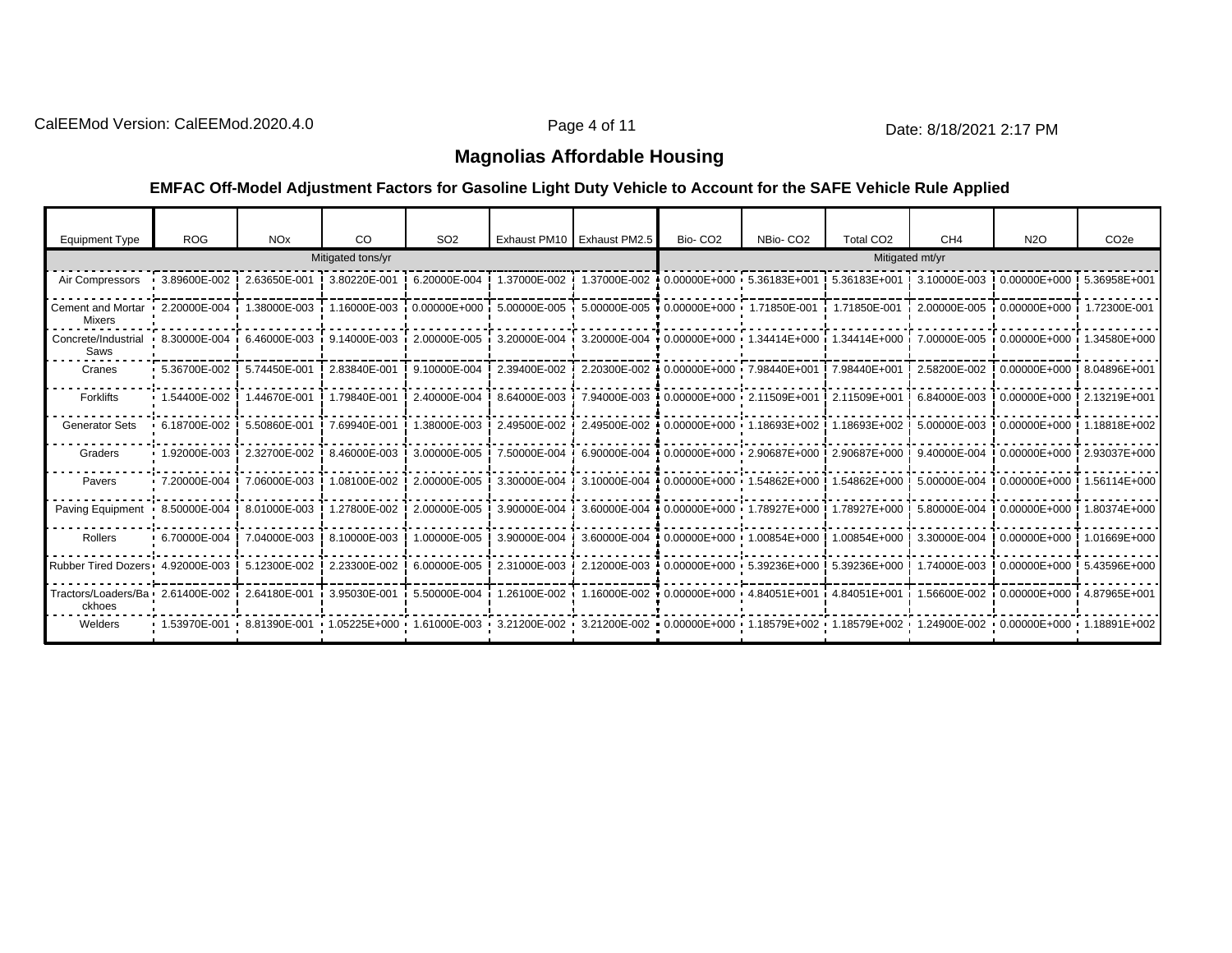CalEEMod Version: CalEEMod.2020.4.0 **Page 5 of 11** Page 5 of 11 Date: 8/18/2021 2:17 PM

#### **Magnolias Affordable Housing**

#### **EMFAC Off-Model Adjustment Factors for Gasoline Light Duty Vehicle to Account for the SAFE Vehicle Rule Applied**

| <b>Equipment Type</b>                                                                                                                                                                                                                    | <b>ROG</b> | <b>NO<sub>x</sub></b> | CO | SO <sub>2</sub>                                                                                                                                                                                                                    | Exhaust PM10 Exhaust PM2.5 | Bio-CO <sub>2</sub> | NBio-CO <sub>2</sub> | Total CO <sub>2</sub> | CH <sub>4</sub>                            | <b>N2O</b> | CO <sub>2e</sub> |
|------------------------------------------------------------------------------------------------------------------------------------------------------------------------------------------------------------------------------------------|------------|-----------------------|----|------------------------------------------------------------------------------------------------------------------------------------------------------------------------------------------------------------------------------------|----------------------------|---------------------|----------------------|-----------------------|--------------------------------------------|------------|------------------|
|                                                                                                                                                                                                                                          |            |                       |    |                                                                                                                                                                                                                                    | <b>Percent Reduction</b>   |                     |                      |                       |                                            |            |                  |
| Air Compressors                                                                                                                                                                                                                          |            |                       |    | $+0.000000E+000$ $0.000000E+000$ $0.000000E+000$ $0.00000E+000$ $0.00000E+000$ $0.00000E+000$ $0.00000E+000$ $1.30552E-006$ $1.30552E-006$ $0.00000E+000$ $0.00000E+000$ $1.11740E-006$                                            |                            |                     |                      |                       |                                            |            |                  |
| Cement and Mortar<br>Mixers                                                                                                                                                                                                              |            |                       |    | $+0.000000E+000$ $+0.000000E+000$ $+0.000000E+000$ $+0.000000E+000$ $+0.00000E+000$ $+0.00000E+000$ $+0.000000E+000$ $+0.000000E+000$ $+0.000000E+000$ $+0.000000E+000$ $+0.000000E+000$                                           |                            |                     |                      |                       |                                            |            |                  |
| Concrete/Industrial<br>Saws                                                                                                                                                                                                              |            |                       |    |                                                                                                                                                                                                                                    |                            |                     |                      |                       |                                            |            |                  |
| Cranes                                                                                                                                                                                                                                   |            |                       |    | $+0.00000E + 000$ $+0.00000E + 000$ $+0.00000E + 000$ $+0.00000E + 000$ $+0.00000E + 000$ $+0.00000E + 000$ $+0.00000E + 000$ $+1.25244E - 006$                                                                                    |                            |                     |                      |                       | 1.25244E-006 ! 0.00000E+000 ! 0.00000E+000 |            | 1.24240E-006     |
| Forklifts                                                                                                                                                                                                                                |            |                       |    | 0.000000E+000!0.00000E+000!0.00000E+000!0.00000E+000!0.00000E+000!0.00000E+000!0.00000E+000 9.45587E-007 •                                                                                                                         |                            |                     |                      |                       | 9.45587E-007 ! 0.00000E+000 ! 0.00000E+000 |            | 1.40700E-006     |
| <b>Generator Sets</b>                                                                                                                                                                                                                    |            |                       |    | $0.00000\text{E} + 000$ , $0.00000\text{E} + 000$ , $0.00000\text{E} + 000$ , $0.00000\text{E} + 000$ , $0.00000\text{E} + 000$ , $0.00000\text{E} + 000$ , $1.26376\text{E}$                                                      |                            |                     |                      |                       | 1.26376E-006   0.00000E+000   0.00000E+000 |            | 1.17827E-006     |
| Graders                                                                                                                                                                                                                                  |            |                       |    |                                                                                                                                                                                                                                    |                            |                     |                      |                       |                                            |            |                  |
| Pavers                                                                                                                                                                                                                                   |            |                       |    | 0.00000E+000 !0.00000E+000 !0.00000E+000 !0.00000E+000 !0.00000E+000 !0.00000E+000 !0.00000E+000 !0.00000E+000 !0.00000E+000 !0.00000E+000 !0.00000E+000 !0.00000E+000 !0.00000E+000 !0.00000E+000 !0.00000E+000 !0.00000E+000     |                            |                     |                      |                       |                                            |            |                  |
| Paving Equipment                                                                                                                                                                                                                         |            |                       |    | $+0.000000E + 000$ $+0.000000E + 000$ $+0.000000E + 000$ $+0.00000E + 000$ $+0.00000E + 000$ $+0.00000E + 000$ $+0.00000E + 000$ $+0.00000E + 000$ $+0.00000E + 000$ $+0.00000E + 000$ $+0.00000E + 000$ $+0.00000E + 000$         |                            |                     |                      |                       |                                            |            |                  |
| Rollers                                                                                                                                                                                                                                  |            |                       |    | $+0.000000E + 000$ $+0.000000E + 000$ $+0.000000E + 000$ $+0.00000E + 000$ $+0.000000E + 000$ $+0.000000E + 000$ $+0.000000E + 000$ $+0.000000E + 000$ $+0.000000E + 000$ $+0.000000E + 000$ $+0.000000E + 000$ $+0.000000E + 000$ |                            |                     |                      |                       |                                            |            |                  |
| Rubber Tired Dozers · 0.00000E+000 ! 0.00000E+000 ! 0.00000E+000 ! 0.00000E+000 ! 0.00000E+000 ! 0.00000E+000 + 0.00000E+000 · 1.85447E-006                                                                                              |            |                       |    |                                                                                                                                                                                                                                    |                            |                     |                      |                       | 1.85447E-006   0.00000E+000   0.00000E+000 |            | 1.83960E-006     |
| Tractors/Loaders/Ba  0.00000E+000 i 0.00000E+000 i 0.00000E+000 i 0.00000E+000 i 0.00000E+000 i 0.00000E+000 i 0.00000E+000 i 0.0295E-006 i 0.03295E-006 i 0.00000E+000 i 0.00000E+000 i 0.00000E+000 i 0.00000E+000 i 0.00000<br>ckhoes |            |                       |    |                                                                                                                                                                                                                                    |                            |                     |                      |                       |                                            |            |                  |
| Welders                                                                                                                                                                                                                                  |            |                       |    | $0.00000E + 000$ $1.13456E - 005$ $0.00000E + 000$ $0.00000E + 000$ $0.00000E + 000$ $0.00000E + 000$ $0.00000E + 000$ $1.18065E - 006$ $1.18065E - 006$ $0.00000E + 000$ $0.00000E + 000$ $1.26166E - 006$                        |                            |                     |                      |                       |                                            |            |                  |

#### **Fugitive Dust Mitigation**

| Yes/No | <b>Mitigation Measure</b>             | Mitigation<br><b>Input</b> | Mitigation Input   | <b>Mitigation Input</b> |
|--------|---------------------------------------|----------------------------|--------------------|-------------------------|
| No     | Soil Stabilizer for unpaved<br>'Roads | :PM10 Reduction            | : PM2.5 Reduction: |                         |
|        |                                       | .                          |                    |                         |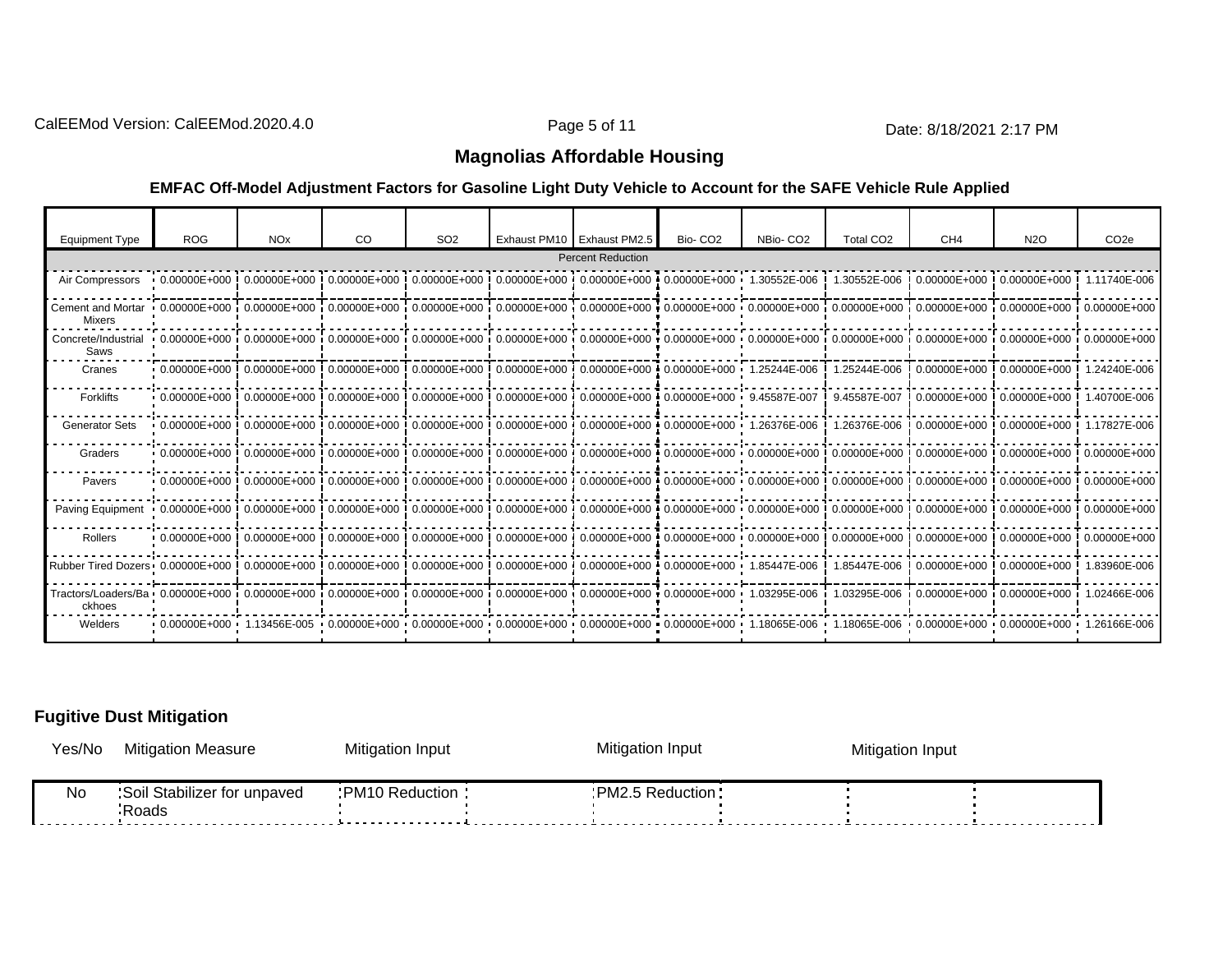CalEEMod Version: CalEEMod.2020.4.0 **Page 6 of 11** Page 6 of 11 Date: 8/18/2021 2:17 PM

#### **Magnolias Affordable Housing**

#### **EMFAC Off-Model Adjustment Factors for Gasoline Light Duty Vehicle to Account for the SAFE Vehicle Rule Applied**

| No. | : Replace Ground Cover of Area: PM10 Reduction:<br>:Disturbed: |                                           |      | : PM2.5 Reduction:     |       |                          |  |
|-----|----------------------------------------------------------------|-------------------------------------------|------|------------------------|-------|--------------------------|--|
| No  | : Water Exposed Area                                           | : PM10 Reduction:                         |      | :PM2.5 Reduction:      |       | :Frequency (per<br>:day) |  |
| No  | : Unpaved Road Mitigation                                      | : Moisture Content:<br>∕ ∩י<br>$\sqrt{0}$ |      | Vehicle Speed<br>(mph) | 0.00: |                          |  |
| No  | : Clean Paved Road                                             | :% PM Reduction:                          | 0.00 |                        |       |                          |  |

|                              |                 |                   | Unmitigated  |              | Mitigated |             | Percent Reduction |
|------------------------------|-----------------|-------------------|--------------|--------------|-----------|-------------|-------------------|
| Phase                        | Source          | <b>PM10</b>       | PM2.5        | <b>PM10</b>  | PM2.5     | <b>PM10</b> | PM2.5             |
| <b>Architectural Coating</b> | · Fugitive Dust | 0.001             | $0.00 \cdot$ | 0.00         | 0.00      | $0.00$ !    | 0.00              |
| <b>Architectural Coating</b> | Roads           | 0.02              | $0.01 -$     | 0.02         | 0.01      | 0.00        | 0.00              |
| <b>Building Construction</b> | • Fugitive Dust | 0.00              | $0.00 \cdot$ | 0.00         | 0.00      | 0.00        | 0.00              |
| <b>Building Construction</b> | Roads           | 0.12i             | $0.03 -$     | 0.12         | $0.03 -$  | 0.00        | 0.00              |
| Demolition                   | Fugitive Dust   | 0.00 <sub>1</sub> | $0.00 \cdot$ | 0.00         | 0.00      | 0.00        | 0.00              |
| Demolition                   | Roads           | 0.001             | $0.00 \cdot$ | 0.00         | 0.00      | 0.00        | 0.00              |
| Grading                      | Fugitive Dust   | 0.02 <sub>1</sub> | $0.01 -$     | 0.02         | 0.01      | 0.00        | 0.00              |
| Grading                      | Roads           | 0.00i             | $0.00 \cdot$ | 0.00         | $0.00 -$  | 0.00        | 0.00              |
| Paving                       | Fugitive Dust   | 0.001             | $0.00 -$     | 0.00         | $0.00 -$  | 0.00        | 0.00              |
| Paving                       | Roads           | 0.00 <sub>1</sub> | $0.00 \cdot$ | 0.00         | 0.00      | 0.00        | 0.00              |
| Site Preparation             | Fugitive Dust   | 0.02 <sub>1</sub> | 0.01         | 0.02         | 0.01      | 0.00        | 0.00              |
| Site Preparation             | Roads           | $0.00 -$          | $0.00 -$     | $0.00 \cdot$ | $0.00 -$  | $0.00 -$    | 0.00              |

#### **Operational Percent Reduction Summary**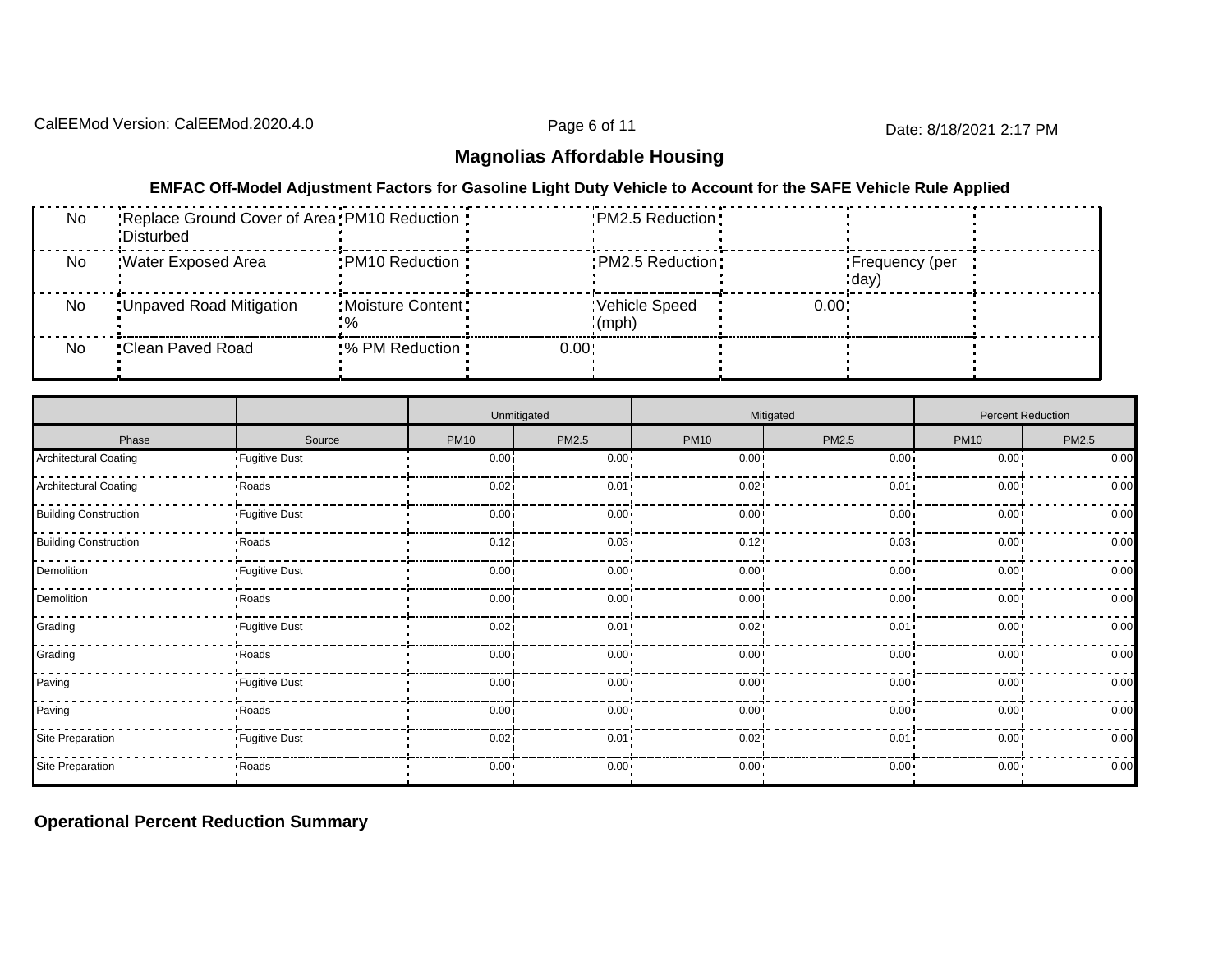CalEEMod Version: CalEEMod.2020.4.0 **Page 7 of 11** Page 7 of 11 Date: 8/18/2021 2:17 PM

#### **Magnolias Affordable Housing**

#### **EMFAC Off-Model Adjustment Factors for Gasoline Light Duty Vehicle to Account for the SAFE Vehicle Rule Applied**

| Category                     | <b>ROG</b>   | <b>NO<sub>x</sub></b> | <b>CO</b>    | SO <sub>2</sub>          | Exhaust<br><b>PM10</b> | Exhaust<br>PM2.5 | Bio-CO <sub>2</sub> | NBio-<br>CO <sub>2</sub> | Total CO <sub>2</sub> | CH <sub>4</sub> | N <sub>2</sub> O | CO <sub>2e</sub> |
|------------------------------|--------------|-----------------------|--------------|--------------------------|------------------------|------------------|---------------------|--------------------------|-----------------------|-----------------|------------------|------------------|
|                              |              |                       |              | <b>Percent Reduction</b> |                        |                  |                     |                          |                       |                 |                  |                  |
| <b>Architectural Coating</b> | $0.00 -$     | $0.00 \cdot$          | $0.00 -$     | $0.00 -$                 | $0.00 -$               | $0.00 -$         | $0.00 \cdot$        | $0.00 -$                 | $0.00 \cdot$          | $0.00 -$        | $0.00 \cdot$     | 0.00             |
| Consumer Products            | $0.00 \cdot$ | $0.00 \cdot$          | $0.00 -$     | $0.00 -$                 | $0.00 -$               | $0.00 -$         | $0.00 \cdot$        | $0.00 \cdot$             | $0.00 \cdot$          | $0.00 -$        | $0.00 \cdot$     | 0.00             |
| Hearth                       | $0.00 -$     | $0.00 -$              | $0.00 -$     | $0.00 -$                 | $0.00 -$               | $0.00 -$         | $0.00 \cdot$        | $0.00 -$                 | $0.00 -$              | $0.00 -$        | $0.00 \cdot$     | 0.00             |
| Landscaping                  | $0.00 -$     | $0.00 -$              | $0.00 -$     | $0.00 -$                 | $0.00 -$               | $0.00 -$         | $0.00 \cdot$        | $0.00 -$                 | $0.00 -$              | $0.00 -$        | $0.00 \cdot$     | 0.00             |
| Mobile                       | $3.40 -$     | $5.62 -$              | $5.54 -$     | $7.35 -$                 | $6.62 -$               | $6.38 -$         | $0.00 \cdot$        | $7.30 -$                 | $7.30 -$              | $4.54 -$        | $5.53 -$         | 7.27             |
| Natural Gas                  | $6.38 -$     | $6.36 -$              | $6.36 -$     | $6.25 -$                 | $6.31 -$               | $6.31 -$         | $0.00 \cdot$        | $6.36 -$                 | $6.36 -$              | $7.02 -$        | $5.56 -$         | 6.36             |
| <b>Water Indoor</b>          | $0.00 -$     | $0.00 -$              | $0.00 -$     | $0.00 -$                 | $0.00 -$               | $0.00 -$         | $35.00 \cdot$       | $35.00 -$                | $35.00 -$             | $35.00 -$       | $35.01 -$        | 35.00            |
| <b>Water Outdoor</b>         | $0.00 \cdot$ | $0.00 \cdot$          | $0.00 \cdot$ | $0.00 \cdot$             | $0.00 \cdot$           | $0.00 -$         | $0.00 \cdot$        | $0.00 \cdot$             | $0.00 -$              | $0.00 -$        | $0.00 \cdot$     | 0.00             |

#### **Operational Mobile Mitigation**

Project Setting: Suburban Center

| Mitigation | Category  | Measure                                  | % Reduction | Input Value 1 | Input Value 2 | Input Value 3 |
|------------|-----------|------------------------------------------|-------------|---------------|---------------|---------------|
| No         | :Land Use | Increase Density                         | 0.00        | 0.00          | 0.00          |               |
| No         | :Land Use | Increase Diversity                       | 0.06        | 0.25          |               |               |
| No         | :Land Use | Improve Walkability Design               | 0.00        | 0.00          |               |               |
| No         | :Land Use | <b>Improve Destination Accessibility</b> | 0.00        | 0.00          |               |               |
| Yes        | :Land Use | Increase Transit Accessibility           | 0.08        | 0.60          |               |               |
| No         | :Land Use | Integrate Below Market Rate Housing      | 0.00        | 0.00          |               |               |
|            | :Land Use | 'Land Use SubTotal                       | 0.08        |               |               |               |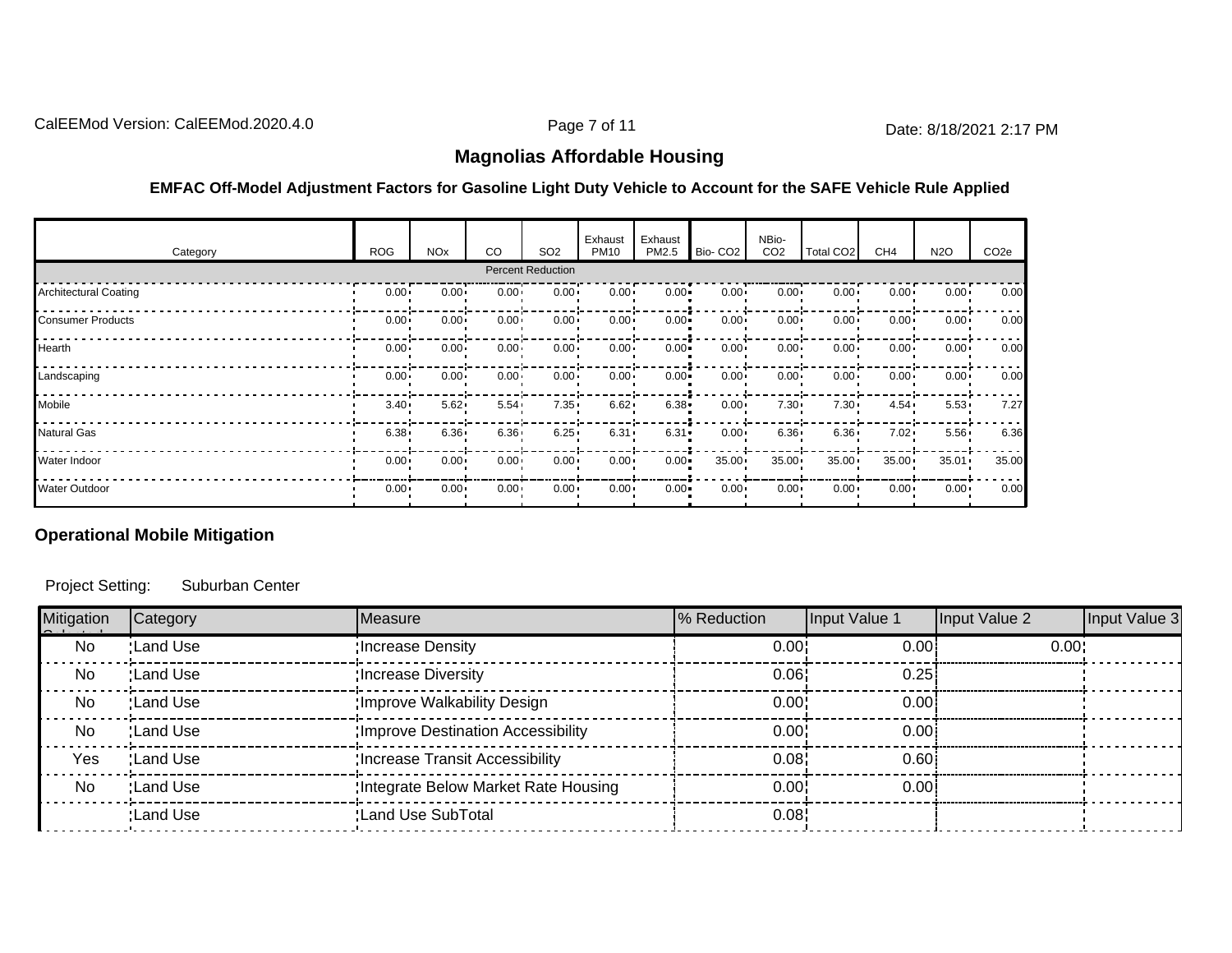CalEEMod Version: CalEEMod.2020.4.0

Page 8 of 11

#### **Magnolias Affordable Housing**

| No  | :Neighborhood Enhancements | Improve Pedestrian Network                                |       |       |      |  |
|-----|----------------------------|-----------------------------------------------------------|-------|-------|------|--|
| No  | Neighborhood Enhancements  | 'Provide Traffic Calming Measures                         |       |       |      |  |
| No. | Neighborhood Enhancements  | Implement NEV Network                                     | 0.00  |       |      |  |
|     | Neighborhood Enhancements  | 'Neighborhood Enhancements Subtotal                       | 0.00  |       |      |  |
| No  | Parking Policy Pricing     | <b>Limit Parking Supply</b>                               | 0.00: | 0.00; |      |  |
| No. | Parking Policy Pricing     | Unbundle Parking Costs                                    | 0.00  | 0.00  |      |  |
| No  | Parking Policy Pricing     | <b>On-street Market Pricing</b>                           | 0.00  | 0.00  |      |  |
|     | Parking Policy Pricing     | Parking Policy Pricing Subtotal                           | 0.00  |       |      |  |
| No  | :Transit Improvements      | Provide BRT System                                        | 0.00  | 0.00  |      |  |
| No  | :Transit Improvements      | <b>Expand Transit Network</b>                             | 0.00  | 0.00  |      |  |
| No  | :Transit Improvements      | Increase Transit Frequency                                | 0.00  |       | 0.00 |  |
|     | Transit Improvements       | Transit Improvements Subtotal                             | 0.00  |       |      |  |
|     |                            | 'Land Use and Site Enhancement Subtotal                   | 0.08  |       |      |  |
| No  | :Commute                   | Implement Trip Reduction Program                          |       |       |      |  |
| No  | :Commute                   | Transit Subsidy                                           |       |       |      |  |
| No. | :Commute                   | Implement Employee Parking "Cash Out"                     | 4.50  |       |      |  |
| No  | :Commute                   | Workplace Parking Charge                                  |       | 0.00  |      |  |
| No  | :Commute                   | Encourage Telecommuting and Alternative<br>Work Schedules | 0.00: |       |      |  |
| No  | :Commute                   | Market Commute Trip Reduction Option                      | 0.00  |       |      |  |
| No  | :Commute                   | <b>Employee Vanpool/Shuttle</b>                           | 0.00  |       | 2.00 |  |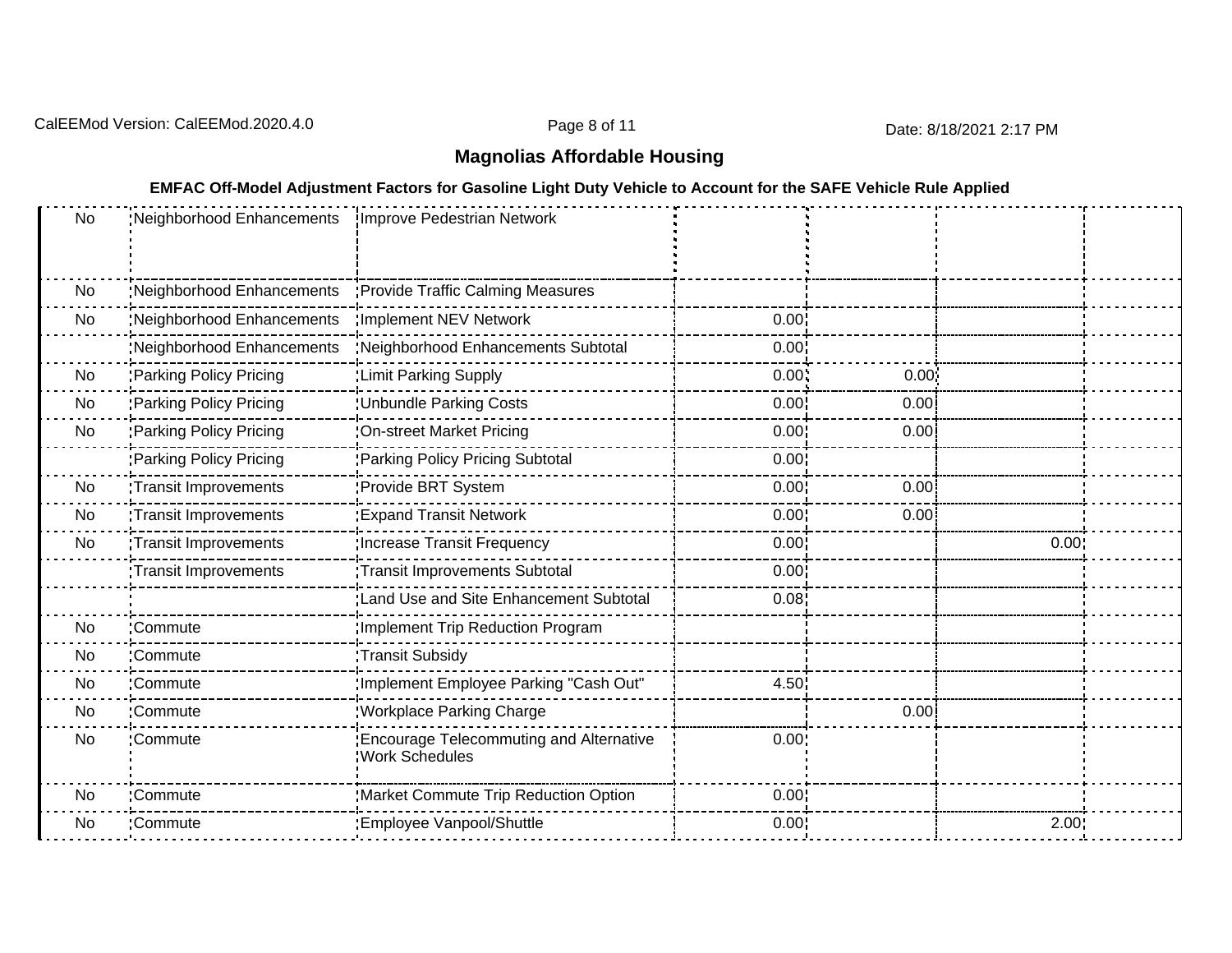CalEEMod Version: CalEEMod.2020.4.0 CalEEMod Version: CalEEMod.2020.4.0

Page 9 of 11

Date: 8/18/2021 2:17 PM Page 9 of 11 Date: 8/18/2021 2:17 PM

# **Magnolias Affordable Housing Magnolias Affordable Housing**

# EMFAC Off-Model Adjustment Factors for Gasoline Light Duty Vehicle to Account for the SAFE Vehicle Rule Applied **EMFAC Off-Model Adjustment Factors for Gasoline Light Duty Vehicle to Account for the SAFE Vehicle Rule Applied**

|                      | 중<br>                        |                                |                                             |
|----------------------|------------------------------|--------------------------------|---------------------------------------------|
|                      | School Trip                  | Commute                        | No<br>Schmmute                              |
| .Total VMH Reduction | Inplement Scrool Bus Program | Commute Subtotal               | Provide Ride Sharing Program<br>:<br>:<br>: |
| 0.08                 | 0.00                         | it is in the search of<br>0.00 | 10.00                                       |
|                      |                              |                                |                                             |

## **Area Mitigation Area Mitigation**

|             | ".So Electric Chainsax                                         | 종                   |
|-------------|----------------------------------------------------------------|---------------------|
|             | : % Electric Leafplower                                        | ξ                   |
|             | : % Electric Lawnmower                                         | Ko                  |
| 00.031      | .Com NOC Daint (Parking)                                       | ξ                   |
| 150.00      | I Jose Low VOC Paint (Non-residential Exterior)<br>きんきん きんきんきん | Ko                  |
| 100.00      | I J se Low VOC Paint (Non-residential Interior)                | Ko                  |
| 150.00      | I J se Low VOC Paint (Residential Exterior)                    | Ko                  |
| 100.00      | ,Use Low VOC Paint (Residential Interior).                     | ξ                   |
|             | :Use Low VOC Cleaning Supplies                                 | ξ                   |
|             | :No Hearth                                                     | ξ                   |
|             | <b>Colly Natural Gas Hearth</b>                                | š                   |
| Input Value | Mitigation Measure                                             | Measure Implemented |

## Energy Mitigation Measures **Energy Mitigation Measures**

| Measure Implemented<br>n Measure<br>ייאות אחומה<br>י |        | ווואמו אמומק |
|------------------------------------------------------|--------|--------------|
| α<br>α<br>- List - List -                            | ؟<br>آ |              |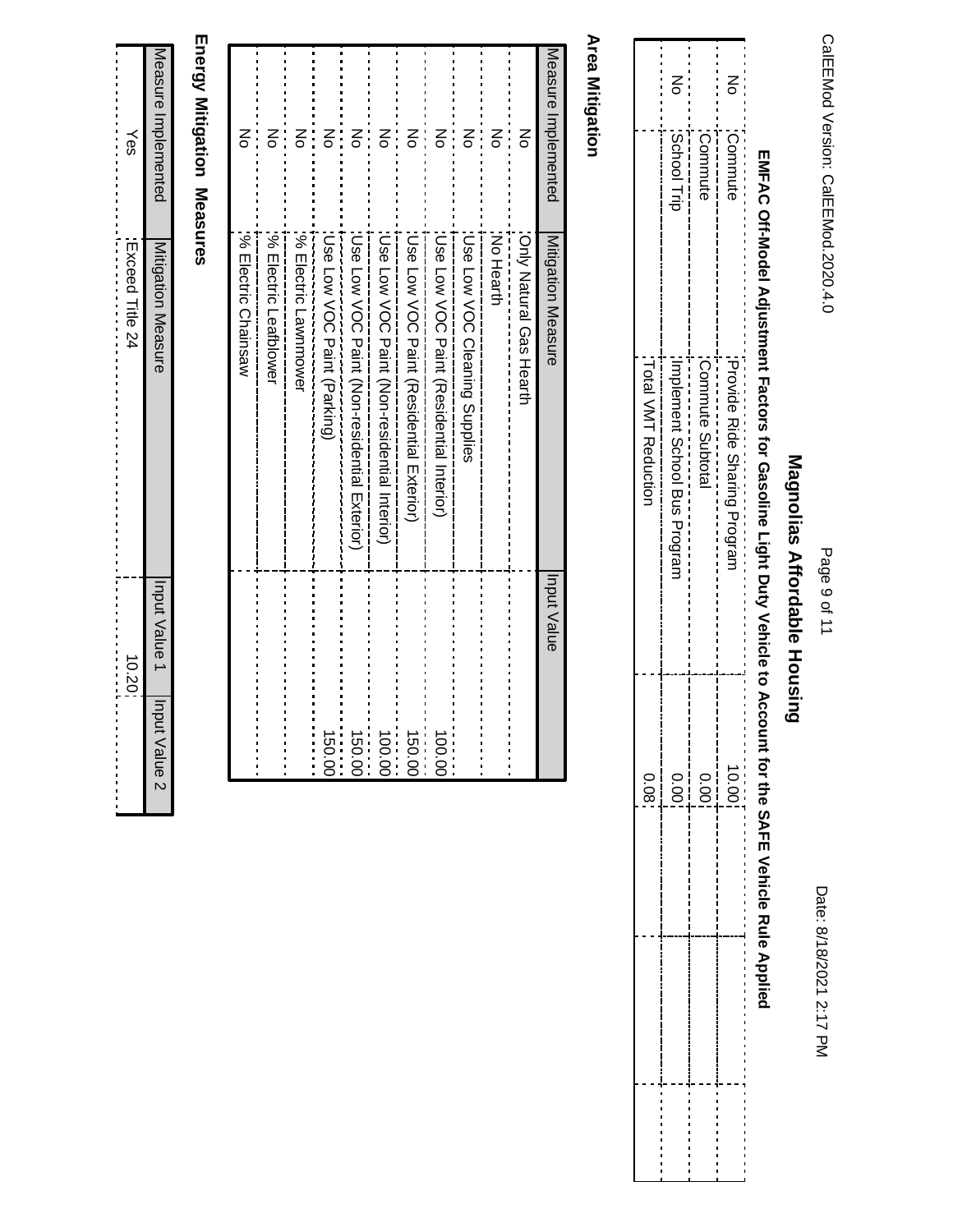CalEEMod Version: CalEEMod.2020.4.0 **Page 10 of 11** Page 10 of 11 Date: 8/18/2021 2:17 PM

#### **Magnolias Affordable Housing**

### **EMFAC Off-Model Adjustment Factors for Gasoline Light Duty Vehicle to Account for the SAFE Vehicle Rule Applied** ,------------------------~- -----------------------------------------I --------------I -------------· 1

| No  | .<br>Efficiency<br>:Install<br>Liahtina<br>High.<br>------------------------ | 0.00   | .     |
|-----|------------------------------------------------------------------------------|--------|-------|
| Yes | 'On-site<br>Renewable                                                        | 234.90 | 0.001 |

| Appliance Type | <b>Land Use Subtype</b> | % Improvement |
|----------------|-------------------------|---------------|
| ClothWasher    |                         | 30.00         |
| DishWasher     |                         | 15.00         |
| Fan            |                         | 50.00         |
| Refrigerator   |                         | 15.00         |

#### **Water Mitigation Measures**

| Measure Implemented | Mitigation Measure                      | Input Value 1 | Input Value 2 |
|---------------------|-----------------------------------------|---------------|---------------|
| Yes                 | 'Apply Water Conservation on Strategy   | 35.00         | 35.00         |
| No                  | :Use Reclaimed Water                    | 0.00          | 0.00          |
| No.                 | :Use Grey Water                         | 0.00          |               |
| No.                 | : Install low-flow bathroom faucet      | 32.00         |               |
| No                  | : Install low-flow Kitchen faucet       | 18.00         |               |
| <b>No</b>           | : Install low-flow Toilet               | 20.00         |               |
| No                  | :Install low-flow Shower                | 20.00         |               |
| No.                 | :Turf Reduction                         | 0.00          |               |
| <b>No</b>           | 'Use Water Efficient Irrigation Systems | 6.10          |               |
| No.                 | Water Efficient Landscape               | 0.00"         | 0.00          |

#### **Solid Waste Mitigation**